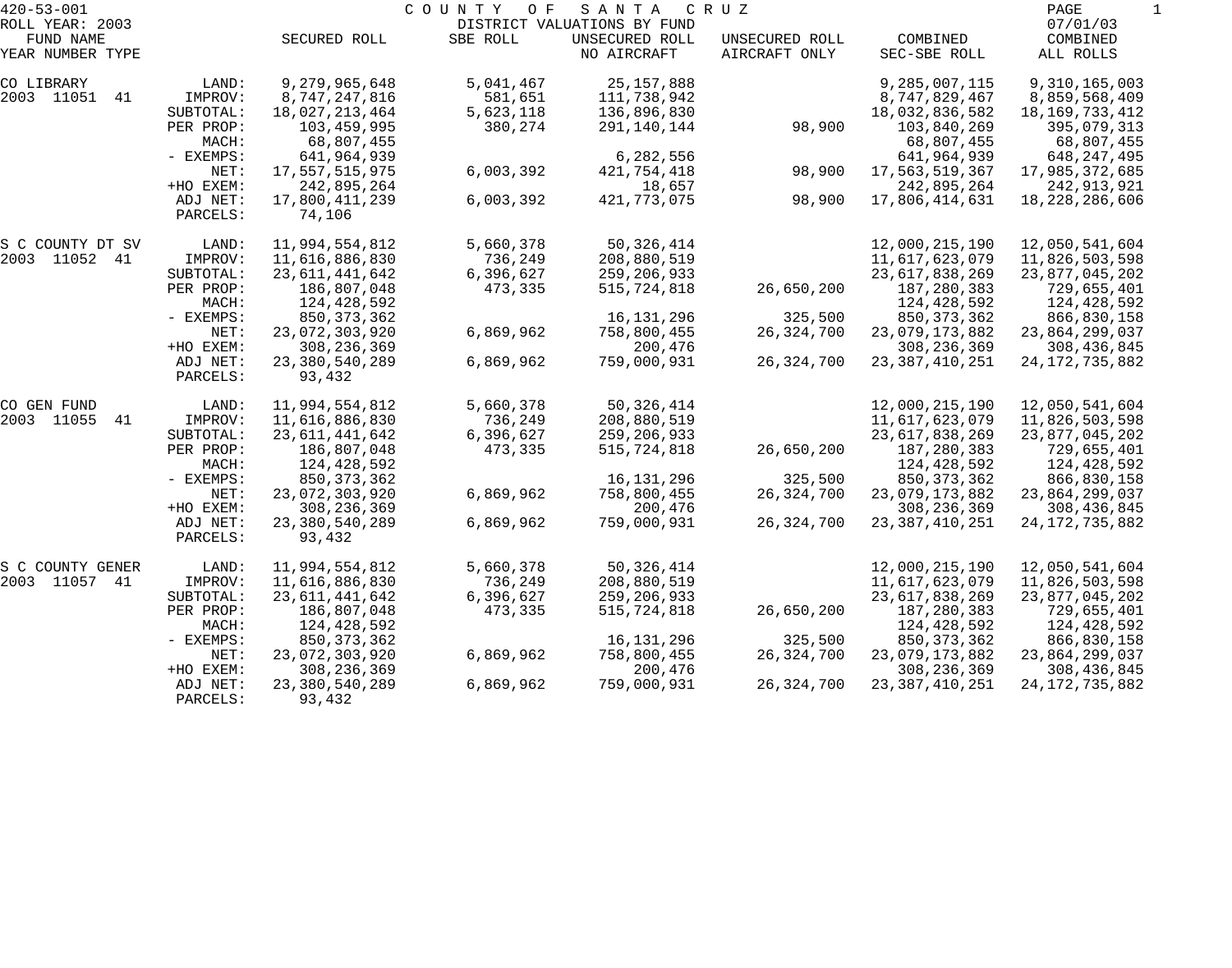| $420 - 53 - 001$                                 |                    | COUNTY<br>O F<br>SANTA<br>C R U Z<br>DISTRICT VALUATIONS BY FUND |             |                               |                                 |                          |                                   |  |
|--------------------------------------------------|--------------------|------------------------------------------------------------------|-------------|-------------------------------|---------------------------------|--------------------------|-----------------------------------|--|
| ROLL YEAR: 2003<br>FUND NAME<br>YEAR NUMBER TYPE |                    | SECURED ROLL                                                     | SBE ROLL    | UNSECURED ROLL<br>NO AIRCRAFT | UNSECURED ROLL<br>AIRCRAFT ONLY | COMBINED<br>SEC-SBE ROLL | 07/01/03<br>COMBINED<br>ALL ROLLS |  |
| UNITARY TAX RATE                                 | LAND:              |                                                                  | 16,411,742  |                               |                                 | 16,411,742               | 16,411,742                        |  |
| 2003 11058<br>41                                 | IMPROV:            |                                                                  | 170,173,492 |                               |                                 | 170,173,492              | 170,173,492                       |  |
|                                                  | SUBTOTAL:          |                                                                  | 186,585,234 |                               |                                 | 186,585,234              | 186,585,234                       |  |
|                                                  | PER PROP:<br>MACH: |                                                                  | 56,005,111  |                               |                                 | 56,005,111               | 56,005,111                        |  |
|                                                  | - EXEMPS:          |                                                                  |             |                               |                                 |                          |                                   |  |
|                                                  | NET:               |                                                                  | 242,590,345 |                               |                                 | 242,590,345              | 242,590,345                       |  |
|                                                  | +HO EXEM:          |                                                                  |             |                               |                                 |                          |                                   |  |
|                                                  | ADJ NET:           |                                                                  | 242,590,345 |                               |                                 | 242,590,345              | 242,590,345                       |  |
|                                                  | PARCELS:           |                                                                  |             |                               |                                 |                          |                                   |  |
| UNITARY DEBT SVC                                 | LAND:              |                                                                  | 16,411,742  |                               |                                 | 16,411,742               | 16,411,742                        |  |
| 2003 11059<br>41                                 | IMPROV:            |                                                                  | 170,173,492 |                               |                                 | 170, 173, 492            | 170,173,492                       |  |
|                                                  | SUBTOTAL:          |                                                                  | 186,585,234 |                               |                                 | 186,585,234              | 186,585,234                       |  |
|                                                  | PER PROP:          |                                                                  | 56,005,111  |                               |                                 | 56,005,111               | 56,005,111                        |  |
|                                                  | MACH:              |                                                                  |             |                               |                                 |                          |                                   |  |
|                                                  | - EXEMPS:          |                                                                  |             |                               |                                 |                          |                                   |  |
|                                                  | NET:               |                                                                  | 242,590,345 |                               |                                 | 242,590,345              | 242,590,345                       |  |
|                                                  | +HO EXEM:          |                                                                  |             |                               |                                 |                          |                                   |  |
|                                                  | ADJ NET:           |                                                                  | 242,590,345 |                               |                                 | 242,590,345              | 242,590,345                       |  |
|                                                  | PARCELS:           |                                                                  |             |                               |                                 |                          |                                   |  |
| CO FIRE                                          | LAND:              | 1,182,249,470                                                    | 215,751     | 1,340,923                     |                                 | 1,182,465,221            | 1,183,806,144                     |  |
| 2003<br>23600<br>41                              | IMPROV:            | 1,086,484,236                                                    | 56,242      | 18,356,058                    |                                 | 1,086,540,478            | 1,104,896,536                     |  |
|                                                  | SUBTOTAL:          | 2, 268, 733, 706                                                 | 271,993     | 19,696,981                    |                                 | 2,269,005,699            | 2,288,702,680                     |  |
|                                                  | PER PROP:          | 16,816,651                                                       | 32,196      | 20,817,260                    | 6,500                           | 16,848,847               | 37,672,607                        |  |
|                                                  | MACH:              | 62,810,754                                                       |             |                               |                                 | 62,810,754               | 62,810,754                        |  |
|                                                  | - EXEMPS:          | 80,489,902                                                       |             | 11,077                        |                                 | 80,489,902               | 80,500,979                        |  |
|                                                  | NET:               | 2, 267, 871, 209                                                 | 304,189     | 40,503,164                    | 6,500                           | 2, 268, 175, 398         | 2,308,685,062                     |  |
|                                                  | +HO EXEM:          | 29,815,258                                                       |             | 4,657                         |                                 | 29,815,258               | 29,819,915                        |  |
|                                                  | ADJ NET:           | 2,297,686,467                                                    | 304,189     | 40,507,821                    | 6,500                           | 2,297,990,656            | 2,338,504,977                     |  |
|                                                  | PARCELS:           | 9,675                                                            |             |                               |                                 |                          |                                   |  |
| SALSIPUEDES SNTA                                 | LAND:              | 44,709,730                                                       |             | 178,534                       |                                 | 44,709,730               | 44,888,264                        |  |
| 76000<br>2003<br>44                              | IMPROV:            | 49, 483, 943                                                     |             | 595,214                       |                                 | 49, 483, 943             | 50,079,157                        |  |
|                                                  | SUBTOTAL:          | 94, 193, 673                                                     |             | 773,748                       |                                 | 94, 193, 673             | 94,967,421                        |  |
|                                                  | PER PROP:<br>MACH: | 131,925                                                          |             | 845,560                       |                                 | 131,925                  | 977,485                           |  |
|                                                  | - EXEMPS:          | 2,922,896                                                        |             |                               |                                 | 2,922,896                | 2,922,896                         |  |
|                                                  | NET:               | 91,402,702                                                       |             | 1,619,308                     |                                 | 91,402,702               | 93,022,010                        |  |
|                                                  | +HO EXEM:          | 2,310,000                                                        |             |                               |                                 | 2,310,000                | 2,310,000                         |  |
|                                                  | ADJ NET:           | 93,712,702                                                       |             | 1,619,308                     |                                 | 93,712,702               | 95,332,010                        |  |
|                                                  | PARCELS:           | 492                                                              |             |                               |                                 |                          |                                   |  |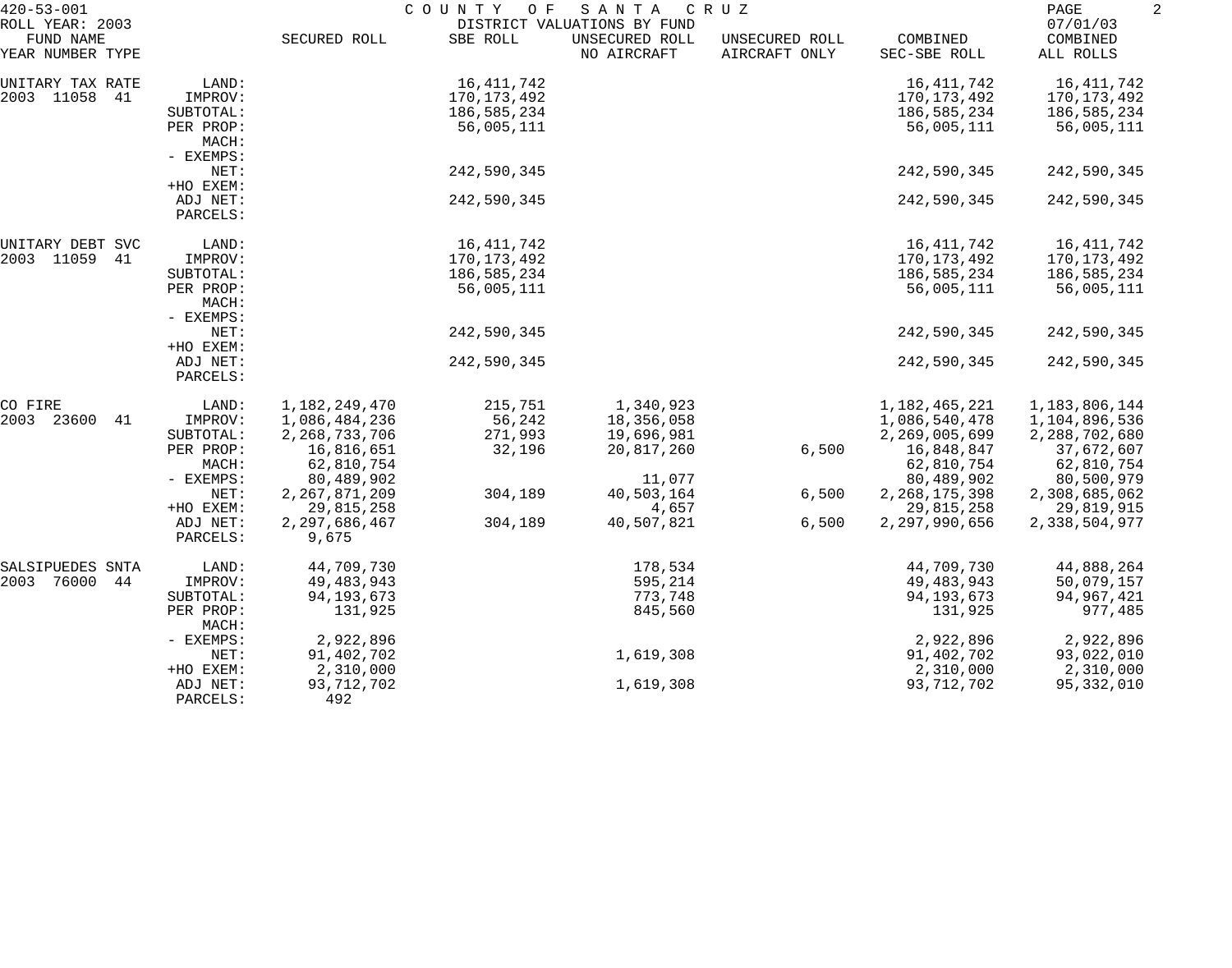| $420 - 53 - 001$                                 |                      | COUNTY<br>O F<br>SANTA<br>C R U Z<br>DISTRICT VALUATIONS BY FUND |          |                               |                                 |                          |                                   | 3 |
|--------------------------------------------------|----------------------|------------------------------------------------------------------|----------|-------------------------------|---------------------------------|--------------------------|-----------------------------------|---|
| ROLL YEAR: 2003<br>FUND NAME<br>YEAR NUMBER TYPE |                      | SECURED ROLL                                                     | SBE ROLL | UNSECURED ROLL<br>NO AIRCRAFT | UNSECURED ROLL<br>AIRCRAFT ONLY | COMBINED<br>SEC-SBE ROLL | 07/01/03<br>COMBINED<br>ALL ROLLS |   |
| APTOS SCH DT SV                                  | LAND:                | 10,904,008                                                       |          |                               |                                 | 10,904,008               | 10,904,008                        |   |
| 2003<br>77076 43                                 | IMPROV:              | 8,365,461                                                        |          |                               |                                 | 8,365,461                | 8,365,461                         |   |
|                                                  | SUBTOTAL:            | 19,269,469                                                       |          |                               |                                 | 19,269,469               | 19,269,469                        |   |
|                                                  | PER PROP:<br>MACH:   | 4,000                                                            |          | 80,908                        |                                 | 4,000                    | 84,908                            |   |
|                                                  | - EXEMPS:            | 521,113                                                          |          | 71,028                        |                                 | 521,113                  | 592,141                           |   |
|                                                  | NET:                 | 18,752,356                                                       |          | 9,880                         |                                 | 18,752,356               | 18,762,236                        |   |
|                                                  | +HO EXEM:            | 210,000                                                          |          |                               |                                 | 210,000                  | 210,000                           |   |
|                                                  | ADJ NET:<br>PARCELS: | 18,962,356<br>44                                                 |          | 9,880                         |                                 | 18,962,356               | 18,972,236                        |   |
| AROMAS 2002 A                                    | LAND:                | 5,321,775                                                        | 26,534   |                               |                                 | 5,348,309                | 5,348,309                         |   |
| 2003<br>77120 43                                 | IMPROV:              | 3, 325, 211                                                      | 19,921   | 37,135                        |                                 | 3, 345, 132              | 3,382,267                         |   |
|                                                  | SUBTOTAL:            | 8,646,986                                                        | 46,455   | 37,135                        |                                 | 8,693,441                | 8,730,576                         |   |
|                                                  | PER PROP:<br>MACH:   | 108,863                                                          | 11,404   | 265,249                       |                                 | 120,267                  | 385,516                           |   |
|                                                  | - EXEMPS:            | 93,699                                                           |          |                               |                                 | 93,699                   | 93,699                            |   |
|                                                  | NET:                 | 8,662,150                                                        | 57,859   | 302,384                       |                                 | 8,720,009                | 9,022,393                         |   |
|                                                  | +HO EXEM:            | 91,000                                                           |          |                               |                                 | 91,000                   | 91,000                            |   |
|                                                  | ADJ NET:<br>PARCELS: | 8,753,150<br>67                                                  | 57,859   | 302,384                       |                                 | 8,811,009                | 9, 113, 393                       |   |
| BNY DN SCH DIST                                  | LAND:                | 174,087,092                                                      |          | 70,532                        |                                 | 174,087,092              | 174,157,624                       |   |
| 2003<br>77126 43                                 | IMPROV:              | 175,170,894                                                      |          | 2,023,671                     |                                 | 175,170,894              | 177,194,565                       |   |
|                                                  | SUBTOTAL:            | 349, 257, 986                                                    |          | 2,094,203                     |                                 | 349,257,986              | 351, 352, 189                     |   |
|                                                  | PER PROP:            | 3,585,504                                                        |          | 1,468,059                     | 6,500                           | 3,585,504                | 5,060,063                         |   |
|                                                  | MACH:                | 6,411,510                                                        |          |                               |                                 | 6,411,510                | 6,411,510                         |   |
|                                                  | - EXEMPS:            | 7,373,798                                                        |          |                               |                                 | 7,373,798                | 7,373,798                         |   |
|                                                  | NET:                 | 351,881,202                                                      |          | 3,562,262                     | 6,500                           | 351,881,202              | 355, 449, 964                     |   |
|                                                  | +HO EXEM:            | 5,107,200                                                        |          |                               |                                 | 5,107,200                | 5,107,200                         |   |
|                                                  | ADJ NET:<br>PARCELS: | 356,988,402<br>1,291                                             |          | 3,562,262                     | 6,500                           | 356,988,402              | 360,557,164                       |   |
| BONNY DOON DS 19                                 | LAND:                | 174,087,092                                                      |          | 70,532                        |                                 | 174,087,092              | 174,157,624                       |   |
| 2003<br>77128<br>43                              | IMPROV:              | 175,170,894                                                      |          | 2,023,671                     |                                 | 175,170,894              | 177,194,565                       |   |
|                                                  | SUBTOTAL:            | 349, 257, 986                                                    |          | 2,094,203                     |                                 | 349, 257, 986            | 351, 352, 189                     |   |
|                                                  | PER PROP:            | 3,585,504                                                        |          | 1,468,059                     | 6,500                           | 3,585,504                | 5,060,063                         |   |
|                                                  | MACH:                | 6,411,510                                                        |          |                               |                                 | 6,411,510                | 6,411,510                         |   |
|                                                  | - EXEMPS:            | 7,373,798                                                        |          |                               |                                 | 7,373,798                | 7,373,798                         |   |
|                                                  | NET:                 | 351,881,202                                                      |          | 3,562,262                     | 6,500                           | 351,881,202              | 355, 449, 964                     |   |
|                                                  | +HO EXEM:            | 5,107,200                                                        |          |                               |                                 | 5,107,200                | 5,107,200                         |   |
|                                                  | ADJ NET:             | 356,988,402                                                      |          | 3,562,262                     | 6,500                           | 356,988,402              | 360, 557, 164                     |   |
|                                                  | PARCELS:             | 1,291                                                            |          |                               |                                 |                          |                                   |   |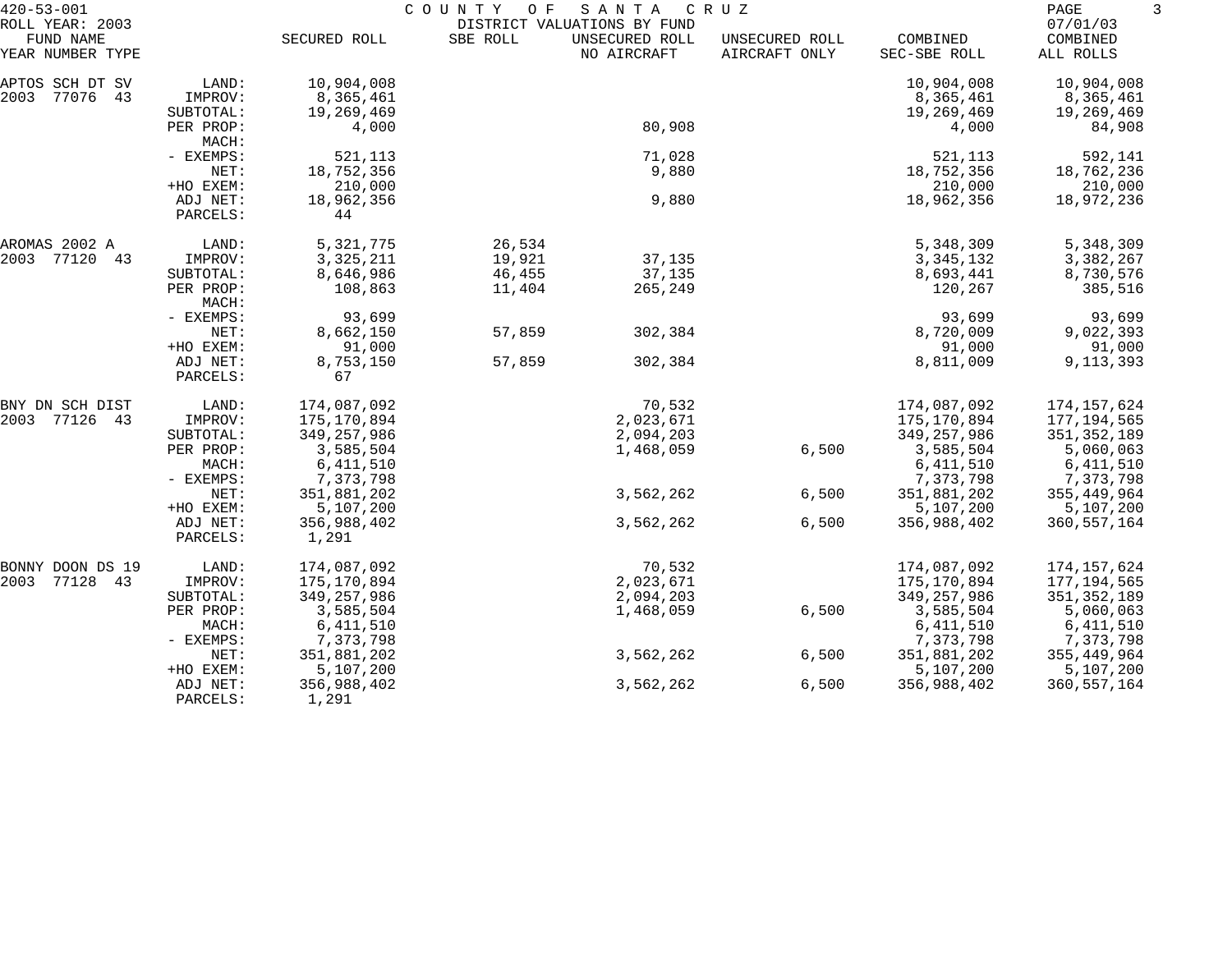| $420 - 53 - 001$                                 |                        | COUNTY<br>SANTA<br>O F<br>C R U Z<br>DISTRICT VALUATIONS BY FUND |          |                               |                                 |                          |                                   |
|--------------------------------------------------|------------------------|------------------------------------------------------------------|----------|-------------------------------|---------------------------------|--------------------------|-----------------------------------|
| ROLL YEAR: 2003<br>FUND NAME<br>YEAR NUMBER TYPE |                        | SECURED ROLL                                                     | SBE ROLL | UNSECURED ROLL<br>NO AIRCRAFT | UNSECURED ROLL<br>AIRCRAFT ONLY | COMBINED<br>SEC-SBE ROLL | 07/01/03<br>COMBINED<br>ALL ROLLS |
| HPY VLY SCH DST                                  | LAND:                  | 86, 237, 094                                                     |          |                               |                                 | 86, 237, 094             | 86, 237, 094                      |
| 2003 77214 43                                    | IMPROV:                | 85,017,999                                                       |          |                               |                                 | 85,017,999               | 85,017,999                        |
|                                                  | SUBTOTAL:<br>PER PROP: | 171,255,093<br>129,153                                           |          | 672,194                       |                                 | 171,255,093<br>129,153   | 171,255,093<br>801,347            |
|                                                  | MACH:<br>- EXEMPS:     | 3,892,530                                                        |          |                               |                                 | 3,892,530                | 3,892,530                         |
|                                                  | NET:                   | 167,491,716                                                      |          | 672,194                       |                                 | 167,491,716              | 168,163,910                       |
|                                                  | +HO EXEM:              | 2,476,600                                                        |          |                               |                                 | 2,476,600                | 2,476,600                         |
|                                                  | ADJ NET:<br>PARCELS:   | 169,968,316<br>574                                               |          | 672,194                       |                                 | 169,968,316              | 170,640,510                       |
| LIVE OAK DS 92 S                                 | LAND:                  | 1,042,729,382                                                    | 339,318  | 7,728,704                     |                                 | 1,043,068,700            | 1,050,797,404                     |
| 2003 77259 43                                    | IMPROV:                | 878,070,499                                                      | 26,927   | 27, 105, 474                  |                                 | 878,097,426              | 905, 202, 900                     |
|                                                  | SUBTOTAL:              | 1,920,799,881                                                    | 366,245  | 34,834,178                    |                                 | 1,921,166,126            | 1,956,000,304                     |
|                                                  | PER PROP:              | 9,940,461                                                        | 15,415   | 42,664,605                    |                                 | 9,955,876                | 52,620,481                        |
|                                                  | MACH:                  | 295,206                                                          |          |                               |                                 | 295,206                  | 295,206                           |
|                                                  | - EXEMPS:              | 46,069,179                                                       |          | 3,704,462                     |                                 | 46,069,179               | 49,773,641                        |
|                                                  | NET:                   | 1,884,966,369                                                    | 381,660  | 73,794,321                    |                                 | 1,885,348,029            | 1,959,142,350                     |
|                                                  | +HO EXEM:              | 22,879,891                                                       |          | 109,325                       |                                 | 22,879,891               | 22,989,216                        |
|                                                  | ADJ NET:<br>PARCELS:   | 1,907,846,260<br>6,980                                           | 381,660  | 73,903,646                    |                                 | 1,908,227,920            | 1,982,131,566                     |
| LVE OAK DS 92 SR                                 | LAND:                  | 1,042,729,382                                                    | 339,318  | 7,728,704                     |                                 | 1,043,068,700            | 1,050,797,404                     |
| 2003 77260 43                                    | IMPROV:                | 878,070,499                                                      | 26,927   | 27, 105, 474                  |                                 | 878,097,426              | 905, 202, 900                     |
|                                                  | SUBTOTAL:              | 1,920,799,881                                                    | 366,245  | 34,834,178                    |                                 | 1,921,166,126            | 1,956,000,304                     |
|                                                  | PER PROP:              | 9,940,461                                                        | 15,415   | 42,664,605                    |                                 | 9,955,876                | 52,620,481                        |
|                                                  | MACH:                  | 295,206                                                          |          |                               |                                 | 295,206                  | 295,206                           |
|                                                  | - EXEMPS:              | 46,069,179                                                       |          | 3,704,462                     |                                 | 46,069,179               | 49,773,641                        |
|                                                  | NET:                   | 1,884,966,369                                                    | 381,660  | 73,794,321                    |                                 | 1,885,348,029            | 1,959,142,350                     |
|                                                  | +HO EXEM:              | 22,879,891                                                       |          | 109,325                       |                                 | 22,879,891               | 22,989,216                        |
|                                                  | ADJ NET:<br>PARCELS:   | 1,907,846,260<br>6,980                                           | 381,660  | 73,903,646                    |                                 | 1,908,227,920            | 1,982,131,566                     |
| LIVE OAK 2002                                    | LAND:                  | 1,042,729,382                                                    | 339,318  | 7,728,704                     |                                 | 1,043,068,700            | 1,050,797,404                     |
| 2003<br>77261 43                                 | IMPROV:                | 878,070,499                                                      | 26,927   | 27, 105, 474                  |                                 | 878,097,426              | 905, 202, 900                     |
|                                                  | SUBTOTAL:              | 1,920,799,881                                                    | 366,245  | 34,834,178                    |                                 | 1,921,166,126            | 1,956,000,304                     |
|                                                  | PER PROP:              | 9,940,461                                                        | 15,415   | 42,664,605                    |                                 | 9,955,876                | 52,620,481                        |
|                                                  | MACH:                  | 295,206                                                          |          |                               |                                 | 295,206                  | 295,206                           |
|                                                  | - EXEMPS:              | 46,069,179                                                       |          | 3,704,462                     |                                 | 46,069,179               | 49,773,641                        |
|                                                  | NET:                   | 1,884,966,369                                                    | 381,660  | 73,794,321                    |                                 | 1,885,348,029            | 1,959,142,350                     |
|                                                  | +HO EXEM:              | 22,879,891                                                       |          | 109,325                       |                                 | 22,879,891               | 22,989,216                        |
|                                                  | ADJ NET:<br>PARCELS:   | 1,907,846,260<br>6,980                                           | 381,660  | 73,903,646                    |                                 | 1,908,227,920            | 1,982,131,566                     |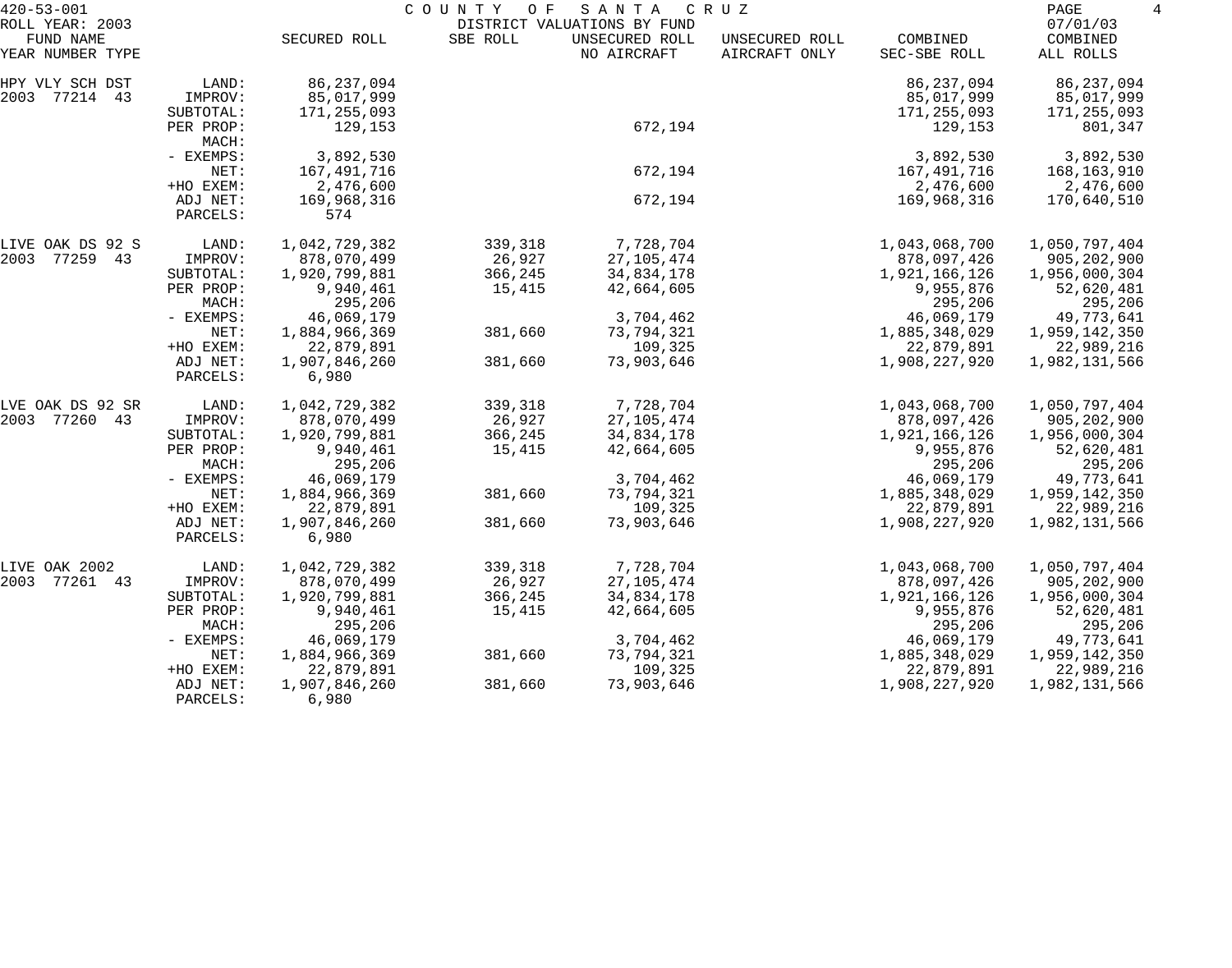| $420 - 53 - 001$                                 |                      | COUNTY<br>SANTA<br>C R U Z<br>O F<br>DISTRICT VALUATIONS BY FUND |          |                               |                                 |                          |                                   | 5 |
|--------------------------------------------------|----------------------|------------------------------------------------------------------|----------|-------------------------------|---------------------------------|--------------------------|-----------------------------------|---|
| ROLL YEAR: 2003<br>FUND NAME<br>YEAR NUMBER TYPE |                      | SECURED ROLL                                                     | SBE ROLL | UNSECURED ROLL<br>NO AIRCRAFT | UNSECURED ROLL<br>AIRCRAFT ONLY | COMBINED<br>SEC-SBE ROLL | 07/01/03<br>COMBINED<br>ALL ROLLS |   |
| MOUNTN SCH DIST                                  | LAND:                | 76,370,044                                                       |          |                               |                                 | 76,370,044               | 76,370,044                        |   |
| 2003 77263 43                                    | IMPROV:              | 73,181,605                                                       |          | 2,551,998                     |                                 | 73,181,605               | 75,733,603                        |   |
|                                                  | SUBTOTAL:            | 149,551,649                                                      |          | 2,551,998                     |                                 | 149,551,649              | 152,103,647                       |   |
|                                                  | PER PROP:<br>MACH:   | 120,417                                                          |          | 1,463,151                     |                                 | 120,417                  | 1,583,568                         |   |
|                                                  | - EXEMPS:            | 3,799,786                                                        |          |                               |                                 | 3,799,786                | 3,799,786                         |   |
|                                                  | NET:                 | 145,872,280                                                      |          | 4,015,149                     |                                 | 145,872,280              | 149,887,429                       |   |
|                                                  | +HO EXEM:            | 2,139,200                                                        |          |                               |                                 | 2,139,200                | 2,139,200                         |   |
|                                                  | ADJ NET:<br>PARCELS: | 148,011,480<br>551                                               |          | 4,015,149                     |                                 | 148,011,480              | 152,026,629                       |   |
| PACIFIC SCH DT S                                 | LAND:                | 37,749,994                                                       | 71,223   | 26,308                        |                                 | 37,821,217               | 37,847,525                        |   |
| 2003 77268 43                                    | IMPROV:              | 25,866,268                                                       | 6,925    | 8,326,636                     |                                 | 25,873,193               | 34, 199, 829                      |   |
|                                                  | SUBTOTAL:            | 63,616,262                                                       | 78,148   | 8,352,944                     |                                 | 63,694,410               | 72,047,354                        |   |
|                                                  | PER PROP:            | 7,220,850                                                        | 3,964    | 3, 151, 194                   |                                 | 7,224,814                | 10,376,008                        |   |
|                                                  | MACH:                | 54,745,033                                                       |          |                               |                                 | 54,745,033               | 54,745,033                        |   |
|                                                  | - EXEMPS:            | 6,835,454                                                        |          |                               |                                 | 6,835,454                | 6,835,454                         |   |
|                                                  | NET:                 | 118,746,691                                                      | 82,112   | 11,504,138                    |                                 | 118,828,803              | 130,332,941                       |   |
|                                                  | +HO EXEM:            | 822,348                                                          |          |                               |                                 | 822,348                  | 822,348                           |   |
|                                                  | ADJ NET:<br>PARCELS: | 119,569,039<br>458                                               | 82,112   | 11,504,138                    |                                 | 119,651,151              | 131, 155, 289                     |   |
| SC ELEM DS 1998                                  | LAND:                | 2, 471, 404, 279                                                 | 577,013  | 15,558,444                    |                                 | 2, 471, 981, 292         | 2,487,539,736                     |   |
| 2003 77325 43                                    | IMPROV:              | 2,485,624,654                                                    | 141,122  | 55, 331, 044                  |                                 | 2,485,765,776            | 2,541,096,820                     |   |
|                                                  | SUBTOTAL:            | 4,957,028,933                                                    | 718,135  | 70,889,488                    |                                 | 4,957,747,068            | 5,028,636,556                     |   |
|                                                  | PER PROP:            | 36, 246, 309                                                     | 85,346   | 138,170,117                   |                                 | 36, 331, 655             | 174,501,772                       |   |
|                                                  | MACH:                | 24,584,195                                                       |          |                               |                                 | 24,584,195               | 24,584,195                        |   |
|                                                  | - EXEMPS:            | 166,993,653                                                      |          | 6,559,584                     |                                 | 166,993,653              | 173,553,237                       |   |
|                                                  | NET:                 | 4,850,865,784                                                    | 803,481  | 202,500,021                   |                                 | 4,851,669,265            | 5,054,169,286                     |   |
|                                                  | +HO EXEM:            | 60,975,034                                                       |          | 77,151                        |                                 | 60,975,034               | 61,052,185                        |   |
|                                                  | ADJ NET:<br>PARCELS: | 4,911,840,818<br>17,367                                          | 803,481  | 202, 577, 172                 |                                 | 4, 912, 644, 299         | 5, 115, 221, 471                  |   |
| SC ELEM DS 1998                                  | LAND:                | 2, 471, 404, 279                                                 | 577,013  | 15,558,444                    |                                 | 2,471,981,292            | 2,487,539,736                     |   |
| 2003 77328 43                                    | IMPROV:              | 2,485,624,654                                                    | 141,122  | 55, 331, 044                  |                                 | 2,485,765,776            | 2,541,096,820                     |   |
|                                                  | SUBTOTAL:            | 4,957,028,933                                                    | 718,135  | 70,889,488                    |                                 | 4,957,747,068            | 5,028,636,556                     |   |
|                                                  | PER PROP:            | 36, 246, 309                                                     | 85,346   | 138,170,117                   |                                 | 36, 331, 655             | 174,501,772                       |   |
|                                                  | MACH:                | 24,584,195                                                       |          |                               |                                 | 24,584,195               | 24,584,195                        |   |
|                                                  | - EXEMPS:            | 166,993,653                                                      |          | 6,559,584                     |                                 | 166,993,653              | 173,553,237                       |   |
|                                                  | NET:                 | 4,850,865,784                                                    | 803,481  | 202,500,021                   |                                 | 4,851,669,265            | 5,054,169,286                     |   |
|                                                  | +HO EXEM:            | 60,975,034                                                       |          | 77,151                        |                                 | 60,975,034               | 61,052,185                        |   |
|                                                  | ADJ NET:<br>PARCELS: | 4,911,840,818<br>17,367                                          | 803,481  | 202, 577, 172                 |                                 | 4,912,644,299            | 5, 115, 221, 471                  |   |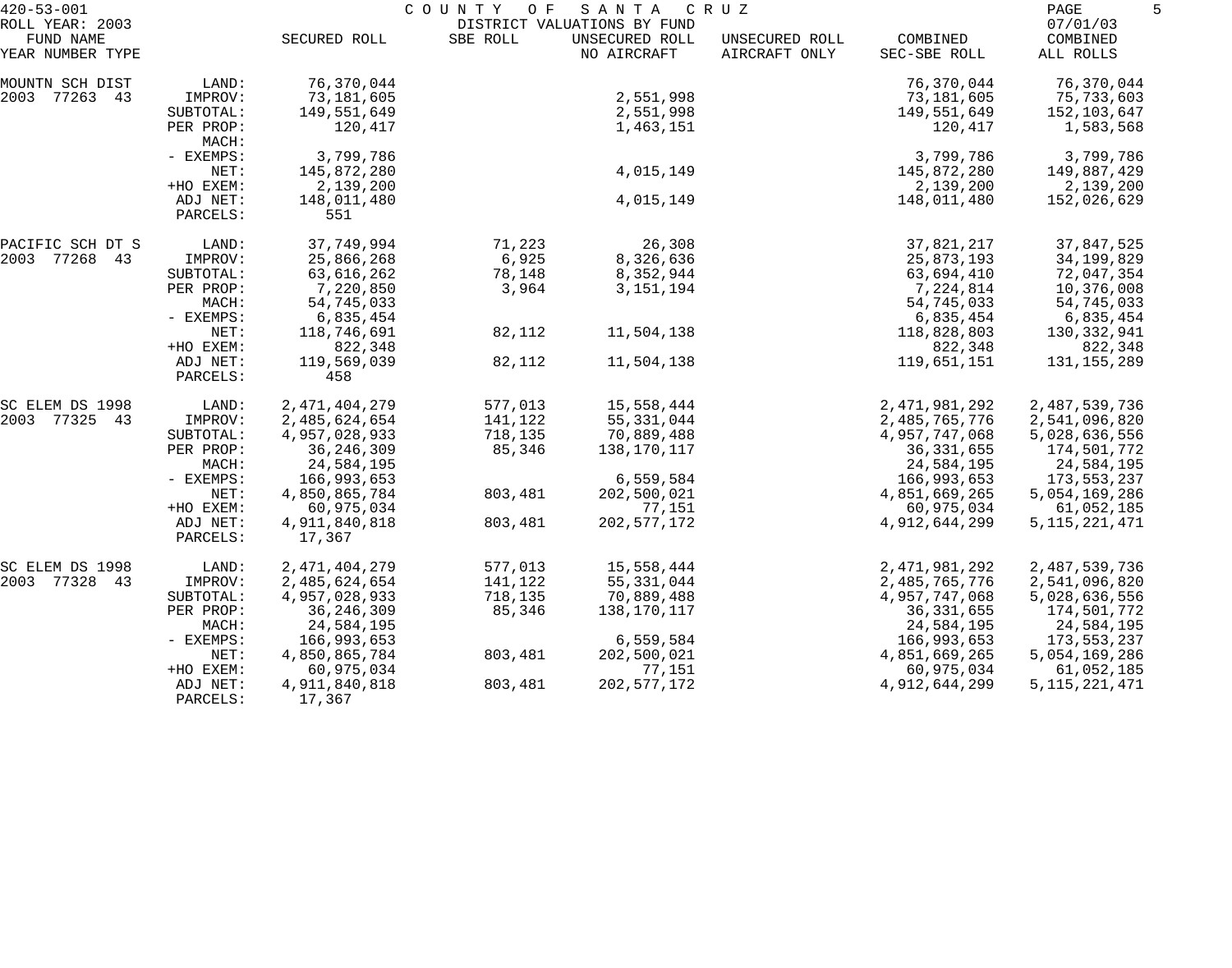| $420 - 53 - 001$                                 |                      |                                   | COUNTY<br>O F      | SANTA                                                        | C R U Z                         |                                | PAGE<br>6                         |  |
|--------------------------------------------------|----------------------|-----------------------------------|--------------------|--------------------------------------------------------------|---------------------------------|--------------------------------|-----------------------------------|--|
| ROLL YEAR: 2003<br>FUND NAME<br>YEAR NUMBER TYPE |                      | SECURED ROLL                      | SBE ROLL           | DISTRICT VALUATIONS BY FUND<br>UNSECURED ROLL<br>NO AIRCRAFT | UNSECURED ROLL<br>AIRCRAFT ONLY | COMBINED<br>SEC-SBE ROLL       | 07/01/03<br>COMBINED<br>ALL ROLLS |  |
|                                                  |                      |                                   |                    |                                                              |                                 |                                |                                   |  |
| SC ELEM DS 1998<br>2003 77329 43                 | LAND:<br>IMPROV:     | 2, 471, 404, 279<br>2,485,624,654 | 577,013<br>141,122 | 15,558,444                                                   |                                 | 2, 471, 981, 292               | 2,487,539,736                     |  |
|                                                  | SUBTOTAL:            | 4,957,028,933                     | 718,135            | 55, 331, 044<br>70,889,488                                   |                                 | 2,485,765,776<br>4,957,747,068 | 2,541,096,820<br>5,028,636,556    |  |
|                                                  | PER PROP:            | 36, 246, 309                      | 85,346             | 138,170,117                                                  |                                 | 36, 331, 655                   | 174,501,772                       |  |
|                                                  | MACH:                | 24,584,195                        |                    |                                                              |                                 | 24,584,195                     | 24,584,195                        |  |
|                                                  | - EXEMPS:            | 166,993,653                       |                    | 6,559,584                                                    |                                 | 166,993,653                    | 173,553,237                       |  |
|                                                  | NET:                 | 4,850,865,784                     | 803,481            | 202,500,021                                                  |                                 | 4,851,669,265                  | 5,054,169,286                     |  |
|                                                  | +HO EXEM:            | 60,975,034                        |                    | 77,151                                                       |                                 | 60,975,034                     | 61,052,185                        |  |
|                                                  | ADJ NET:             | 4,911,840,818                     | 803,481            | 202, 577, 172                                                |                                 | 4,912,644,299                  | 5, 115, 221, 471                  |  |
|                                                  | PARCELS:             | 17,367                            |                    |                                                              |                                 |                                |                                   |  |
| SCT VAL SCH DT S                                 | LAND:                | 1, 117, 737, 046                  | 55,000             | 2,669,278                                                    |                                 | 1,117,792,046                  | 1,120,461,324                     |  |
| 2003 77341 43                                    | IMPROV:              | 1,236,390,068                     |                    | 21, 152, 084                                                 |                                 | 1,236,390,068                  | 1, 257, 542, 152                  |  |
|                                                  | SUBTOTAL:            | 2, 354, 127, 114                  | 55,000             | 23,821,362                                                   |                                 | 2, 354, 182, 114               | 2,378,003,476                     |  |
|                                                  | PER PROP:            | 12,526,881                        |                    | 97,870,752                                                   |                                 | 12,526,881                     | 110,397,633                       |  |
|                                                  | MACH:                | 2,309,956                         |                    |                                                              |                                 | 2,309,956                      | 2,309,956                         |  |
|                                                  | - EXEMPS:            | 55,962,778                        |                    | 445,714                                                      |                                 | 55,962,778                     | 56,408,492                        |  |
|                                                  | NET:                 | 2, 313, 001, 173                  | 55,000             | 121,246,400                                                  |                                 | 2,313,056,173                  | 2, 434, 302, 573                  |  |
|                                                  | +HO EXEM:            | 28,043,400                        |                    |                                                              |                                 | 28,043,400                     | 28,043,400                        |  |
|                                                  | ADJ NET:<br>PARCELS: | 2,341,044,573<br>7,141            | 55,000             | 121,246,400                                                  |                                 | 2,341,099,573                  | 2, 462, 345, 973                  |  |
| SV USD DS 94 SER                                 | LAND:                | 1, 117, 737, 046                  | 55,000             | 2,669,278                                                    |                                 | 1,117,792,046                  | 1,120,461,324                     |  |
| 2003 77344 43                                    | IMPROV:              | 1,236,390,068                     |                    | 21, 152, 084                                                 |                                 | 1,236,390,068                  | 1, 257, 542, 152                  |  |
|                                                  | SUBTOTAL:            | 2, 354, 127, 114                  | 55,000             | 23,821,362                                                   |                                 | 2,354,182,114                  | 2,378,003,476                     |  |
|                                                  | PER PROP:            | 12,526,881                        |                    | 97,870,752                                                   |                                 | 12,526,881                     | 110,397,633                       |  |
|                                                  | MACH:                | 2,309,956                         |                    |                                                              |                                 | 2,309,956                      | 2,309,956                         |  |
|                                                  | - EXEMPS:            | 55,962,778                        |                    | 445,714                                                      |                                 | 55,962,778                     | 56,408,492                        |  |
|                                                  | NET:                 | 2, 313, 001, 173                  | 55,000             | 121,246,400                                                  |                                 | 2, 313, 056, 173               | 2, 434, 302, 573                  |  |
|                                                  | +HO EXEM:            | 28,043,400                        |                    |                                                              |                                 | 28,043,400                     | 28,043,400                        |  |
|                                                  | ADJ NET:<br>PARCELS: | 2,341,044,573<br>7,141            | 55,000             | 121,246,400                                                  |                                 | 2,341,099,573                  | 2, 462, 345, 973                  |  |
| SV USD 94 DS SER                                 | LAND:                | 1, 117, 737, 046                  | 55,000             | 2,669,278                                                    |                                 | 1,117,792,046                  | 1,120,461,324                     |  |
| 2003 77345 43                                    | IMPROV:              | 1,236,390,068                     |                    | 21, 152, 084                                                 |                                 | 1,236,390,068                  | 1,257,542,152                     |  |
|                                                  | SUBTOTAL:            | 2, 354, 127, 114                  | 55,000             | 23,821,362                                                   |                                 | 2, 354, 182, 114               | 2,378,003,476                     |  |
|                                                  | PER PROP:            | 12,526,881                        |                    | 97,870,752                                                   |                                 | 12,526,881                     | 110,397,633                       |  |
|                                                  | MACH:                | 2,309,956                         |                    |                                                              |                                 | 2,309,956                      | 2,309,956                         |  |
|                                                  | - EXEMPS:            | 55,962,778                        |                    | 445,714                                                      |                                 | 55,962,778                     | 56,408,492                        |  |
|                                                  | NET:                 | 2, 313, 001, 173                  | 55,000             | 121,246,400                                                  |                                 | 2, 313, 056, 173               | 2, 434, 302, 573                  |  |
|                                                  | +HO EXEM:            | 28,043,400                        |                    |                                                              |                                 | 28,043,400                     | 28,043,400                        |  |
|                                                  | ADJ NET:<br>PARCELS: | 2,341,044,573<br>7,141            | 55,000             | 121, 246, 400                                                |                                 | 2,341,099,573                  | 2, 462, 345, 973                  |  |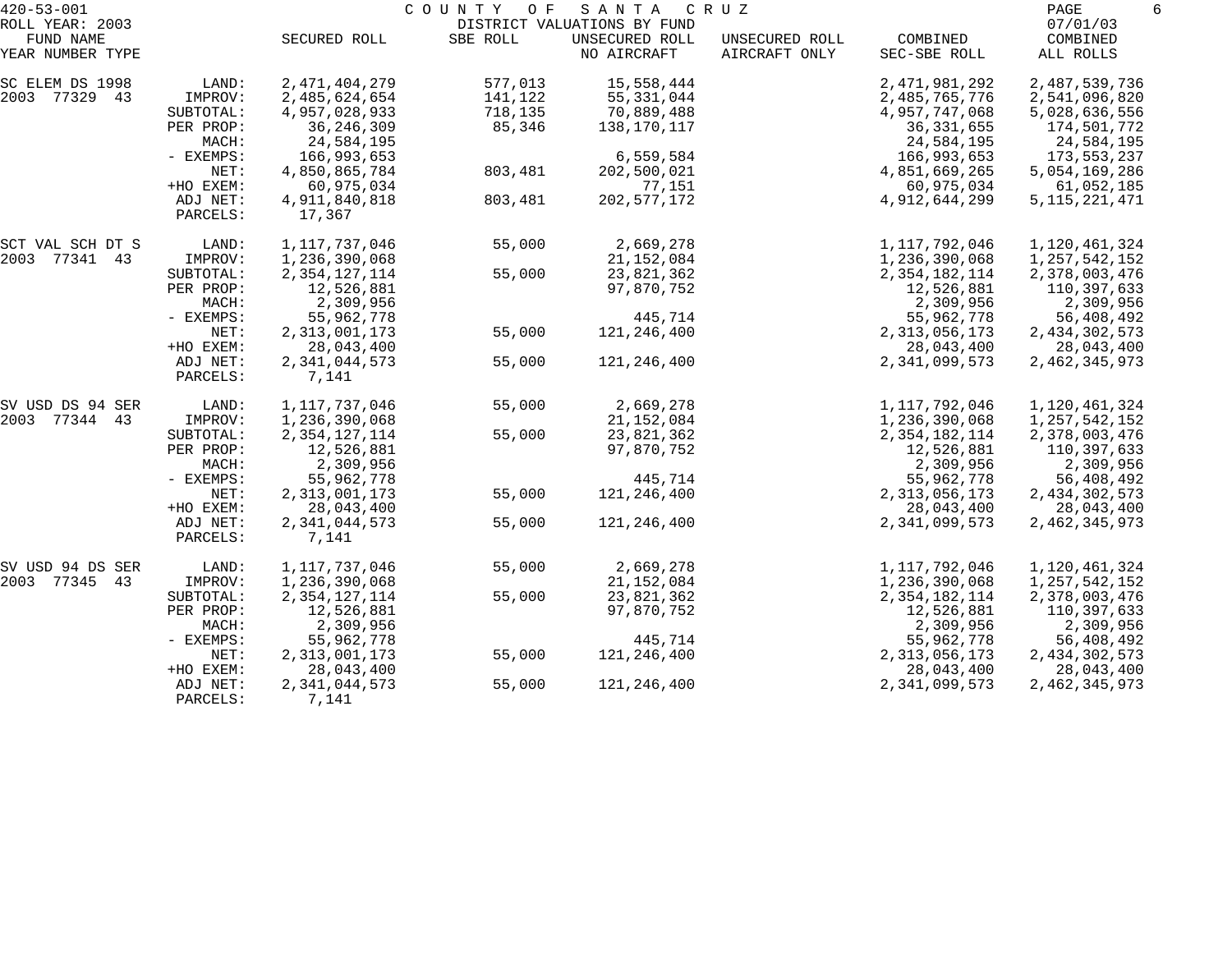| $420 - 53 - 001$             |                      |                             | COUNTY<br>O F | SANTA                                         | C R U Z        |                           | PAGE<br>7               |
|------------------------------|----------------------|-----------------------------|---------------|-----------------------------------------------|----------------|---------------------------|-------------------------|
| ROLL YEAR: 2003<br>FUND NAME |                      | SECURED ROLL                | SBE ROLL      | DISTRICT VALUATIONS BY FUND<br>UNSECURED ROLL | UNSECURED ROLL | COMBINED                  | 07/01/03<br>COMBINED    |
| YEAR NUMBER TYPE             |                      |                             |               | NO AIRCRAFT                                   | AIRCRAFT ONLY  | SEC-SBE ROLL              | ALL ROLLS               |
| SOQUEL SCH 2002              | LAND:                | 1,513,219,188               | 3,572,940     | 5,810,533                                     |                | 1,516,792,128             | 1,522,602,661           |
| 2003 77362 43                | IMPROV:              | 1,454,737,697               | 216,345       | 19,531,086                                    |                | 1,454,954,042             | 1, 474, 485, 128        |
|                              | SUBTOTAL:            | 2,967,956,885               | 3,789,285     | 25,341,619                                    |                | 2,971,746,170             | 2,997,087,789           |
|                              | PER PROP:<br>MACH:   | 27,042,980<br>1,332,224     | 123,849       | 62,765,068                                    |                | 27, 166, 829<br>1,332,224 | 89,931,897<br>1,332,224 |
|                              | - EXEMPS:            | 183, 263, 612               |               | 1,579,121                                     |                | 183, 263, 612             | 184,842,733             |
|                              | NET:                 | 2,813,068,477               | 3,913,134     | 86,527,566                                    |                | 2,816,981,611             | 2,903,509,177           |
|                              | +HO EXEM:            | 35,268,800                  |               |                                               |                | 35,268,800                | 35,268,800              |
|                              | ADJ NET:<br>PARCELS: | 2,848,337,277<br>10,323     | 3,913,134     | 86,527,566                                    |                | 2,852,250,411             | 2,938,777,977           |
| SC HI SCH 1998 A             | LAND:                | 5,401,797,073               | 4,560,494     | 29,194,521                                    |                | 5,406,357,567             | 5,435,552,088           |
| 2003 77400 43                | IMPROV:              | 5,177,669,616               | 391,319       | 114,869,909                                   |                | 5,178,060,935             | 5, 292, 930, 844        |
|                              | SUBTOTAL:            | 10,579,466,689              | 4,951,813     | 144,064,430                                   |                | 10,584,418,502            | 10,728,482,932          |
|                              | PER PROP:            | 84, 285, 674                | 228,574       | 250, 354, 388                                 | 6,500          | 84, 514, 248              | 334,875,136             |
|                              | MACH:                | 87,368,168                  |               |                                               |                | 87,368,168                | 87,368,168              |
|                              | - EXEMPS:            | 418,228,012                 |               | 11,843,167                                    |                | 418, 228, 012             | 430,071,179             |
|                              | NET:                 | 10, 332, 892, 519           | 5,180,387     | 382, 575, 651                                 | 6,500          | 10,338,072,906            | 10,720,655,057          |
|                              | +HO EXEM:            | 129,669,073                 |               | 186,476                                       |                | 129,669,073               | 129,855,549             |
|                              | ADJ NET:<br>PARCELS: | 10, 462, 561, 592<br>37,544 | 5,180,387     | 382,762,127                                   | 6,500          | 10, 467, 741, 979         | 10,850,510,606          |
| SC HI SCH 1998 B             | LAND:                | 5,401,797,073               | 4,560,494     | 29, 194, 521                                  |                | 5,406,357,567             | 5,435,552,088           |
| 2003 77405 43                | IMPROV:              | 5,177,669,616               | 391,319       | 114,869,909                                   |                | 5,178,060,935             | 5, 292, 930, 844        |
|                              | SUBTOTAL:            | 10,579,466,689              | 4,951,813     | 144,064,430                                   |                | 10,584,418,502            | 10,728,482,932          |
|                              | PER PROP:            | 84, 285, 674                | 228,574       | 250, 354, 388                                 | 6,500          | 84, 514, 248              | 334,875,136             |
|                              | MACH:                | 87,368,168                  |               |                                               |                | 87,368,168                | 87,368,168              |
|                              | - EXEMPS:            | 418,228,012                 |               | 11,843,167                                    |                | 418, 228, 012             | 430,071,179             |
|                              | NET:                 | 10, 332, 892, 519           | 5,180,387     | 382, 575, 651                                 | 6,500          | 10,338,072,906            | 10,720,655,057          |
|                              | +HO EXEM:            | 129,669,073                 |               | 186,476                                       |                | 129,669,073               | 129,855,549             |
|                              | ADJ NET:<br>PARCELS: | 10, 462, 561, 592<br>37,544 | 5,180,387     | 382,762,127                                   | 6,500          | 10, 467, 741, 979         | 10,850,510,606          |
| SC HI SCH 1998 C             | LAND:                | 5,401,797,073               | 4,560,494     | 29,194,521                                    |                | 5,406,357,567             | 5,435,552,088           |
| 2003 77408 43                | IMPROV:              | 5,177,669,616               | 391,319       | 114,869,909                                   |                | 5,178,060,935             | 5, 292, 930, 844        |
|                              | SUBTOTAL:            | 10,579,466,689              | 4,951,813     | 144,064,430                                   |                | 10,584,418,502            | 10,728,482,932          |
|                              | PER PROP:            | 84, 285, 674                | 228,574       | 250, 354, 388                                 | 6,500          | 84, 514, 248              | 334,875,136             |
|                              | MACH:                | 87,368,168                  |               |                                               |                | 87,368,168                | 87,368,168              |
|                              | - EXEMPS:            | 418,228,012                 |               | 11,843,167                                    |                | 418,228,012               | 430,071,179             |
|                              | NET:                 | 10, 332, 892, 519           | 5,180,387     | 382, 575, 651                                 | 6,500          | 10,338,072,906            | 10,720,655,057          |
|                              | +HO EXEM:            | 129,669,073                 |               | 186,476                                       |                | 129,669,073               | 129,855,549             |
|                              | ADJ NET:<br>PARCELS: | 10, 462, 561, 592<br>37,544 | 5,180,387     | 382,762,127                                   | 6,500          | 10, 467, 741, 979         | 10,850,510,606          |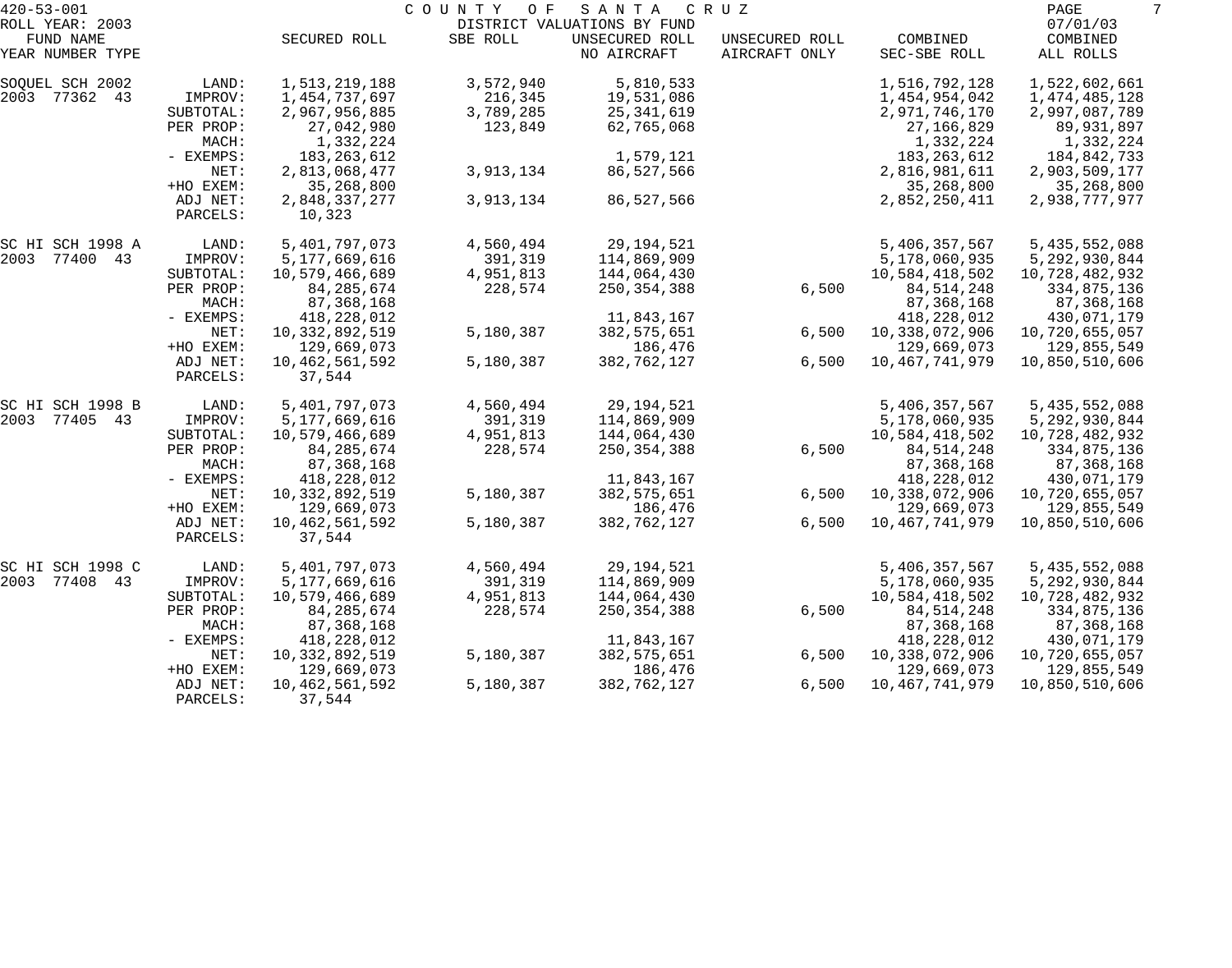| $420 - 53 - 001$             |                      |                          | COUNTY<br>O F | SANTA                                         | C R U Z        |                   | PAGE<br>8            |
|------------------------------|----------------------|--------------------------|---------------|-----------------------------------------------|----------------|-------------------|----------------------|
| ROLL YEAR: 2003<br>FUND NAME |                      | SECURED ROLL             | SBE ROLL      | DISTRICT VALUATIONS BY FUND<br>UNSECURED ROLL | UNSECURED ROLL | COMBINED          | 07/01/03<br>COMBINED |
| YEAR NUMBER TYPE             |                      |                          |               | NO AIRCRAFT                                   | AIRCRAFT ONLY  | SEC-SBE ROLL      | ALL ROLLS            |
| SLV UNIF SCH DT              | LAND:                | 1,118,088,455            | 370,986       | 2,946,036                                     |                | 1,118,459,441     | 1, 121, 405, 477     |
| 2003 77546 43                | IMPROV:              | 1,047,134,135            | 165,426       | 10,796,644                                    |                | 1,047,299,561     | 1,058,096,205        |
|                              | SUBTOTAL:            | 2,165,222,590            | 536,412       | 13,742,680                                    |                | 2,165,759,002     | 2,179,501,682        |
|                              | PER PROP:            | 8,139,154                | 142,001       | 12,868,698                                    | 5,500          | 8,281,155         | 21, 155, 353         |
|                              | MACH:                | 2,663,617                |               |                                               |                | 2,663,617         | 2,663,617            |
|                              | - EXEMPS:            | 95,815,593               |               | 100,147                                       |                | 95,815,593        | 95,915,740           |
|                              | NET:                 | 2,080,209,768            | 678,413       | 26, 511, 231                                  | 5,500          | 2,080,888,181     | 2,107,404,912        |
|                              | +HO EXEM:            | 40,702,528               |               |                                               |                | 40,702,528        | 40,702,528           |
|                              | ADJ NET:<br>PARCELS: | 2,120,912,296<br>17,426  | 678,413       | 26, 511, 231                                  | 5,500          | 2,121,590,709     | 2, 148, 107, 440     |
| SLVSD 2000 SER A             | LAND:                | 1, 118, 088, 455         | 370,986       | 2,946,036                                     |                | 1,118,459,441     | 1, 121, 405, 477     |
| 2003 77592 43                | IMPROV:              | 1,047,134,135            | 165,426       | 10,796,644                                    |                | 1,047,299,561     | 1,058,096,205        |
|                              | SUBTOTAL:            | 2,165,222,590            | 536,412       | 13,742,680                                    |                | 2,165,759,002     | 2,179,501,682        |
|                              | PER PROP:            | 8,139,154                | 142,001       | 12,868,698                                    | 5,500          | 8,281,155         | 21, 155, 353         |
|                              | MACH:                | 2,663,617                |               |                                               |                | 2,663,617         | 2,663,617            |
|                              | - EXEMPS:            | 95,815,593               |               | 100,147                                       |                | 95,815,593        | 95,915,740           |
|                              | NET:                 | 2,080,209,768            | 678,413       | 26, 511, 231                                  | 5,500          | 2,080,888,181     | 2,107,404,912        |
|                              | +HO EXEM:            | 40,702,528               |               |                                               |                | 40,702,528        | 40,702,528           |
|                              | ADJ NET:<br>PARCELS: | 2,120,912,296<br>17,426  | 678,413       | 26, 511, 231                                  | 5,500          | 2,121,590,709     | 2, 148, 107, 440     |
| SLV USD 2002 SER             | LAND:                | 1, 118, 088, 455         | 370,986       | 2,946,036                                     |                | 1,118,459,441     | 1, 121, 405, 477     |
| 2003 77593 43                | IMPROV:              | 1,047,134,135            | 165,426       | 10,796,644                                    |                | 1,047,299,561     | 1,058,096,205        |
|                              | SUBTOTAL:            | 2,165,222,590            | 536,412       | 13,742,680                                    |                | 2,165,759,002     | 2,179,501,682        |
|                              | PER PROP:            | 8,139,154                | 142,001       | 12,868,698                                    | 5,500          | 8,281,155         | 21, 155, 353         |
|                              | MACH:                | 2,663,617                |               |                                               |                | 2,663,617         | 2,663,617            |
|                              | - EXEMPS:            | 95,815,593               |               | 100,147                                       |                | 95,815,593        | 95,915,740           |
|                              | NET:                 | 2,080,209,768            | 678,413       | 26, 511, 231                                  | 5,500          | 2,080,888,181     | 2,107,404,912        |
|                              | +HO EXEM:            | 40,702,528               |               |                                               |                | 40,702,528        | 40,702,528           |
|                              | ADJ NET:<br>PARCELS: | 2,120,912,296<br>17,426  | 678,413       | 26, 511, 231                                  | 5,500          | 2,121,590,709     | 2, 148, 107, 440     |
| CAB COL DS 98 SR             | LAND:                | 11,630,268,618           | 5,660,378     | 50, 282, 298                                  |                | 11,635,928,996    | 11,686,211,294       |
| 2003 77641<br>43             | IMPROV:              | 11,269,213,340           | 736,249       | 208,754,300                                   |                | 11,269,949,589    | 11,478,703,889       |
|                              | SUBTOTAL:            | 22,899,481,958           | 6,396,627     | 259,036,598                                   |                | 22,905,878,585    | 23, 164, 915, 183    |
|                              | PER PROP:            | 185,834,626              | 473,335       | 513,867,183                                   | 26,650,200     | 186,307,961       | 726,825,344          |
|                              | MACH:                | 124,428,592              |               |                                               |                | 124,428,592       | 124,428,592          |
|                              | $-$ EXEMPS:          | 838,557,162              |               | 16,131,296                                    | 325,500        | 838,557,162       | 855,013,958          |
|                              | NET:                 | 22, 371, 188, 014        | 6,869,962     | 756,772,485                                   | 26,324,700     | 22, 378, 057, 976 | 23, 161, 155, 161    |
|                              | +HO EXEM:            | 299, 182, 569            |               | 200,476                                       |                | 299, 182, 569     | 299,383,045          |
|                              | ADJ NET:<br>PARCELS: | 22,670,370,583<br>91,077 | 6,869,962     | 756,972,961                                   | 26, 324, 700   | 22,677,240,545    | 23, 460, 538, 206    |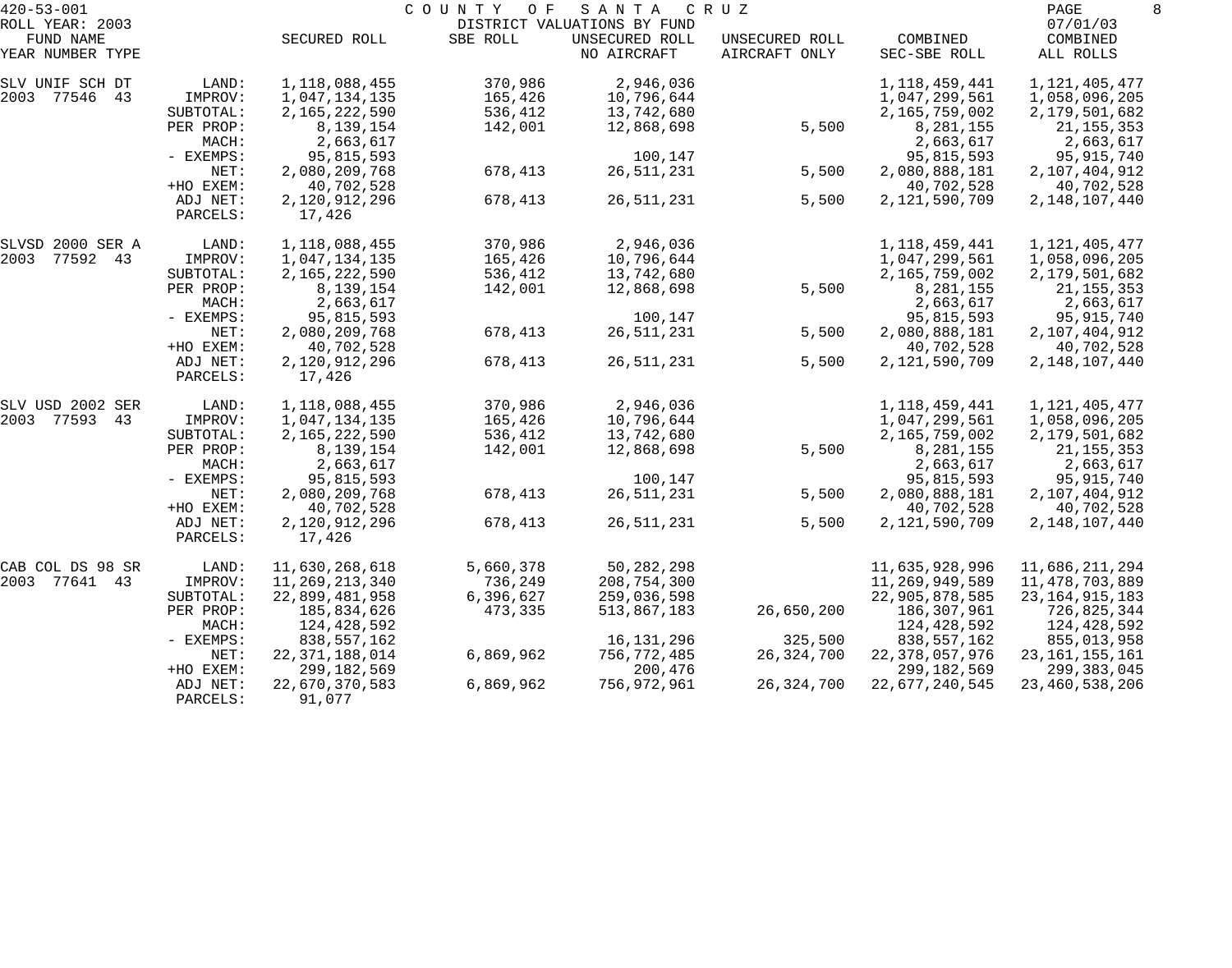| $420 - 53 - 001$<br>ROLL YEAR: 2003 |                      |                          | C O U N T Y<br>O F | SANTA<br>DISTRICT VALUATIONS BY FUND | C R U Z        |                   | PAGE<br>07/01/03  |  |
|-------------------------------------|----------------------|--------------------------|--------------------|--------------------------------------|----------------|-------------------|-------------------|--|
| FUND NAME                           |                      | SECURED ROLL             | SBE ROLL           | UNSECURED ROLL                       | UNSECURED ROLL | COMBINED          | COMBINED          |  |
| YEAR NUMBER TYPE                    |                      |                          |                    | NO AIRCRAFT                          | AIRCRAFT ONLY  | SEC-SBE ROLL      | ALL ROLLS         |  |
| CAB COL DS 98 SR                    | LAND:                | 11,630,268,618           | 5,660,378          | 50, 282, 298                         |                | 11,635,928,996    | 11,686,211,294    |  |
| 2003 77645 43                       | IMPROV:              | 11,269,213,340           | 736,249            | 208,754,300                          |                | 11,269,949,589    | 11,478,703,889    |  |
|                                     | SUBTOTAL:            | 22,899,481,958           | 6,396,627          | 259,036,598                          |                | 22,905,878,585    | 23, 164, 915, 183 |  |
|                                     | PER PROP:            | 185,834,626              | 473,335            | 513,867,183                          | 26,650,200     | 186,307,961       | 726,825,344       |  |
|                                     | MACH:                | 124,428,592              |                    |                                      |                | 124,428,592       | 124,428,592       |  |
|                                     | - EXEMPS:            | 838,557,162              |                    | 16, 131, 296                         | 325,500        | 838,557,162       | 855,013,958       |  |
|                                     | NET:                 | 22, 371, 188, 014        | 6,869,962          | 756,772,485                          | 26, 324, 700   | 22, 378, 057, 976 | 23, 161, 155, 161 |  |
|                                     | +HO EXEM:            | 299, 182, 569            |                    | 200,476                              |                | 299, 182, 569     | 299,383,045       |  |
|                                     | ADJ NET:<br>PARCELS: | 22,670,370,583<br>91,077 | 6,869,962          | 756,972,961                          | 26, 324, 700   | 22,677,240,545    | 23, 460, 538, 206 |  |
|                                     |                      |                          |                    |                                      |                |                   |                   |  |
| CAB COL DS 98 SR                    | LAND:                | 11,630,268,618           | 5,660,378          | 50, 282, 298                         |                | 11,635,928,996    | 11,686,211,294    |  |
| 2003 77650 43                       | IMPROV:              | 11,269,213,340           | 736,249            | 208,754,300                          |                | 11,269,949,589    | 11,478,703,889    |  |
|                                     | SUBTOTAL:            | 22,899,481,958           | 6,396,627          | 259,036,598                          |                | 22,905,878,585    | 23, 164, 915, 183 |  |
|                                     | PER PROP:            | 185,834,626              | 473,335            | 513,867,183                          | 26,650,200     | 186,307,961       | 726,825,344       |  |
|                                     | MACH:                | 124,428,592              |                    |                                      |                | 124,428,592       | 124,428,592       |  |
|                                     | - EXEMPS:            | 838,557,162              |                    | 16, 131, 296                         | 325,500        | 838,557,162       | 855,013,958       |  |
|                                     | NET:                 | 22, 371, 188, 014        | 6,869,962          | 756,772,485                          | 26, 324, 700   | 22, 378, 057, 976 | 23, 161, 155, 161 |  |
|                                     | +HO EXEM:            | 299, 182, 569            |                    | 200,476                              |                | 299, 182, 569     | 299,383,045       |  |
|                                     | ADJ NET:             | 22,670,370,583           | 6,869,962          | 756,972,961                          | 26, 324, 700   | 22,677,240,545    | 23, 460, 538, 206 |  |
|                                     | PARCELS:             | 91,077                   |                    |                                      |                |                   |                   |  |
| CAB COL DS 98 SR                    | LAND:                | 11,630,268,618           | 5,660,378          | 50, 282, 298                         |                | 11,635,928,996    | 11,686,211,294    |  |
| 2003 77655 43                       | IMPROV:              | 11,269,213,340           | 736,249            | 208,754,300                          |                | 11,269,949,589    | 11,478,703,889    |  |
|                                     | SUBTOTAL:            | 22,899,481,958           | 6,396,627          | 259,036,598                          |                | 22,905,878,585    | 23, 164, 915, 183 |  |
|                                     | PER PROP:            | 185,834,626              | 473,335            | 513,867,183                          | 26,650,200     | 186,307,961       | 726,825,344       |  |
|                                     | MACH:                | 124,428,592              |                    |                                      |                | 124,428,592       | 124,428,592       |  |
|                                     | - EXEMPS:            | 838,557,162              |                    | 16, 131, 296                         | 325,500        | 838, 557, 162     | 855,013,958       |  |
|                                     | NET:                 | 22, 371, 188, 014        | 6,869,962          | 756,772,485                          | 26, 324, 700   | 22, 378, 057, 976 | 23, 161, 155, 161 |  |
|                                     | +HO EXEM:            | 299, 182, 569            |                    | 200,476                              |                | 299,182,569       | 299,383,045       |  |
|                                     | ADJ NET:             | 22,670,370,583           | 6,869,962          | 756,972,961                          | 26, 324, 700   | 22,677,240,545    | 23, 460, 538, 206 |  |
|                                     | PARCELS:             | 91,077                   |                    |                                      |                |                   |                   |  |
| LMPCO CO WTR DT                     | LAND:                | 42,680,021               |                    |                                      |                | 42,680,021        | 42,680,021        |  |
| 2003<br>77812 44                    | IMPROV:              | 32,107,896               |                    | 1,986                                |                | 32,107,896        | 32,109,882        |  |
|                                     | SUBTOTAL:            | 74,787,917               |                    | 1,986                                |                | 74,787,917        | 74,789,903        |  |
|                                     | PER PROP:            |                          |                    | 93,643                               |                |                   | 93,643            |  |
|                                     | MACH:                |                          |                    |                                      |                |                   |                   |  |
|                                     | - EXEMPS:            | 3,156,629                |                    |                                      |                | 3,156,629         | 3,156,629         |  |
|                                     | NET:                 | 71,631,288               |                    | 95,629                               |                | 71,631,288        | 71,726,917        |  |
|                                     | +HO EXEM:            | 2,070,600                |                    |                                      |                | 2,070,600         | 2,070,600         |  |
|                                     | ADJ NET:             | 73,701,888               |                    | 95,629                               |                | 73,701,888        | 73,797,517        |  |
|                                     | PARCELS:             | 1,655                    |                    |                                      |                |                   |                   |  |
|                                     |                      |                          |                    |                                      |                |                   |                   |  |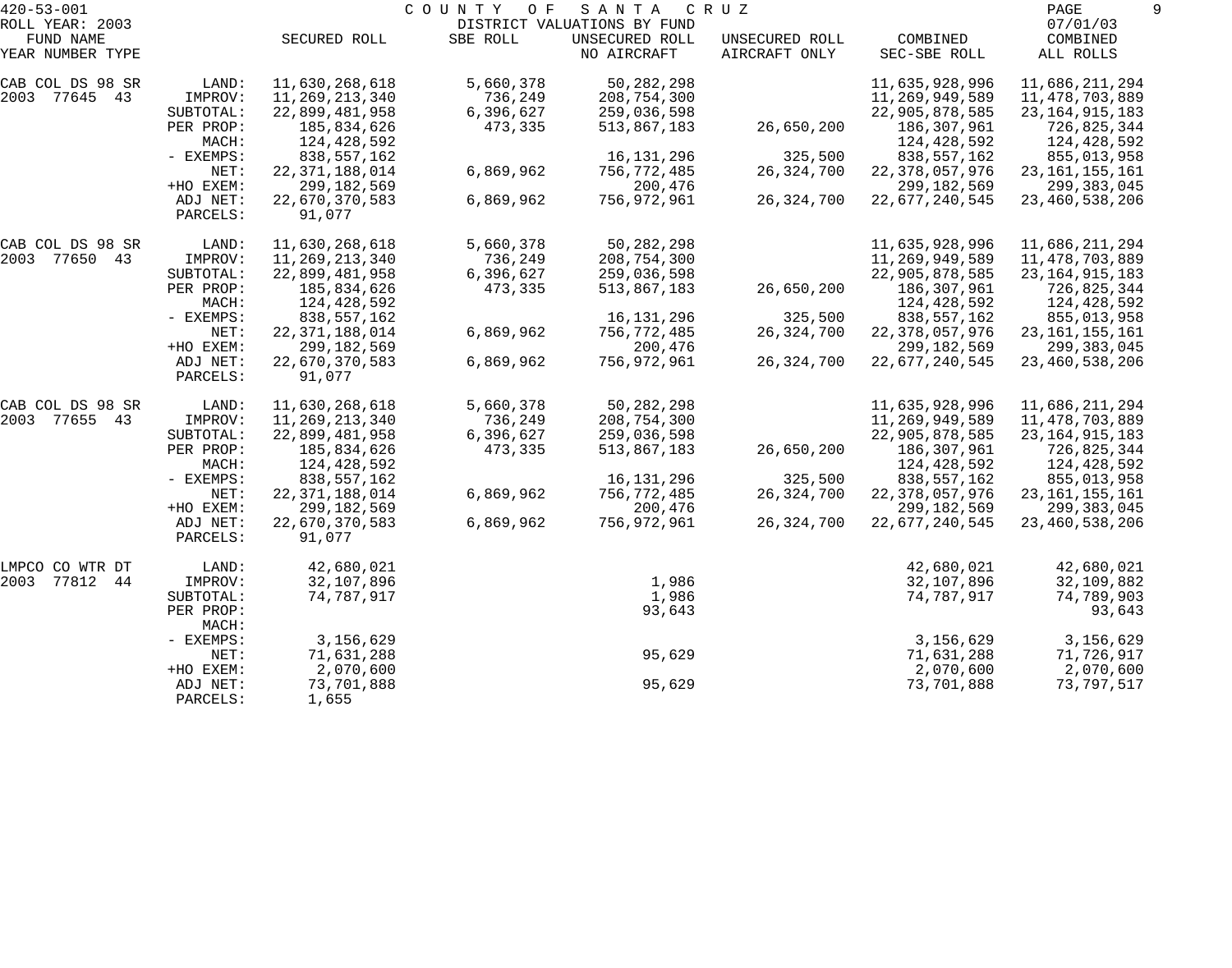| $420 - 53 - 001$                                 |                      | COUNTY OF SANTA<br>C R U Z<br>DISTRICT VALUATIONS BY FUND |          |                               |                                 |                          |                                   |  |  |
|--------------------------------------------------|----------------------|-----------------------------------------------------------|----------|-------------------------------|---------------------------------|--------------------------|-----------------------------------|--|--|
| ROLL YEAR: 2003<br>FUND NAME<br>YEAR NUMBER TYPE |                      | SECURED ROLL                                              | SBE ROLL | UNSECURED ROLL<br>NO AIRCRAFT | UNSECURED ROLL<br>AIRCRAFT ONLY | COMBINED<br>SEC-SBE ROLL | 07/01/03<br>COMBINED<br>ALL ROLLS |  |  |
| SALSIPUEDES SAN                                  | LAND:                | 114,176,017                                               |          | 715,997                       |                                 | 114,176,017              | 114,892,014                       |  |  |
| 2003 77878<br>44                                 | IMPROV:              | 110,908,378                                               |          | 595,214                       |                                 | 110,908,378              | 111,503,592                       |  |  |
|                                                  | SUBTOTAL:            | 225,084,395                                               |          | 1,311,211                     |                                 | 225,084,395              | 226,395,606                       |  |  |
|                                                  | PER PROP:<br>MACH:   | 131,925                                                   |          | 889,728                       |                                 | 131,925                  | 1,021,653                         |  |  |
|                                                  | - EXEMPS:            | 7,818,193                                                 |          |                               |                                 | 7,818,193                | 7,818,193                         |  |  |
|                                                  | NET:                 | 217,398,127                                               |          | 2,200,939                     |                                 | 217,398,127              | 219,599,066                       |  |  |
|                                                  | +HO EXEM:            | 6,521,200                                                 |          |                               |                                 | 6,521,200                | 6,521,200                         |  |  |
|                                                  | ADJ NET:<br>PARCELS: | 223, 919, 327<br>1,532                                    |          | 2,200,939                     |                                 | 223, 919, 327            | 226,120,266                       |  |  |
| ZAYANTE FPD DT S                                 | LAND:                | 153,630,936                                               | 290,207  | 4,227                         |                                 | 153,921,143              | 153,925,370                       |  |  |
| 2003 77985 44                                    | IMPROV:              | 137,086,893                                               | 116,114  | 15,379                        |                                 | 137,203,007              | 137,218,386                       |  |  |
|                                                  | SUBTOTAL:            | 290, 717, 829                                             | 406,321  | 19,606                        |                                 | 291, 124, 150            | 291,143,756                       |  |  |
|                                                  | PER PROP:            | 774,790                                                   | 99,671   | 550,680                       |                                 | 874,461                  | 1,425,141                         |  |  |
|                                                  | MACH:                | 1,192,140                                                 |          |                               |                                 | 1,192,140                | 1,192,140                         |  |  |
|                                                  | $-$ EXEMPS:          | 9,617,970                                                 |          |                               |                                 | 9,617,970                | 9,617,970                         |  |  |
|                                                  | NET:                 | 283,066,789                                               | 505,992  | 570,286                       |                                 | 283, 572, 781            | 284,143,067                       |  |  |
|                                                  | +HO EXEM:            | 6, 206, 200                                               |          |                               |                                 | 6, 206, 200              | 6,206,200                         |  |  |
|                                                  | ADJ NET:<br>PARCELS: | 289, 272, 989<br>3,974                                    | 505,992  | 570,286                       |                                 | 289,778,981              | 290, 349, 267                     |  |  |
| AROMAS/S JUAN US                                 | LAND:                | 5,321,775                                                 | 26,534   |                               |                                 | 5,348,309                | 5,348,309                         |  |  |
| 2003 79845 43                                    | IMPROV:              | 3, 325, 211                                               | 19,921   | 37,135                        |                                 | 3, 345, 132              | 3,382,267                         |  |  |
|                                                  | SUBTOTAL:            | 8,646,986                                                 | 46,455   | 37,135                        |                                 | 8,693,441                | 8,730,576                         |  |  |
|                                                  | PER PROP:<br>MACH:   | 108,863                                                   | 11,404   | 265,249                       |                                 | 120,267                  | 385,516                           |  |  |
|                                                  | $-$ EXEMPS:          | 93,699                                                    |          |                               |                                 | 93,699                   | 93,699                            |  |  |
|                                                  | NET:                 | 8,662,150                                                 | 57,859   | 302,384                       |                                 | 8,720,009                | 9,022,393                         |  |  |
|                                                  | +HO EXEM:            | 91,000                                                    |          |                               |                                 | 91,000                   | 91,000                            |  |  |
|                                                  | ADJ NET:<br>PARCELS: | 8,753,150<br>67                                           | 57,859   | 302,384                       |                                 | 8,811,009                | 9, 113, 393                       |  |  |
| BNY DOON SCH                                     | LAND:                | 174,087,092                                               |          | 70,532                        |                                 | 174,087,092              | 174,157,624                       |  |  |
| 2003<br>79902<br>43                              | IMPROV:              | 175,170,894                                               |          | 2,023,671                     |                                 | 175,170,894              | 177,194,565                       |  |  |
|                                                  | SUBTOTAL:            | 349, 257, 986                                             |          | 2,094,203                     |                                 | 349, 257, 986            | 351, 352, 189                     |  |  |
|                                                  | PER PROP:            | 3,585,504                                                 |          | 1,468,059                     | 6,500                           | 3,585,504                | 5,060,063                         |  |  |
|                                                  | MACH:                | 6, 411, 510                                               |          |                               |                                 | 6, 411, 510              | 6,411,510                         |  |  |
|                                                  | - EXEMPS:            | 7,373,798                                                 |          |                               |                                 | 7,373,798                | 7,373,798                         |  |  |
|                                                  | NET:                 | 351,881,202                                               |          | 3,562,262                     | 6,500                           | 351,881,202              | 355, 449, 964                     |  |  |
|                                                  | +HO EXEM:            | 5,107,200                                                 |          |                               |                                 | 5,107,200                | 5,107,200                         |  |  |
|                                                  | ADJ NET:<br>PARCELS: | 356,988,402<br>1,291                                      |          | 3,562,262                     | 6,500                           | 356,988,402              | 360,557,164                       |  |  |
|                                                  |                      |                                                           |          |                               |                                 |                          |                                   |  |  |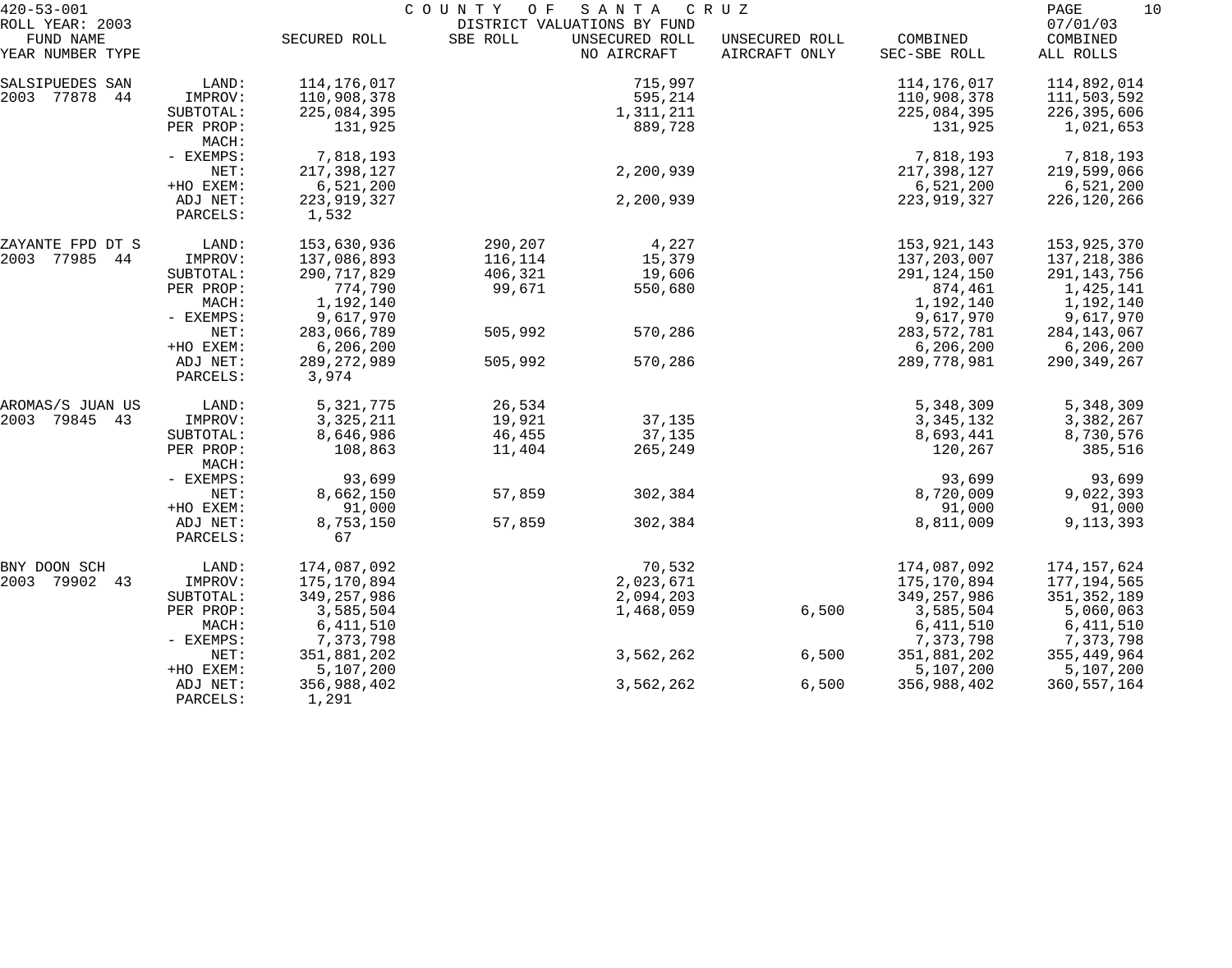| $420 - 53 - 001$                                 |                      | COUNTY<br>SANTA<br>C R U Z<br>O F |          |                                                              |                                 |                          |                                   |  |
|--------------------------------------------------|----------------------|-----------------------------------|----------|--------------------------------------------------------------|---------------------------------|--------------------------|-----------------------------------|--|
| ROLL YEAR: 2003<br>FUND NAME<br>YEAR NUMBER TYPE |                      | SECURED ROLL                      | SBE ROLL | DISTRICT VALUATIONS BY FUND<br>UNSECURED ROLL<br>NO AIRCRAFT | UNSECURED ROLL<br>AIRCRAFT ONLY | COMBINED<br>SEC-SBE ROLL | 07/01/03<br>COMBINED<br>ALL ROLLS |  |
|                                                  |                      |                                   |          |                                                              |                                 |                          |                                   |  |
| HPY VLY SCH                                      | LAND:                | 86, 237, 094                      |          |                                                              |                                 | 86, 237, 094             | 86, 237, 094                      |  |
| 2003 79911<br>43                                 | IMPROV:              | 85,017,999                        |          |                                                              |                                 | 85,017,999               | 85,017,999                        |  |
|                                                  | SUBTOTAL:            | 171, 255, 093                     |          |                                                              |                                 | 171, 255, 093            | 171,255,093                       |  |
|                                                  | PER PROP:<br>MACH:   | 129,153                           |          | 672,194                                                      |                                 | 129,153                  | 801,347                           |  |
|                                                  | - EXEMPS:            | 3,892,530                         |          |                                                              |                                 | 3,892,530                | 3,892,530                         |  |
|                                                  | NET:                 | 167, 491, 716                     |          | 672,194                                                      |                                 | 167,491,716              | 168,163,910                       |  |
|                                                  | +HO EXEM:            | 2,476,600                         |          |                                                              |                                 | 2,476,600                | 2,476,600                         |  |
|                                                  | ADJ NET:             | 169,968,316                       |          | 672,194                                                      |                                 | 169,968,316              | 170,640,510                       |  |
|                                                  | PARCELS:             | 574                               |          |                                                              |                                 |                          |                                   |  |
| HPY VLY SCH-ST S                                 | LAND:                | 86, 237, 094                      |          |                                                              |                                 | 86, 237, 094             | 86, 237, 094                      |  |
| 2003 79912 43                                    | IMPROV:              | 85,017,999                        |          |                                                              |                                 | 85,017,999               | 85,017,999                        |  |
|                                                  | SUBTOTAL:            | 171, 255, 093                     |          |                                                              |                                 | 171, 255, 093            | 171,255,093                       |  |
|                                                  | PER PROP:            | 129,153                           |          | 672,194                                                      |                                 | 129,153                  | 801,347                           |  |
|                                                  | MACH:                |                                   |          |                                                              |                                 |                          |                                   |  |
|                                                  | - EXEMPS:            | 3,892,530                         |          |                                                              |                                 | 3,892,530                | 3,892,530                         |  |
|                                                  | NET:                 | 167,491,716                       |          | 672,194                                                      |                                 | 167,491,716              | 168,163,910                       |  |
|                                                  | +HO EXEM:            | 2,476,600                         |          |                                                              |                                 | 2,476,600                | 2,476,600                         |  |
|                                                  | ADJ NET:             | 169,968,316                       |          | 672,194                                                      |                                 | 169,968,316              | 170,640,510                       |  |
|                                                  | PARCELS:             | 574                               |          |                                                              |                                 |                          |                                   |  |
| LIVE OAK SCH                                     | LAND:                | 1,042,729,382                     | 339,318  | 7,728,704                                                    |                                 | 1,043,068,700            | 1,050,797,404                     |  |
| 2003<br>79915<br>43                              | IMPROV:              | 878,070,499                       | 26,927   | 27, 105, 474                                                 |                                 | 878,097,426              | 905, 202, 900                     |  |
|                                                  | SUBTOTAL:            | 1,920,799,881                     | 366,245  | 34,834,178                                                   |                                 | 1,921,166,126            | 1,956,000,304                     |  |
|                                                  | PER PROP:            | 9,940,461                         | 15,415   | 42,664,605                                                   |                                 | 9,955,876                | 52,620,481                        |  |
|                                                  | MACH:                | 295,206                           |          |                                                              |                                 | 295,206                  | 295,206                           |  |
|                                                  | - EXEMPS:            | 46,069,179                        |          | 3,704,462                                                    |                                 | 46,069,179               | 49,773,641                        |  |
|                                                  | NET:                 | 1,884,966,369                     | 381,660  | 73,794,321                                                   |                                 | 1,885,348,029            | 1,959,142,350                     |  |
|                                                  | +HO EXEM:            | 22,879,891                        |          | 109,325                                                      |                                 | 22,879,891               | 22,989,216                        |  |
|                                                  | ADJ NET:             | 1,907,846,260                     | 381,660  | 73,903,646                                                   |                                 | 1,908,227,920            | 1,982,131,566                     |  |
|                                                  | PARCELS:             | 6,980                             |          |                                                              |                                 |                          |                                   |  |
| LIVE OAK ST SCH                                  | LAND:                | 1,042,729,382                     | 339,318  | 7,728,704                                                    |                                 | 1,043,068,700            | 1,050,797,404                     |  |
| 2003<br>79917<br>43                              | IMPROV:              | 878,070,499                       | 26,927   | 27, 105, 474                                                 |                                 | 878,097,426              | 905, 202, 900                     |  |
|                                                  | SUBTOTAL:            | 1,920,799,881                     | 366,245  | 34,834,178                                                   |                                 | 1,921,166,126            | 1,956,000,304                     |  |
|                                                  | PER PROP:            | 9,940,461                         | 15,415   | 42,664,605                                                   |                                 | 9,955,876                | 52,620,481                        |  |
|                                                  | MACH:                | 295,206                           |          |                                                              |                                 | 295,206                  | 295,206                           |  |
|                                                  | - EXEMPS:            | 46,069,179                        |          | 3,704,462                                                    |                                 | 46,069,179               | 49,773,641                        |  |
|                                                  | NET:                 | 1,884,966,369                     | 381,660  | 73,794,321                                                   |                                 | 1,885,348,029            | 1,959,142,350                     |  |
|                                                  | +HO EXEM:            | 22,879,891                        |          | 109,325                                                      |                                 | 22,879,891               | 22,989,216                        |  |
|                                                  | ADJ NET:<br>PARCELS: | 1,907,846,260<br>6,980            | 381,660  | 73,903,646                                                   |                                 | 1,908,227,920            | 1,982,131,566                     |  |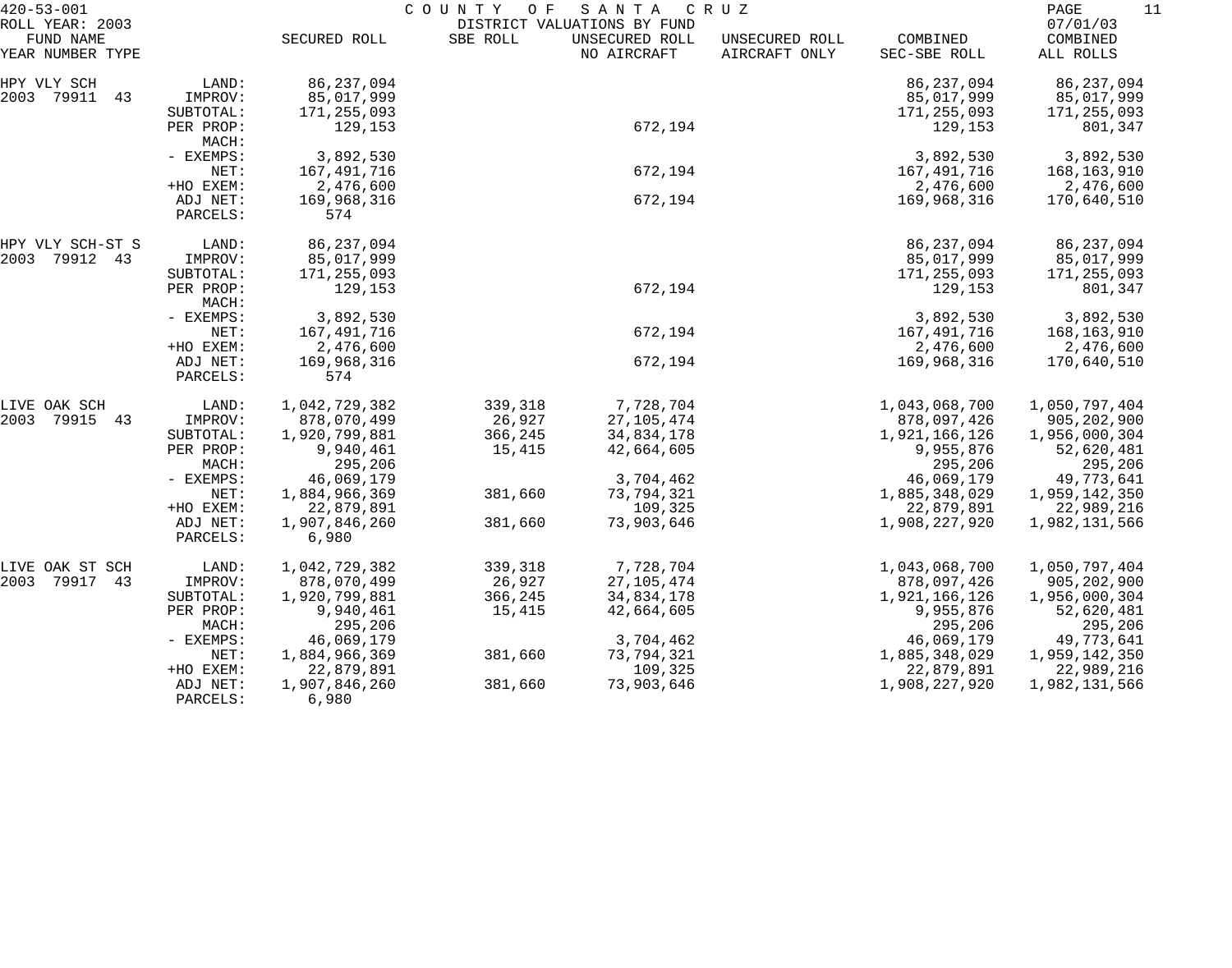| $420 - 53 - 001$                                 |                      | C O U N T Y<br>O F<br>SANTA<br>C R U Z<br>DISTRICT VALUATIONS BY FUND |          |                               |                                 |                          |                                   |  |
|--------------------------------------------------|----------------------|-----------------------------------------------------------------------|----------|-------------------------------|---------------------------------|--------------------------|-----------------------------------|--|
| ROLL YEAR: 2003<br>FUND NAME<br>YEAR NUMBER TYPE |                      | SECURED ROLL                                                          | SBE ROLL | UNSECURED ROLL<br>NO AIRCRAFT | UNSECURED ROLL<br>AIRCRAFT ONLY | COMBINED<br>SEC-SBE ROLL | 07/01/03<br>COMBINED<br>ALL ROLLS |  |
| MTN SCH DIST                                     | LAND:                | 76,370,044                                                            |          |                               |                                 | 76,370,044               | 76,370,044                        |  |
| 2003 79921 43                                    | IMPROV:              | 73,181,605                                                            |          | 2,551,998                     |                                 | 73,181,605               | 75,733,603                        |  |
|                                                  | SUBTOTAL:            | 149,551,649                                                           |          | 2,551,998                     |                                 | 149,551,649              | 152,103,647                       |  |
|                                                  | PER PROP:<br>MACH:   | 120,417                                                               |          | 1,463,151                     |                                 | 120,417                  | 1,583,568                         |  |
|                                                  | - EXEMPS:            | 3,799,786                                                             |          |                               |                                 | 3,799,786                | 3,799,786                         |  |
|                                                  | NET:                 | 145,872,280                                                           |          | 4,015,149                     |                                 | 145,872,280              | 149,887,429                       |  |
|                                                  | +HO EXEM:            | 2,139,200                                                             |          |                               |                                 | 2,139,200                | 2,139,200                         |  |
|                                                  | ADJ NET:<br>PARCELS: | 148,011,480<br>551                                                    |          | 4,015,149                     |                                 | 148,011,480              | 152,026,629                       |  |
| MOUNTN SCH-ST SC                                 | LAND:                | 76,370,044                                                            |          |                               |                                 | 76,370,044               | 76,370,044                        |  |
| 2003 79922 43                                    | IMPROV:              | 73,181,605                                                            |          | 2,551,998                     |                                 | 73,181,605               | 75,733,603                        |  |
|                                                  | SUBTOTAL:            | 149,551,649                                                           |          | 2,551,998                     |                                 | 149,551,649              | 152,103,647                       |  |
|                                                  | PER PROP:<br>MACH:   | 120,417                                                               |          | 1,463,151                     |                                 | 120,417                  | 1,583,568                         |  |
|                                                  | - EXEMPS:            | 3,799,786                                                             |          |                               |                                 | 3,799,786                | 3,799,786                         |  |
|                                                  | NET:                 | 145,872,280                                                           |          | 4,015,149                     |                                 | 145,872,280              | 149,887,429                       |  |
|                                                  | +HO EXEM:            | 2,139,200                                                             |          |                               |                                 | 2,139,200                | 2,139,200                         |  |
|                                                  | ADJ NET:<br>PARCELS: | 148,011,480<br>551                                                    |          | 4,015,149                     |                                 | 148,011,480              | 152,026,629                       |  |
| PFC SCH DIST                                     | LAND:                | 37,749,994                                                            | 71,223   | 26,308                        |                                 | 37,821,217               | 37,847,525                        |  |
| 2003 79925 43                                    | IMPROV:              | 25,866,268                                                            | 6,925    | 8,326,636                     |                                 | 25,873,193               | 34,199,829                        |  |
|                                                  | SUBTOTAL:            | 63,616,262                                                            | 78,148   | 8,352,944                     |                                 | 63,694,410               | 72,047,354                        |  |
|                                                  | PER PROP:            | 7,220,850                                                             | 3,964    | 3, 151, 194                   |                                 | 7,224,814                | 10,376,008                        |  |
|                                                  | MACH:                | 54,745,033                                                            |          |                               |                                 | 54,745,033               | 54,745,033                        |  |
|                                                  | - EXEMPS:            | 6,835,454                                                             |          |                               |                                 | 6,835,454                | 6,835,454                         |  |
|                                                  | NET:                 | 118,746,691                                                           | 82,112   | 11,504,138                    |                                 | 118,828,803              | 130,332,941                       |  |
|                                                  | +HO EXEM:            | 822,348                                                               |          |                               |                                 | 822,348                  | 822,348                           |  |
|                                                  | ADJ NET:<br>PARCELS: | 119,569,039<br>458                                                    | 82,112   | 11,504,138                    |                                 | 119,651,151              | 131, 155, 289                     |  |
| S C ELEM SCH                                     | LAND:                | 2, 471, 404, 279                                                      | 577,013  | 15,558,444                    |                                 | 2, 471, 981, 292         | 2,487,539,736                     |  |
| 2003 79933 43                                    | IMPROV:              | 2,485,624,654                                                         | 141,122  | 55, 331, 044                  |                                 | 2,485,765,776            | 2,541,096,820                     |  |
|                                                  | SUBTOTAL:            | 4,957,028,933                                                         | 718,135  | 70,889,488                    |                                 | 4,957,747,068            | 5,028,636,556                     |  |
|                                                  | PER PROP:            | 36, 246, 309                                                          | 85,346   | 138,170,117                   |                                 | 36, 331, 655             | 174,501,772                       |  |
|                                                  | MACH:                | 24,584,195                                                            |          |                               |                                 | 24,584,195               | 24,584,195                        |  |
|                                                  | $-$ EXEMPS:          | 166,993,653                                                           |          | 6,559,584                     |                                 | 166,993,653              | 173,553,237                       |  |
|                                                  | NET:                 | 4,850,865,784                                                         | 803,481  | 202,500,021                   |                                 | 4,851,669,265            | 5,054,169,286                     |  |
|                                                  | +HO EXEM:            | 60,975,034                                                            |          | 77,151                        |                                 | 60,975,034               | 61,052,185                        |  |
|                                                  | ADJ NET:<br>PARCELS: | 4,911,840,818<br>17,367                                               | 803,481  | 202, 577, 172                 |                                 | 4,912,644,299            | 5, 115, 221, 471                  |  |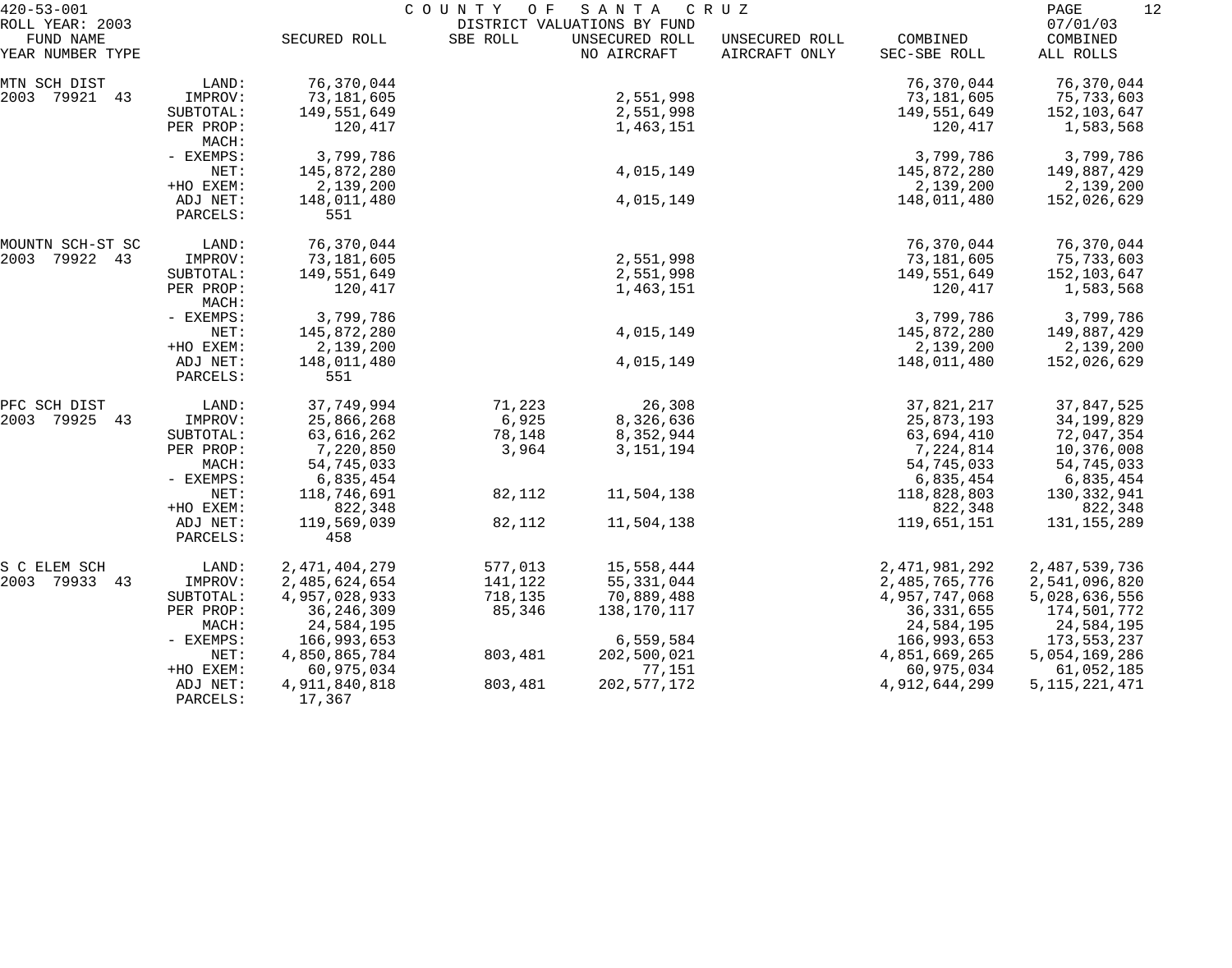| $420 - 53 - 001$              |                      |                             | COUNTY OF | SANTA                         | C R U Z                         |                          | PAGE<br>13            |
|-------------------------------|----------------------|-----------------------------|-----------|-------------------------------|---------------------------------|--------------------------|-----------------------|
| ROLL YEAR: 2003               |                      |                             |           | DISTRICT VALUATIONS BY FUND   |                                 |                          | 07/01/03              |
| FUND NAME<br>YEAR NUMBER TYPE |                      | SECURED ROLL                | SBE ROLL  | UNSECURED ROLL<br>NO AIRCRAFT | UNSECURED ROLL<br>AIRCRAFT ONLY | COMBINED<br>SEC-SBE ROLL | COMBINED<br>ALL ROLLS |
| SV SCH ST SCH RP              | LAND:                | 1,117,737,046               | 55,000    | 2,669,278                     |                                 | 1,117,792,046            | 1,120,461,324         |
| 2003 79946 43                 | IMPROV:              | 1,236,390,068               |           | 21,152,084                    |                                 | 1,236,390,068            | 1, 257, 542, 152      |
|                               | SUBTOTAL:            | 2, 354, 127, 114            | 55,000    | 23,821,362                    |                                 | 2, 354, 182, 114         | 2,378,003,476         |
|                               | PER PROP:            | 12,526,881                  |           | 97,870,752                    |                                 | 12,526,881               | 110,397,633           |
|                               | MACH:                | 2,309,956                   |           |                               |                                 | 2,309,956                | 2,309,956             |
|                               | - EXEMPS:            | 55,962,778                  |           | 445,714                       |                                 | 55,962,778               | 56,408,492            |
|                               | NET:                 | 2,313,001,173               | 55,000    | 121,246,400                   |                                 | 2, 313, 056, 173         | 2, 434, 302, 573      |
|                               | +HO EXEM:            | 28,043,400                  |           |                               |                                 | 28,043,400               | 28,043,400            |
|                               | ADJ NET:             | 2,341,044,573               | 55,000    | 121,246,400                   |                                 | 2,341,099,573            | 2, 462, 345, 973      |
|                               | PARCELS:             | 7,141                       |           |                               |                                 |                          |                       |
| S V SCH DIST                  | LAND:                | 1,117,737,046               | 55,000    | 2,669,278                     |                                 | 1,117,792,046            | 1,120,461,324         |
| 2003 79947 43                 | IMPROV:              | 1,236,390,068               |           | 21, 152, 084                  |                                 | 1,236,390,068            | 1, 257, 542, 152      |
|                               | SUBTOTAL:            | 2, 354, 127, 114            | 55,000    | 23,821,362                    |                                 | 2, 354, 182, 114         | 2,378,003,476         |
|                               | PER PROP:            | 12,526,881                  |           | 97,870,752                    |                                 | 12,526,881               | 110,397,633           |
|                               | MACH:                | 2,309,956                   |           |                               |                                 | 2,309,956                | 2,309,956             |
|                               | - EXEMPS:            | 55,962,778                  |           | 445,714                       |                                 | 55,962,778               | 56,408,492            |
|                               | NET:                 | 2,313,001,173               | 55,000    | 121,246,400                   |                                 | 2, 313, 056, 173         | 2, 434, 302, 573      |
|                               | +HO EXEM:            | 28,043,400                  |           |                               |                                 | 28,043,400               | 28,043,400            |
|                               | ADJ NET:<br>PARCELS: | 2,341,044,573<br>7,141      | 55,000    | 121,246,400                   |                                 | 2,341,099,573            | 2,462,345,973         |
| SOQ SCH DIST                  | LAND:                | 1,513,219,188               | 3,572,940 | 5,810,533                     |                                 | 1,516,792,128            | 1,522,602,661         |
| 2003 79952 43                 | IMPROV:              | 1,454,737,697               | 216,345   | 19,531,086                    |                                 | 1,454,954,042            | 1,474,485,128         |
|                               | SUBTOTAL:            | 2,967,956,885               | 3,789,285 | 25,341,619                    |                                 | 2,971,746,170            | 2,997,087,789         |
|                               | PER PROP:            | 27,042,980                  | 123,849   | 62,765,068                    |                                 | 27,166,829               | 89,931,897            |
|                               | MACH:                | 1,332,224                   |           |                               |                                 | 1,332,224                | 1,332,224             |
|                               | - EXEMPS:            | 183, 263, 612               |           | 1,579,121                     |                                 | 183, 263, 612            | 184,842,733           |
|                               | NET:                 | 2,813,068,477               | 3,913,134 | 86,527,566                    |                                 | 2,816,981,611            | 2,903,509,177         |
|                               | +HO EXEM:            | 35,268,800                  |           |                               |                                 | 35,268,800               | 35,268,800            |
|                               | ADJ NET:             | 2,848,337,277               | 3,913,134 | 86,527,566                    |                                 | 2,852,250,411            | 2,938,777,977         |
|                               | PARCELS:             | 10,323                      |           |                               |                                 |                          |                       |
| S C HI SCH                    | LAND:                | 5,401,797,073               | 4,560,494 | 29,194,521                    |                                 | 5,406,357,567            | 5,435,552,088         |
| 43<br>2003 79958              | IMPROV:              | 5, 177, 669, 616            | 391,319   | 114,869,909                   |                                 | 5,178,060,935            | 5, 292, 930, 844      |
|                               | SUBTOTAL:            | 10,579,466,689              | 4,951,813 | 144,064,430                   |                                 | 10,584,418,502           | 10,728,482,932        |
|                               | PER PROP:            | 84, 285, 674                | 228,574   | 250, 354, 388                 | 6,500                           | 84, 514, 248             | 334,875,136           |
|                               | MACH:                | 87,368,168                  |           |                               |                                 | 87, 368, 168             | 87,368,168            |
|                               | - EXEMPS:            | 418,228,012                 |           | 11,843,167                    |                                 | 418,228,012              | 430,071,179           |
|                               | NET:                 | 10,332,892,519              | 5,180,387 | 382, 575, 651                 | 6,500                           | 10,338,072,906           | 10,720,655,057        |
|                               | +HO EXEM:            | 129,669,073                 |           | 186,476                       |                                 | 129,669,073              | 129,855,549           |
|                               | ADJ NET:<br>PARCELS: | 10, 462, 561, 592<br>37,544 | 5,180,387 | 382,762,127                   | 6,500                           | 10, 467, 741, 979        | 10,850,510,606        |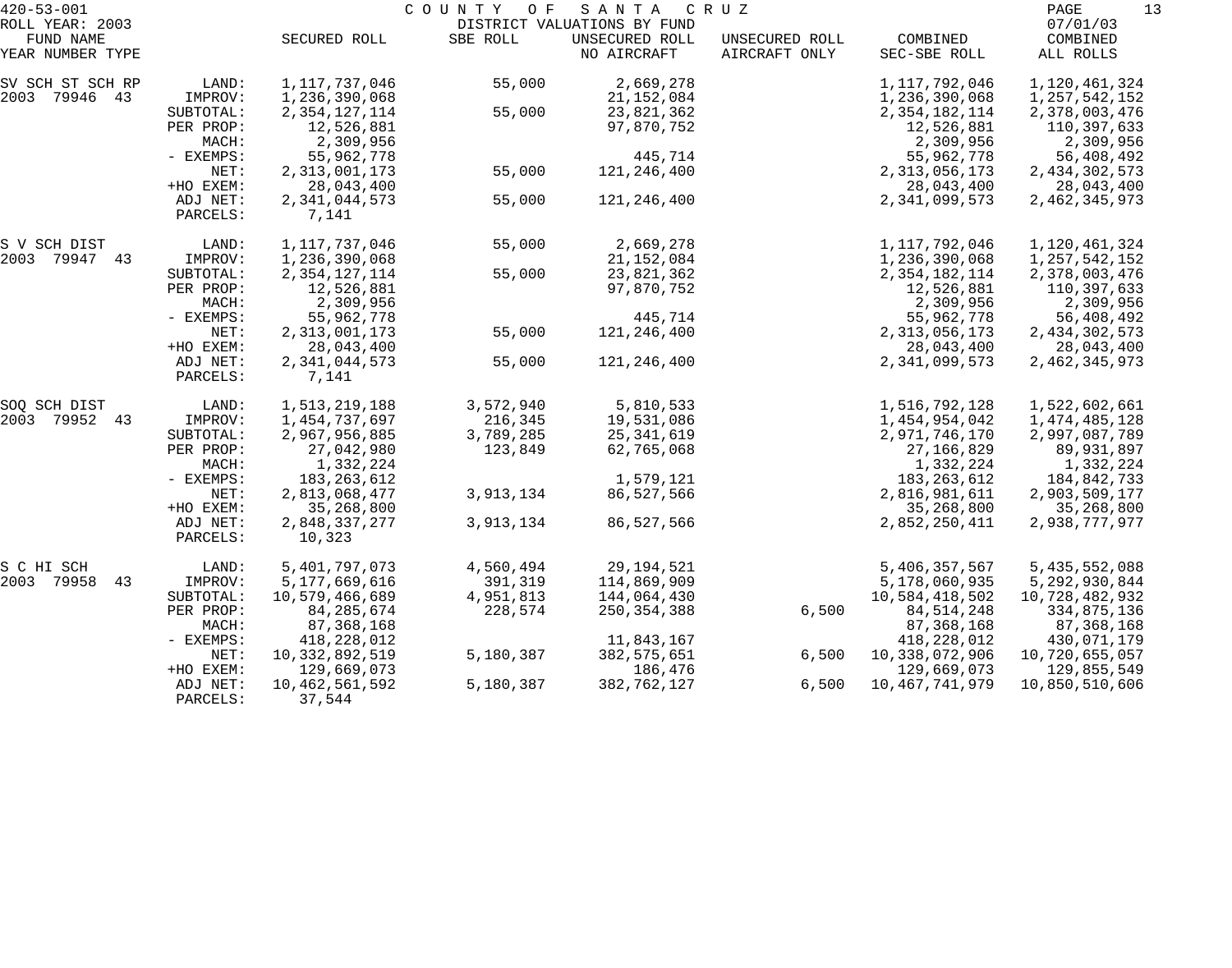| $420 - 53 - 001$              |                      |                          | COUNTY<br>O F | SANTA                                         | C R U Z                         |                          | 14<br>PAGE            |
|-------------------------------|----------------------|--------------------------|---------------|-----------------------------------------------|---------------------------------|--------------------------|-----------------------|
| ROLL YEAR: 2003               |                      |                          |               | DISTRICT VALUATIONS BY FUND<br>UNSECURED ROLL |                                 |                          | 07/01/03              |
| FUND NAME<br>YEAR NUMBER TYPE |                      | SECURED ROLL             | SBE ROLL      | NO AIRCRAFT                                   | UNSECURED ROLL<br>AIRCRAFT ONLY | COMBINED<br>SEC-SBE ROLL | COMBINED<br>ALL ROLLS |
| S C HI SCH-ST SC              | LAND:                | 5,401,797,073            | 4,560,494     | 29, 194, 521                                  |                                 | 5,406,357,567            | 5,435,552,088         |
| 2003 79963 43                 | IMPROV:              | 5,177,669,616            | 391,319       | 114,869,909                                   |                                 | 5,178,060,935            | 5, 292, 930, 844      |
|                               | SUBTOTAL:            | 10,579,466,689           | 4,951,813     | 144,064,430                                   |                                 | 10,584,418,502           | 10,728,482,932        |
|                               | PER PROP:            | 84, 285, 674             | 228,574       | 250, 354, 388                                 | 6,500                           | 84, 514, 248             | 334,875,136           |
|                               | MACH:                | 87,368,168               |               |                                               |                                 | 87, 368, 168             | 87,368,168            |
|                               | - EXEMPS:            | 418,228,012              |               | 11,843,167                                    |                                 | 418,228,012              | 430,071,179           |
|                               | NET:                 | 10,332,892,519           | 5,180,387     | 382,575,651                                   | 6,500                           | 10,338,072,906           | 10,720,655,057        |
|                               | +HO EXEM:            | 129,669,073              |               | 186,476                                       |                                 | 129,669,073              | 129,855,549           |
|                               | ADJ NET:<br>PARCELS: | 10,462,561,592<br>37,544 | 5,180,387     | 382,762,127                                   | 6,500                           | 10, 467, 741, 979        | 10,850,510,606        |
| PAJ VAL GODS 200              | LAND:                | 3,980,942,137            | 647,364       | 15, 472, 463                                  |                                 | 3,981,589,501            | 3,997,061,964         |
| 2003 79966<br>43              | IMPROV:              | 3,798,846,931            | 159,583       | 61,898,528                                    |                                 | 3,799,006,514            | 3,860,905,042         |
|                               | SUBTOTAL:            | 7,779,789,068            | 806,947       | 77,370,991                                    |                                 | 7,780,596,015            | 7,857,967,006         |
|                               | PER PROP:            | 80,774,054               | 91,356        | 152,501,372                                   | 26,638,200                      | 80,865,410               | 260,004,982           |
|                               | MACH:                | 32,086,851               |               |                                               |                                 | 32,086,851               | 32,086,851            |
|                               | - EXEMPS:            | 268,286,606              |               | 3,742,268                                     | 325,500                         | 268, 286, 606            | 272, 354, 374         |
|                               | NET:                 | 7,624,363,367            | 898,303       | 226,130,095                                   | 26, 312, 700                    | 7,625,261,670            | 7,877,704,465         |
|                               | +HO EXEM:            | 100,508,568              |               | 14,000                                        |                                 | 100,508,568              | 100,522,568           |
|                               | ADJ NET:<br>PARCELS: | 7,724,871,935<br>28,852  | 898,303       | 226, 144, 095                                 | 26, 312, 700                    | 7,725,770,238            | 7,978,227,033         |
| PAJ VLY U S D                 | LAND:                | 3,980,942,137            | 647,364       | 15,472,463                                    |                                 | 3,981,589,501            | 3,997,061,964         |
| 2003 79971 43                 | IMPROV:              | 3,798,846,931            | 159,583       | 61,898,528                                    |                                 | 3,799,006,514            | 3,860,905,042         |
|                               | SUBTOTAL:            | 7,779,789,068            | 806,947       | 77,370,991                                    |                                 | 7,780,596,015            | 7,857,967,006         |
|                               | PER PROP:            | 80,774,054               | 91,356        | 152,501,372                                   | 26,638,200                      | 80,865,410               | 260,004,982           |
|                               | MACH:                | 32,086,851               |               |                                               |                                 | 32,086,851               | 32,086,851            |
|                               | - EXEMPS:            | 268,286,606              |               | 3,742,268                                     | 325,500                         | 268, 286, 606            | 272,354,374           |
|                               | NET:                 | 7,624,363,367            | 898,303       | 226,130,095                                   | 26, 312, 700                    | 7,625,261,670            | 7,877,704,465         |
|                               | +HO EXEM:            | 100,508,568              |               | 14,000                                        |                                 | 100,508,568              | 100,522,568           |
|                               | ADJ NET:<br>PARCELS: | 7,724,871,935<br>28,852  | 898,303       | 226, 144, 095                                 | 26, 312, 700                    | 7,725,770,238            | 7,978,227,033         |
| PAJ VAL SCH PROP              | LAND:                | 3,980,942,137            | 647,364       | 15, 472, 463                                  |                                 | 3,981,589,501            | 3,997,061,964         |
| 2003<br>79972<br>43           | IMPROV:              | 3,798,846,931            | 159,583       | 61,898,528                                    |                                 | 3,799,006,514            | 3,860,905,042         |
|                               | SUBTOTAL:            | 7,779,789,068            | 806,947       | 77,370,991                                    |                                 | 7,780,596,015            | 7,857,967,006         |
|                               | PER PROP:            | 80,774,054               | 91,356        | 152,501,372                                   | 26,638,200                      | 80,865,410               | 260,004,982           |
|                               | MACH:                | 32,086,851               |               |                                               |                                 | 32,086,851               | 32,086,851            |
|                               | - EXEMPS:            | 268, 286, 606            |               | 3,742,268                                     | 325,500                         | 268, 286, 606            | 272, 354, 374         |
|                               | NET:                 | 7,624,363,367            | 898,303       | 226, 130, 095                                 | 26, 312, 700                    | 7,625,261,670            | 7,877,704,465         |
|                               | +HO EXEM:            | 100,508,568              |               | 14,000                                        |                                 | 100,508,568              | 100,522,568           |
|                               | ADJ NET:<br>PARCELS: | 7,724,871,935<br>28,852  | 898,303       | 226, 144, 095                                 | 26, 312, 700                    | 7,725,770,238            | 7,978,227,033         |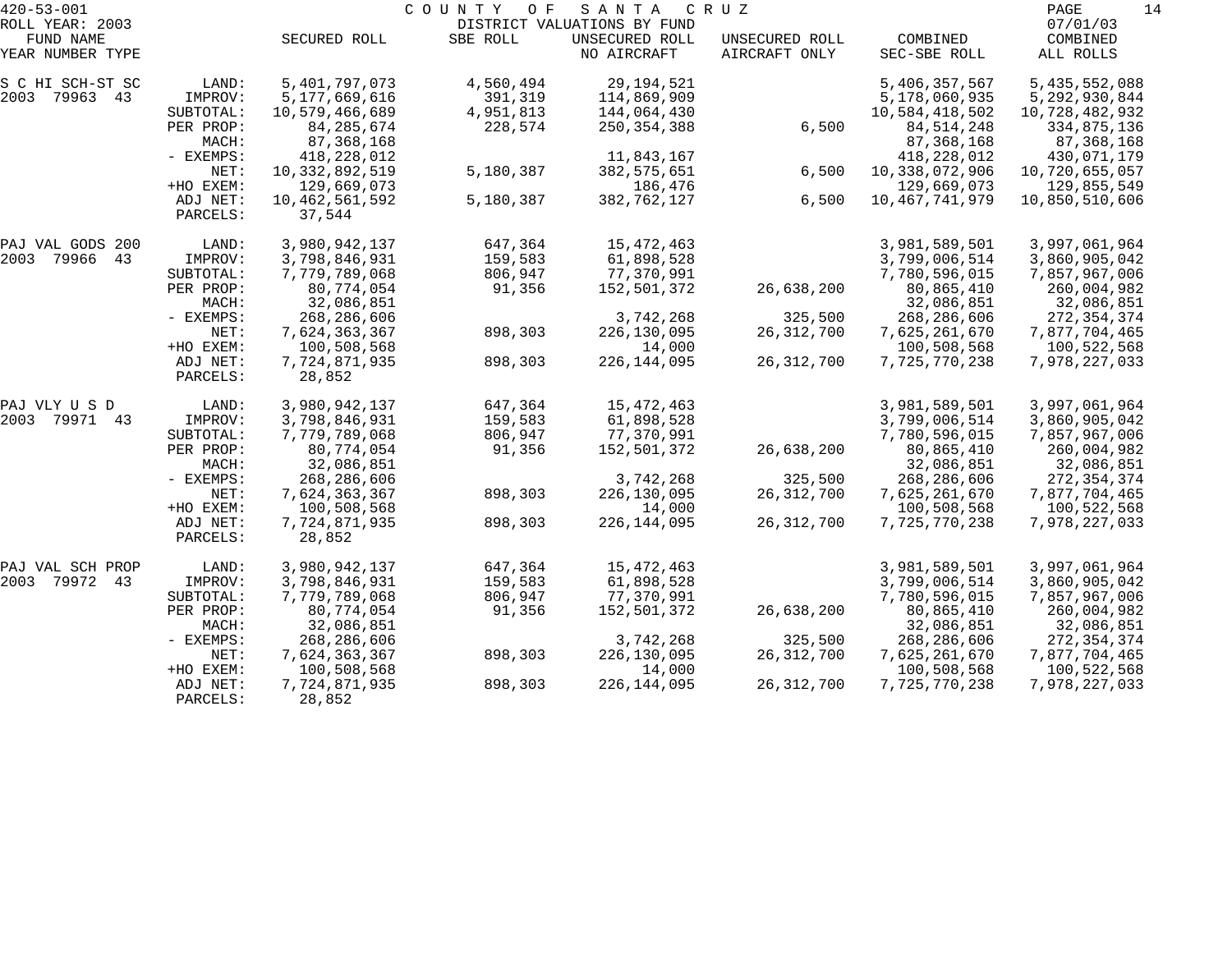| $420 - 53 - 001$    |           |                   | COUNTY<br>O F | SANTA                       | C R U Z        |                   | 15<br>PAGE        |
|---------------------|-----------|-------------------|---------------|-----------------------------|----------------|-------------------|-------------------|
| ROLL YEAR: 2003     |           |                   |               | DISTRICT VALUATIONS BY FUND |                |                   | 07/01/03          |
| FUND NAME           |           | SECURED ROLL      | SBE ROLL      | UNSECURED ROLL              | UNSECURED ROLL | COMBINED          | COMBINED          |
| YEAR NUMBER TYPE    |           |                   |               | NO AIRCRAFT                 | AIRCRAFT ONLY  | SEC-SBE ROLL      | ALL ROLLS         |
| PAJ VAL SCH-ST S    | LAND:     | 3,980,942,137     | 647,364       | 15,472,463                  |                | 3,981,589,501     | 3,997,061,964     |
| 2003 79976 43       | IMPROV:   | 3,798,846,931     | 159,583       | 61,898,528                  |                | 3,799,006,514     | 3,860,905,042     |
|                     | SUBTOTAL: | 7,779,789,068     | 806,947       | 77,370,991                  |                | 7,780,596,015     | 7,857,967,006     |
|                     | PER PROP: | 80,774,054        | 91,356        | 152,501,372                 | 26,638,200     | 80,865,410        | 260,004,982       |
|                     | MACH:     | 32,086,851        |               |                             |                | 32,086,851        | 32,086,851        |
|                     | - EXEMPS: | 268, 286, 606     |               | 3,742,268                   | 325,500        | 268, 286, 606     | 272, 354, 374     |
|                     | NET:      | 7,624,363,367     | 898,303       | 226, 130, 095               | 26, 312, 700   | 7,625,261,670     | 7,877,704,465     |
|                     | +HO EXEM: | 100,508,568       |               | 14,000                      |                | 100,508,568       | 100,522,568       |
|                     | ADJ NET:  | 7,724,871,935     | 898,303       | 226, 144, 095               | 26, 312, 700   | 7,725,770,238     | 7,978,227,033     |
|                     | PARCELS:  | 28,852            |               |                             |                |                   |                   |
| SLV U S D           | LAND:     | 1,118,088,455     | 370,986       | 2,946,036                   |                | 1, 118, 459, 441  | 1, 121, 405, 477  |
| 79978<br>2003<br>43 | IMPROV:   | 1,047,134,135     | 165,426       | 10,796,644                  |                | 1,047,299,561     | 1,058,096,205     |
|                     | SUBTOTAL: | 2,165,222,590     | 536,412       | 13,742,680                  |                | 2,165,759,002     | 2,179,501,682     |
|                     | PER PROP: | 8,139,154         | 142,001       | 12,868,698                  | 5,500          | 8,281,155         | 21, 155, 353      |
|                     | MACH:     | 2,663,617         |               |                             |                | 2,663,617         | 2,663,617         |
|                     | - EXEMPS: | 95,815,593        |               | 100,147                     |                | 95,815,593        | 95,915,740        |
|                     | NET:      | 2,080,209,768     | 678,413       | 26, 511, 231                | 5,500          | 2,080,888,181     | 2,107,404,912     |
|                     | +HO EXEM: | 40,702,528        |               |                             |                | 40,702,528        | 40,702,528        |
|                     | ADJ NET:  | 2,120,912,296     | 678,413       | 26, 511, 231                | 5,500          | 2, 121, 590, 709  | 2, 148, 107, 440  |
|                     | PARCELS:  | 17,426            |               |                             |                |                   |                   |
| CAB COMM COLL       | LAND:     | 11,630,268,618    | 5,660,378     | 50, 282, 298                |                | 11,635,928,996    | 11,686,211,294    |
| 2003<br>79981<br>43 | IMPROV:   | 11, 269, 213, 340 | 736,249       | 208,754,300                 |                | 11,269,949,589    | 11,478,703,889    |
|                     | SUBTOTAL: | 22,899,481,958    | 6,396,627     | 259,036,598                 |                | 22,905,878,585    | 23, 164, 915, 183 |
|                     | PER PROP: | 185,834,626       | 473,335       | 513,867,183                 | 26,650,200     | 186,307,961       | 726,825,344       |
|                     | MACH:     | 124, 428, 592     |               |                             |                | 124,428,592       | 124,428,592       |
|                     | - EXEMPS: | 838,557,162       |               | 16,131,296                  | 325,500        | 838,557,162       | 855,013,958       |
|                     | NET:      | 22, 371, 188, 014 | 6,869,962     | 756,772,485                 | 26,324,700     | 22, 378, 057, 976 | 23, 161, 155, 161 |
|                     | +HO EXEM: | 299, 182, 569     |               | 200,476                     |                | 299, 182, 569     | 299,383,045       |
|                     | ADJ NET:  | 22,670,370,583    | 6,869,962     | 756,972,961                 | 26, 324, 700   | 22,677,240,545    | 23, 460, 538, 206 |
|                     | PARCELS:  | 91,077            |               |                             |                |                   |                   |
| CO SCH SVC          | LAND:     | 11,623,886,486    | 5,660,378     | 50, 282, 298                |                | 11,629,546,864    | 11,679,829,162    |
| 2003 79988<br>43    | IMPROV:   | 11, 263, 365, 961 | 736,249       | 208,754,300                 |                | 11, 264, 102, 210 | 11, 472, 856, 510 |
|                     | SUBTOTAL: | 22,887,252,447    | 6,396,627     | 259,036,598                 |                | 22,893,649,074    | 23, 152, 685, 672 |
|                     | PER PROP: | 185,834,626       | 473,335       | 513,860,459                 | 26,650,200     | 186,307,961       | 726,818,620       |
|                     | MACH:     | 124,428,592       |               |                             |                | 124,428,592       | 124,428,592       |
|                     | - EXEMPS: | 838,386,688       |               | 16,131,296                  | 325,500        | 838,386,688       | 854,843,484       |
|                     | NET:      | 22, 359, 128, 977 | 6,869,962     | 756,765,761                 | 26, 324, 700   | 22, 365, 998, 939 | 23, 149, 089, 400 |
|                     | +HO EXEM: | 299,014,569       |               | 200,476                     |                | 299,014,569       | 299, 215, 045     |
|                     | ADJ NET:  | 22,658,143,546    | 6,869,962     | 756,966,237                 | 26,324,700     | 22,665,013,508    | 23, 448, 304, 445 |
|                     | PARCELS:  | 91,030            |               |                             |                |                   |                   |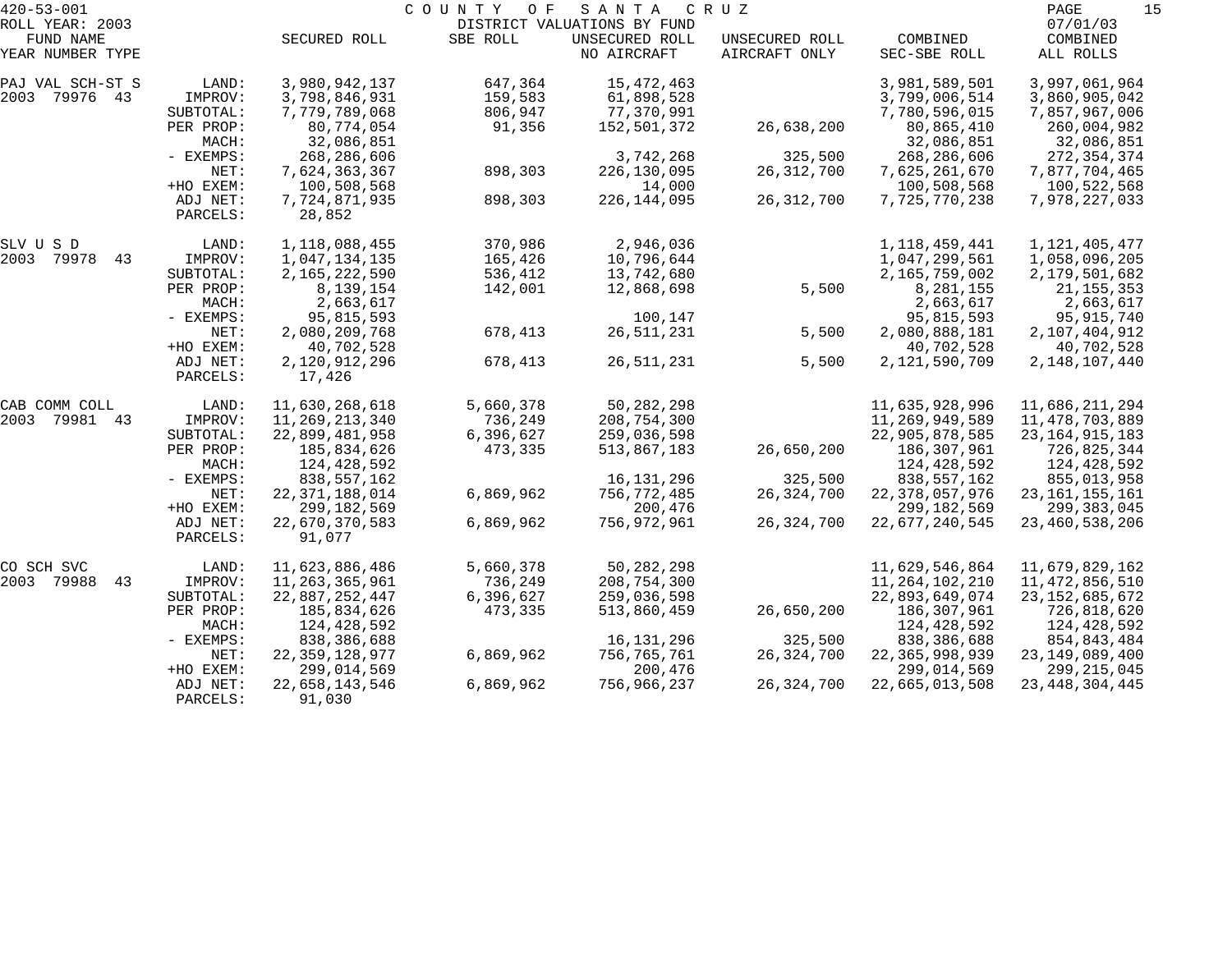| $420 - 53 - 001$              |                      |                          | COUNTY OF   | SANTA                         | C R U Z                         |                          | PAGE<br>16                |
|-------------------------------|----------------------|--------------------------|-------------|-------------------------------|---------------------------------|--------------------------|---------------------------|
| ROLL YEAR: 2003               |                      |                          |             | DISTRICT VALUATIONS BY FUND   |                                 |                          | 07/01/03                  |
| FUND NAME<br>YEAR NUMBER TYPE |                      | SECURED ROLL             | SBE ROLL    | UNSECURED ROLL<br>NO AIRCRAFT | UNSECURED ROLL<br>AIRCRAFT ONLY | COMBINED<br>SEC-SBE ROLL | COMBINED<br>ALL ROLLS     |
| AREAWIDE TAX                  | LAND:                | 6,508,574,080            | 4,615,494   | 31,863,799                    |                                 | 6,513,189,574            | 6,545,053,373             |
| 2003 79991 43                 | IMPROV:              | 6,401,086,623            | 391,319     | 136,021,993                   |                                 | 6,401,477,942            | 6,537,499,935             |
|                               | SUBTOTAL:            | 12,909,660,703           | 5,006,813   | 167,885,792                   |                                 | 12,914,667,516           | 13,082,553,308            |
|                               | PER PROP:<br>MACH:   | 96,812,555<br>89,678,124 | 228,574     | 348,210,640                   | 6,500                           | 97,041,129<br>89,678,124 | 445,258,269<br>89,678,124 |
|                               | - EXEMPS:            | 473,777,335              |             | 12,288,881                    |                                 | 473,777,335              | 486,066,216               |
|                               | NET:                 | 12,622,374,047           | 5, 235, 387 | 503,807,551                   | 6,500                           | 12,627,609,434           | 13, 131, 423, 485         |
|                               | +HO EXEM:            | 157,306,473              |             | 186,476                       |                                 | 157,306,473              | 157,492,949               |
|                               | ADJ NET:<br>PARCELS: | 12,779,680,520<br>44,573 | 5, 235, 387 | 503,994,027                   | 6,500                           | 12,784,915,907           | 13, 288, 916, 434         |
| CO SCH BLD AID                | LAND:                | 11,623,886,486           | 5,660,378   | 50, 282, 298                  |                                 | 11,629,546,864           | 11,679,829,162            |
| 2003 79996 43                 | IMPROV:              | 11,263,365,961           | 736,249     | 208,754,300                   |                                 | 11, 264, 102, 210        | 11,472,856,510            |
|                               | SUBTOTAL:            | 22,887,252,447           | 6,396,627   | 259,036,598                   |                                 | 22,893,649,074           | 23, 152, 685, 672         |
|                               | PER PROP:            | 185,834,626              | 473,335     | 513,860,459                   | 26,650,200                      | 186,307,961              | 726,818,620               |
|                               | MACH:                | 124,428,592              |             |                               |                                 | 124,428,592              | 124,428,592               |
|                               | - EXEMPS:            | 838,386,688              |             | 16, 131, 296                  | 325,500                         | 838,386,688              | 854,843,484               |
|                               | NET:                 | 22, 359, 128, 977        | 6,869,962   | 756,765,761                   | 26, 324, 700                    | 22, 365, 998, 939        | 23, 149, 089, 400         |
|                               | +HO EXEM:            | 299,014,569              |             | 200,476                       |                                 | 299,014,569              | 299, 215, 045             |
|                               | ADJ NET:<br>PARCELS: | 22,658,143,546<br>91,030 | 6,869,962   | 756,966,237                   | 26,324,700                      | 22,665,013,508           | 23, 448, 304, 445         |
| APTOS SEASCPE CS              | LAND:                | 322, 573, 179            | 26,413      | 1,991,134                     |                                 | 322,599,592              | 324,590,726               |
| 80017 44<br>2003              | IMPROV:              | 269,398,652              | 19,830      | 348,570                       |                                 | 269, 418, 482            | 269,767,052               |
|                               | SUBTOTAL:            | 591,971,831              | 46,243      | 2,339,704                     |                                 | 592,018,074              | 594, 357, 778             |
|                               | PER PROP:            | 3, 262, 454              | 11,353      | 1,427,271                     |                                 | 3, 273, 807              | 4,701,078                 |
|                               | MACH:                | 149,237                  |             |                               |                                 | 149,237                  | 149,237                   |
|                               | - EXEMPS:            | 6,370,771                |             |                               |                                 | 6,370,771                | 6,370,771                 |
|                               | NET:                 | 589,012,751              | 57,596      | 3,766,975                     |                                 | 589,070,347              | 592,837,322               |
|                               | +HO EXEM:            | 4,326,000                |             |                               |                                 | 4,326,000                | 4,326,000                 |
|                               | ADJ NET:<br>PARCELS: | 593, 338, 751<br>1,634   | 57,596      | 3,766,975                     |                                 | 593,396,347              | 597, 163, 322             |
| BOULDER CREEK CS              | LAND:                | 35,667,771               |             |                               |                                 | 35,667,771               | 35,667,771                |
| 2003 81104 44                 | IMPROV:              | 37, 215, 566             |             |                               |                                 | 37, 215, 566             | 37, 215, 566              |
|                               | SUBTOTAL:            | 72,883,337               |             |                               |                                 | 72,883,337               | 72,883,337                |
|                               | PER PROP:<br>MACH:   |                          |             | 277,261                       |                                 |                          | 277,261                   |
|                               | - EXEMPS:            | 1,360,563                |             |                               |                                 | 1,360,563                | 1,360,563                 |
|                               | NET:                 | 71,522,774               |             | 277,261                       |                                 | 71,522,774               | 71,800,035                |
|                               | +HO EXEM:            | 1,148,000                |             |                               |                                 | 1,148,000                | 1,148,000                 |
|                               | ADJ NET:<br>PARCELS: | 72,670,774<br>337        |             | 277,261                       |                                 | 72,670,774               | 72,948,035                |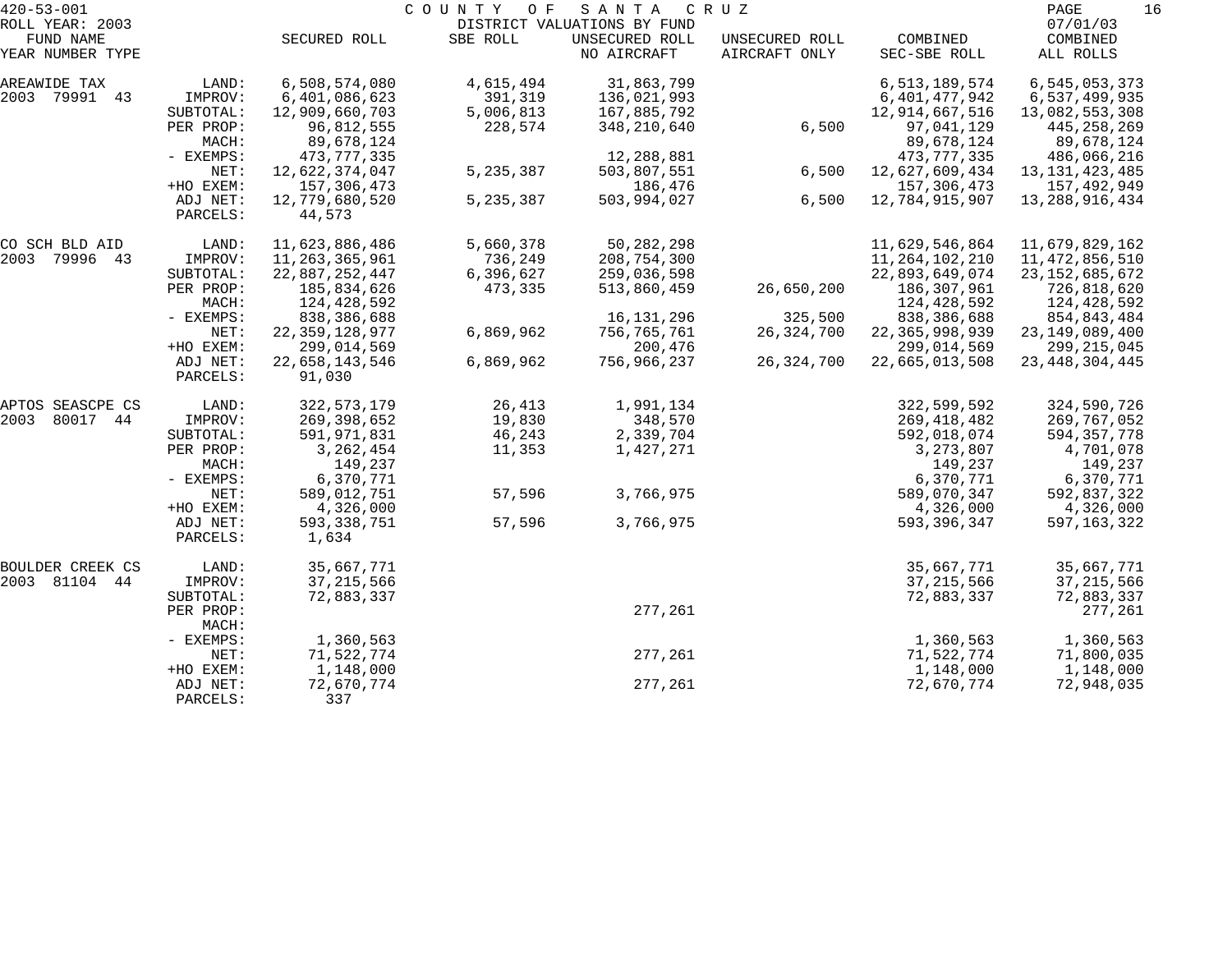| $420 - 53 - 001$                                 |                                                        | COUNTY<br>SANTA<br>CRUZ<br>O F<br>DISTRICT VALUATIONS BY FUND |                                     |                                          |                                 |                                                  |                                                  |
|--------------------------------------------------|--------------------------------------------------------|---------------------------------------------------------------|-------------------------------------|------------------------------------------|---------------------------------|--------------------------------------------------|--------------------------------------------------|
| ROLL YEAR: 2003<br>FUND NAME<br>YEAR NUMBER TYPE |                                                        | SECURED ROLL                                                  | SBE ROLL                            | UNSECURED ROLL<br>NO AIRCRAFT            | UNSECURED ROLL<br>AIRCRAFT ONLY | COMBINED<br>SEC-SBE ROLL                         | 07/01/03<br>COMBINED<br>ALL ROLLS                |
| BRAEMOOR DR CSA<br>2003 81115<br>44              | LAND:<br>IMPROV:<br>SUBTOTAL:<br>PER PROP:<br>MACH:    | 8,594,539<br>9,610,171<br>18,204,710                          |                                     |                                          |                                 | 8,594,539<br>9,610,171<br>18,204,710             | 8,594,539<br>9,610,171<br>18,204,710             |
|                                                  | - EXEMPS:<br>NET:<br>+HO EXEM:<br>ADJ NET:<br>PARCELS: | 266,000<br>17,938,710<br>266,000<br>18,204,710<br>54          |                                     |                                          |                                 | 266,000<br>17,938,710<br>266,000<br>18,204,710   | 266,000<br>17,938,710<br>266,000<br>18,204,710   |
| COUNTY FPD CSA 4<br>2003 81120<br>44             | LAND:<br>IMPROV:<br>SUBTOTAL:                          | 1,182,249,470<br>1,086,484,236<br>2, 268, 733, 706            | 215,751<br>56,242<br>271,993        | 1,340,923<br>18,356,058<br>19,696,981    |                                 | 1,182,465,221<br>1,086,540,478<br>2,269,005,699  | 1,183,806,144<br>1,104,896,536<br>2,288,702,680  |
|                                                  | PER PROP:<br>MACH:<br>- EXEMPS:                        | 16,816,651<br>62,810,754<br>80,489,902                        | 32,196                              | 20,817,260<br>11,077                     | 6,500                           | 16,848,847<br>62,810,754<br>80,489,902           | 37,672,607<br>62,810,754<br>80,500,979           |
|                                                  | NET:<br>+HO EXEM:                                      | 2, 267, 871, 209<br>29,815,258                                | 304,189                             | 40,503,164<br>4,657                      | 6,500                           | 2, 268, 175, 398<br>29,815,258                   | 2,308,685,062<br>29,819,915                      |
|                                                  | ADJ NET:<br>PARCELS:                                   | 2, 297, 686, 467<br>9,675                                     | 304,189                             | 40,507,821                               | 6,500                           | 2,297,990,656                                    | 2,338,504,977                                    |
| CO HWY CSA #9<br>2003 81128<br>44                | LAND:<br>IMPROV:<br>SUBTOTAL:                          | 7, 354, 275, 386<br>6,616,954,756<br>13,971,230,142           | 4,085,756<br>371,976<br>4, 457, 732 | 15,725,508<br>48, 943, 263<br>64,668,771 |                                 | 7,358,361,142<br>6,617,326,732<br>13,975,687,874 | 7,374,086,650<br>6,666,269,995<br>14,040,356,645 |
|                                                  | PER PROP:<br>MACH:<br>- EXEMPS:                        | 68, 447, 737<br>66,230,374<br>505,041,417                     | 260,243                             | 125,384,582<br>3,909,275                 | 12,000                          | 68,707,980<br>66,230,374<br>505,041,417          | 194,104,562<br>66,230,374<br>508,950,692         |
|                                                  | NET:<br>+HO EXEM:                                      | 13,600,866,836<br>190,715,877                                 | 4,717,975                           | 186, 144, 078<br>18,657                  | 12,000                          | 13,605,584,811<br>190,715,877                    | 13,791,740,889<br>190,734,534                    |
|                                                  | ADJ NET:<br>PARCELS:                                   | 13,791,582,713<br>60,180                                      | 4,717,975                           | 186,162,735                              | 12,000                          | 13,796,300,688                                   | 13,982,475,423                                   |
| CSA #9 ZN A<br>2003 81129<br>44                  | LAND:<br>IMPROV:                                       | 2,870,951,561<br>2,631,742,500                                | 3, 242, 614<br>77,438               | 11,773,321<br>14,910,772                 |                                 | 2,874,194,175<br>2,631,819,938                   | 2,885,967,496<br>2,646,730,710                   |
|                                                  | SUBTOTAL:<br>PER PROP:<br>MACH:                        | 5,502,694,061<br>39,057,885<br>55,682,895                     | 3,320,052<br>52,136                 | 26,684,093<br>65,771,388                 |                                 | 5,506,014,113<br>39,110,021<br>55,682,895        | 5,532,698,206<br>104,881,409<br>55,682,895       |
|                                                  | $-$ EXEMPS:<br>NET:<br>+HO EXEM:                       | 268,029,444<br>5, 329, 405, 397<br>79, 244, 767               | 3, 372, 188                         | 2,582,297<br>89,873,184<br>7,000         |                                 | 268,029,444<br>5, 332, 777, 585<br>79, 244, 767  | 270,611,741<br>5, 422, 650, 769<br>79,251,767    |
|                                                  | ADJ NET:<br>PARCELS:                                   | 5,408,650,164<br>22,448                                       | 3, 372, 188                         | 89,880,184                               |                                 | 5, 412, 022, 352                                 | 5,501,902,536                                    |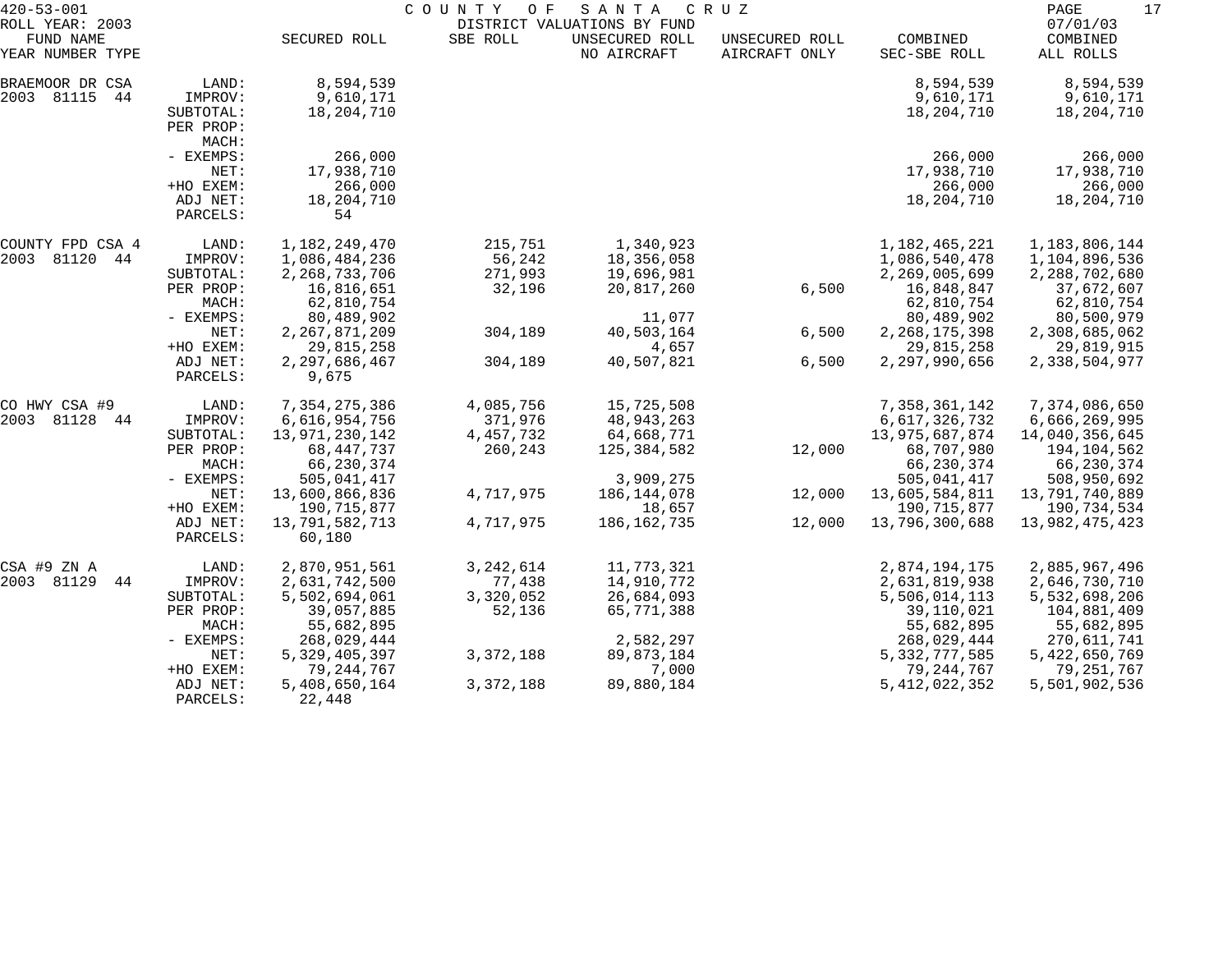| $420 - 53 - 001$             |                      |                         | COUNTY<br>O F | SANTA                                         | C R U Z        |                      | PAGE<br>18            |
|------------------------------|----------------------|-------------------------|---------------|-----------------------------------------------|----------------|----------------------|-----------------------|
| ROLL YEAR: 2003<br>FUND NAME |                      | SECURED ROLL            | SBE ROLL      | DISTRICT VALUATIONS BY FUND<br>UNSECURED ROLL | UNSECURED ROLL | COMBINED             | 07/01/03<br>COMBINED  |
| YEAR NUMBER TYPE             |                      |                         |               | NO AIRCRAFT                                   | AIRCRAFT ONLY  | SEC-SBE ROLL         | ALL ROLLS             |
| CSA #9 ZN B                  | LAND:                | 983,594,589             | 277,214       | 2,765,055                                     |                | 983, 871, 803        | 986,636,858           |
| 2003 81130<br>44             | IMPROV:              | 792,417,497             | 23,659        | 4,506,307                                     |                | 792,441,156          | 796,947,463           |
|                              | SUBTOTAL:            | 1,776,012,086           | 300,873       | 7,271,362                                     |                | 1,776,312,959        | 1,783,584,321         |
|                              | PER PROP:<br>MACH:   | 3,385,762<br>295,206    | 13,544        | 16,321,194                                    |                | 3,399,306<br>295,206 | 19,720,500<br>295,206 |
|                              | - EXEMPS:            | 42, 456, 897            |               | 1,068,812                                     |                | 42,456,897           | 43,525,709            |
|                              | NET:                 | 1,737,236,157           | 314,417       | 22,523,744                                    |                | 1,737,550,574        | 1,760,074,318         |
|                              | +HO EXEM:            | 22,641,891              |               |                                               |                | 22,641,891           | 22,641,891            |
|                              | ADJ NET:<br>PARCELS: | 1,759,878,048<br>6,869  | 314,417       | 22,523,744                                    |                | 1,760,192,465        | 1,782,716,209         |
| CSA #9 ZN C                  | LAND:                | 8,065,673,798           | 4,090,756     | 18,394,786                                    |                | 8,069,764,554        | 8,088,159,340         |
| 2003 81131<br>44             | IMPROV:              | 7,454,393,264           | 371,976       | 69,639,773                                    |                | 7,454,765,240        | 7,524,405,013         |
|                              | SUBTOTAL:            | 15,520,067,062          | 4,462,732     | 88,034,559                                    |                | 15,524,529,794       | 15,612,564,353        |
|                              | PER PROP:            | 77,933,799              | 260,243       | 221,096,338                                   | 12,000         | 78,194,042           | 299,302,380           |
|                              | MACH:                | 67,747,442              |               |                                               |                | 67,747,442           | 67,747,442            |
|                              | - EXEMPS:            | 544,199,686             |               | 4,354,989                                     |                | 544,199,686          | 548,554,675           |
|                              | NET:                 | 15, 121, 548, 617       | 4,722,975     | 304,775,908                                   | 12,000         | 15, 126, 271, 592    | 15,431,059,500        |
|                              | +HO EXEM:            | 207, 326, 877           |               | 18,657                                        |                | 207, 326, 877        | 207,345,534           |
|                              | ADJ NET:             | 15, 328, 875, 494       | 4,722,975     | 304,794,565                                   | 12,000         | 15, 333, 598, 469    | 15,638,405,034        |
|                              | PARCELS:             | 64,176                  |               |                                               |                |                      |                       |
| CSA #9D1                     | LAND:                | 2,471,009,014           | 584,520       | 3,863,487                                     |                | 2, 471, 593, 534     | 2, 475, 457, 021      |
| 2003 81132<br>44             | IMPROV:              | 2,378,010,657           | 186,219       | 25, 374, 935                                  |                | 2,378,196,876        | 2,403,571,811         |
|                              | SUBTOTAL:            | 4,849,019,671           | 770,739       | 29, 238, 422                                  |                | 4,849,790,410        | 4,879,028,832         |
|                              | PER PROP:            | 23,813,941              | 153,904       | 28,956,177                                    | 12,000         | 23,967,845           | 52,936,022            |
|                              | MACH:                | 64,681,087              |               |                                               |                | 64,681,087           | 64,681,087            |
|                              | - EXEMPS:            | 173,507,296             |               | 368,602                                       |                | 173,507,296          | 173,875,898           |
|                              | NET:                 | 4,764,007,403           | 924,643       | 57,825,997                                    | 12,000         | 4,764,932,046        | 4,822,770,043         |
|                              | +HO EXEM:            | 79,163,005              |               | 4,657                                         |                | 79,163,005           | 79,167,662            |
|                              | ADJ NET:<br>PARCELS: | 4,843,170,408<br>27,868 | 924,643       | 57,830,654                                    | 12,000         | 4,844,095,051        | 4,901,937,705         |
| CSA #9D2                     | LAND:                | 5,862,530,565           | 3,643,941     | 14,954,192                                    |                | 5,866,174,506        | 5,881,128,698         |
| 2003 81133<br>44             | IMPROV:              | 5, 216, 288, 959        | 187,887       | 36, 375, 122                                  |                | 5, 216, 476, 846     | 5, 252, 851, 968      |
|                              | SUBTOTAL:            | 11,078,819,524          | 3,831,828     | 51, 329, 314                                  |                | 11,082,651,352       | 11, 133, 980, 666     |
|                              | PER PROP:            | 50,564,565              | 115,244       | 109,567,363                                   |                | 50,679,809           | 160,247,172           |
|                              | MACH:                | 2,397,887               |               |                                               |                | 2,397,887            | 2,397,887             |
|                              | - EXEMPS:            | 405,873,770             |               | 3,692,931                                     |                | 405,873,770          | 409,566,701           |
|                              | NET:                 | 10,725,908,206          | 3,947,072     | 157,203,746                                   |                | 10,729,855,278       | 10,887,059,024        |
|                              | +HO EXEM:            | 143, 239, 929           |               | 18,657                                        |                | 143, 239, 929        | 143,258,586           |
|                              | ADJ NET:             | 10,869,148,135          | 3,947,072     | 157, 222, 403                                 |                | 10,873,095,207       | 11,030,317,610        |
|                              | PARCELS:             | 41,104                  |               |                                               |                |                      |                       |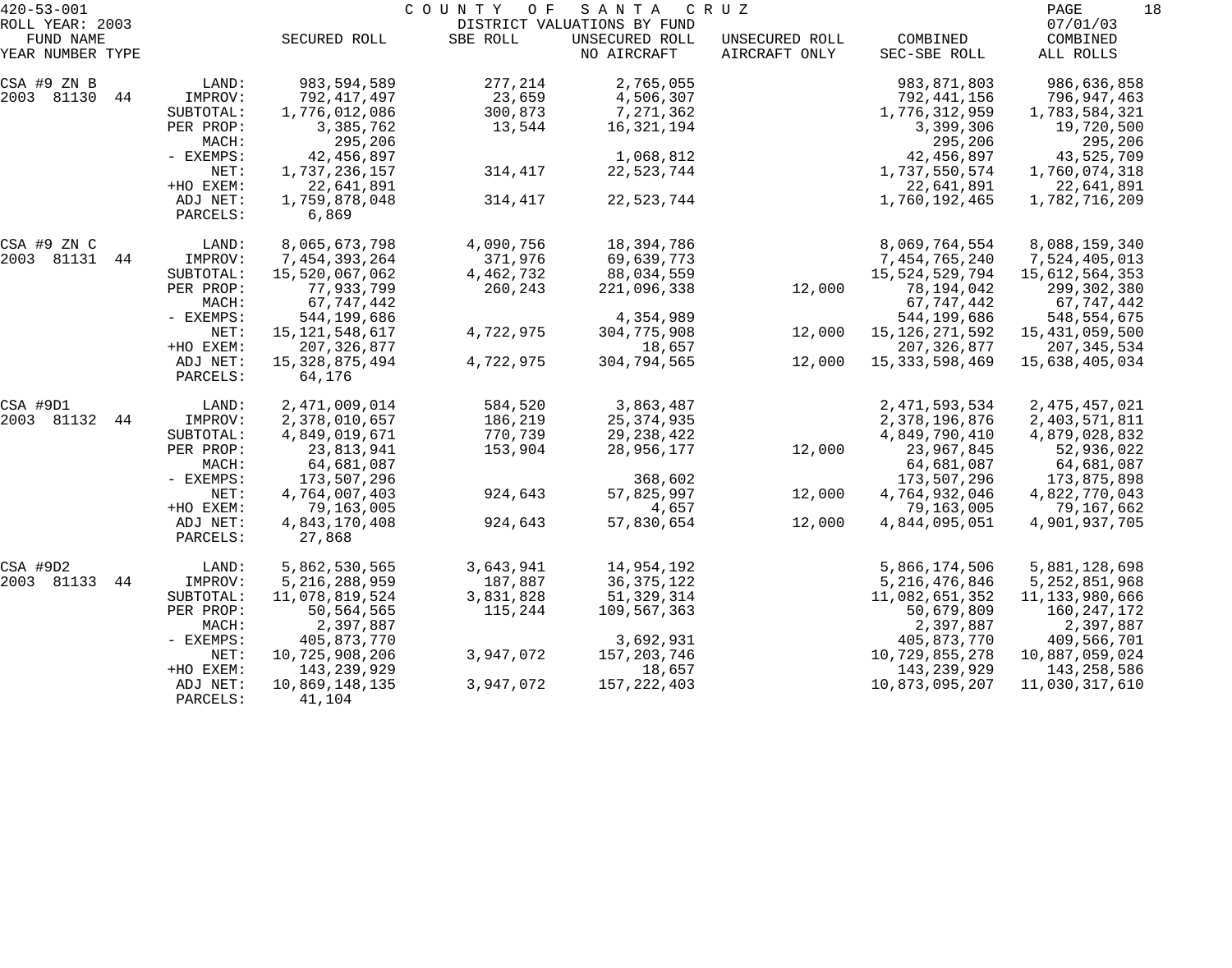| $420 - 53 - 001$    |                    |                  | COUNTY OF | SANTA                       | C R U Z        |                  | 19<br>PAGE       |
|---------------------|--------------------|------------------|-----------|-----------------------------|----------------|------------------|------------------|
| ROLL YEAR: 2003     |                    |                  |           | DISTRICT VALUATIONS BY FUND |                |                  | 07/01/03         |
| FUND NAME           |                    | SECURED ROLL     | SBE ROLL  | UNSECURED ROLL              | UNSECURED ROLL | COMBINED         | COMBINED         |
| YEAR NUMBER TYPE    |                    |                  |           | NO AIRCRAFT                 | AIRCRAFT ONLY  | SEC-SBE ROLL     | ALL ROLLS        |
| CSA #9D3            | LAND:              | 2,874,487,523    | 247,832   | 5,941,950                   |                | 2,874,735,355    | 2,880,677,305    |
| 2003 81134<br>44    | IMPROV:            | 2,482,734,860    | 112,714   | 13,165,586                  |                | 2,482,847,574    | 2,496,013,160    |
|                     | SUBTOTAL:          | 5, 357, 222, 383 | 360,546   | 19,107,536                  |                | 5, 357, 582, 929 | 5,376,690,465    |
|                     | PER PROP:          | 13,835,301       | 64,525    | 49, 282, 376                |                | 13,899,826       | 63,182,202       |
|                     | MACH:              | 626,829          |           |                             |                | 626,829          | 626,829          |
|                     | - EXEMPS:          | 159,716,218      |           | 1,478,161                   |                | 159,716,218      | 161,194,379      |
|                     | NET:               | 5, 211, 968, 295 | 425,071   | 66, 911, 751                |                | 5, 212, 393, 366 | 5, 279, 305, 117 |
|                     | +HO EXEM:          | 67,150,781       |           |                             |                | 67,150,781       | 67,150,781       |
|                     | ADJ NET:           | 5, 279, 119, 076 | 425,071   | 66, 911, 751                |                | 5, 279, 544, 147 | 5, 346, 455, 898 |
|                     | PARCELS:           | 19,176           |           |                             |                |                  |                  |
| COUNTRY ESTS CSA    | LAND:              | 3,643,712        |           |                             |                | 3,643,712        | 3,643,712        |
| 81140<br>44<br>2003 | IMPROV:            | 5,290,665        |           |                             |                | 5,290,665        | 5,290,665        |
|                     | SUBTOTAL:          | 8,934,377        |           |                             |                | 8,934,377        | 8,934,377        |
|                     | PER PROP:          |                  |           | 34,200                      |                |                  | 34,200           |
|                     | MACH:              |                  |           |                             |                |                  |                  |
|                     | - EXEMPS:          | 244,129          |           |                             |                | 244,129          | 244,129          |
|                     | NET:               | 8,690,248        |           | 34,200                      |                | 8,690,248        | 8,724,448        |
|                     | +HO EXEM:          | 140,000          |           |                             |                | 140,000          | 140,000          |
|                     | ADJ NET:           | 8,830,248        |           | 34,200                      |                | 8,830,248        | 8,864,448        |
|                     | PARCELS:           | 34               |           |                             |                |                  |                  |
| DAVENPORT SANITA    | LAND:              | 9,070,895        | 5,903     |                             |                | 9,076,798        | 9,076,798        |
| 82202<br>44<br>2003 | IMPROV:            | 7,835,917        | 4,432     | 486,519                     |                | 7,840,349        | 8,326,868        |
|                     | SUBTOTAL:          | 16,906,812       | 10,335    | 486,519                     |                | 16,917,147       | 17,403,666       |
|                     | PER PROP:<br>MACH: | 7,000            | 2,537     | 605,110                     |                | 9,537            | 614,647          |
|                     | - EXEMPS:          | 448,481          |           |                             |                | 448,481          | 448,481          |
|                     | NET:               | 16,465,331       | 12,872    | 1,091,629                   |                | 16,478,203       | 17,569,832       |
|                     | +HO EXEM:          | 381,348          |           |                             |                | 381,348          | 381,348          |
|                     | ADJ NET:           | 16,846,679       | 12,872    | 1,091,629                   |                | 16,859,551       | 17,951,180       |
|                     | PARCELS:           | 120              |           |                             |                |                  |                  |
| EMPIRE ACRES CSA    | LAND:              | 5,624,957        |           |                             |                | 5,624,957        | 5,624,957        |
| 82247<br>2003<br>44 | IMPROV:            | 6,225,498        |           |                             |                | 6,225,498        | 6, 225, 498      |
|                     | SUBTOTAL:          | 11,850,455       |           |                             |                | 11,850,455       | 11,850,455       |
|                     | PER PROP:<br>MACH: |                  |           | 22,710                      |                |                  | 22,710           |
|                     | - EXEMPS:          | 259,380          |           |                             |                | 259,380          | 259,380          |
|                     | NET:               | 11,591,075       |           | 22,710                      |                | 11,591,075       | 11,613,785       |
|                     | +HO EXEM:          | 259,000          |           |                             |                | 259,000          | 259,000          |
|                     | ADJ NET:           | 11,850,075       |           | 22,710                      |                | 11,850,075       | 11,872,785       |
|                     | PARCELS:           | 53               |           |                             |                |                  |                  |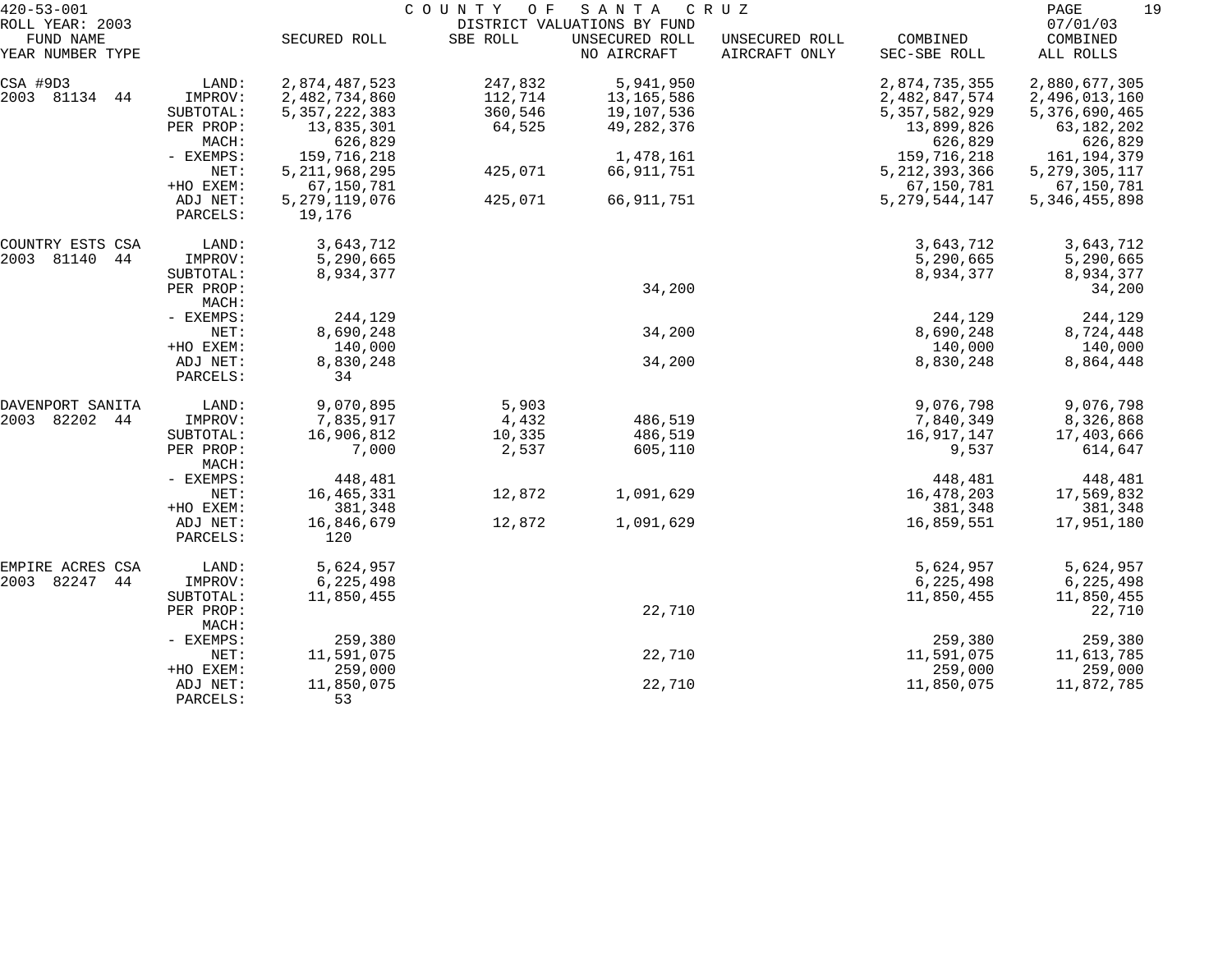| $420 - 53 - 001$    |                                 |                | COUNTY<br>O F | SANTA                       | C R U Z        |                | 20<br>PAGE       |
|---------------------|---------------------------------|----------------|---------------|-----------------------------|----------------|----------------|------------------|
| ROLL YEAR: 2003     |                                 |                |               | DISTRICT VALUATIONS BY FUND |                |                | 07/01/03         |
| FUND NAME           |                                 | SECURED ROLL   | SBE ROLL      | UNSECURED ROLL              | UNSECURED ROLL | COMBINED       | COMBINED         |
| YEAR NUMBER TYPE    |                                 |                |               | NO AIRCRAFT                 | AIRCRAFT ONLY  | SEC-SBE ROLL   | ALL ROLLS        |
| EXT POL PRO CSA     | LAND:                           | 7,351,586,030  | 4,085,756     | 15,725,508                  |                | 7,355,671,786  | 7, 371, 397, 294 |
| 82250<br>2003<br>44 | IMPROV:                         | 6,615,040,444  | 371,976       | 48, 943, 263                |                | 6,615,412,420  | 6,664,355,683    |
|                     | SUBTOTAL:                       | 13,966,626,474 | 4, 457, 732   | 64,668,771                  |                | 13,971,084,206 | 14,035,752,977   |
|                     | PER PROP:                       | 68, 447, 737   | 260,243       | 125,378,217                 | 12,000         | 68,707,980     | 194,098,197      |
|                     | MACH:                           | 66,230,374     |               |                             |                | 66,230,374     | 66,230,374       |
|                     | - EXEMPS:                       | 504, 957, 417  |               | 3,909,275                   |                | 504,957,417    | 508,866,692      |
|                     | NET:                            | 13,596,347,168 | 4,717,975     | 186, 137, 713               | 12,000         | 13,601,065,143 | 13,787,214,856   |
|                     | +HO EXEM:                       | 190,631,877    |               | 18,657                      |                | 190,631,877    | 190,650,534      |
|                     | ADJ NET:                        | 13,786,979,045 | 4,717,975     | 186,156,370                 | 12,000         | 13,791,697,020 | 13,977,865,390   |
|                     | PARCELS:                        | 60,162         |               |                             |                |                |                  |
| BONITAENCINO CSA    | LAND:                           | 9,082,647      |               |                             |                | 9,082,647      | 9,082,647        |
| 83334 44<br>2003    | IMPROV:                         | 6,845,357      |               |                             |                | 6,845,357      | 6,845,357        |
|                     | SUBTOTAL:                       | 15,928,004     |               |                             |                | 15,928,004     | 15,928,004       |
|                     | PER PROP:                       |                |               | 30,000                      |                |                | 30,000           |
|                     | MACH:                           |                |               |                             |                |                |                  |
|                     | - EXEMPS:                       | 273,861        |               |                             |                | 273,861        | 273,861          |
|                     | NET:                            | 15,654,143     |               | 30,000                      |                | 15,654,143     | 15,684,143       |
|                     | +HO EXEM:                       | 273,000        |               |                             |                | 273,000        | 273,000          |
|                     | ADJ NET:                        | 15,927,143     |               | 30,000                      |                | 15,927,143     | 15,957,143       |
|                     | PARCELS:                        | 82             |               |                             |                |                |                  |
| FOREST GLEN CSA     | LAND:                           | 8,133,849      |               |                             |                | 8,133,849      | 8,133,849        |
| 83335<br>2003<br>44 | IMPROV:                         | 7,567,266      |               |                             |                | 7,567,266      | 7,567,266        |
|                     | SUBTOTAL:<br>PER PROP:<br>MACH: | 15,701,115     |               |                             |                | 15,701,115     | 15,701,115       |
|                     | - EXEMPS:                       | 270,089        |               |                             |                | 270,089        | 270,089          |
|                     | NET:                            | 15,431,026     |               |                             |                | 15,431,026     | 15,431,026       |
|                     | +HO EXEM:                       | 266,000        |               |                             |                | 266,000        | 266,000          |
|                     | ADJ NET:                        | 15,697,026     |               |                             |                | 15,697,026     | 15,697,026       |
|                     | PARCELS:                        | 81             |               |                             |                |                |                  |
| FELTON GROVE CSA    | LAND:                           | 5,474,608      |               |                             |                | 5,474,608      | 5,474,608        |
| 2003 83340<br>44    | IMPROV:                         | 3,875,564      |               |                             |                | 3,875,564      | 3,875,564        |
|                     | SUBTOTAL:                       | 9,350,172      |               |                             |                | 9,350,172      | 9,350,172        |
|                     | PER PROP:<br>MACH:              | 2,000          |               | 46,994                      |                | 2,000          | 48,994           |
|                     | - EXEMPS:                       | 234,308        |               |                             |                | 234,308        | 234,308          |
|                     | NET:                            | 9,117,864      |               | 46,994                      |                | 9,117,864      | 9,164,858        |
|                     | +HO EXEM:                       | 231,000        |               |                             |                | 231,000        | 231,000          |
|                     | ADJ NET:                        | 9,348,864      |               | 46,994                      |                | 9,348,864      | 9,395,858        |
|                     | PARCELS:                        | 57             |               |                             |                |                |                  |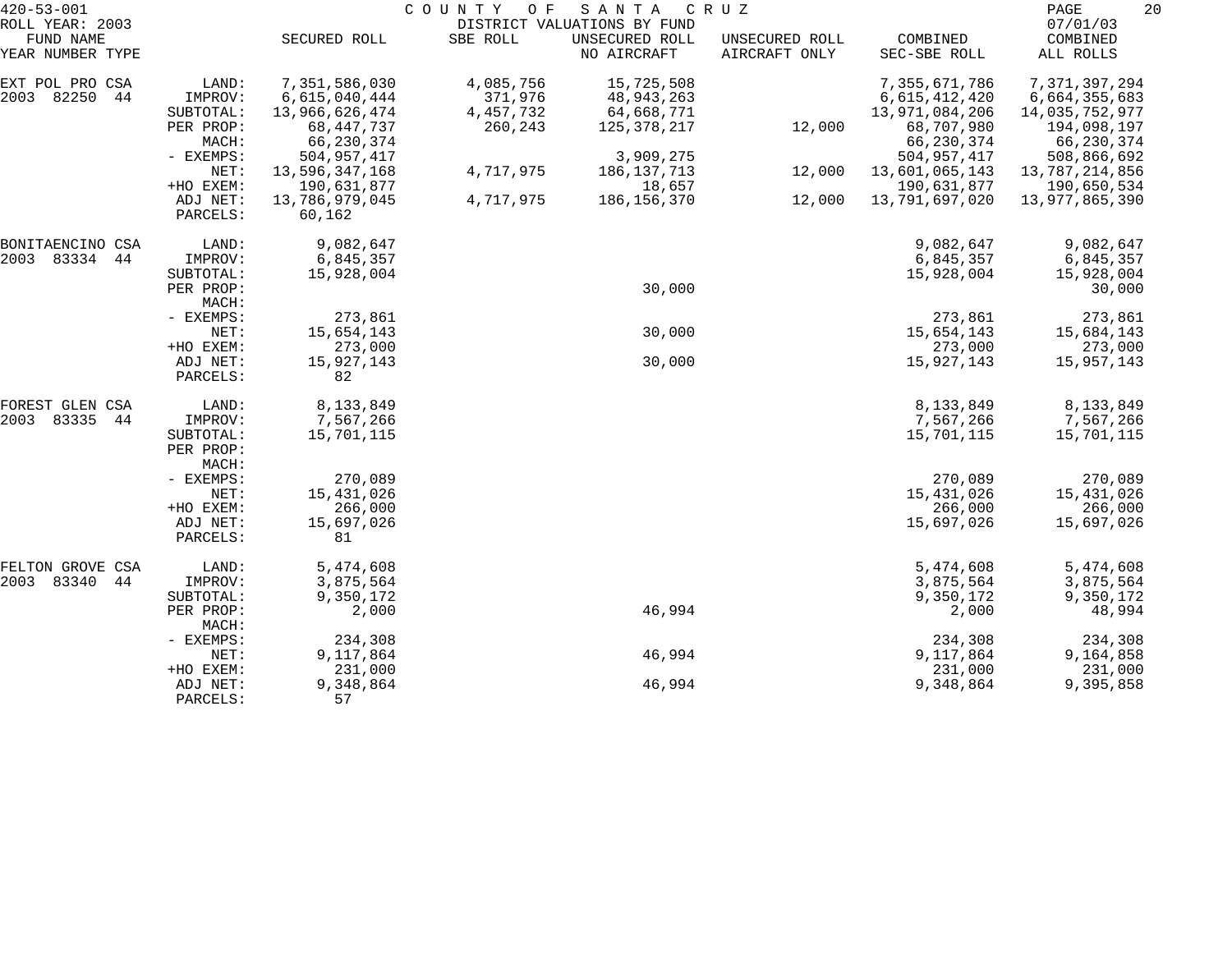| $420 - 53 - 001$              |                        | COUNTY<br>SANTA<br>C R U Z<br>O F |                                           |                                 |                          |                       |  |  |
|-------------------------------|------------------------|-----------------------------------|-------------------------------------------|---------------------------------|--------------------------|-----------------------|--|--|
| ROLL YEAR: 2003               |                        |                                   | DISTRICT VALUATIONS BY FUND               |                                 |                          | 07/01/03              |  |  |
| FUND NAME<br>YEAR NUMBER TYPE |                        | SECURED ROLL                      | SBE ROLL<br>UNSECURED ROLL<br>NO AIRCRAFT | UNSECURED ROLL<br>AIRCRAFT ONLY | COMBINED<br>SEC-SBE ROLL | COMBINED<br>ALL ROLLS |  |  |
| FREEDOM CO SAN D              | LAND:                  | 120,596,508                       | 1,218,251                                 |                                 | 120,596,508              | 121,814,759           |  |  |
| 2003 83344 70                 | IMPROV:                | 130,916,710                       | 148,721                                   |                                 | 130,916,710              | 131,065,431           |  |  |
|                               | SUBTOTAL:              | 251, 513, 218                     | 1,366,972                                 |                                 | 251, 513, 218            | 252,880,190           |  |  |
|                               | PER PROP:              | 91,638                            | 1,681,981                                 |                                 | 91,638                   | 1,773,619             |  |  |
|                               | MACH:                  |                                   |                                           |                                 |                          |                       |  |  |
|                               | - EXEMPS:              | 16,739,890                        |                                           |                                 | 16,739,890               | 16,739,890            |  |  |
|                               | NET:                   | 234,864,966                       | 3,048,953                                 |                                 | 234,864,966              | 237,913,919           |  |  |
|                               | +HO EXEM:              | 7,005,600                         |                                           |                                 | 7,005,600                | 7,005,600             |  |  |
|                               | ADJ NET:               | 241,870,566                       | 3,048,953                                 |                                 | 241,870,566              | 244,919,519           |  |  |
|                               | PARCELS:               | 1,512                             |                                           |                                 |                          |                       |  |  |
| FREEDOM CO SAN E              | LAND:                  | 120,596,508                       | 1,218,251                                 |                                 | 120,596,508              | 121,814,759           |  |  |
| 2003 83347<br>44              | IMPROV:                | 130,916,710                       | 148,721                                   |                                 | 130,916,710              | 131,065,431           |  |  |
|                               | SUBTOTAL:              | 251, 513, 218                     | 1,366,972                                 |                                 | 251, 513, 218            | 252,880,190           |  |  |
|                               | PER PROP:<br>MACH:     | 91,638                            | 1,681,981                                 |                                 | 91,638                   | 1,773,619             |  |  |
|                               | - EXEMPS:              | 16,739,890                        |                                           |                                 | 16,739,890               | 16,739,890            |  |  |
|                               | NET:                   | 234,864,966                       | 3,048,953                                 |                                 | 234,864,966              | 237, 913, 919         |  |  |
|                               | +HO EXEM:              | 7,005,600                         |                                           |                                 | 7,005,600                | 7,005,600             |  |  |
|                               | ADJ NET:<br>PARCELS:   | 241,870,566<br>1,512              | 3,048,953                                 |                                 | 241,870,566              | 244,919,519           |  |  |
| GLENWD ACRES CSA              | LAND:                  | 2,285,992                         |                                           |                                 | 2,285,992                | 2,285,992             |  |  |
| 83380<br>2003<br>44           | IMPROV:                | 2,957,514                         |                                           |                                 | 2,957,514                | 2,957,514             |  |  |
|                               | SUBTOTAL:<br>PER PROP: | 5,243,506                         |                                           |                                 | 5,243,506                | 5,243,506             |  |  |
|                               | MACH:                  |                                   |                                           |                                 |                          |                       |  |  |
|                               | - EXEMPS:              | 84,000                            |                                           |                                 | 84,000                   | 84,000                |  |  |
|                               | NET:<br>+HO EXEM:      | 5,159,506<br>84,000               |                                           |                                 | 5,159,506<br>84,000      | 5,159,506             |  |  |
|                               | ADJ NET:               | 5,243,506                         |                                           |                                 | 5,243,506                | 84,000<br>5,243,506   |  |  |
|                               | PARCELS:               | 22                                |                                           |                                 |                          |                       |  |  |
| HDDN VALLEY CSA               | LAND:                  | 16,724,644                        |                                           |                                 | 16,724,644               | 16,724,644            |  |  |
| 84420<br>44<br>2003           | IMPROV:                | 17,799,177                        |                                           |                                 | 17,799,177               | 17,799,177            |  |  |
|                               | SUBTOTAL:              | 34,523,821                        |                                           |                                 | 34,523,821               | 34,523,821            |  |  |
|                               | PER PROP:<br>MACH:     |                                   | 69,594                                    |                                 |                          | 69,594                |  |  |
|                               | - EXEMPS:              | 414,059                           |                                           |                                 | 414,059                  | 414,059               |  |  |
|                               | NET:                   | 34, 109, 762                      | 69,594                                    |                                 | 34,109,762               | 34, 179, 356          |  |  |
|                               | +HO EXEM:              | 413,000                           |                                           |                                 | 413,000                  | 413,000               |  |  |
|                               | ADJ NET:<br>PARCELS:   | 34, 522, 762<br>87                | 69,594                                    |                                 | 34, 522, 762             | 34,592,356            |  |  |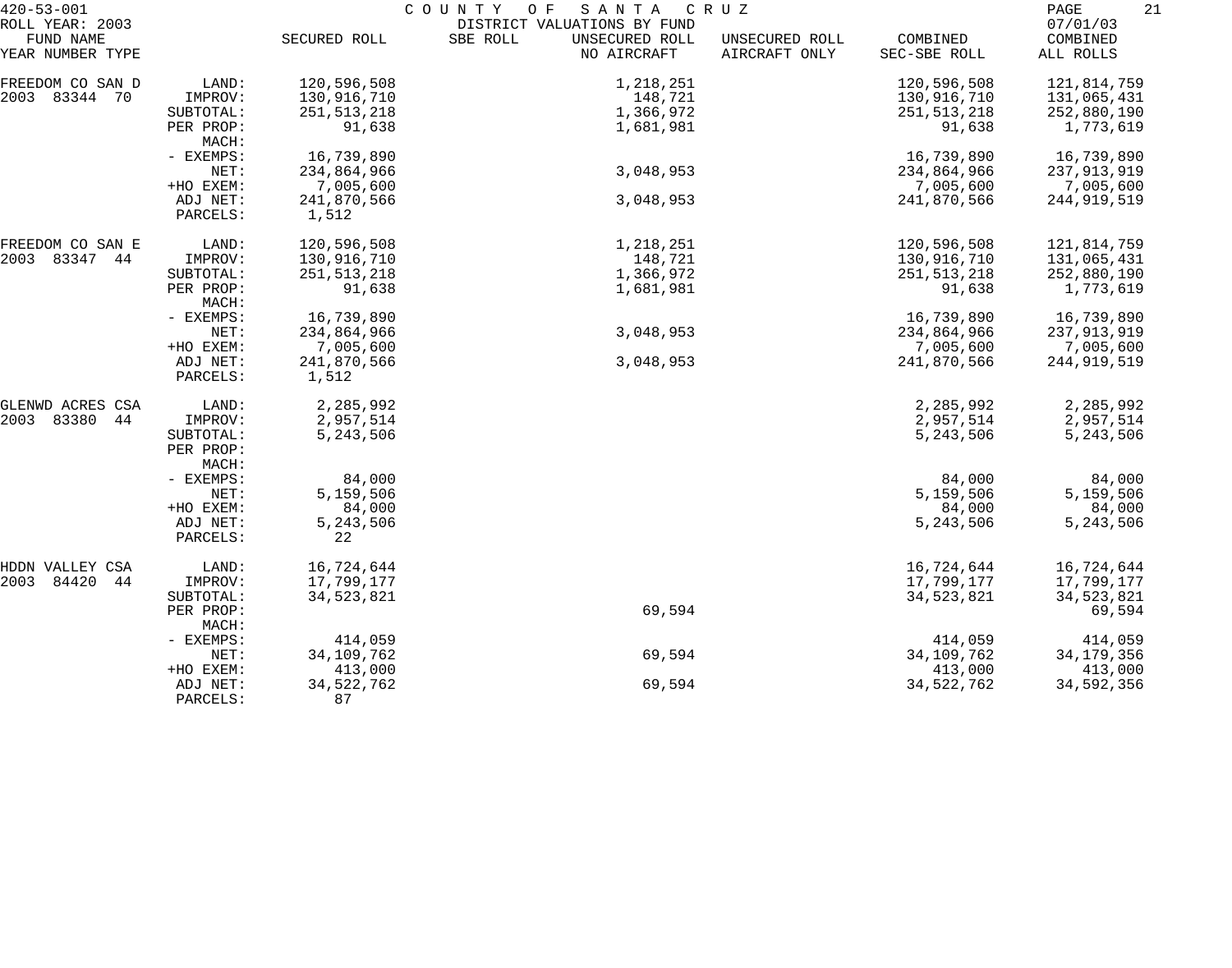| $420 - 53 - 001$                                 |                      | COUNTY<br>SANTA<br>CRUZ<br>O F |                                                                          |                                 |                          |                                   |  |
|--------------------------------------------------|----------------------|--------------------------------|--------------------------------------------------------------------------|---------------------------------|--------------------------|-----------------------------------|--|
| ROLL YEAR: 2003<br>FUND NAME<br>YEAR NUMBER TYPE |                      | SECURED ROLL                   | DISTRICT VALUATIONS BY FUND<br>SBE ROLL<br>UNSECURED ROLL<br>NO AIRCRAFT | UNSECURED ROLL<br>AIRCRAFT ONLY | COMBINED<br>SEC-SBE ROLL | 07/01/03<br>COMBINED<br>ALL ROLLS |  |
| HOPKINS GLCH CSA                                 | LAND:                | 7,662,394                      |                                                                          |                                 | 7,662,394                | 7,662,394                         |  |
| 2003<br>84430<br>44                              | IMPROV:              | 6,087,724                      |                                                                          |                                 | 6,087,724                | 6,087,724                         |  |
|                                                  | SUBTOTAL:            | 13,750,118                     |                                                                          |                                 | 13,750,118               | 13,750,118                        |  |
|                                                  | PER PROP:<br>MACH:   | 12,879                         | 59,000                                                                   |                                 | 12,879                   | 71,879                            |  |
|                                                  | - EXEMPS:            | 168,118                        |                                                                          |                                 | 168,118                  | 168,118                           |  |
|                                                  | NET:                 | 13,594,879                     | 59,000                                                                   |                                 | 13,594,879               | 13,653,879                        |  |
|                                                  | +HO EXEM:            | 168,000                        |                                                                          |                                 | 168,000                  | 168,000                           |  |
|                                                  | ADJ NET:             | 13,762,879                     | 59,000                                                                   |                                 | 13,762,879               | 13,821,879                        |  |
|                                                  | PARCELS:             | 65                             |                                                                          |                                 |                          |                                   |  |
| HCKLBRRY WDS CSA                                 | LAND:                | 5,616,233                      |                                                                          |                                 | 5,616,233                | 5,616,233                         |  |
| 2003<br>84434<br>44                              | IMPROV:              | 7,286,089                      |                                                                          |                                 | 7,286,089                | 7,286,089                         |  |
|                                                  | SUBTOTAL:            | 12,902,322                     |                                                                          |                                 | 12,902,322               | 12,902,322                        |  |
|                                                  | PER PROP:            |                                | 19,700                                                                   |                                 |                          | 19,700                            |  |
|                                                  | MACH:                |                                |                                                                          |                                 |                          |                                   |  |
|                                                  | - EXEMPS:            | 291,471                        | 18,912                                                                   |                                 | 291,471                  | 310,383                           |  |
|                                                  | NET:                 | 12,610,851                     | 788                                                                      |                                 | 12,610,851               | 12,611,639                        |  |
|                                                  | +HO EXEM:            | 280,000                        |                                                                          |                                 | 280,000                  | 280,000                           |  |
|                                                  | ADJ NET:<br>PARCELS: | 12,890,851<br>83               | 788                                                                      |                                 | 12,890,851               | 12,891,639                        |  |
| HTCHNSON RD<br>CSA                               | LAND:                | 29,681,104                     |                                                                          |                                 | 29,681,104               | 29,681,104                        |  |
| 2003<br>84435<br>44                              | IMPROV:              | 32,007,754                     |                                                                          |                                 | 32,007,754               | 32,007,754                        |  |
|                                                  | SUBTOTAL:            | 61,688,858                     |                                                                          |                                 | 61,688,858               | 61,688,858                        |  |
|                                                  | PER PROP:<br>MACH:   |                                | 79,496                                                                   |                                 |                          | 79,496                            |  |
|                                                  | - EXEMPS:            | 876,188                        |                                                                          |                                 | 876,188                  | 876,188                           |  |
|                                                  | NET:                 | 60,812,670                     | 79,496                                                                   |                                 | 60,812,670               | 60,892,166                        |  |
|                                                  | +HO EXEM:            | 873,600                        |                                                                          |                                 | 873,600                  | 873,600                           |  |
|                                                  | ADJ NET:             | 61,686,270                     | 79,496                                                                   |                                 | 61,686,270               | 61,765,766                        |  |
|                                                  | PARCELS:             | 178                            |                                                                          |                                 |                          |                                   |  |
| KELLY HILL CSA 2                                 | LAND:                | 816,097                        |                                                                          |                                 | 816,097                  | 816,097                           |  |
| 84475<br>2003<br>44                              | IMPROV:              | 906,074                        |                                                                          |                                 | 906,074                  | 906,074                           |  |
|                                                  | SUBTOTAL:            | 1,722,171                      |                                                                          |                                 | 1,722,171                | 1,722,171                         |  |
|                                                  | PER PROP:<br>MACH:   |                                |                                                                          |                                 |                          |                                   |  |
|                                                  | - EXEMPS:            | 37,330                         |                                                                          |                                 | 37,330                   | 37,330                            |  |
|                                                  | NET:                 | 1,684,841                      |                                                                          |                                 | 1,684,841                | 1,684,841                         |  |
|                                                  | +HO EXEM:            | 35,000                         |                                                                          |                                 | 35,000                   | 35,000                            |  |
|                                                  | ADJ NET:             | 1,719,841                      |                                                                          |                                 | 1,719,841                | 1,719,841                         |  |
|                                                  | PARCELS:             | 17                             |                                                                          |                                 |                          |                                   |  |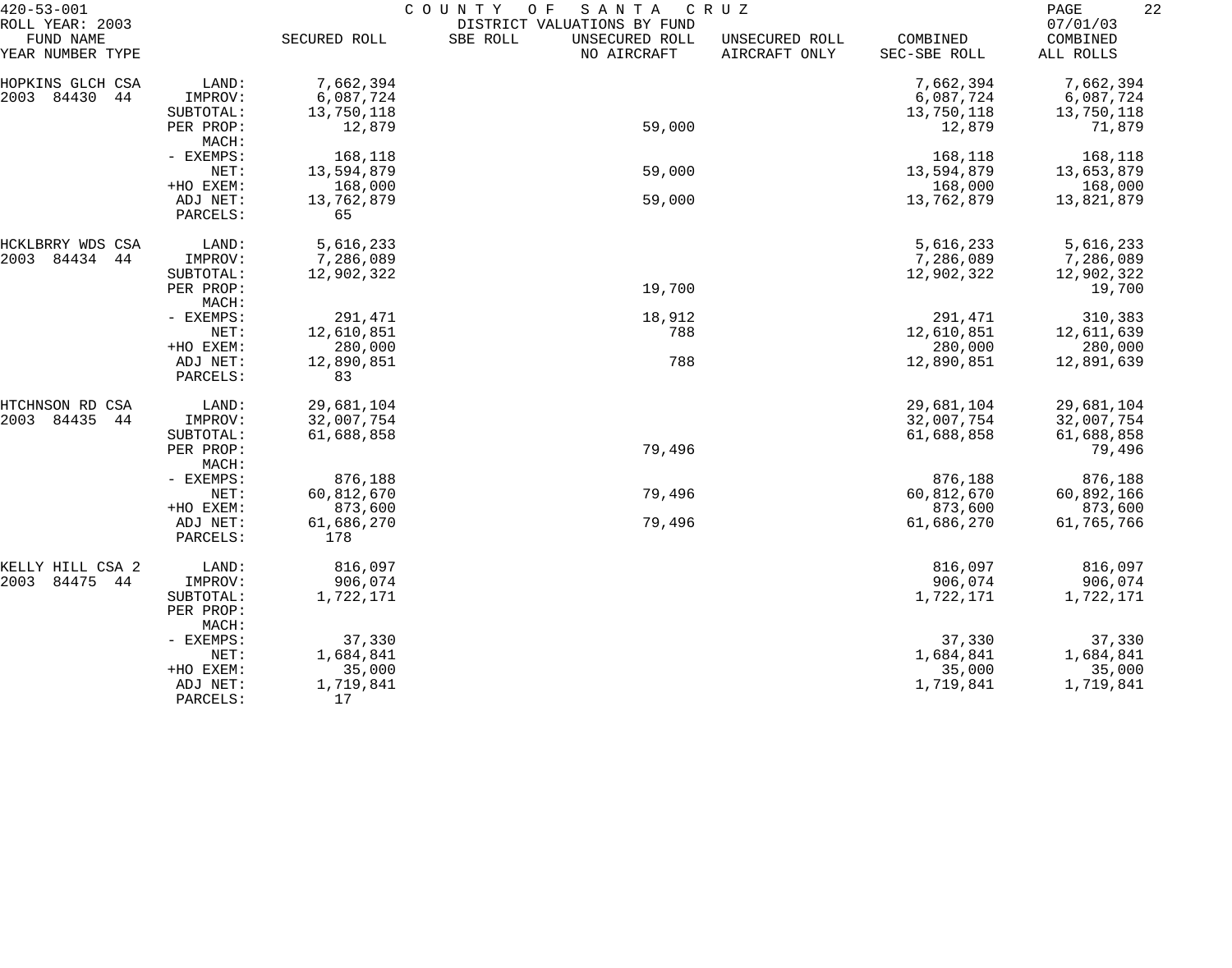| $420 - 53 - 001$                                 |                                            | COUNTY<br>SANTA<br>O F<br>C R U Z<br>DISTRICT VALUATIONS BY FUND |                      |                               |                                 |                                      |                                      |
|--------------------------------------------------|--------------------------------------------|------------------------------------------------------------------|----------------------|-------------------------------|---------------------------------|--------------------------------------|--------------------------------------|
| ROLL YEAR: 2003<br>FUND NAME<br>YEAR NUMBER TYPE |                                            | SECURED ROLL                                                     | SBE ROLL             | UNSECURED ROLL<br>NO AIRCRAFT | UNSECURED ROLL<br>AIRCRAFT ONLY | COMBINED<br>SEC-SBE ROLL             | 07/01/03<br>COMBINED<br>ALL ROLLS    |
| LARSEN RD CSA 34<br>2003 85505 44                | LAND:<br>IMPROV:<br>SUBTOTAL:              | 5,467,893<br>5,911,357<br>11,379,250                             |                      |                               |                                 | 5,467,893<br>5,911,357<br>11,379,250 | 5,467,893<br>5,911,357<br>11,379,250 |
|                                                  | PER PROP:<br>MACH:                         |                                                                  |                      | 6,000                         |                                 |                                      | 6,000                                |
|                                                  | - EXEMPS:<br>NET:                          | 175,671<br>11,203,579                                            |                      | 6,000                         |                                 | 175,671<br>11,203,579                | 175,671<br>11,209,579                |
|                                                  | +HO EXEM:<br>ADJ NET:<br>PARCELS:          | 175,000<br>11,378,579<br>53                                      |                      | 6,000                         |                                 | 175,000<br>11,378,579                | 175,000<br>11,384,579                |
| LOMA PRIETA CSA<br>2003<br>85506<br>44           | LAND:<br>IMPROV:                           | 9,121,148<br>8,716,863                                           |                      |                               |                                 | 9,121,148<br>8,716,863               | 9,121,148<br>8,716,863               |
|                                                  | SUBTOTAL:<br>PER PROP:<br>MACH:            | 17,838,011                                                       |                      |                               |                                 | 17,838,011                           | 17,838,011                           |
|                                                  | - EXEMPS:<br>NET:                          | 323,986<br>17,514,025                                            |                      |                               |                                 | 323,986<br>17,514,025                | 323,986<br>17,514,025                |
|                                                  | +HO EXEM:                                  | 322,000                                                          |                      |                               |                                 | 322,000                              | 322,000                              |
|                                                  | ADJ NET:<br>PARCELS:                       | 17,836,025<br>102                                                |                      |                               |                                 | 17,836,025                           | 17,836,025                           |
| LOMOND TERR CSA                                  | LAND:                                      | 10,322,979                                                       |                      |                               |                                 | 10,322,979                           | 10,322,979                           |
| 2003<br>85515<br>44                              | IMPROV:<br>SUBTOTAL:<br>PER PROP:<br>MACH: | 11,081,247<br>21,404,226                                         |                      | 191,078                       |                                 | 11,081,247<br>21,404,226             | 11,081,247<br>21,404,226<br>191,078  |
|                                                  | - EXEMPS:                                  | 420,798                                                          |                      |                               |                                 | 420,798                              | 420,798                              |
|                                                  | NET:<br>+HO EXEM:                          | 20,983,428<br>418,600                                            |                      | 191,078                       |                                 | 20,983,428<br>418,600                | 21, 174, 506<br>418,600              |
|                                                  | ADJ NET:<br>PARCELS:                       | 21,402,028<br>94                                                 |                      | 191,078                       |                                 | 21,402,028                           | 21,593,106                           |
| MOSQUITO CSA #53                                 | LAND:                                      | 8, 276, 101, 467                                                 | 4,431,701            | 25, 253, 499                  |                                 | 8,280,533,168                        | 8,305,786,667                        |
| 2003 86540<br>44                                 | IMPROV:<br>SUBTOTAL:                       | 7,824,576,458<br>16,100,677,925                                  | 397,383<br>4,829,084 | 99,216,014<br>124,469,513     |                                 | 7,824,973,841<br>16, 105, 507, 009   | 7,924,189,855<br>16,229,976,522      |
|                                                  | PER PROP:<br>MACH:                         | 132,365,287<br>97,609,198                                        | 274,788              | 233,679,079                   | 26,650,200                      | 132,640,075<br>97,609,198            | 392,969,354<br>97,609,198            |
|                                                  | $-$ EXEMPS:                                | 626,928,257                                                      |                      | 6,417,671                     | 325,500                         | 626,928,257                          | 633,671,428                          |
|                                                  | NET:                                       | 15,703,724,153                                                   | 5,103,872            | 351,730,921                   | 26,324,700                      | 15,708,828,025                       | 16,086,883,646                       |
|                                                  | +HO EXEM:<br>ADJ NET:                      | 222,561,664<br>15,926,285,817                                    | 5,103,872            | 18,657<br>351,749,578         | 26, 324, 700                    | 222,561,664<br>15,931,389,689        | 222,580,321<br>16,309,463,967        |
|                                                  | PARCELS:                                   | 68,997                                                           |                      |                               |                                 |                                      |                                      |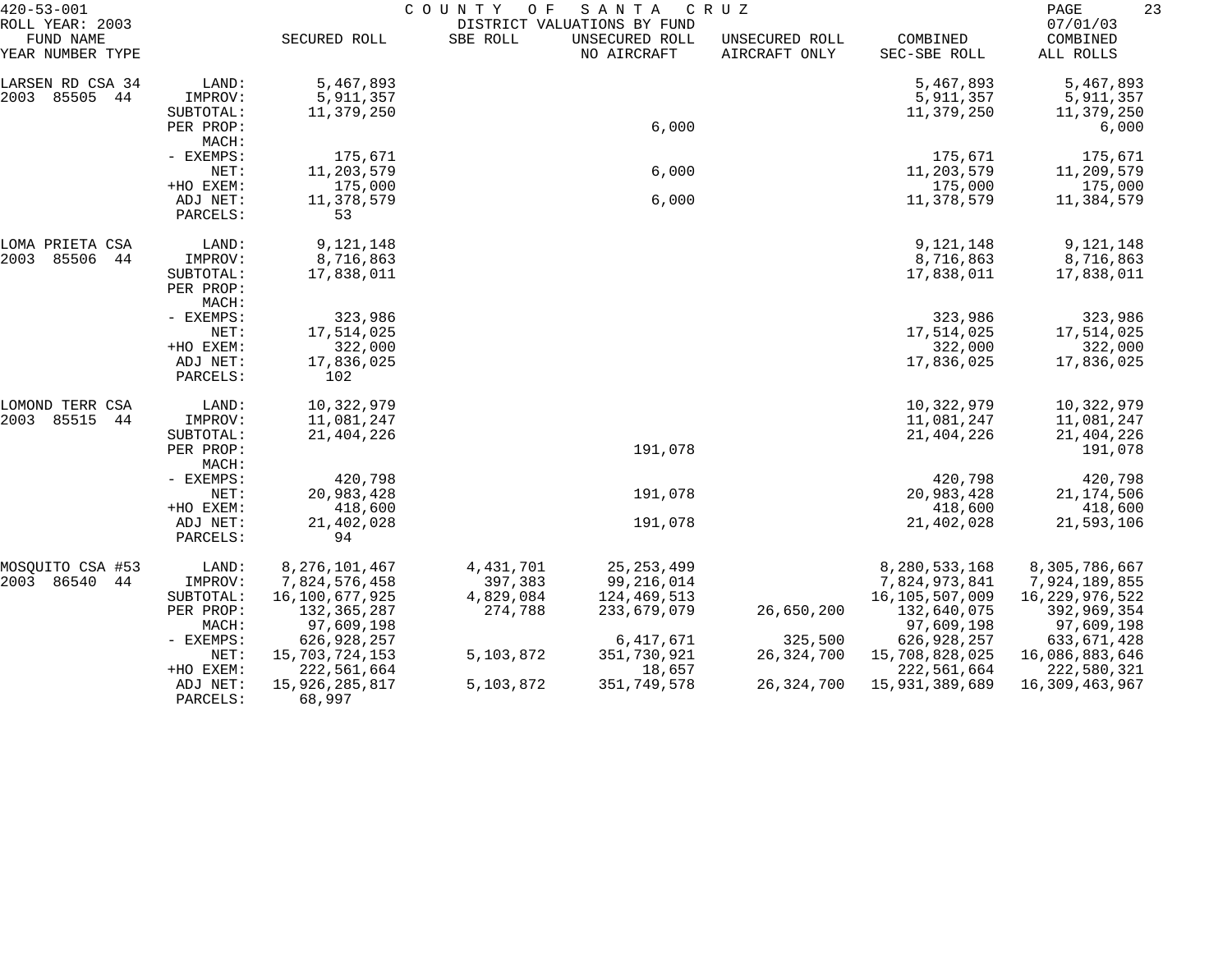| $420 - 53 - 001$                                 |                                                        | COUNTY OF<br>SANTA<br>C R U Z<br>DISTRICT VALUATIONS BY FUND  |                                        |                                                       |                                 |                                                                 |                                                                |
|--------------------------------------------------|--------------------------------------------------------|---------------------------------------------------------------|----------------------------------------|-------------------------------------------------------|---------------------------------|-----------------------------------------------------------------|----------------------------------------------------------------|
| ROLL YEAR: 2003<br>FUND NAME<br>YEAR NUMBER TYPE |                                                        | SECURED ROLL                                                  | SBE ROLL                               | UNSECURED ROLL<br>NO AIRCRAFT                         | UNSECURED ROLL<br>AIRCRAFT ONLY | COMBINED<br>SEC-SBE ROLL                                        | 07/01/03<br>COMBINED<br>ALL ROLLS                              |
| OLD RANCH RD CSA<br>2003 86570<br>44             | LAND:<br>IMPROV:<br>SUBTOTAL:<br>PER PROP:<br>MACH:    | 5,854,642<br>5,298,392<br>11, 153, 034                        |                                        |                                                       |                                 | 5,854,642<br>5,298,392<br>11, 153, 034                          | 5,854,642<br>5,298,392<br>11,153,034                           |
|                                                  | - EXEMPS:<br>NET:<br>+HO EXEM:<br>ADJ NET:<br>PARCELS: | 143,951<br>11,009,083<br>140,000<br>11,149,083<br>41          |                                        |                                                       |                                 | 143,951<br>11,009,083<br>140,000<br>11,149,083                  | 143,951<br>11,009,083<br>140,000<br>11,149,083                 |
| PAJARO STORM DRA<br>2003<br>86685<br>44          | LAND:<br>IMPROV:<br>SUBTOTAL:<br>PER PROP:             | 1,736,543,017<br>1,911,762,306<br>3,648,305,323<br>73,235,080 | 379,567<br>50,649<br>430,216<br>28,995 | 10,974,193<br>55,401,851<br>66,376,044<br>130,224,209 | 26,638,200                      | 1,736,922,584<br>1,911,812,955<br>3,648,735,539<br>73, 264, 075 | 1,747,896,777<br>1,967,214,806<br>3,715,111,583<br>230,126,484 |
|                                                  | MACH:<br>- EXEMPS:<br>NET:<br>+HO EXEM:                | 31,598,001<br>193,340,055<br>3,559,798,349<br>53,983,768      | 459,211                                | 2,705,828<br>193,894,425                              | 325,500<br>26, 312, 700         | 31,598,001<br>193,340,055<br>3,560,257,560<br>53,983,768        | 31,598,001<br>196,371,383<br>3,780,464,685<br>53,983,768       |
|                                                  | ADJ NET:<br>PARCELS:                                   | 3,613,782,117<br>15,412                                       | 459,211                                | 193,894,425                                           | 26, 312, 700                    | 3,614,241,328                                                   | 3,834,448,453                                                  |
| PAJARO DUNES CSA<br>2003<br>86687<br>44          | LAND:<br>IMPROV:<br>SUBTOTAL:<br>PER PROP:<br>MACH:    | 137,009,394<br>91,255,149<br>228, 264, 543<br>139,292         |                                        | 427,973<br>427,973<br>73,939                          |                                 | 137,009,394<br>91,255,149<br>228, 264, 543<br>139,292           | 137,009,394<br>91,683,122<br>228,692,516<br>213,231            |
|                                                  | - EXEMPS:<br>NET:<br>+HO EXEM:<br>ADJ NET:             | 268,141<br>228, 135, 694<br>266,000<br>228, 401, 694          |                                        | 501,912<br>501,912                                    |                                 | 268,141<br>228, 135, 694<br>266,000<br>228, 401, 694            | 268,141<br>228,637,606<br>266,000<br>228,903,606               |
|                                                  | PARCELS:                                               | 625                                                           |                                        |                                                       |                                 |                                                                 |                                                                |
| PINECREST DR CSA<br>2003 86691<br>44             | LAND:<br>IMPROV:<br>SUBTOTAL:<br>PER PROP:<br>MACH:    | 3,954,767<br>4,530,379<br>8,485,146                           |                                        |                                                       |                                 | 3,954,767<br>4,530,379<br>8,485,146                             | 3,954,767<br>4,530,379<br>8,485,146                            |
|                                                  | - EXEMPS:<br>NET:<br>+HO EXEM:<br>ADJ NET:<br>PARCELS: | 263,936<br>8,221,210<br>154,000<br>8,375,210<br>61            |                                        |                                                       |                                 | 263,936<br>8,221,210<br>154,000<br>8,375,210                    | 263,936<br>8,221,210<br>154,000<br>8,375,210                   |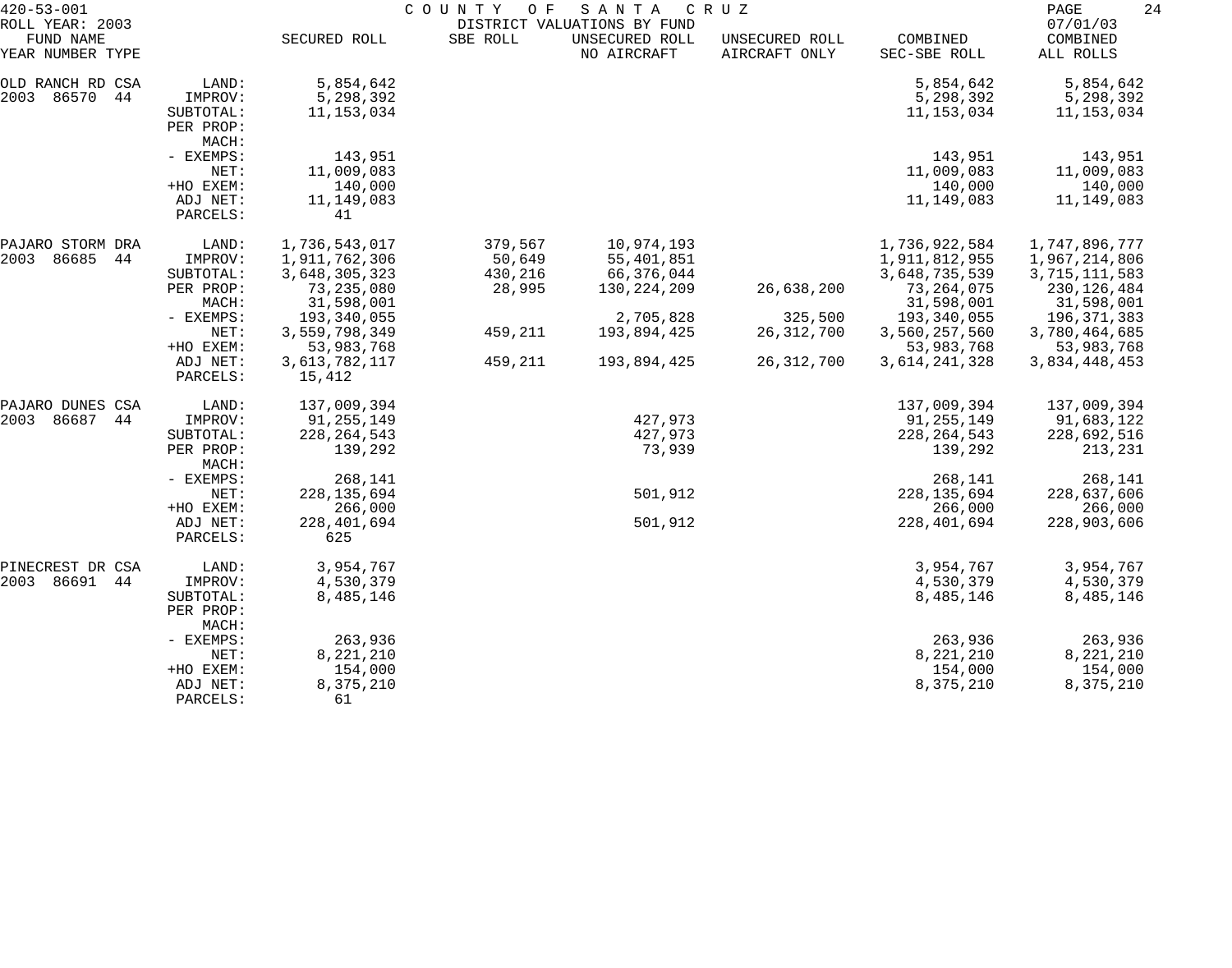| $420 - 53 - 001$                                 |                                            | COUNTY<br>O F<br>SANTA<br>C R U Z<br>DISTRICT VALUATIONS BY FUND |           |                               |                                 |                                        |                                        |
|--------------------------------------------------|--------------------------------------------|------------------------------------------------------------------|-----------|-------------------------------|---------------------------------|----------------------------------------|----------------------------------------|
| ROLL YEAR: 2003<br>FUND NAME<br>YEAR NUMBER TYPE |                                            | SECURED ROLL                                                     | SBE ROLL  | UNSECURED ROLL<br>NO AIRCRAFT | UNSECURED ROLL<br>AIRCRAFT ONLY | COMBINED<br>SEC-SBE ROLL               | 07/01/03<br>COMBINED<br>ALL ROLLS      |
| PINE RIDGE CSA 2<br>2003<br>86697 44             | LAND:<br>IMPROV:                           | 13, 154, 249<br>16,589,895                                       |           |                               |                                 | 13, 154, 249<br>16,589,895             | 13,154,249<br>16,589,895               |
|                                                  | SUBTOTAL:<br>PER PROP:<br>MACH:            | 29,744,144                                                       |           | 39,534                        |                                 | 29,744,144                             | 29,744,144<br>39,534                   |
|                                                  | - EXEMPS:<br>NET:                          | 532,175<br>29, 211, 969                                          |           | 39,534                        |                                 | 532,175<br>29, 211, 969                | 532,175<br>29, 251, 503                |
|                                                  | +HO EXEM:<br>ADJ NET:<br>PARCELS:          | 532,000<br>29,743,969<br>97                                      |           | 39,534                        |                                 | 532,000<br>29,743,969                  | 532,000<br>29,783,503                  |
| PLACE DE MER CSA<br>2003<br>86698<br>44          | LAND:<br>IMPROV:                           | 28, 143, 419<br>16,387,098                                       |           |                               |                                 | 28, 143, 419<br>16,387,098             | 28, 143, 419<br>16,387,098             |
|                                                  | SUBTOTAL:<br>PER PROP:<br>MACH:            | 44,530,517                                                       |           |                               |                                 | 44,530,517                             | 44,530,517                             |
|                                                  | - EXEMPS:<br>NET:                          | 159,060<br>44, 371, 457                                          |           |                               |                                 | 159,060<br>44, 371, 457                | 159,060<br>44, 371, 457                |
|                                                  | +HO EXEM:<br>ADJ NET:<br>PARCELS:          | 154,000<br>44,525,457<br>110                                     |           |                               |                                 | 154,000<br>44,525,457                  | 154,000<br>44,525,457                  |
| RALSTON WAY CSA                                  | LAND:                                      | 2,853,585                                                        |           |                               |                                 | 2,853,585                              | 2,853,585                              |
| 2003<br>86699<br>44                              | IMPROV:<br>SUBTOTAL:<br>PER PROP:<br>MACH: | 2,512,130<br>5,365,715                                           |           |                               |                                 | 2,512,130<br>5,365,715                 | 2,512,130<br>5,365,715                 |
|                                                  | - EXEMPS:<br>NET:                          | 78,269<br>5,287,446                                              |           |                               |                                 | 78,269<br>5,287,446                    | 78,269<br>5,287,446                    |
|                                                  | +HO EXEM:                                  | 77,000                                                           |           |                               |                                 | 77,000                                 | 77,000                                 |
|                                                  | ADJ NET:<br>PARCELS:                       | 5,364,446<br>17                                                  |           |                               |                                 | 5,364,446                              | 5,364,446                              |
| SOQ VLG BUSN IMP<br>2003 87101<br>-41            | LAND:<br>IMPROV:                           | 528,960,192<br>597,796,031                                       | 2,885,412 | 3,209,659<br>6,445,885        |                                 | 531,845,604<br>597,796,031             | 535,055,263<br>604,241,916             |
|                                                  | SUBTOTAL:<br>PER PROP:<br>MACH:            | 1,126,756,223<br>23,502,066<br>614,093                           | 2,885,412 | 9,655,544<br>35, 155, 626     |                                 | 1,129,641,635<br>23,502,066<br>614,093 | 1,139,297,179<br>58,657,692<br>614,093 |
|                                                  | - EXEMPS:<br>NET:                          | 143, 272, 499<br>1,007,599,883                                   | 2,885,412 | 1,389,730<br>43, 421, 440     |                                 | 143, 272, 499<br>1,010,485,295         | 144,662,229<br>1,053,906,735           |
|                                                  | +HO EXEM:<br>ADJ NET:<br>PARCELS:          | 13,980,400<br>1,021,580,283<br>3,913                             | 2,885,412 | 43, 421, 440                  |                                 | 13,980,400<br>1,024,465,695            | 13,980,400<br>1,067,887,135            |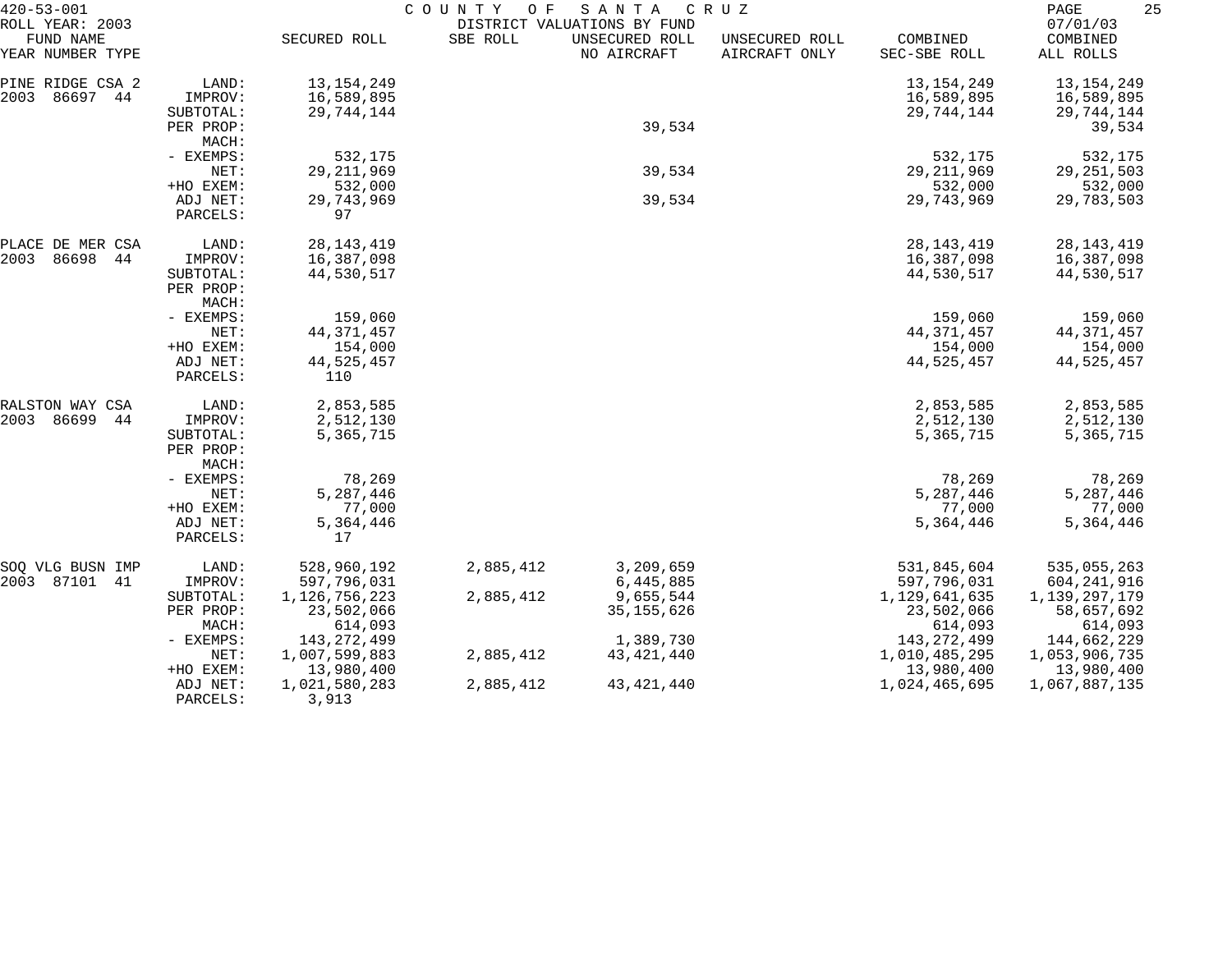| $420 - 53 - 001$              |                      | COUNTY<br>O F<br>SANTA<br>C R U Z |           |                               |                                 |                          |                       |
|-------------------------------|----------------------|-----------------------------------|-----------|-------------------------------|---------------------------------|--------------------------|-----------------------|
| ROLL YEAR: 2003               |                      |                                   |           | DISTRICT VALUATIONS BY FUND   |                                 |                          | 07/01/03              |
| FUND NAME<br>YEAR NUMBER TYPE |                      | SECURED ROLL                      | SBE ROLL  | UNSECURED ROLL<br>NO AIRCRAFT | UNSECURED ROLL<br>AIRCRAFT ONLY | COMBINED<br>SEC-SBE ROLL | COMBINED<br>ALL ROLLS |
| SOQ VLG PKG IMP               | LAND:                | 528,960,192                       | 2,885,412 | 3,209,659                     |                                 | 531,845,604              | 535,055,263           |
| 2003 87102 41                 | IMPROV:              | 597,796,031                       |           | 6,445,885                     |                                 | 597,796,031              | 604,241,916           |
|                               | SUBTOTAL:            | 1, 126, 756, 223                  | 2,885,412 | 9,655,544                     |                                 | 1,129,641,635            | 1,139,297,179         |
|                               | PER PROP:<br>MACH:   | 23,502,066<br>614,093             |           | 35, 155, 626                  |                                 | 23,502,066<br>614,093    | 58,657,692<br>614,093 |
|                               | - EXEMPS:            | 143,272,499                       |           | 1,389,730                     |                                 | 143, 272, 499            | 144,662,229           |
|                               | NET:                 | 1,007,599,883                     | 2,885,412 | 43, 421, 440                  |                                 | 1,010,485,295            | 1,053,906,735         |
|                               | +HO EXEM:            | 13,980,400                        |           |                               |                                 | 13,980,400               | 13,980,400            |
|                               | ADJ NET:<br>PARCELS: | 1,021,580,283<br>3,913            | 2,885,412 | 43, 421, 440                  |                                 | 1,024,465,695            | 1,067,887,135         |
| PARKS & REC CSA               | LAND:                | 6,716,344,613                     | 4,038,329 | 15,725,508                    |                                 | 6,720,382,942            | 6,736,108,450         |
| 2003 87704 44                 | IMPROV:              | 6,059,958,497                     | 336,369   | 47,868,356                    |                                 | 6,060,294,866            | 6,108,163,222         |
|                               | SUBTOTAL:            | 12,776,303,110                    | 4,374,698 | 63,593,864                    |                                 | 12,780,677,808           | 12,844,271,672        |
|                               | PER PROP:            | 67,799,485                        | 239,859   | 120,497,096                   | 6,500                           | 68,039,344               | 188,542,940           |
|                               | MACH:                | 66,230,374                        |           |                               |                                 | 66,230,374               | 66,230,374            |
|                               | - EXEMPS:            | 471,553,384                       |           | 3,854,843                     |                                 | 471,553,384              | 475,408,227           |
|                               | NET:                 | 12, 438, 779, 585                 | 4,614,557 | 180,236,117                   | 6,500                           | 12, 443, 394, 142        | 12,623,636,759        |
|                               | +HO EXEM:            | 169,998,677                       |           | 18,657                        |                                 | 169,998,677              | 170,017,334           |
|                               | ADJ NET:<br>PARCELS: | 12,608,778,262<br>52,212          | 4,614,557 | 180, 254, 774                 | 6,500                           | 12,613,392,819           | 12,793,654,093        |
| STREETSCAPE CSA               | LAND:                | 1,653,079,038                     | 3,162,626 | 5,974,714                     |                                 | 1,656,241,664            | 1,662,216,378         |
| 2003 87705<br>44              | IMPROV:              | 1,497,400,961                     | 23,659    | 11,050,877                    |                                 | 1,497,424,620            | 1,508,475,497         |
|                               | SUBTOTAL:            | 3,150,479,999                     | 3,186,285 | 17,025,591                    |                                 | 3, 153, 666, 284         | 3,170,691,875         |
|                               | PER PROP:            | 26,910,066                        | 13,544    | 52, 278, 018                  |                                 | 26,923,610               | 79,201,628            |
|                               | MACH:                | 909,299                           |           |                               |                                 | 909,299                  | 909,299               |
|                               | - EXEMPS:            | 190,358,465                       |           | 2,494,062                     |                                 | 190, 358, 465            | 192,852,527           |
|                               | NET:                 | 2,987,940,899                     | 3,199,829 | 66,809,547                    |                                 | 2,991,140,728            | 3,057,950,275         |
|                               | +HO EXEM:            | 40,986,091                        |           |                               |                                 | 40,986,091               | 40,986,091            |
|                               | ADJ NET:<br>PARCELS: | 3,028,926,990<br>11,675           | 3,199,829 | 66,809,547                    |                                 | 3,032,126,819            | 3,098,936,366         |
| REDWOOD DR CSA 3              | LAND:                | 15,820,311                        |           |                               |                                 | 15,820,311               | 15,820,311            |
| 2003 87710 44                 | IMPROV:              | 15,575,255                        |           |                               |                                 | 15,575,255               | 15,575,255            |
|                               | SUBTOTAL:            | 31, 395, 566                      |           |                               |                                 | 31,395,566               | 31, 395, 566          |
|                               | PER PROP:<br>MACH:   | 57,227                            |           | 34,819                        |                                 | 57,227                   | 92,046                |
|                               | - EXEMPS:            | 1,419,014                         |           |                               |                                 | 1,419,014                | 1,419,014             |
|                               | NET:                 | 30,033,779                        |           | 34,819                        |                                 | 30,033,779               | 30,068,598            |
|                               | +HO EXEM:            | 581,000                           |           |                               |                                 | 581,000                  | 581,000               |
|                               | ADJ NET:<br>PARCELS: | 30,614,779<br>290                 |           | 34,819                        |                                 | 30,614,779               | 30,649,598            |
|                               |                      |                                   |           |                               |                                 |                          |                       |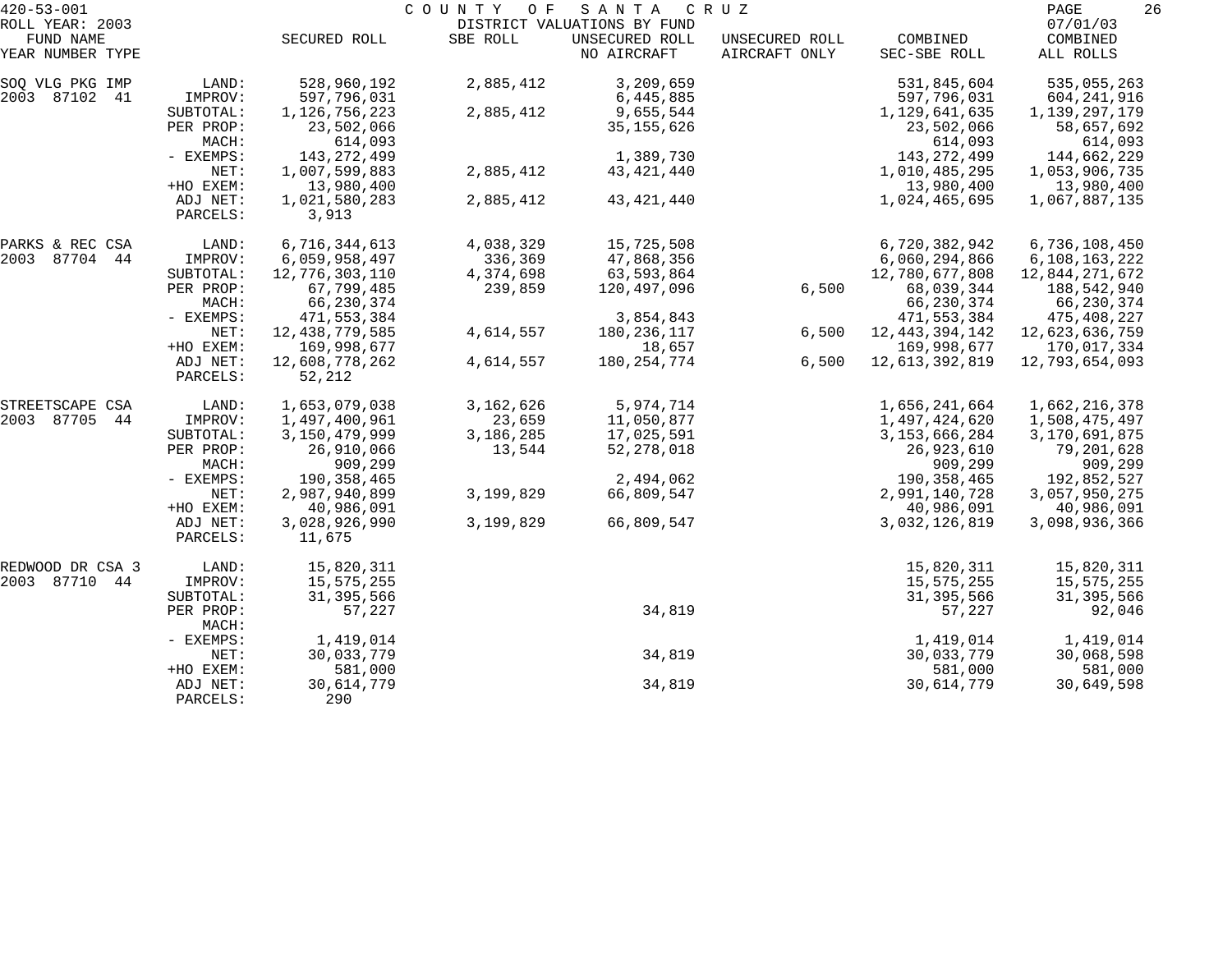| $420 - 53 - 001$              |                    | COUNTY<br>O F<br>SANTA<br>C R U Z |                             |                               |                                 |                          |                       |  |
|-------------------------------|--------------------|-----------------------------------|-----------------------------|-------------------------------|---------------------------------|--------------------------|-----------------------|--|
| ROLL YEAR: 2003               |                    |                                   | DISTRICT VALUATIONS BY FUND |                               |                                 |                          | 07/01/03              |  |
| FUND NAME<br>YEAR NUMBER TYPE |                    | SECURED ROLL                      | SBE ROLL                    | UNSECURED ROLL<br>NO AIRCRAFT | UNSECURED ROLL<br>AIRCRAFT ONLY | COMBINED<br>SEC-SBE ROLL | COMBINED<br>ALL ROLLS |  |
| REED ST CSA 39                | LAND:              | 1,485,999                         |                             |                               |                                 | 1,485,999                | 1,485,999             |  |
| 87711<br>2003<br>44           | IMPROV:            | 1,033,281                         |                             |                               |                                 | 1,033,281                | 1,033,281             |  |
|                               | SUBTOTAL:          | 2,519,280                         |                             |                               |                                 | 2,519,280                | 2,519,280             |  |
|                               | PER PROP:          |                                   |                             |                               |                                 |                          |                       |  |
|                               | MACH:              |                                   |                             |                               |                                 |                          |                       |  |
|                               | - EXEMPS:          | 15,739                            |                             |                               |                                 | 15,739                   | 15,739                |  |
|                               | NET:               | 2,503,541                         |                             |                               |                                 | 2,503,541                | 2,503,541             |  |
|                               | +HO EXEM:          | 14,000                            |                             |                               |                                 | 14,000                   | 14,000                |  |
|                               | ADJ NET:           | 2,517,541                         |                             |                               |                                 | 2,517,541                | 2,517,541             |  |
|                               | PARCELS:           | 14                                |                             |                               |                                 |                          |                       |  |
| ROBERTS RD CSA 3              | LAND:              | 5,625,770                         |                             |                               |                                 | 5,625,770                | 5,625,770             |  |
| 2003<br>87712<br>44           | IMPROV:            | 5,647,173                         |                             |                               |                                 | 5,647,173                | 5,647,173             |  |
|                               | SUBTOTAL:          | 11, 272, 943                      |                             |                               |                                 | 11,272,943               | 11,272,943            |  |
|                               | PER PROP:          |                                   |                             | 14,000                        |                                 |                          | 14,000                |  |
|                               | MACH:              |                                   |                             |                               |                                 |                          |                       |  |
|                               | - EXEMPS:<br>NET:  | 244,828                           |                             | 14,000                        |                                 | 244,828<br>11,028,115    | 244,828               |  |
|                               | +HO EXEM:          | 11,028,115<br>217,000             |                             |                               |                                 | 217,000                  | 11,042,115<br>217,000 |  |
|                               | ADJ NET:           | 11, 245, 115                      |                             | 14,000                        |                                 | 11,245,115               | 11,259,115            |  |
|                               | PARCELS:           | 99                                |                             |                               |                                 |                          |                       |  |
| ROBAK DR CSA 16               | LAND:              | 9,418,137                         |                             |                               |                                 | 9,418,137                | 9,418,137             |  |
| 87737<br>2003<br>44           | IMPROV:            | 9,171,527                         |                             |                               |                                 | 9,171,527                | 9,171,527             |  |
|                               | SUBTOTAL:          | 18,589,664                        |                             |                               |                                 | 18,589,664               | 18,589,664            |  |
|                               | PER PROP:<br>MACH: |                                   |                             | 32,266                        |                                 |                          | 32,266                |  |
|                               | - EXEMPS:          | 315,695                           |                             |                               |                                 | 315,695                  | 315,695               |  |
|                               | NET:               | 18, 273, 969                      |                             | 32,266                        |                                 | 18, 273, 969             | 18,306,235            |  |
|                               | +HO EXEM:          | 313,600                           |                             |                               |                                 | 313,600                  | 313,600               |  |
|                               | ADJ NET:           | 18,587,569                        |                             | 32,266                        |                                 | 18,587,569               | 18,619,835            |  |
|                               | PARCELS:           | 77                                |                             |                               |                                 |                          |                       |  |
| ROLLING WDS CSA               | LAND:              | 6,457,989                         |                             |                               |                                 | 6,457,989                | 6,457,989             |  |
| 2003 87738<br>44              | IMPROV:            | 6,476,349                         |                             |                               |                                 | 6,476,349                | 6,476,349             |  |
|                               | SUBTOTAL:          | 12,934,338                        |                             |                               |                                 | 12,934,338               | 12,934,338            |  |
|                               | PER PROP:<br>MACH: |                                   |                             | 10,181                        |                                 |                          | 10,181                |  |
|                               | - EXEMPS:          | 211,061                           |                             |                               |                                 | 211,061                  | 211,061               |  |
|                               | NET:               | 12,723,277                        |                             | 10,181                        |                                 | 12,723,277               | 12,733,458            |  |
|                               | +HO EXEM:          | 210,000                           |                             |                               |                                 | 210,000                  | 210,000               |  |
|                               | ADJ NET:           | 12,933,277                        |                             | 10,181                        |                                 | 12,933,277               | 12,943,458            |  |
|                               | PARCELS:           | 38                                |                             |                               |                                 |                          |                       |  |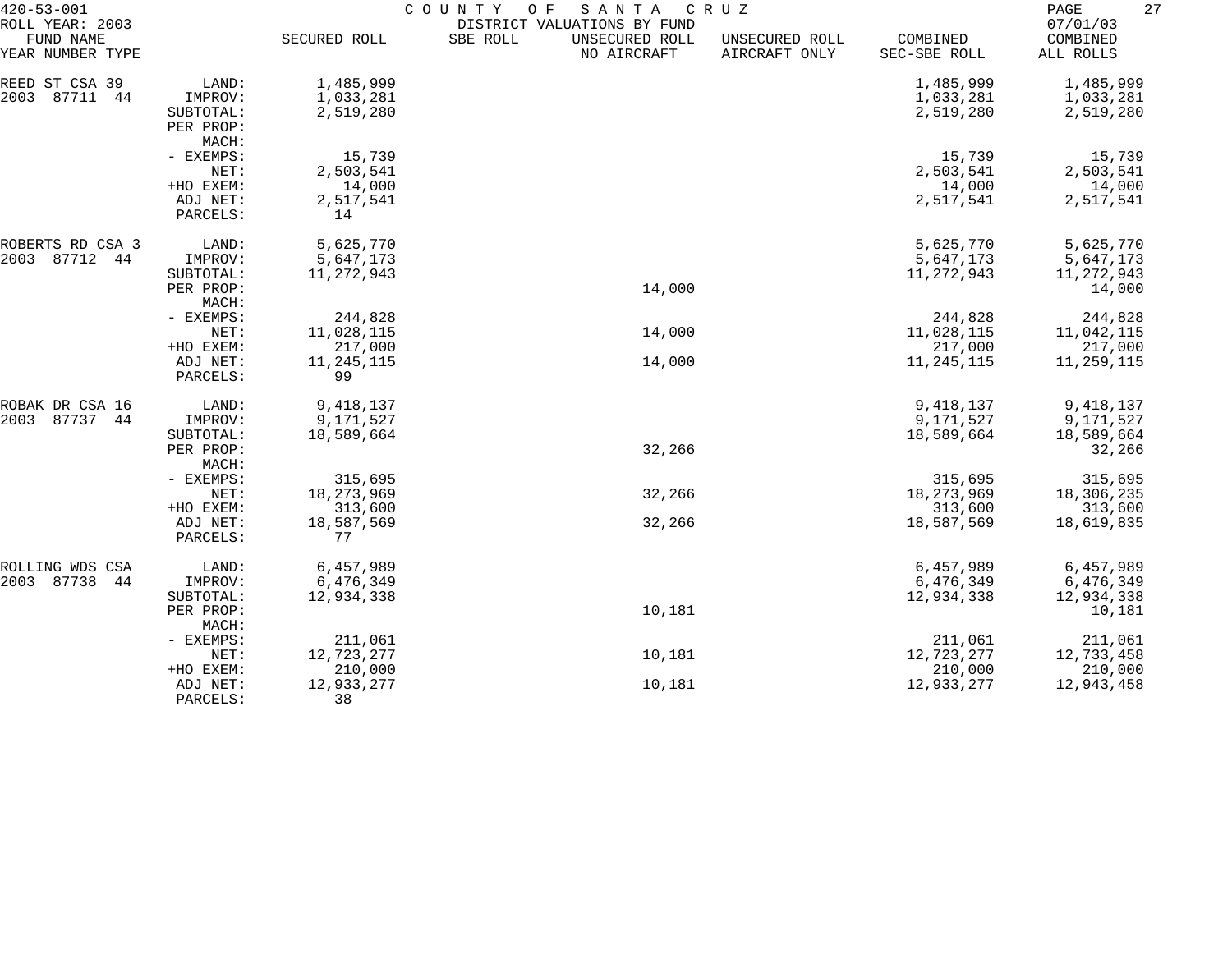| $420 - 53 - 001$             |                      |                            | COUNTY OF   | SANTA                                         | C R U Z        |                       | PAGE<br>28           |
|------------------------------|----------------------|----------------------------|-------------|-----------------------------------------------|----------------|-----------------------|----------------------|
| ROLL YEAR: 2003<br>FUND NAME |                      | SECURED ROLL               | SBE ROLL    | DISTRICT VALUATIONS BY FUND<br>UNSECURED ROLL | UNSECURED ROLL | COMBINED              | 07/01/03<br>COMBINED |
| YEAR NUMBER TYPE             |                      |                            |             | NO AIRCRAFT                                   | AIRCRAFT ONLY  | SEC-SBE ROLL          | ALL ROLLS            |
| SND DLLR BCH CSA             | LAND:                | 38, 482, 358               |             | 16,831                                        |                | 38, 482, 358          | 38,499,189           |
| 2003 88832 44                | IMPROV:              | 32, 154, 142               |             | 16,831                                        |                | 32, 154, 142          | 32,170,973           |
|                              | SUBTOTAL:            | 70,636,500                 |             | 33,662                                        |                | 70,636,500            | 70,670,162           |
|                              | PER PROP:            |                            |             | 37,141                                        |                |                       | 37,141               |
|                              | MACH:                |                            |             |                                               |                |                       |                      |
|                              | - EXEMPS:            | 371,000                    |             |                                               |                | 371,000               | 371,000              |
|                              | NET:                 | 70,265,500                 |             | 70,803                                        |                | 70,265,500<br>371,000 | 70,336,303           |
|                              | +HO EXEM:            | 371,000                    |             | 70,803                                        |                | 70,636,500            | 371,000              |
|                              | ADJ NET:<br>PARCELS: | 70,636,500<br>190          |             |                                               |                |                       | 70,707,303           |
| SC FLD CT & WC Z             | LAND:                | 11,993,925,508             | 5,660,378   | 50,326,414                                    |                | 11,999,585,886        | 12,049,912,300       |
| 2003 88836 70                | IMPROV:              | 11,616,204,907             | 736,249     | 208,880,519                                   |                | 11,616,941,156        | 11,825,821,675       |
|                              | SUBTOTAL:            | 23,610,130,415             | 6,396,627   | 259,206,933                                   |                | 23,616,527,042        | 23, 875, 733, 975    |
|                              | PER PROP:            | 186,807,048                | 473,335     | 515,724,818                                   | 26,650,200     | 187,280,383           | 729,655,401          |
|                              | MACH:                | 124,428,592                |             |                                               |                | 124,428,592           | 124,428,592          |
|                              | - EXEMPS:            | 850, 359, 362              |             | 16,131,296                                    | 325,500        | 850, 359, 362         | 866,816,158          |
|                              | NET:                 | 23,071,006,693             | 6,869,962   | 758,800,455                                   | 26, 324, 700   | 23,077,876,655        | 23,863,001,810       |
|                              | +HO EXEM:            | 308, 222, 369              |             | 200,476                                       |                | 308, 222, 369         | 308, 422, 845        |
|                              | ADJ NET:             | 23, 379, 229, 062          | 6,869,962   | 759,000,931                                   | 26, 324, 700   | 23, 386, 099, 024     | 24, 171, 424, 655    |
|                              | PARCELS:             | 93,428                     |             |                                               |                |                       |                      |
| SC FLD CT & WC Z             | LAND:                | 2,379,733,191              | 3,891,456   | 8,493,322                                     |                | 2,383,624,647         | 2,392,117,969        |
| 2003<br>88837 70             | IMPROV:              | 2, 158, 108, 767           | 227,655     | 41,066,255                                    |                | 2, 158, 336, 422      | 2,199,402,677        |
|                              | SUBTOTAL:            | 4,537,841,958              | 4, 119, 111 | 49,559,577                                    |                | 4,541,961,069         | 4,591,520,646        |
|                              | PER PROP:            | 36,595,899                 | 130,324     | 88,140,946                                    |                | 36,726,223            | 124,867,169          |
|                              | MACH:                | 1,627,430                  |             |                                               |                | 1,627,430             | 1,627,430            |
|                              | - EXEMPS:            | 224,188,676                |             | 4,101,961                                     |                | 224, 188, 676         | 228, 290, 637        |
|                              | NET:                 | 4, 351, 876, 611           | 4, 249, 435 | 133,598,562                                   |                | 4,356,126,046         | 4,489,724,608        |
|                              | +HO EXEM:            | 53,853,491                 |             |                                               |                | 53,853,491            | 53,853,491           |
|                              | ADJ NET:<br>PARCELS: | 4, 405, 730, 102<br>16,232 | 4,249,435   | 133,598,562                                   |                | 4,409,979,537         | 4,543,578,099        |
|                              |                      |                            |             |                                               |                |                       |                      |
| SC FLD CT & WC G             | LAND:                | 11,994,554,812             | 5,660,378   | 50,326,414                                    |                | 12,000,215,190        | 12,050,541,604       |
| 2003 88838<br>- 70           | IMPROV:              | 11,616,886,830             | 736,249     | 208,880,519                                   |                | 11,617,623,079        | 11,826,503,598       |
|                              | SUBTOTAL:            | 23, 611, 441, 642          | 6,396,627   | 259, 206, 933                                 |                | 23,617,838,269        | 23, 877, 045, 202    |
|                              | PER PROP:            | 186,807,048                | 473,335     | 515,724,818                                   | 26,650,200     | 187,280,383           | 729,655,401          |
|                              | MACH:                | 124,428,592                |             |                                               |                | 124,428,592           | 124,428,592          |
|                              | $-$ EXEMPS:          | 850, 373, 362              |             | 16,131,296                                    | 325,500        | 850, 373, 362         | 866,830,158          |
|                              | NET:                 | 23,072,303,920             | 6,869,962   | 758,800,455                                   | 26, 324, 700   | 23,079,173,882        | 23,864,299,037       |
|                              | +HO EXEM:            | 308, 236, 369              |             | 200,476                                       |                | 308, 236, 369         | 308, 436, 845        |
|                              | ADJ NET:             | 23, 380, 540, 289          | 6,869,962   | 759,000,931                                   | 26,324,700     | 23, 387, 410, 251     | 24, 172, 735, 882    |
|                              | PARCELS:             | 93,432                     |             |                                               |                |                       |                      |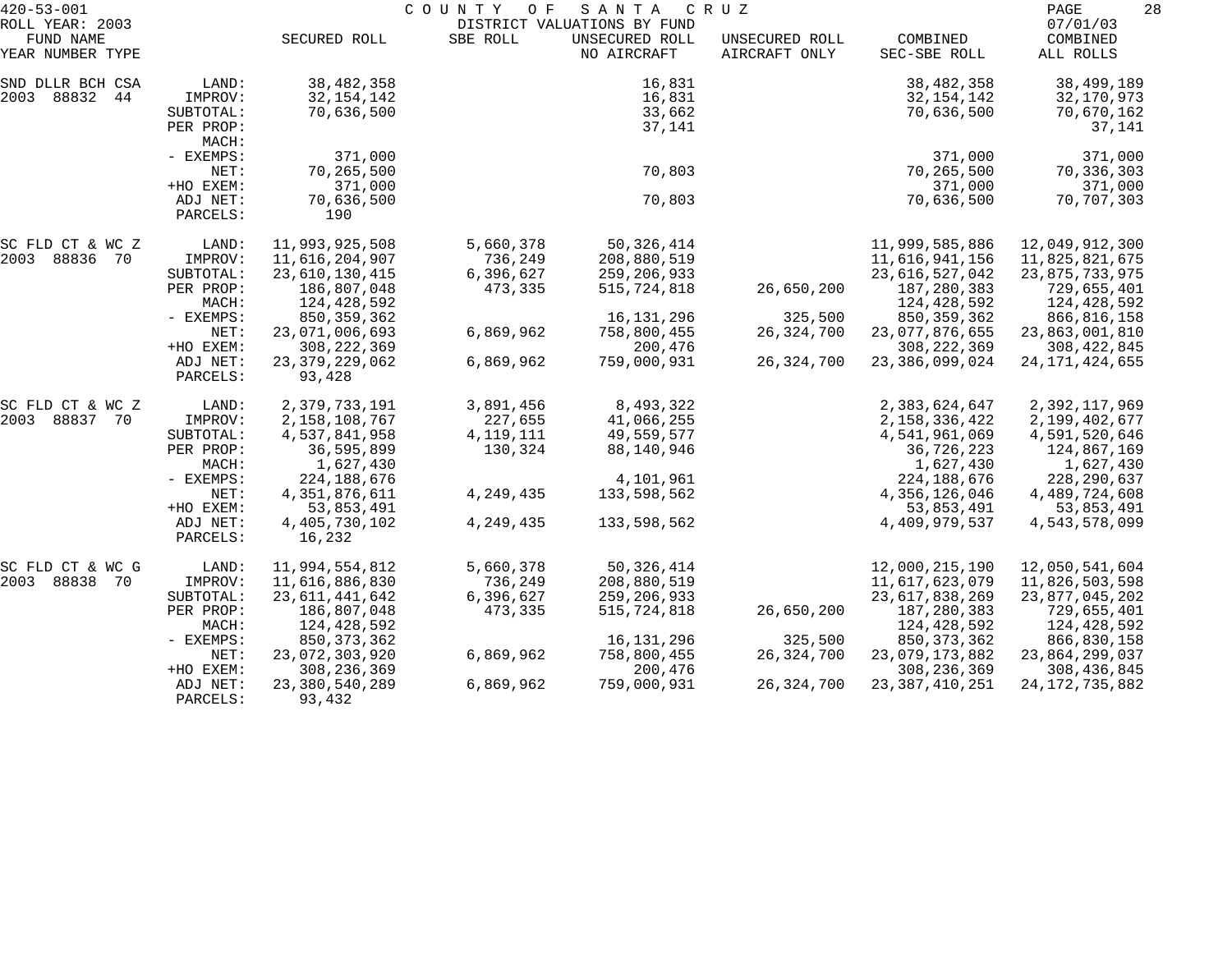| $420 - 53 - 001$              |           |               | COUNTY OF | SANTA                         | C R U Z                         |                          | 29<br>PAGE            |
|-------------------------------|-----------|---------------|-----------|-------------------------------|---------------------------------|--------------------------|-----------------------|
| ROLL YEAR: 2003               |           |               |           | DISTRICT VALUATIONS BY FUND   |                                 |                          | 07/01/03              |
| FUND NAME<br>YEAR NUMBER TYPE |           | SECURED ROLL  | SBE ROLL  | UNSECURED ROLL<br>NO AIRCRAFT | UNSECURED ROLL<br>AIRCRAFT ONLY | COMBINED<br>SEC-SBE ROLL | COMBINED<br>ALL ROLLS |
|                               |           |               |           |                               |                                 |                          |                       |
| SC FLD CT & WC Z              | LAND:     | 1,129,672,564 | 370,986   | 2,550,326                     |                                 | 1,130,043,550            | 1, 132, 593, 876      |
| 2003 88839 44                 | IMPROV:   | 1,057,012,509 | 165,426   | 6,888,224                     |                                 | 1,057,177,935            | 1,064,066,159         |
|                               | SUBTOTAL: | 2,186,685,073 | 536,412   | 9,438,550                     |                                 | 2,187,221,485            | 2,196,660,035         |
|                               | PER PROP: | 6,217,777     | 142,001   | 12,874,881                    | 5,500                           | 6,359,778                | 19,240,159            |
|                               | MACH:     | 1,220,703     |           |                               |                                 | 1,220,703                | 1,220,703             |
|                               | - EXEMPS: | 94,862,094    |           | 100,147                       |                                 | 94,862,094               | 94,962,241            |
|                               | NET:      | 2,099,261,459 | 678,413   | 22, 213, 284                  | 5,500                           | 2,099,939,872            | 2, 122, 158, 656      |
|                               | +HO EXEM: | 41,199,528    |           |                               |                                 | 41,199,528               | 41,199,528            |
|                               | ADJ NET:  | 2,140,460,987 | 678,413   | 22, 213, 284                  | 5,500                           | 2, 141, 139, 400         | 2, 163, 358, 184      |
|                               | PARCELS:  | 17,480        |           |                               |                                 |                          |                       |
|                               |           |               |           |                               |                                 |                          |                       |
| SC FLD CT & WC Z              | LAND:     | 1,454,989,889 | 208,985   | 4,390,264                     |                                 | 1, 455, 198, 874         | 1,459,589,138         |
| 2003 88843<br>70              | IMPROV:   | 1,160,180,532 | 87,303    | 5,955,757                     |                                 | 1,160,267,835            | 1,166,223,592         |
|                               | SUBTOTAL: | 2,615,170,421 | 296,288   | 10,346,021                    |                                 | 2,615,466,709            | 2,625,812,730         |
|                               | PER PROP: | 5,369,868     | 49,978    | 16,989,922                    |                                 | 5,419,846                | 22,409,768            |
|                               | MACH:     | 447,960       |           |                               |                                 | 447,960                  | 447,960               |
|                               | - EXEMPS: | 45,536,021    |           | 1,101,048                     |                                 | 45,536,021               | 46,637,069            |
|                               | NET:      | 2,575,452,228 | 346,266   | 26, 234, 895                  |                                 | 2,575,798,494            | 2,602,033,389         |
|                               | +HO EXEM: | 28, 226, 800  |           | 14,000                        |                                 | 28, 226, 800             | 28, 240, 800          |
|                               | ADJ NET:  | 2,603,679,028 | 346,266   | 26, 248, 895                  |                                 | 2,604,025,294            | 2,630,274,189         |
|                               | PARCELS:  | 8,307         |           |                               |                                 |                          |                       |
| SC FLD CT & WC Z              | LAND:     | 1,736,543,017 | 379,567   | 10,974,193                    |                                 | 1,736,922,584            | 1,747,896,777         |
| 2003 88844 44                 | IMPROV:   | 1,911,762,306 | 50,649    | 55,401,851                    |                                 | 1,911,812,955            | 1,967,214,806         |
|                               | SUBTOTAL: | 3,648,305,323 | 430,216   | 66,376,044                    |                                 | 3,648,735,539            | 3,715,111,583         |
|                               | PER PROP: | 73, 235, 080  | 28,995    | 130,224,209                   | 26,638,200                      | 73, 264, 075             | 230,126,484           |
|                               | MACH:     | 31,598,001    |           |                               |                                 | 31,598,001               | 31,598,001            |
|                               | - EXEMPS: | 193,340,055   |           | 2,705,828                     | 325,500                         | 193,340,055              | 196,371,383           |
|                               | NET:      | 3,559,798,349 | 459,211   | 193,894,425                   | 26, 312, 700                    | 3,560,257,560            | 3,780,464,685         |
|                               | +HO EXEM: | 53,983,768    |           |                               |                                 | 53,983,768               | 53,983,768            |
|                               | ADJ NET:  | 3,613,782,117 | 459,211   | 193,894,425                   | 26, 312, 700                    | 3,614,241,328            | 3,834,448,453         |
|                               | PARCELS:  | 15,412        |           |                               |                                 |                          |                       |
|                               |           |               |           |                               |                                 |                          |                       |
| SUMMIT WEST CSA               | LAND:     | 37,584,973    |           |                               |                                 | 37,584,973               | 37,584,973            |
| 2003<br>88845<br>44           | IMPROV:   | 38,941,611    |           |                               |                                 | 38,941,611               | 38,941,611            |
|                               | SUBTOTAL: | 76,526,584    |           |                               |                                 | 76,526,584               | 76,526,584            |
|                               | PER PROP: |               |           | 111,026                       |                                 |                          | 111,026               |
|                               | MACH:     |               |           |                               |                                 |                          |                       |
|                               | - EXEMPS: | 1,025,804     |           |                               |                                 | 1,025,804                | 1,025,804             |
|                               | NET:      | 75,500,780    |           | 111,026                       |                                 | 75,500,780               | 75,611,806            |
|                               | +HO EXEM: | 1,020,600     |           |                               |                                 | 1,020,600                | 1,020,600             |
|                               | ADJ NET:  | 76,521,380    |           | 111,026                       |                                 | 76,521,380               | 76,632,406            |
|                               | PARCELS:  | 223           |           |                               |                                 |                          |                       |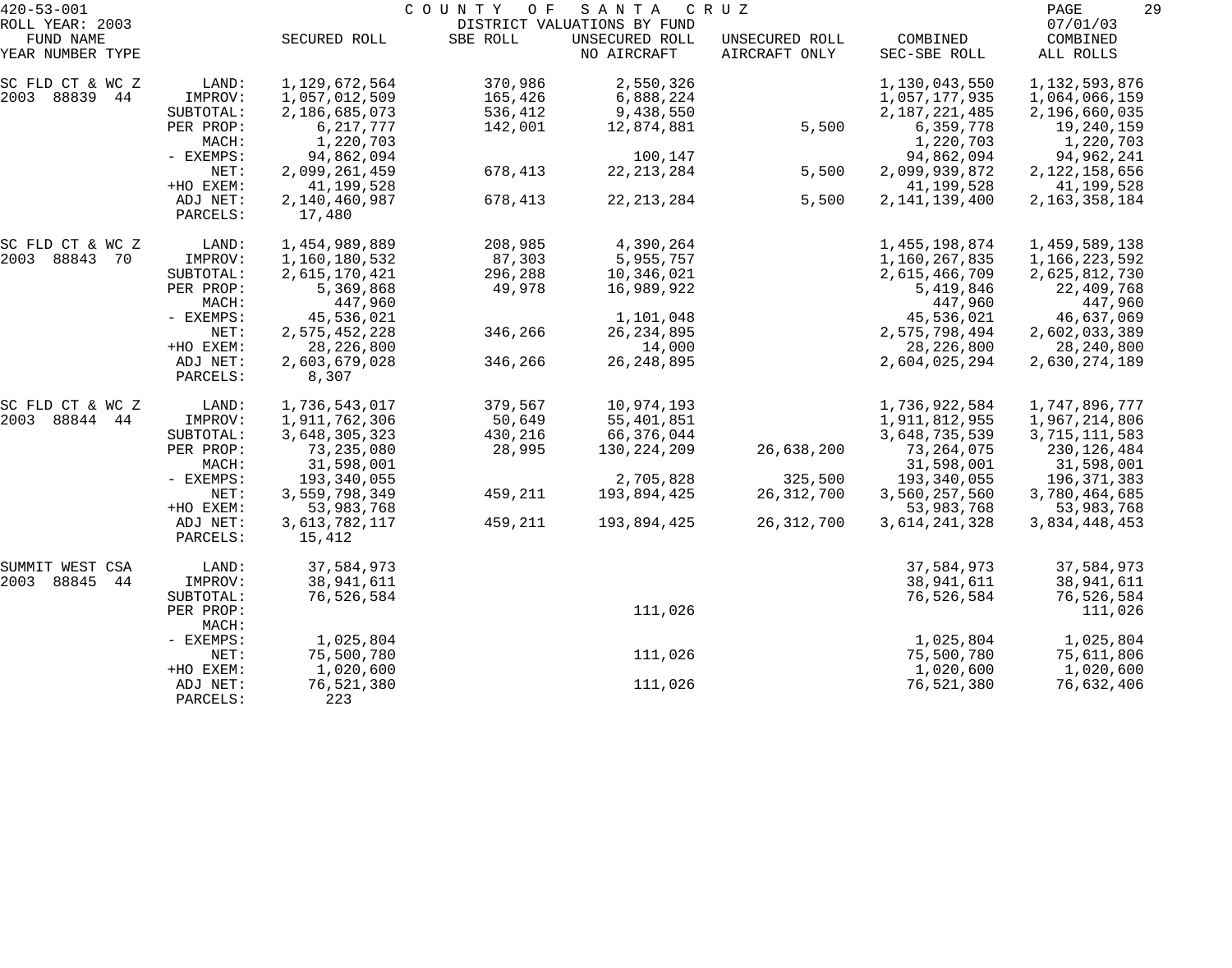| $420 - 53 - 001$    |                      |                         | COUNTY<br>O F | SANTA                       | CRUZ           |                  | 30<br>PAGE       |
|---------------------|----------------------|-------------------------|---------------|-----------------------------|----------------|------------------|------------------|
| ROLL YEAR: 2003     |                      |                         |               | DISTRICT VALUATIONS BY FUND |                |                  | 07/01/03         |
| FUND NAME           |                      | SECURED ROLL            | SBE ROLL      | UNSECURED ROLL              | UNSECURED ROLL | COMBINED         | COMBINED         |
| YEAR NUMBER TYPE    |                      |                         |               | NO AIRCRAFT                 | AIRCRAFT ONLY  | SEC-SBE ROLL     | ALL ROLLS        |
| SEPTNK MGMT CSA1    | LAND:                | 2,186,017,194           | 451,586       | 3,625,992                   |                | 2,186,468,780    | 2,190,094,772    |
| 2003<br>88877<br>41 | IMPROV:              | 2,097,374,429           | 169,901       | 15, 218, 136                |                | 2,097,544,330    | 2, 112, 762, 466 |
|                     | SUBTOTAL:            | 4, 283, 391, 623        | 621,487       | 18,844,128                  |                | 4, 284, 013, 110 | 4,302,857,238    |
|                     | PER PROP:            | 16,286,173              | 144,563       | 19,714,755                  | 12,000         | 16,430,736       | 36,157,491       |
|                     | MACH:                | 9,868,015               |               |                             |                | 9,868,015        | 9,868,015        |
|                     | - EXEMPS:            | 139, 437, 563           |               | 110,313                     |                | 139, 437, 563    | 139,547,876      |
|                     | NET:                 | 4,170,108,248           | 766,050       | 38, 448, 570                | 12,000         | 4,170,874,298    | 4,209,334,868    |
|                     | +HO EXEM:            | 69,958,857              |               | 4,657                       |                | 69,958,857       | 69,963,514       |
|                     | ADJ NET:             | 4, 240, 067, 105        | 766,050       | 38, 453, 227                | 12,000         | 4, 240, 833, 155 | 4, 279, 298, 382 |
|                     | PARCELS:             | 25,372                  |               |                             |                |                  |                  |
| SEP TNK MNT CSA     | LAND:                | 3,733,681,712           | 719,658       | 4,120,597                   |                | 3,734,401,370    | 3,738,521,967    |
| 2003<br>88878<br>41 | IMPROV:              | 3,500,792,942           | 265,153       | 30,556,869                  |                | 3,501,058,095    | 3,531,614,964    |
|                     | SUBTOTAL:            | 7, 234, 474, 654        | 984,811       | 34,677,466                  |                | 7, 235, 459, 465 | 7,270,136,931    |
|                     | PER PROP:            | 34,936,867              | 199,090       | 49,425,056                  | 12,000         | 35, 135, 957     | 84,573,013       |
|                     | MACH:                | 64,873,115              |               |                             |                | 64,873,115       | 64,873,115       |
|                     | - EXEMPS:            | 237, 247, 355           |               | 314,165                     |                | 237, 247, 355    | 237,561,520      |
|                     | NET:                 | 7,097,037,281           | 1,183,901     | 83,788,357                  | 12,000         | 7,098,221,182    | 7,182,021,539    |
|                     | +HO EXEM:            | 108,481,038             |               | 4,657                       |                | 108,481,038      | 108,485,695      |
|                     | ADJ NET:<br>PARCELS: | 7,205,518,319<br>36,462 | 1,183,901     | 83,793,014                  | 12,000         | 7,206,702,220    | 7,290,507,234    |
|                     |                      |                         |               |                             |                |                  |                  |
| SUNLIT LANE CSA     | LAND:                | 6,511,841               |               |                             |                | 6,511,841        | 6,511,841        |
| 2003<br>88880<br>44 | IMPROV:              | 7,370,304               |               |                             |                | 7,370,304        | 7,370,304        |
|                     | SUBTOTAL:            | 13,882,145              |               |                             |                | 13,882,145       | 13,882,145       |
|                     | PER PROP:<br>MACH:   |                         |               | 74,440                      |                |                  | 74,440           |
|                     | - EXEMPS:            | 210,000                 |               |                             |                | 210,000          | 210,000          |
|                     | NET:                 | 13,672,145              |               | 74,440                      |                | 13,672,145       | 13,746,585       |
|                     | +HO EXEM:            | 210,000                 |               |                             |                | 210,000          | 210,000          |
|                     | ADJ NET:             | 13,882,145              |               | 74,440                      |                | 13,882,145       | 13,956,585       |
|                     | PARCELS:             | 44                      |               |                             |                |                  |                  |
| SUNBEAM WDS CSA     | LAND:                | 3,852,479               |               |                             |                | 3,852,479        | 3,852,479        |
| 2003<br>88881<br>44 | IMPROV:              | 3,884,211               |               |                             |                | 3,884,211        | 3,884,211        |
|                     | SUBTOTAL:            | 7,736,690               |               |                             |                | 7,736,690        | 7,736,690        |
|                     | PER PROP:<br>MACH:   |                         |               | 8,000                       |                |                  | 8,000            |
|                     | - EXEMPS:            | 214,410                 |               |                             |                | 214,410          | 214,410          |
|                     | NET:                 | 7,522,280               |               | 8,000                       |                | 7,522,280        | 7,530,280        |
|                     | +HO EXEM:            | 210,000                 |               |                             |                | 210,000          | 210,000          |
|                     | ADJ NET:             | 7,732,280               |               | 8,000                       |                | 7,732,280        | 7,740,280        |
|                     | PARCELS:             | 66                      |               |                             |                |                  |                  |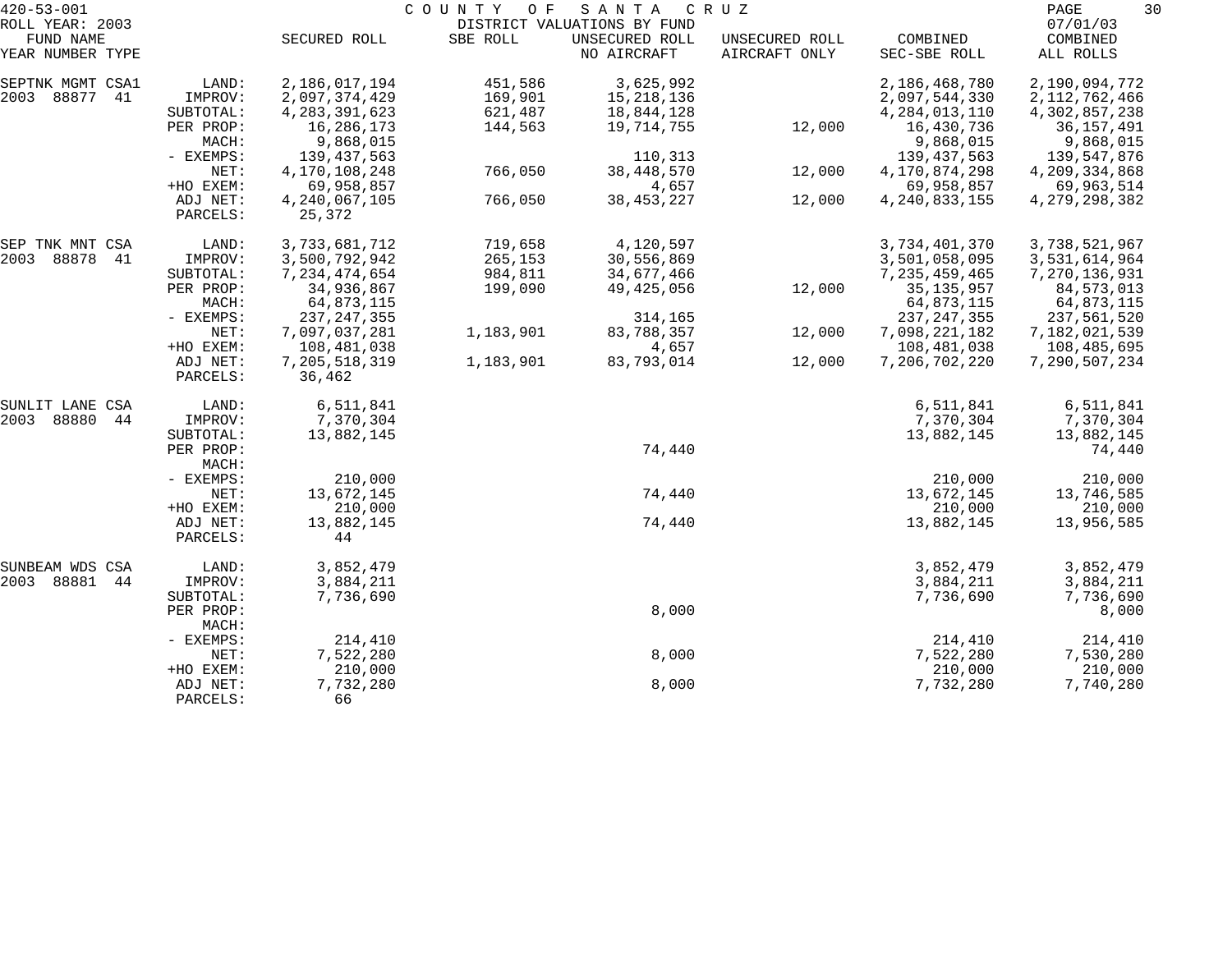| $420 - 53 - 001$                                 |                        |                       | COUNTY<br>SANTA<br>O F                                                   | CRUZ                            |                          | 31<br>PAGE                        |
|--------------------------------------------------|------------------------|-----------------------|--------------------------------------------------------------------------|---------------------------------|--------------------------|-----------------------------------|
| ROLL YEAR: 2003<br>FUND NAME<br>YEAR NUMBER TYPE |                        | SECURED ROLL          | DISTRICT VALUATIONS BY FUND<br>SBE ROLL<br>UNSECURED ROLL<br>NO AIRCRAFT | UNSECURED ROLL<br>AIRCRAFT ONLY | COMBINED<br>SEC-SBE ROLL | 07/01/03<br>COMBINED<br>ALL ROLLS |
| VINEYARD CSA 50                                  | LAND:                  | 6,714,726             |                                                                          |                                 | 6,714,726                | 6,714,726                         |
| 88883<br>2003<br>44                              | IMPROV:                | 8,356,802             |                                                                          |                                 | 8,356,802                | 8,356,802                         |
|                                                  | SUBTOTAL:              | 15,071,528            |                                                                          |                                 | 15,071,528               | 15,071,528                        |
|                                                  | PER PROP:              |                       | 10,099                                                                   |                                 |                          | 10,099                            |
|                                                  | MACH:<br>- EXEMPS:     | 260,592               |                                                                          |                                 | 260,592                  | 260,592                           |
|                                                  | NET:                   | 14,810,936            | 10,099                                                                   |                                 | 14,810,936               | 14,821,035                        |
|                                                  | +HO EXEM:              | 259,000               |                                                                          |                                 | 259,000                  | 259,000                           |
|                                                  | ADJ NET:               | 15,069,936            | 10,099                                                                   |                                 | 15,069,936               | 15,080,035                        |
|                                                  | PARCELS:               | 57                    |                                                                          |                                 |                          |                                   |
| TRESTLE BCH CSA                                  | LAND:                  | 6,100,227             |                                                                          |                                 | 6,100,227                | 6,100,227                         |
| 88885<br>2003<br>44                              | IMPROV:                | 3, 212, 918           |                                                                          |                                 | 3, 212, 918              | 3, 212, 918                       |
|                                                  | SUBTOTAL:<br>PER PROP: | 9,313,145             |                                                                          |                                 | 9,313,145                | 9, 313, 145                       |
|                                                  | MACH:                  |                       |                                                                          |                                 |                          |                                   |
|                                                  | - EXEMPS:              | 42,000                |                                                                          |                                 | 42,000                   | 42,000                            |
|                                                  | NET:                   | 9,271,145             |                                                                          |                                 | 9,271,145                | 9,271,145                         |
|                                                  | +HO EXEM:              | 42,000                |                                                                          |                                 | 42,000                   | 42,000                            |
|                                                  | ADJ NET:<br>PARCELS:   | 9,313,145<br>24       |                                                                          |                                 | 9,313,145                | 9,313,145                         |
| VIEW CIRCLE CSA                                  | LAND:                  | 1,123,520             |                                                                          |                                 | 1,123,520                | 1,123,520                         |
| 89960<br>2003<br>44                              | IMPROV:                | 1,494,098             |                                                                          |                                 | 1,494,098                | 1,494,098                         |
|                                                  | SUBTOTAL:<br>PER PROP: | 2,617,618             |                                                                          |                                 | 2,617,618                | 2,617,618                         |
|                                                  | MACH:<br>- EXEMPS:     | 63,000                |                                                                          |                                 | 63,000                   | 63,000                            |
|                                                  | NET:                   | 2,554,618             |                                                                          |                                 | 2,554,618                | 2,554,618                         |
|                                                  | +HO EXEM:              | 63,000                |                                                                          |                                 | 63,000                   | 63,000                            |
|                                                  | ADJ NET:               | 2,617,618             |                                                                          |                                 | 2,617,618                | 2,617,618                         |
|                                                  | PARCELS:               | 11                    |                                                                          |                                 |                          |                                   |
| VIEW PNT RD CSA                                  | LAND:                  | 10,955,190            |                                                                          |                                 | 10,955,190               | 10,955,190                        |
| 89965<br>2003<br>44                              | IMPROV:                | 11,450,429            |                                                                          |                                 | 11,450,429               | 11,450,429                        |
|                                                  | SUBTOTAL:<br>PER PROP: | 22,405,619            | 31,651                                                                   |                                 | 22,405,619               | 22, 405, 619<br>31,651            |
|                                                  | MACH:                  |                       |                                                                          |                                 |                          |                                   |
|                                                  | - EXEMPS:<br>NET:      | 301,541<br>22,104,078 | 31,651                                                                   |                                 | 301,541<br>22,104,078    | 301,541<br>22, 135, 729           |
|                                                  | +HO EXEM:              | 301,000               |                                                                          |                                 | 301,000                  | 301,000                           |
|                                                  | ADJ NET:               | 22,405,078            | 31,651                                                                   |                                 | 22,405,078               | 22, 436, 729                      |
|                                                  | PARCELS:               | 56                    |                                                                          |                                 |                          |                                   |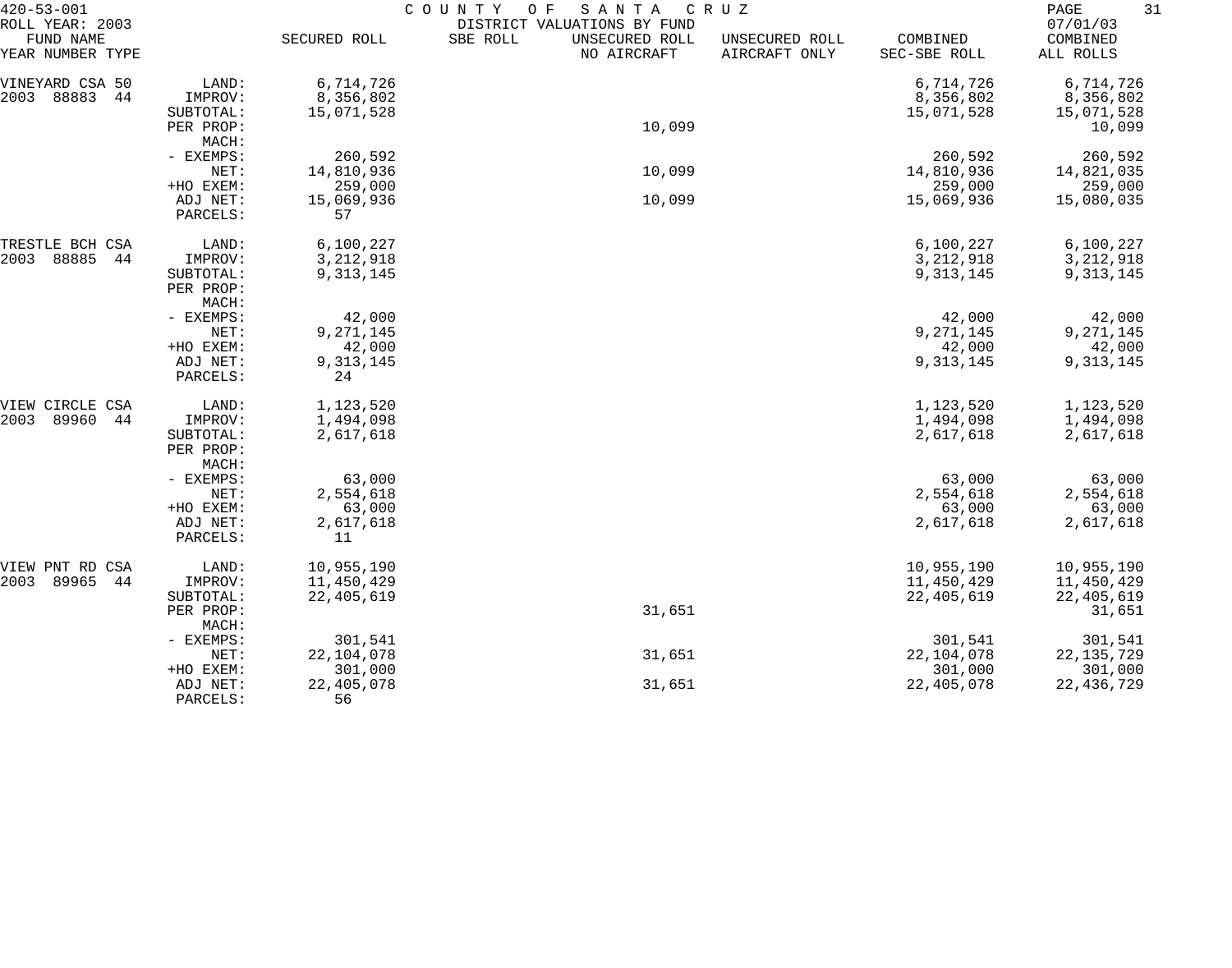| $420 - 53 - 001$                                 |                      | COUNTY<br>SANTA<br>O F<br>C R U Z |                                                                          |                                 |                          |                                   |  |  |
|--------------------------------------------------|----------------------|-----------------------------------|--------------------------------------------------------------------------|---------------------------------|--------------------------|-----------------------------------|--|--|
| ROLL YEAR: 2003<br>FUND NAME<br>YEAR NUMBER TYPE |                      | SECURED ROLL                      | DISTRICT VALUATIONS BY FUND<br>SBE ROLL<br>UNSECURED ROLL<br>NO AIRCRAFT | UNSECURED ROLL<br>AIRCRAFT ONLY | COMBINED<br>SEC-SBE ROLL | 07/01/03<br>COMBINED<br>ALL ROLLS |  |  |
| UPPR PLSNT VLY #                                 | LAND:                | 9,000,131                         |                                                                          |                                 | 9,000,131                | 9,000,131                         |  |  |
| 89971<br>2003<br>44                              | IMPROV:              | 10,428,959                        |                                                                          |                                 | 10,428,959               | 10,428,959                        |  |  |
|                                                  | SUBTOTAL:            | 19,429,090                        |                                                                          |                                 | 19,429,090               | 19,429,090                        |  |  |
|                                                  | PER PROP:            |                                   | 106,030                                                                  |                                 |                          | 106,030                           |  |  |
|                                                  | MACH:                |                                   |                                                                          |                                 |                          |                                   |  |  |
|                                                  | - EXEMPS:            | 175,385                           |                                                                          |                                 | 175,385                  | 175,385                           |  |  |
|                                                  | NET:                 | 19, 253, 705                      | 106,030                                                                  |                                 | 19, 253, 705             | 19,359,735                        |  |  |
|                                                  | +HO EXEM:            | 175,000                           |                                                                          |                                 | 175,000                  | 175,000                           |  |  |
|                                                  | ADJ NET:             | 19,428,705                        | 106,030                                                                  |                                 | 19,428,705               | 19,534,735                        |  |  |
|                                                  | PARCELS:             | 49                                |                                                                          |                                 |                          |                                   |  |  |
| RIVERDALE PK CSA                                 | LAND:                | 4,293,384                         |                                                                          |                                 | 4,293,384                | 4,293,384                         |  |  |
| 89972<br>2003<br>44                              | IMPROV:              | 2,687,780                         |                                                                          |                                 | 2,687,780                | 2,687,780                         |  |  |
|                                                  | SUBTOTAL:            | 6,981,164                         |                                                                          |                                 | 6,981,164                | 6,981,164                         |  |  |
|                                                  | PER PROP:            |                                   |                                                                          |                                 |                          |                                   |  |  |
|                                                  | MACH:                |                                   |                                                                          |                                 |                          |                                   |  |  |
|                                                  | - EXEMPS:<br>NET:    | 169,632                           |                                                                          |                                 | 169,632<br>6,811,532     | 169,632                           |  |  |
|                                                  | +HO EXEM:            | 6,811,532<br>145,600              |                                                                          |                                 | 145,600                  | 6,811,532<br>145,600              |  |  |
|                                                  | ADJ NET:             | 6,957,132                         |                                                                          |                                 | 6,957,132                | 6,957,132                         |  |  |
|                                                  | PARCELS:             | 72                                |                                                                          |                                 |                          |                                   |  |  |
| WESTDALE CSA 21                                  | LAND:                | 3,923,023                         |                                                                          |                                 | 3,923,023                | 3,923,023                         |  |  |
| 89973<br>2003<br>44                              | IMPROV:              | 4,731,077                         |                                                                          |                                 | 4,731,077                | 4,731,077                         |  |  |
|                                                  | SUBTOTAL:            | 8,654,100                         |                                                                          |                                 | 8,654,100                | 8,654,100                         |  |  |
|                                                  | PER PROP:            |                                   | 10,000                                                                   |                                 |                          | 10,000                            |  |  |
|                                                  | MACH:                |                                   |                                                                          |                                 |                          |                                   |  |  |
|                                                  | - EXEMPS:            | 154,000                           |                                                                          |                                 | 154,000                  | 154,000                           |  |  |
|                                                  | NET:                 | 8,500,100                         | 10,000                                                                   |                                 | 8,500,100                | 8,510,100                         |  |  |
|                                                  | +HO EXEM:            | 154,000                           |                                                                          |                                 | 154,000                  | 154,000                           |  |  |
|                                                  | ADJ NET:<br>PARCELS: | 8,654,100<br>38                   | 10,000                                                                   |                                 | 8,654,100                | 8,664,100                         |  |  |
| GRAHAM HILL CSA                                  | LAND:                | 7,453,638                         |                                                                          |                                 | 7,453,638                | 7,453,638                         |  |  |
| 89975<br>2003<br>44                              | IMPROV:              | 1,351,650                         | 17,000                                                                   |                                 | 1,351,650                | 1,368,650                         |  |  |
|                                                  | SUBTOTAL:            | 8,805,288                         | 17,000                                                                   |                                 | 8,805,288                | 8,822,288                         |  |  |
|                                                  | PER PROP:            |                                   | 18,000                                                                   |                                 |                          | 18,000                            |  |  |
|                                                  | MACH:                |                                   |                                                                          |                                 |                          |                                   |  |  |
|                                                  | - EXEMPS:            |                                   |                                                                          |                                 |                          |                                   |  |  |
|                                                  | NET:                 | 8,805,288                         | 35,000                                                                   |                                 | 8,805,288                | 8,840,288                         |  |  |
|                                                  | +HO EXEM:            |                                   |                                                                          |                                 |                          |                                   |  |  |
|                                                  | ADJ NET:             | 8,805,288                         | 35,000                                                                   |                                 | 8,805,288                | 8,840,288                         |  |  |
|                                                  | PARCELS:             | 65                                |                                                                          |                                 |                          |                                   |  |  |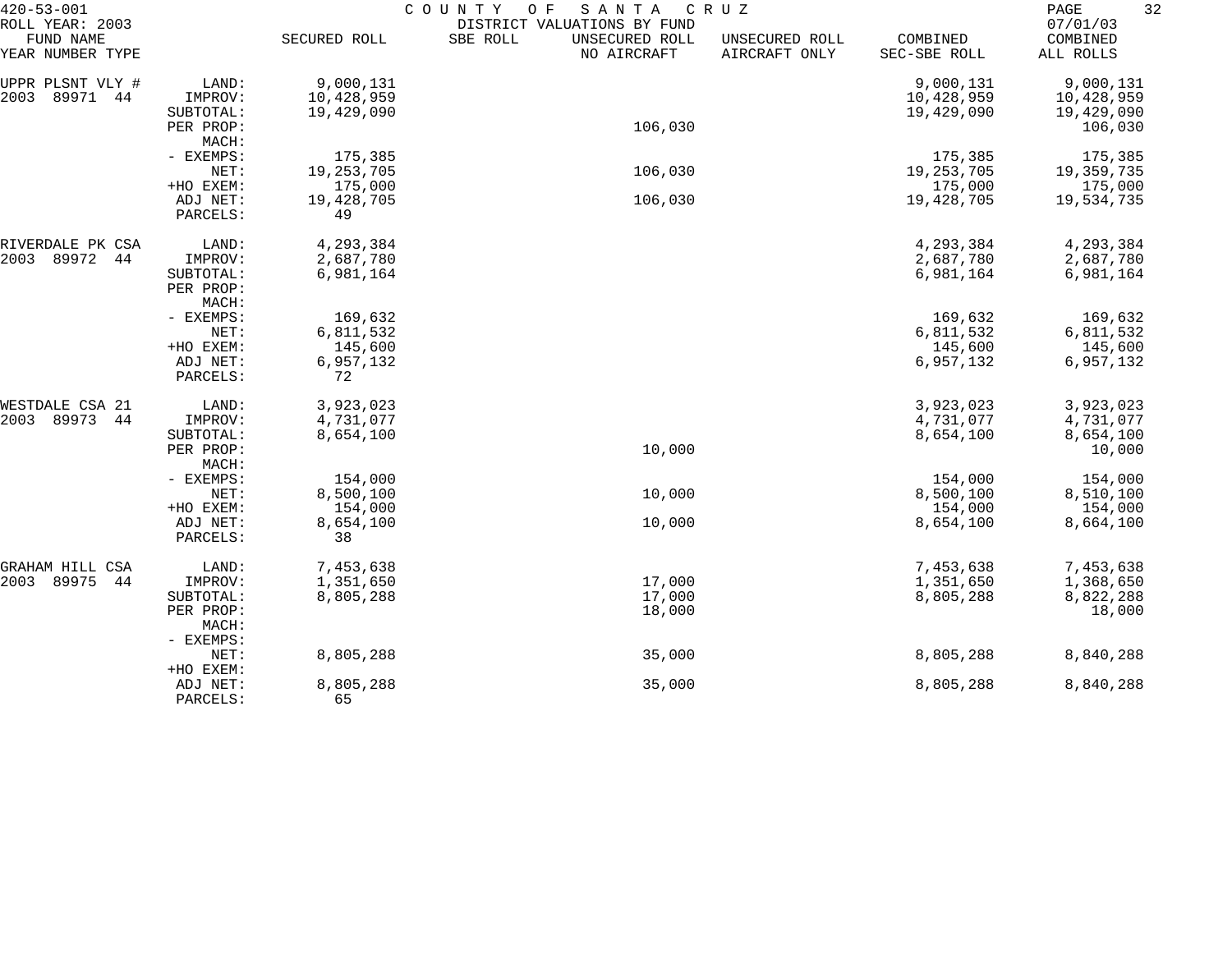| $420 - 53 - 001$                                 |                                                                                                               | C O U N T Y<br>SANTA<br>C R U Z<br>O F<br>DISTRICT VALUATIONS BY FUND                                                                           |                                                              |                                                                                                         |                                 |                                                                                                                                       | 33<br>PAGE                                                                                                                                 |  |
|--------------------------------------------------|---------------------------------------------------------------------------------------------------------------|-------------------------------------------------------------------------------------------------------------------------------------------------|--------------------------------------------------------------|---------------------------------------------------------------------------------------------------------|---------------------------------|---------------------------------------------------------------------------------------------------------------------------------------|--------------------------------------------------------------------------------------------------------------------------------------------|--|
| ROLL YEAR: 2003<br>FUND NAME<br>YEAR NUMBER TYPE |                                                                                                               | SECURED ROLL                                                                                                                                    | SBE ROLL                                                     | UNSECURED ROLL<br>NO AIRCRAFT                                                                           | UNSECURED ROLL<br>AIRCRAFT ONLY | COMBINED<br>SEC-SBE ROLL                                                                                                              | 07/01/03<br>COMBINED<br>ALL ROLLS                                                                                                          |  |
| WHTHS CYN RD CSA<br>2003 89982 44                | LAND:<br>IMPROV:<br>SUBTOTAL:<br>PER PROP:                                                                    | 4,024,763<br>2,070,021<br>6,094,784<br>102,913                                                                                                  |                                                              |                                                                                                         |                                 | 4,024,763<br>2,070,021<br>6,094,784<br>102,913                                                                                        | 4,024,763<br>2,070,021<br>6,094,784<br>102,913                                                                                             |  |
|                                                  | MACH:<br>- EXEMPS:<br>NET:<br>+HO EXEM:<br>ADJ NET:                                                           | 548,889<br>5,648,808<br>91,000<br>5,739,808                                                                                                     |                                                              |                                                                                                         |                                 | 548,889<br>5,648,808<br>91,000<br>5,739,808                                                                                           | 548,889<br>5,648,808<br>91,000<br>5,739,808                                                                                                |  |
|                                                  | PARCELS:                                                                                                      | 65                                                                                                                                              |                                                              |                                                                                                         |                                 |                                                                                                                                       |                                                                                                                                            |  |
| ALBA REC & PARK<br>2003 90004 44                 | LAND:<br>IMPROV:<br>SUBTOTAL:<br>PER PROP:                                                                    | 2,730,970<br>3,112,496<br>5,843,466                                                                                                             |                                                              |                                                                                                         |                                 | 2,730,970<br>3, 112, 496<br>5,843,466                                                                                                 | 2,730,970<br>3, 112, 496<br>5,843,466                                                                                                      |  |
|                                                  | MACH:<br>- EXEMPS:<br>NET:<br>+HO EXEM:<br>ADJ NET:<br>PARCELS:                                               | 1,470,041<br>4,373,425<br>98,000<br>4, 471, 425<br>46                                                                                           |                                                              |                                                                                                         |                                 | 1,470,041<br>4,373,425<br>98,000<br>4, 471, 425                                                                                       | 1,470,041<br>4,373,425<br>98,000<br>4, 471, 425                                                                                            |  |
| APTOS LA SELVA F<br>2003<br>90100 44             | LAND:<br>IMPROV:<br>SUBTOTAL:<br>PER PROP:<br>MACH:<br>- EXEMPS:<br>NET:<br>+HO EXEM:<br>ADJ NET:<br>PARCELS: | 1,990,422,399<br>1,650,598,691<br>3,641,021,090<br>5,678,986<br>447,960<br>64,320,250<br>3,582,827,786<br>41,008,800<br>3,623,836,586<br>11,842 | 249,202<br>98,727<br>347,929<br>56,518<br>404,447<br>404,447 | 4, 424, 105<br>6,154,580<br>10,578,685<br>18,613,289<br>1,101,048<br>28,090,926<br>14,000<br>28,104,926 |                                 | 1,990,671,601<br>1,650,697,418<br>3,641,369,019<br>5,735,504<br>447,960<br>64,320,250<br>3,583,232,233<br>41,008,800<br>3,624,241,033 | 1,995,095,706<br>1,656,851,998<br>3,651,947,704<br>24, 348, 793<br>447,960<br>65, 421, 298<br>3,611,323,159<br>41,022,800<br>3,652,345,959 |  |
| LA SELVA SPEC LE<br>2003 90101 44                | LAND:<br>IMPROV:<br>SUBTOTAL:<br>PER PROP:<br>MACH:<br>- EXEMPS:                                              | 252,418,507<br>214, 417, 686<br>466,836,193<br>66,182<br>7,075,789                                                                              | 48,564<br>36,460<br>85,024<br>20,872                         | 33,841<br>43,719<br>77,560<br>662,064                                                                   |                                 | 252,467,071<br>214, 454, 146<br>466, 921, 217<br>87,054<br>7,075,789                                                                  | 252,500,912<br>214,497,865<br>466,998,777<br>749,118<br>7,075,789                                                                          |  |
|                                                  | NET:<br>+HO EXEM:<br>ADJ NET:<br>PARCELS:                                                                     | 459,826,586<br>4,398,800<br>464, 225, 386<br>1,357                                                                                              | 105,896<br>105,896                                           | 739,624<br>739,624                                                                                      |                                 | 459,932,482<br>4,398,800<br>464, 331, 282                                                                                             | 460,672,106<br>4,398,800<br>465,070,906                                                                                                    |  |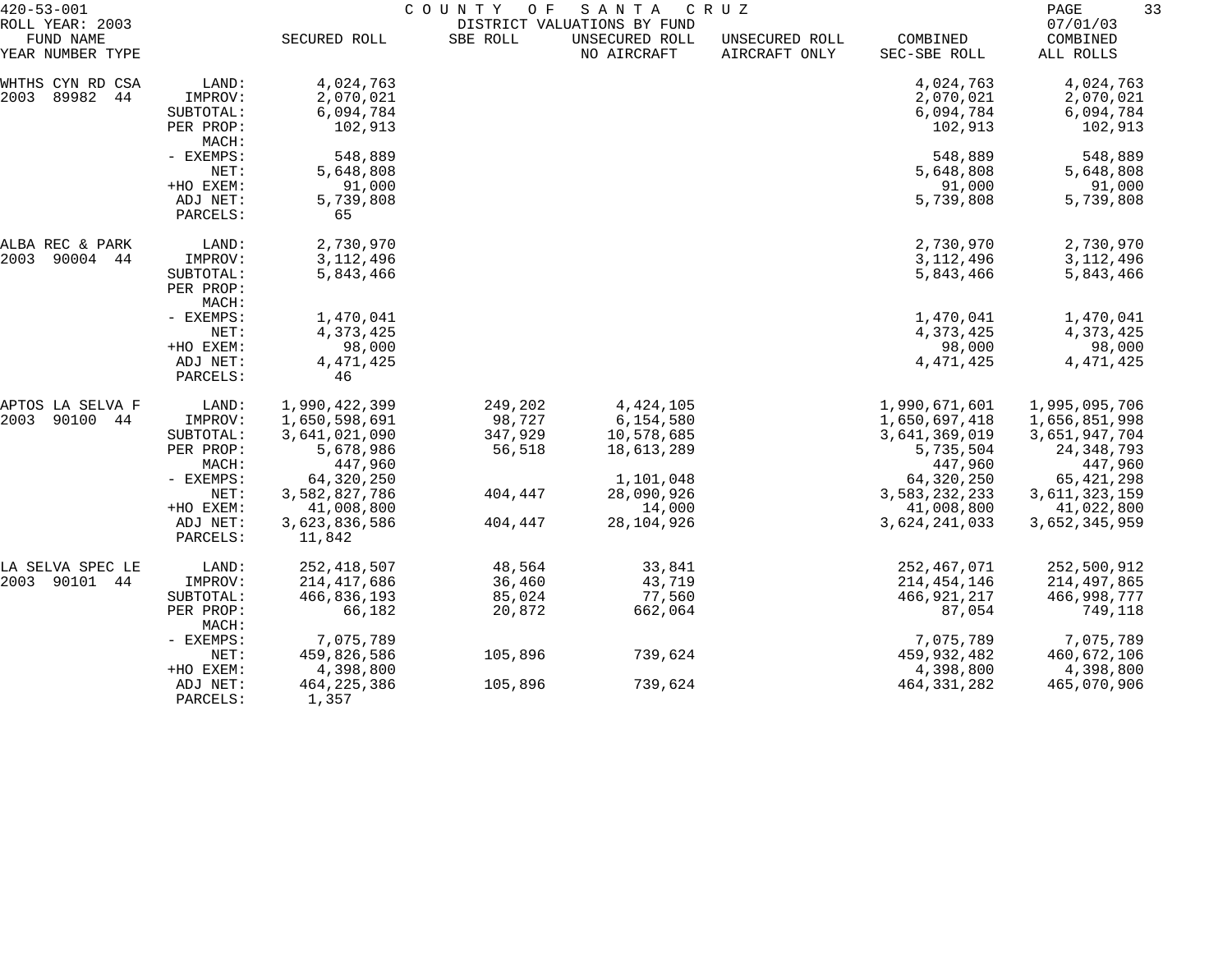| $420 - 53 - 001$             |                      | COUNTY<br>O F<br>SANTA<br>C R U Z |                                                           |                |               |                      |  |
|------------------------------|----------------------|-----------------------------------|-----------------------------------------------------------|----------------|---------------|----------------------|--|
| ROLL YEAR: 2003<br>FUND NAME |                      | SECURED ROLL                      | DISTRICT VALUATIONS BY FUND<br>SBE ROLL<br>UNSECURED ROLL | UNSECURED ROLL | COMBINED      | 07/01/03<br>COMBINED |  |
| YEAR NUMBER TYPE             |                      |                                   | NO AIRCRAFT                                               | AIRCRAFT ONLY  | SEC-SBE ROLL  | ALL ROLLS            |  |
| DAY VALLEY LEVY              | LAND:                | 86,883,436                        |                                                           |                | 86,883,436    | 86,883,436           |  |
| 2003<br>90102<br>44          | IMPROV:              | 88,125,760                        |                                                           |                | 88,125,760    | 88,125,760           |  |
|                              | SUBTOTAL:            | 175,009,196                       |                                                           |                | 175,009,196   | 175,009,196          |  |
|                              | PER PROP:<br>MACH:   | 95,617                            | 418,288                                                   |                | 95,617        | 513,905              |  |
|                              | - EXEMPS:            | 2,690,657                         |                                                           |                | 2,690,657     | 2,690,657            |  |
|                              | NET:                 | 172,414,156                       | 418,288                                                   |                | 172, 414, 156 | 172,832,444          |  |
|                              | +HO EXEM:            | 2,478,000                         |                                                           |                | 2,478,000     | 2,478,000            |  |
|                              | ADJ NET:             | 174,892,156                       | 418,288                                                   |                | 174,892,156   | 175,310,444          |  |
|                              | PARCELS:             | 496                               |                                                           |                |               |                      |  |
| BEN LOMOND FPD               | LAND:                | 208,302,500                       |                                                           |                | 208,302,500   | 208,302,500          |  |
| 2003<br>91113<br>44          | IMPROV:              | 214,890,537                       | 217,668                                                   |                | 214,890,537   | 215,108,205          |  |
|                              | SUBTOTAL:            | 423, 193, 037                     | 217,668                                                   |                | 423, 193, 037 | 423, 410, 705        |  |
|                              | PER PROP:            | 703,804                           | 1,379,671                                                 |                | 703,804       | 2,083,475            |  |
|                              | MACH:                | 21,558                            |                                                           |                | 21,558        | 21,558               |  |
|                              | - EXEMPS:            | 15, 232, 382                      | 81,235                                                    |                | 15, 232, 382  | 15, 313, 617         |  |
|                              | NET:                 | 408,686,017                       | 1,516,104                                                 |                | 408,686,017   | 410, 202, 121        |  |
|                              | +HO EXEM:            | 8,472,800                         |                                                           |                | 8,472,800     | 8,472,800            |  |
|                              | ADJ NET:<br>PARCELS: | 417,158,817<br>2,692              | 1,516,104                                                 |                | 417,158,817   | 418,674,921          |  |
| <b>BOULDER CREEK FP</b>      | LAND:                | 440, 450, 149                     |                                                           |                | 440, 450, 149 | 440, 450, 149        |  |
| 2003 91119<br>44             | IMPROV:              | 408,191,421                       | 968,300                                                   |                | 408,191,421   | 409,159,721          |  |
|                              | SUBTOTAL:            | 848,641,570                       | 968,300                                                   |                | 848,641,570   | 849,609,870          |  |
|                              | PER PROP:<br>MACH:   | 622,114                           | 3,869,479                                                 | 5,500          | 622,114       | 4,497,093            |  |
|                              | - EXEMPS:            | 26,006,080                        | 18,912                                                    |                | 26,006,080    | 26,024,992           |  |
|                              | NET:                 | 823, 257, 604                     | 4,818,867                                                 | 5,500          | 823, 257, 604 | 828,081,971          |  |
|                              | +HO EXEM:            | 16,028,600                        |                                                           |                | 16,028,600    | 16,028,600           |  |
|                              | ADJ NET:             | 839, 286, 204                     | 4,818,867                                                 | 5,500          | 839,286,204   | 844, 110, 571        |  |
|                              | PARCELS:             | 6,708                             |                                                           |                |               |                      |  |
| BOULDER CREEK RE             | LAND:                | 439,063,692                       |                                                           |                | 439,063,692   | 439,063,692          |  |
| 2003 91121 44                | IMPROV:              | 407, 218, 454                     | 968,300                                                   |                | 407, 218, 454 | 408,186,754          |  |
|                              | SUBTOTAL:            | 846, 282, 146                     | 968,300                                                   |                | 846, 282, 146 | 847, 250, 446        |  |
|                              | PER PROP:<br>MACH:   | 622,114                           | 3,883,479                                                 | 5,500          | 622,114       | 4,511,093            |  |
|                              | - EXEMPS:            | 26,028,451                        | 18,912                                                    |                | 26,028,451    | 26,047,363           |  |
|                              | NET:                 | 820, 875, 809                     | 4,832,867                                                 | 5,500          | 820, 875, 809 | 825, 714, 176        |  |
|                              | +HO EXEM:            | 16,035,600                        |                                                           |                | 16,035,600    | 16,035,600           |  |
|                              | ADJ NET:             | 836, 911, 409                     | 4,832,867                                                 | 5,500          | 836, 911, 409 | 841,749,776          |  |
|                              | PARCELS:             | 6,742                             |                                                           |                |               |                      |  |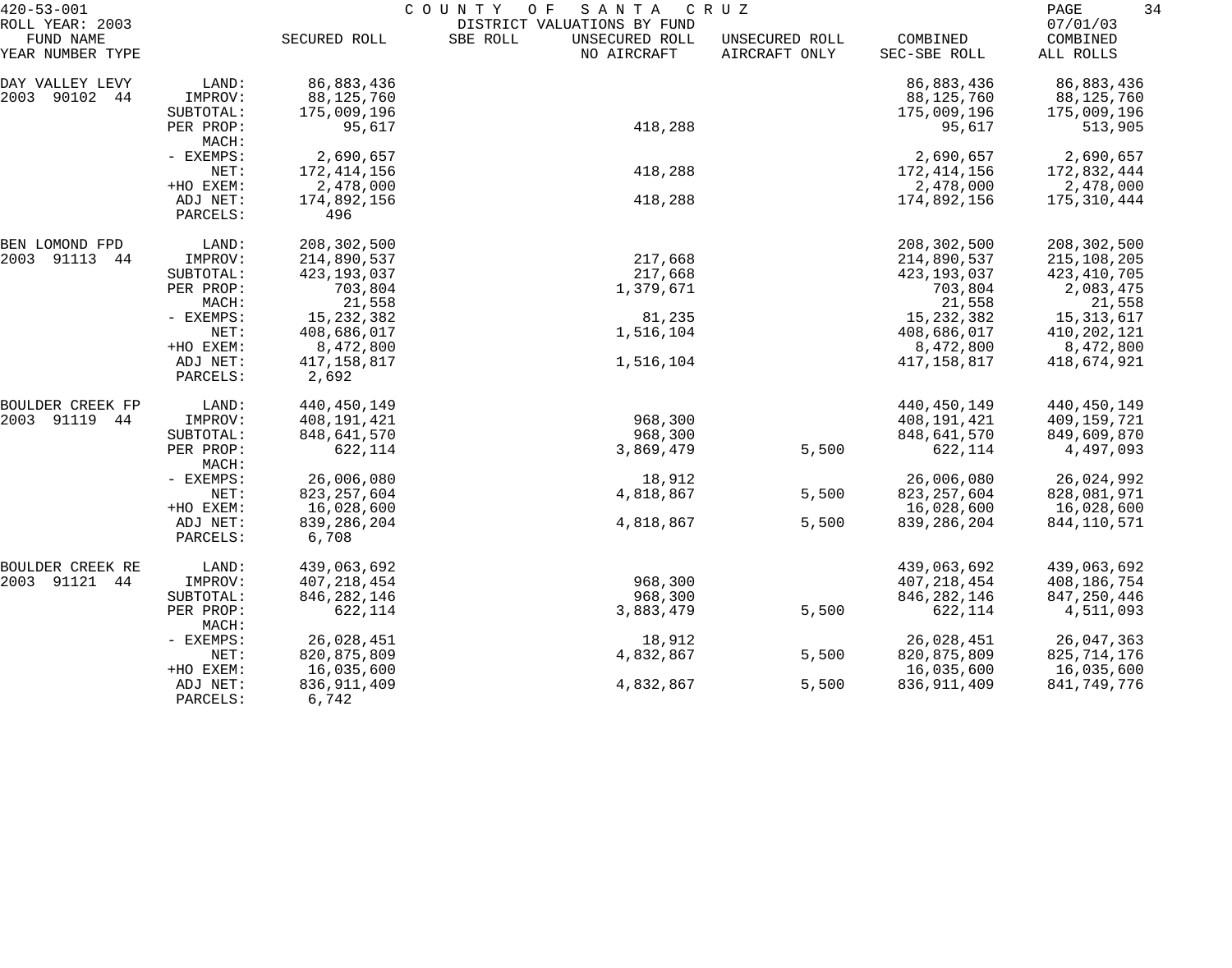| $420 - 53 - 001$                                 |                                 | COUNTY<br>O F<br>SANTA<br>C R U Z<br>DISTRICT VALUATIONS BY FUND |                      |                               |                                 |                                             | 35<br>PAGE                                  |  |
|--------------------------------------------------|---------------------------------|------------------------------------------------------------------|----------------------|-------------------------------|---------------------------------|---------------------------------------------|---------------------------------------------|--|
| ROLL YEAR: 2003<br>FUND NAME<br>YEAR NUMBER TYPE |                                 | SECURED ROLL                                                     | SBE ROLL             | UNSECURED ROLL<br>NO AIRCRAFT | UNSECURED ROLL<br>AIRCRAFT ONLY | COMBINED<br>SEC-SBE ROLL                    | 07/01/03<br>COMBINED<br>ALL ROLLS           |  |
| BRANCIFORTE FPD<br>2003 91127 44                 | LAND:<br>IMPROV:<br>SUBTOTAL:   | 105,895,624<br>104,539,497<br>210, 435, 121                      |                      |                               |                                 | 105,895,624<br>104,539,497<br>210, 435, 121 | 105,895,624<br>104,539,497<br>210, 435, 121 |  |
|                                                  | PER PROP:<br>MACH:              | 171,708                                                          |                      | 677,921                       |                                 | 171,708                                     | 849,629                                     |  |
|                                                  | - EXEMPS:<br>NET:<br>+HO EXEM:  | 4,430,333<br>206, 176, 496<br>3,001,600                          |                      | 677,921                       |                                 | 4,430,333<br>206, 176, 496<br>3,001,600     | 4,430,333<br>206,854,417<br>3,001,600       |  |
|                                                  | ADJ NET:<br>PARCELS:            | 209, 178, 096<br>745                                             |                      | 677,921                       |                                 | 209,178,096                                 | 209,856,017                                 |  |
| CENTRAL FPD                                      | LAND:                           | 2,613,100,246                                                    | 3,909,678            | 8,575,588                     |                                 | 2,617,009,924                               | 2,625,585,512                               |  |
| 2003 91129<br>44                                 | IMPROV:<br>SUBTOTAL:            | 2,380,741,217<br>4,993,841,463                                   | 241,335<br>4,151,013 | 42,872,542<br>51,448,130      |                                 | 2,380,982,552<br>4,997,992,476              | 2,423,855,094<br>5,049,440,606              |  |
|                                                  | PER PROP:                       | 37,067,903                                                       | 138,155              | 88, 333, 838                  |                                 | 37,206,058                                  | 125,539,896                                 |  |
|                                                  | MACH:                           | 1,627,430                                                        |                      |                               |                                 | 1,627,430                                   | 1,627,430                                   |  |
|                                                  | - EXEMPS:                       | 232, 161, 084                                                    |                      | 2,576,905                     |                                 | 232, 161, 084                               | 234,737,989                                 |  |
|                                                  | NET:                            | 4,800,375,712                                                    | 4,289,168            | 137,205,063                   |                                 | 4,804,664,880                               | 4,941,869,943                               |  |
|                                                  | +HO EXEM:                       | 59, 713, 891                                                     |                      |                               |                                 | 59,713,891                                  | 59, 713, 891                                |  |
|                                                  | ADJ NET:<br>PARCELS:            | 4,860,089,603<br>17,699                                          | 4,289,168            | 137,205,063                   |                                 | 4,864,378,771                               | 5,001,583,834                               |  |
| CENTRAL WATER                                    | LAND:                           | 164, 168, 334                                                    | 25,000               | 19,402                        |                                 | 164, 193, 334                               | 164, 212, 736                               |  |
| 2003 92201 44                                    | IMPROV:                         | 164,457,711                                                      |                      | 160,321                       |                                 | 164,457,711                                 | 164,618,032                                 |  |
|                                                  | SUBTOTAL:<br>PER PROP:<br>MACH: | 328,626,045<br>181,808                                           | 25,000               | 179,723<br>1,173,396          |                                 | 328,651,045<br>181,808                      | 328,830,768<br>1,355,204                    |  |
|                                                  | - EXEMPS:                       | 6,431,516                                                        |                      |                               |                                 | 6,431,516                                   | 6,431,516                                   |  |
|                                                  | NET:                            | 322, 376, 337                                                    | 25,000               | 1,353,119                     |                                 | 322, 401, 337                               | 323,754,456                                 |  |
|                                                  | +HO EXEM:                       | 5,059,600                                                        |                      |                               |                                 | 5,059,600                                   | 5,059,600                                   |  |
|                                                  | ADJ NET:<br>PARCELS:            | 327, 435, 937<br>1,103                                           | 25,000               | 1,353,119                     |                                 | 327,460,937                                 | 328,814,056                                 |  |
| FELTON FPD                                       | LAND:                           | 264, 382, 896                                                    | 80,779               | 2,529,535                     |                                 | 264, 463, 675                               | 266,993,210                                 |  |
| 2003 94347<br>44                                 | IMPROV:                         | 255,940,334                                                      | 49,312               | 4, 455, 275                   |                                 | 255,989,646                                 | 260, 444, 921                               |  |
|                                                  | SUBTOTAL:                       | 520, 323, 230                                                    | 130,091              | 6,984,810                     |                                 | 520, 453, 321                               | 527, 438, 131                               |  |
|                                                  | PER PROP:<br>MACH:              | 3,850,262<br>7,005                                               | 42,330               | 6,284,377                     |                                 | 3,892,592<br>7,005                          | 10,176,969<br>7,005                         |  |
|                                                  | - EXEMPS:                       | 30,967,274                                                       |                      |                               |                                 | 30,967,274                                  | 30,967,274                                  |  |
|                                                  | NET:                            | 493, 213, 223                                                    | 172,421              | 13,269,187                    |                                 | 493, 385, 644                               | 506,654,831                                 |  |
|                                                  | +HO EXEM:<br>ADJ NET:           | 9,289,328<br>502,502,551                                         | 172,421              | 13,269,187                    |                                 | 9,289,328<br>502,674,972                    | 9,289,328<br>515,944,159                    |  |
|                                                  | PARCELS:                        | 2,982                                                            |                      |                               |                                 |                                             |                                             |  |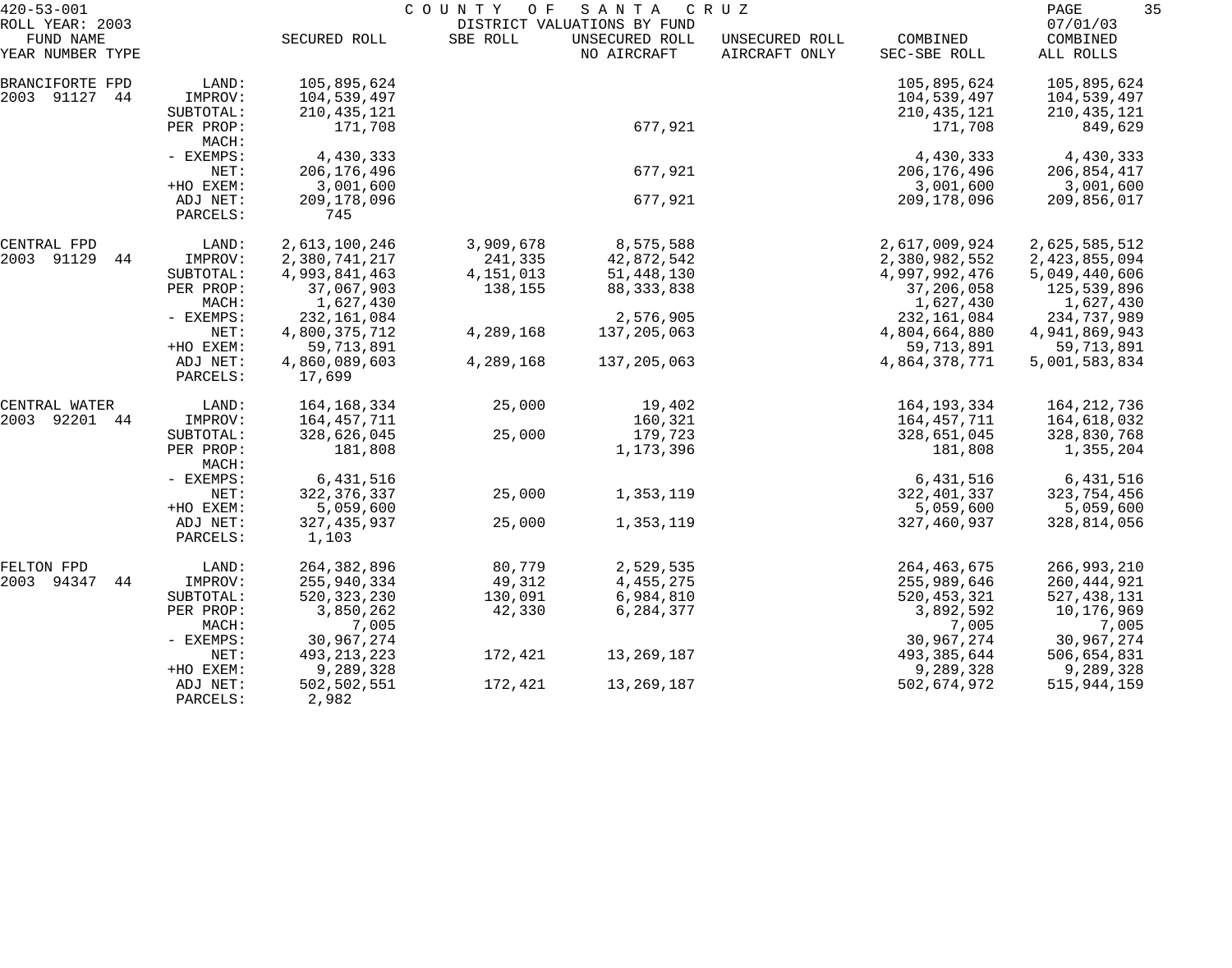| $420 - 53 - 001$                                 |                      |                            | COUNTY OF | SANTA                                                        | C R U Z                         |                          | 36<br>PAGE                        |
|--------------------------------------------------|----------------------|----------------------------|-----------|--------------------------------------------------------------|---------------------------------|--------------------------|-----------------------------------|
| ROLL YEAR: 2003<br>FUND NAME<br>YEAR NUMBER TYPE |                      | SECURED ROLL               | SBE ROLL  | DISTRICT VALUATIONS BY FUND<br>UNSECURED ROLL<br>NO AIRCRAFT | UNSECURED ROLL<br>AIRCRAFT ONLY | COMBINED<br>SEC-SBE ROLL | 07/01/03<br>COMBINED<br>ALL ROLLS |
| LA SELVA REC                                     | LAND:                | 121, 257, 888              | 47,427    |                                                              |                                 | 121,305,315              | 121,305,315                       |
| 2003 95504 44                                    | IMPROV:              | 104,791,115                | 35,607    | 9,878                                                        |                                 | 104,826,722              | 104,836,600                       |
|                                                  | SUBTOTAL:            | 226,049,003                | 83,034    | 9,878                                                        |                                 | 226, 132, 037            | 226,141,915                       |
|                                                  | PER PROP:<br>MACH:   | 3,900                      | 20,384    | 458,566                                                      |                                 | 24,284                   | 482,850                           |
|                                                  | - EXEMPS:            | 4,547,671                  |           |                                                              |                                 | 4,547,671                | 4,547,671                         |
|                                                  | NET:                 | 221,505,232                | 103,418   | 468,444                                                      |                                 | 221,608,650              | 222,077,094                       |
|                                                  | +HO EXEM:            | 3,222,800                  |           |                                                              |                                 | 3,222,800                | 3,222,800                         |
|                                                  | ADJ NET:<br>PARCELS: | 224,728,032<br>839         | 103,418   | 468,444                                                      |                                 | 224,831,450              | 225, 299, 894                     |
| LOMPICO WATER                                    | LAND:                | 42,680,021                 |           |                                                              |                                 | 42,680,021               | 42,680,021                        |
| 2003<br>96609<br>44                              | IMPROV:              | 32,107,896                 |           | 1,986                                                        |                                 | 32,107,896               | 32,109,882                        |
|                                                  | SUBTOTAL:            | 74,787,917                 |           | 1,986                                                        |                                 | 74,787,917               | 74,789,903                        |
|                                                  | PER PROP:<br>MACH:   |                            |           | 93,643                                                       |                                 |                          | 93,643                            |
|                                                  | - EXEMPS:            | 3,156,629                  |           |                                                              |                                 | 3,156,629                | 3,156,629                         |
|                                                  | NET:                 | 71,631,288                 |           | 95,629                                                       |                                 | 71,631,288               | 71,726,917                        |
|                                                  | +HO EXEM:            | 2,070,600                  |           |                                                              |                                 | 2,070,600                | 2,070,600                         |
|                                                  | ADJ NET:<br>PARCELS: | 73,701,888<br>1,655        |           | 95,629                                                       |                                 | 73,701,888               | 73,797,517                        |
| OPAL CLFS REC                                    | LAND:                | 80,820,037                 |           |                                                              |                                 | 80,820,037               | 80,820,037                        |
| 2003<br>96612<br>44                              | IMPROV:              | 46,264,486                 |           | 96,729                                                       |                                 | 46,264,486               | 46,361,215                        |
|                                                  | SUBTOTAL:            | 127,084,523                |           | 96,729                                                       |                                 | 127,084,523              | 127,181,252                       |
|                                                  | PER PROP:<br>MACH:   | 22,238                     |           | 561,471                                                      |                                 | 22,238                   | 583,709                           |
|                                                  | - EXEMPS:            | 1,504,870                  |           | 35,520                                                       |                                 | 1,504,870                | 1,540,390                         |
|                                                  | NET:                 | 125,601,891                |           | 622,680                                                      |                                 | 125,601,891              | 126, 224, 571                     |
|                                                  | +HO EXEM:            | 1,423,800                  |           |                                                              |                                 | 1,423,800                | 1,423,800                         |
|                                                  | ADJ NET:<br>PARCELS: | 127,025,691<br>379         |           | 622,680                                                      |                                 | 127,025,691              | 127,648,371                       |
| PV CEMETERY                                      | LAND:                | 2,030,507,254              | 379,567   | 10,993,595                                                   |                                 | 2,030,886,821            | 2,041,880,416                     |
| 44<br>2003 96615                                 | IMPROV:              | 2, 192, 237, 410           | 50,649    | 55, 552, 193                                                 |                                 | 2,192,288,059            | 2, 247, 840, 252                  |
|                                                  | SUBTOTAL:            | 4, 222, 744, 664           | 430,216   | 66,545,788                                                   |                                 | 4, 223, 174, 880         | 4,289,720,668                     |
|                                                  | PER PROP:            | 73,461,412                 | 28,995    | 132,569,038                                                  | 26,638,200                      | 73,490,407               | 232,697,645                       |
|                                                  | MACH:                | 31,598,001                 |           |                                                              |                                 | 31,598,001               | 31,598,001                        |
|                                                  | $-$ EXEMPS:          | 202,178,502                |           | 2,712,248                                                    | 325,500                         | 202, 178, 502            | 205, 216, 250                     |
|                                                  | NET:                 | 4, 125, 625, 575           | 459,211   | 196,402,578                                                  | 26, 312, 700                    | 4,126,084,786            | 4,348,800,064                     |
|                                                  | +HO EXEM:            | 61,564,768                 |           |                                                              |                                 | 61,564,768               | 61,564,768                        |
|                                                  | ADJ NET:<br>PARCELS: | 4, 187, 190, 343<br>17,327 | 459,211   | 196,402,578                                                  | 26, 312, 700                    | 4, 187, 649, 554         | 4, 410, 364, 832                  |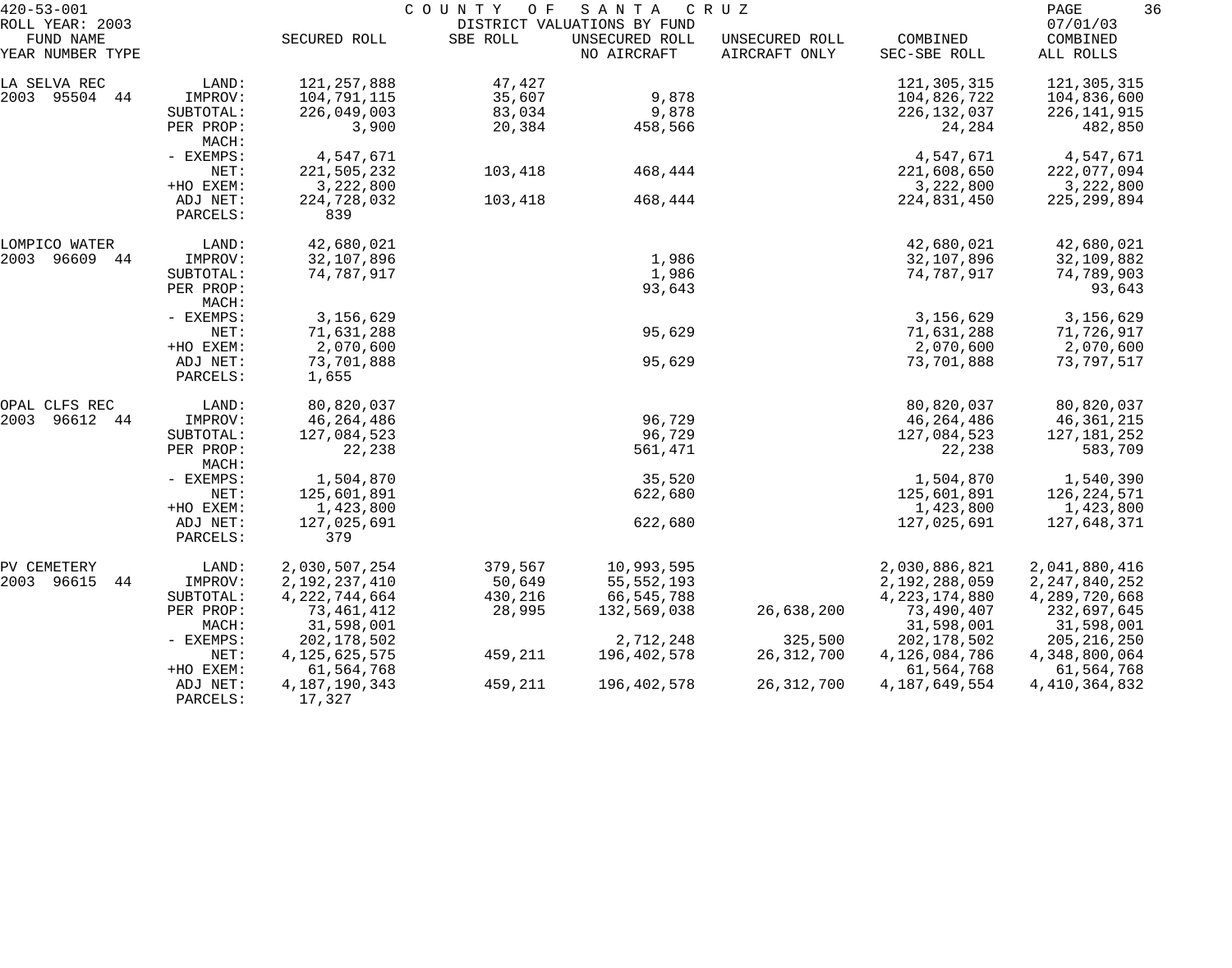| $420 - 53 - 001$                                 |                                                     |                                                                  | COUNTY OF | SANTA                                                        | C R U Z                         |                                                                  | 37<br>PAGE                                                          |
|--------------------------------------------------|-----------------------------------------------------|------------------------------------------------------------------|-----------|--------------------------------------------------------------|---------------------------------|------------------------------------------------------------------|---------------------------------------------------------------------|
| ROLL YEAR: 2003<br>FUND NAME<br>YEAR NUMBER TYPE |                                                     | SECURED ROLL                                                     | SBE ROLL  | DISTRICT VALUATIONS BY FUND<br>UNSECURED ROLL<br>NO AIRCRAFT | UNSECURED ROLL<br>AIRCRAFT ONLY | COMBINED<br>SEC-SBE ROLL                                         | 07/01/03<br>COMBINED<br>ALL ROLLS                                   |
|                                                  |                                                     |                                                                  |           |                                                              |                                 |                                                                  |                                                                     |
| PAJARO VALLEY FP<br>2003 96619 44                | LAND:<br>IMPROV:<br>SUBTOTAL:<br>PER PROP:<br>MACH: | 461,697,778<br>438,852,082<br>900,549,860<br>8,265,373<br>48,770 |           | 1,433,182<br>4,148,437<br>5,581,619<br>14,009,332            |                                 | 461,697,778<br>438,852,082<br>900,549,860<br>8,265,373<br>48,770 | 463,130,960<br>443,000,519<br>906,131,479<br>22, 274, 705<br>48,770 |
|                                                  | - EXEMPS:<br>NET:                                   | 48,521,301<br>860, 342, 702                                      |           | 197,432<br>19,393,519                                        |                                 | 48,521,301<br>860, 342, 702                                      | 48,718,733<br>879,736,221                                           |
|                                                  | +HO EXEM:<br>ADJ NET:<br>PARCELS:                   | 16,536,800<br>876,879,502<br>4,131                               |           | 19,393,519                                                   |                                 | 16,536,800<br>876,879,502                                        | 16,536,800<br>896, 273, 021                                         |
| SCOTTS VLY FPD                                   | LAND:                                               | 1,141,383,486                                                    | 55,000    | 2,683,249                                                    |                                 | 1,141,438,486                                                    | 1, 144, 121, 735                                                    |
| 2003 98861 44                                    | IMPROV:                                             | 1,257,987,098                                                    |           | 21, 215, 896                                                 |                                 | 1,257,987,098                                                    | 1,279,202,994                                                       |
|                                                  | SUBTOTAL:<br>PER PROP:<br>MACH:                     | 2,399,370,584<br>12,558,805<br>2,309,956                         | 55,000    | 23,899,145<br>97,929,502                                     |                                 | 2,399,425,584<br>12,558,805<br>2,309,956                         | 2,423,324,729<br>110,488,307<br>2,309,956                           |
|                                                  | - EXEMPS:                                           | 56, 519, 487                                                     |           | 451,223                                                      |                                 | 56, 519, 487                                                     | 56,970,710                                                          |
|                                                  | NET:<br>+HO EXEM:                                   | 2,357,719,858<br>28,595,000                                      | 55,000    | 121, 377, 424                                                |                                 | 2, 357, 774, 858<br>28,595,000                                   | 2, 479, 152, 282<br>28,595,000                                      |
|                                                  | ADJ NET:<br>PARCELS:                                | 2,386,314,858<br>7,286                                           | 55,000    | 121, 377, 424                                                |                                 | 2,386,369,858                                                    | 2,507,747,282                                                       |
| SV FPD ZN A                                      | LAND:                                               | 150,994,929                                                      |           |                                                              |                                 | 150,994,929                                                      | 150,994,929                                                         |
| 2003<br>98862<br>44                              | IMPROV:                                             | 146,294,219                                                      |           | 310,921                                                      |                                 | 146,294,219                                                      | 146,605,140                                                         |
|                                                  | SUBTOTAL:<br>PER PROP:                              | 297, 289, 148<br>894,013                                         |           | 310,921<br>672,528                                           |                                 | 297, 289, 148<br>894,013                                         | 297,600,069<br>1,566,541                                            |
|                                                  | MACH:                                               | 34,913                                                           |           |                                                              |                                 | 34,913                                                           | 34,913                                                              |
|                                                  | - EXEMPS:                                           | 4,120,551                                                        |           |                                                              |                                 | 4,120,551                                                        | 4,120,551                                                           |
|                                                  | NET:                                                | 294,097,523                                                      |           | 983,449                                                      |                                 | 294,097,523                                                      | 295,080,972                                                         |
|                                                  | +HO EXEM:<br>ADJ NET:                               | 4,008,200<br>298,105,723                                         |           | 983,449                                                      |                                 | 4,008,200<br>298, 105, 723                                       | 4,008,200<br>299,089,172                                            |
|                                                  | PARCELS:                                            | 859                                                              |           |                                                              |                                 |                                                                  |                                                                     |
| SV FPD CITY SVC                                  | LAND:                                               | 710,956,816                                                      | 5,000     | 2,669,278                                                    |                                 | 710,961,816                                                      | 713,631,094                                                         |
| 2003 98866<br>44                                 | IMPROV:                                             | 836,971,068                                                      |           | 20,696,510                                                   |                                 | 836, 971, 068                                                    | 857,667,578                                                         |
|                                                  | SUBTOTAL:<br>PER PROP:                              | 1,547,927,884<br>9,486,062                                       | 5,000     | 23, 365, 788<br>95,711,756                                   |                                 | 1,547,932,884<br>9,486,062                                       | 1,571,298,672<br>105,197,818                                        |
|                                                  | MACH:                                               | 1,517,068                                                        |           |                                                              |                                 | 1,517,068                                                        | 1,517,068                                                           |
|                                                  | - EXEMPS:                                           | 39, 158, 269                                                     |           | 445,714                                                      |                                 | 39, 158, 269                                                     | 39,603,983                                                          |
|                                                  | NET:                                                | 1,519,772,745                                                    | 5,000     | 118,631,830                                                  |                                 | 1,519,777,745                                                    | 1,638,409,575                                                       |
|                                                  | +HO EXEM:                                           | 16,611,000                                                       |           |                                                              |                                 | 16,611,000                                                       | 16,611,000                                                          |
|                                                  | ADJ NET:<br>PARCELS:                                | 1,536,383,745<br>3,993                                           | 5,000     | 118,631,830                                                  |                                 | 1,536,388,745                                                    | 1,655,020,575                                                       |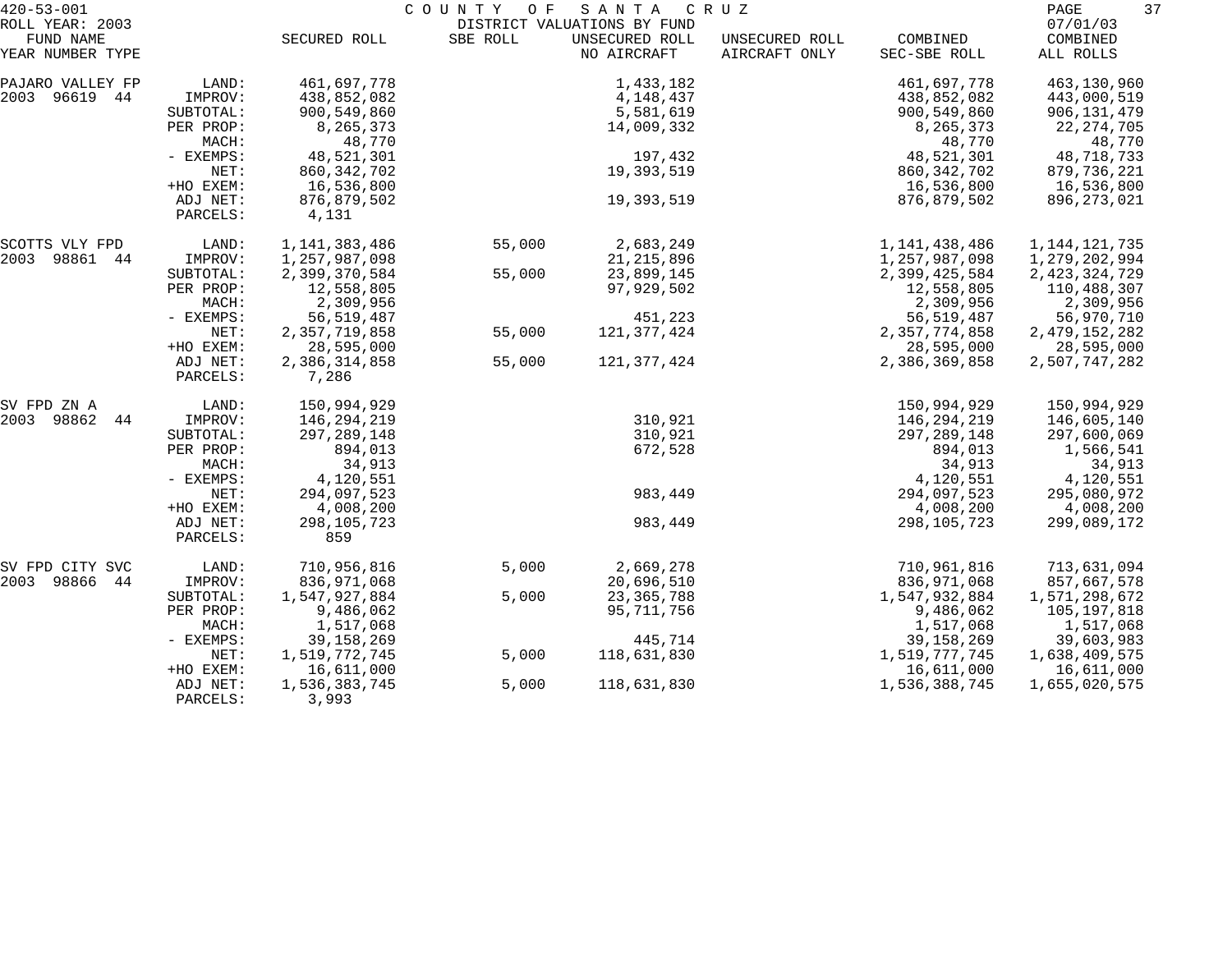| $420 - 53 - 001$             |                      |                          | COUNTY<br>O F | SANTA                                         | C R U Z                         |                  | PAGE<br>38           |  |
|------------------------------|----------------------|--------------------------|---------------|-----------------------------------------------|---------------------------------|------------------|----------------------|--|
| ROLL YEAR: 2003<br>FUND NAME |                      | SECURED ROLL             | SBE ROLL      | DISTRICT VALUATIONS BY FUND<br>UNSECURED ROLL |                                 | COMBINED         | 07/01/03<br>COMBINED |  |
| YEAR NUMBER TYPE             |                      |                          |               | NO AIRCRAFT                                   | UNSECURED ROLL<br>AIRCRAFT ONLY | SEC-SBE ROLL     | ALL ROLLS            |  |
| RESOURCE CONS                | LAND:                | 7,992,573,742            | 4,822,151     | 18,321,531                                    |                                 | 7,997,395,893    | 8,015,717,424        |  |
| 2003 98867<br>-60            | IMPROV:              | 7,192,791,274            | 581,651       | 78,720,500                                    |                                 | 7,193,372,925    | 7, 272, 093, 425     |  |
|                              | SUBTOTAL:            | 15,185,365,016           | 5,403,802     | 97,042,031                                    |                                 | 15,190,768,818   | 15,287,810,849       |  |
|                              | PER PROP:            | 77, 272, 489             | 380,274       | 157,702,469                                   | 12,000                          | 77,652,763       | 235,367,232          |  |
|                              | MACH:                | 66,948,505               |               |                                               |                                 | 66,948,505       | 66,948,505           |  |
|                              | - EXEMPS:            | 529, 462, 634            |               | 4,802,250                                     |                                 | 529, 462, 634    | 534, 264, 884        |  |
|                              | NET:                 | 14,800,123,376           | 5,784,076     | 249,942,250                                   | 12,000                          | 14,805,907,452   | 15,055,861,702       |  |
|                              | +HO EXEM:            | 202, 407, 277            |               | 18,657                                        |                                 | 202, 407, 277    | 202, 425, 934        |  |
|                              | ADJ NET:<br>PARCELS: | 15,002,530,653<br>64,426 | 5,784,076     | 249,960,907                                   | 12,000                          | 15,008,314,729   | 15,258,287,636       |  |
| SC CO SAN                    | LAND:                | 3,831,478,844            | 4,096,247     | 12,965,852                                    |                                 | 3,835,575,091    | 3,848,540,943        |  |
| 2003<br>98869<br>70          | IMPROV:              | 3, 315, 980, 472         | 311,809       | 46,325,934                                    |                                 | 3, 316, 292, 281 | 3, 362, 618, 215     |  |
|                              | SUBTOTAL:            | 7,147,459,316            | 4,408,056     | 59,291,786                                    |                                 | 7,151,867,372    | 7, 211, 159, 158     |  |
|                              | PER PROP:            | 41,965,767               | 178,500       | 103,983,676                                   |                                 | 42,144,267       | 146,127,943          |  |
|                              | MACH:                | 2,075,390                |               |                                               |                                 | 2,075,390        | 2,075,390            |  |
|                              | - EXEMPS:            | 269,675,231              |               | 3,677,953                                     |                                 | 269,675,231      | 273, 353, 184        |  |
|                              | NET:                 | 6,921,825,242            | 4,586,556     | 159,597,509                                   |                                 | 6,926,411,798    | 7,086,009,307        |  |
|                              | +HO EXEM:            | 82,031,291               |               | 14,000                                        |                                 | 82,031,291       | 82,045,291           |  |
|                              | ADJ NET:             | 7,003,856,533            | 4,586,556     | 159,611,509                                   |                                 | 7,008,443,089    | 7,168,054,598        |  |
|                              | PARCELS:             | 24,509                   |               |                                               |                                 |                  |                      |  |
| SC CO SAN                    | LAND:                | 3,831,478,844            | 4,096,247     | 12,965,852                                    |                                 | 3,835,575,091    | 3,848,540,943        |  |
| 2003<br>98885<br>44          | IMPROV:              | 3, 315, 980, 472         | 311,809       | 46,325,934                                    |                                 | 3, 316, 292, 281 | 3, 362, 618, 215     |  |
|                              | SUBTOTAL:            | 7,147,459,316            | 4,408,056     | 59,291,786                                    |                                 | 7,151,867,372    | 7, 211, 159, 158     |  |
|                              | PER PROP:            | 41,965,767               | 178,500       | 103,983,676                                   |                                 | 42,144,267       | 146,127,943          |  |
|                              | MACH:                | 2,075,390                |               |                                               |                                 | 2,075,390        | 2,075,390            |  |
|                              | - EXEMPS:            | 269,675,231              |               | 3,677,953                                     |                                 | 269,675,231      | 273, 353, 184        |  |
|                              | NET:                 | 6,921,825,242            | 4,586,556     | 159,597,509                                   |                                 | 6,926,411,798    | 7,086,009,307        |  |
|                              | +HO EXEM:            | 82,031,291               |               | 14,000                                        |                                 | 82,031,291       | 82,045,291           |  |
|                              | ADJ NET:             | 7,003,856,533            | 4,586,556     | 159,611,509                                   |                                 | 7,008,443,089    | 7,168,054,598        |  |
|                              | PARCELS:             | 24,509                   |               |                                               |                                 |                  |                      |  |
| ZAYANTE FPD                  | LAND:                | 153,630,936              | 290,207       | 4,227                                         |                                 | 153,921,143      | 153,925,370          |  |
| 2003 99350<br>44             | IMPROV:              | 137,086,893              | 116,114       | 15,379                                        |                                 | 137,203,007      | 137,218,386          |  |
|                              | SUBTOTAL:            | 290, 717, 829            | 406,321       | 19,606                                        |                                 | 291, 124, 150    | 291,143,756          |  |
|                              | PER PROP:            | 774,790                  | 99,671        | 550,680                                       |                                 | 874,461          | 1,425,141            |  |
|                              | MACH:                | 1,192,140                |               |                                               |                                 | 1,192,140        | 1,192,140            |  |
|                              | - EXEMPS:            | 9,617,970                |               |                                               |                                 | 9,617,970        | 9,617,970            |  |
|                              | NET:                 | 283,066,789              | 505,992       | 570,286                                       |                                 | 283, 572, 781    | 284,143,067          |  |
|                              | +HO EXEM:            | 6, 206, 200              |               |                                               |                                 | 6, 206, 200      | 6,206,200            |  |
|                              | ADJ NET:             | 289, 272, 989            | 505,992       | 570,286                                       |                                 | 289,778,981      | 290,349,267          |  |
|                              | PARCELS:             | 3,974                    |               |                                               |                                 |                  |                      |  |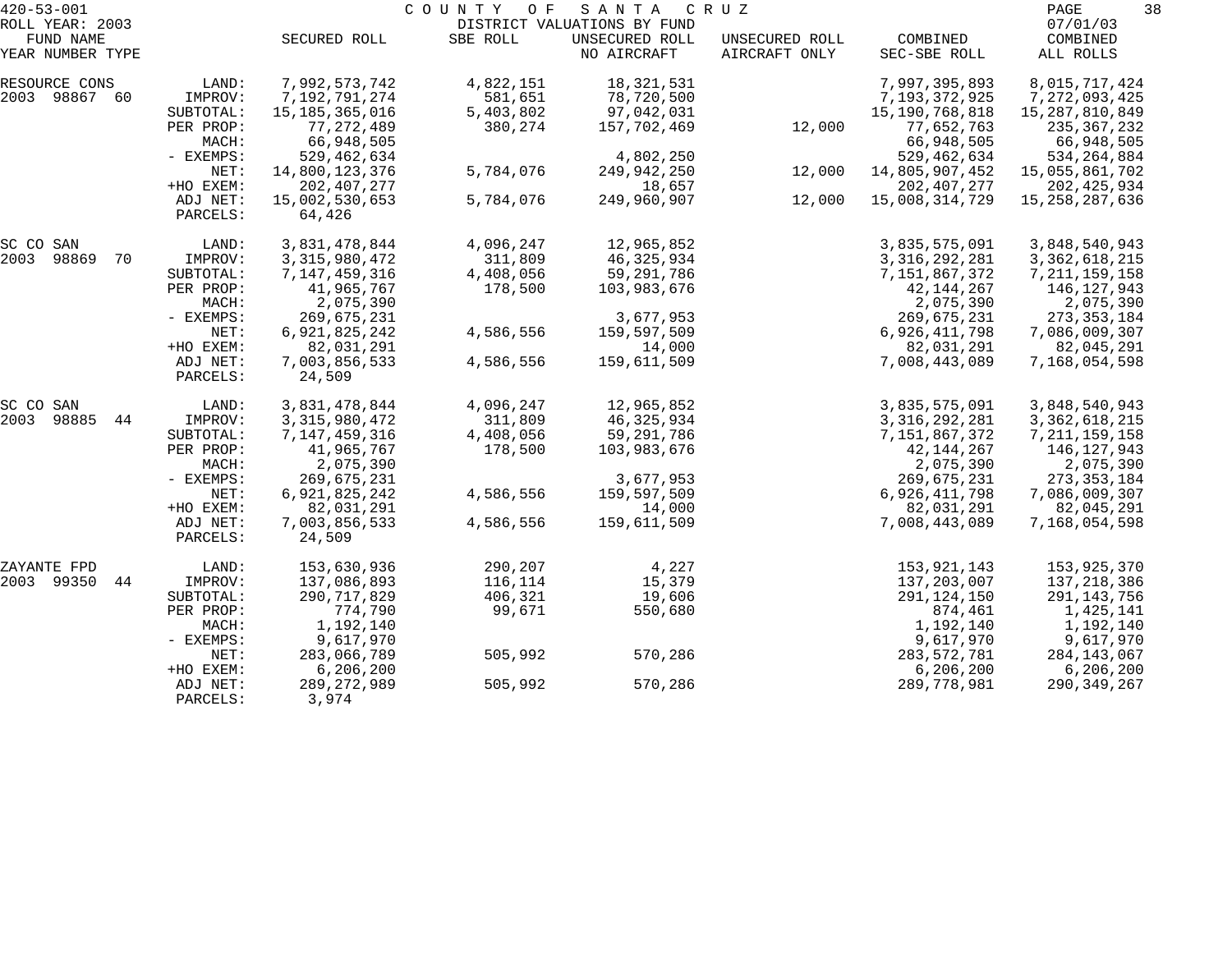| $420 - 53 - 001$              |                      | COUNTY<br>O F<br>SANTA<br>C R U Z |          |                               |                                 |                          |                       |
|-------------------------------|----------------------|-----------------------------------|----------|-------------------------------|---------------------------------|--------------------------|-----------------------|
| ROLL YEAR: 2003               |                      |                                   |          | DISTRICT VALUATIONS BY FUND   |                                 |                          | 07/01/03              |
| FUND NAME<br>YEAR NUMBER TYPE |                      | SECURED ROLL                      | SBE ROLL | UNSECURED ROLL<br>NO AIRCRAFT | UNSECURED ROLL<br>AIRCRAFT ONLY | COMBINED<br>SEC-SBE ROLL | COMBINED<br>ALL ROLLS |
| AROMAS FPD                    | LAND:                | 5,776,477                         | 26,534   |                               |                                 | 5,803,011                | 5,803,011             |
| 2003 99800<br>44              | IMPROV:              | 3,329,348                         | 19,921   | 37,135                        |                                 | 3,349,269                | 3,386,404             |
|                               | SUBTOTAL:            | 9,105,825                         | 46,455   | 37,135                        |                                 | 9,152,280                | 9,189,415             |
|                               | PER PROP:<br>MACH:   | 108,863                           | 11,404   | 265,249                       |                                 | 120,267                  | 385,516               |
|                               | - EXEMPS:            | 93,699                            |          |                               |                                 | 93,699                   | 93,699                |
|                               | NET:                 | 9,120,989                         | 57,859   | 302,384                       |                                 | 9,178,848                | 9,481,232             |
|                               | +HO EXEM:            | 91,000                            |          |                               |                                 | 91,000                   | 91,000                |
|                               | ADJ NET:             | 9,211,989                         | 57,859   | 302,384                       |                                 | 9,269,848                | 9,572,232             |
|                               | PARCELS:             | 70                                |          |                               |                                 |                          |                       |
| SC EASTSIDE RDA               | LAND:                | 55,063,753                        |          |                               |                                 | 55,063,753               | 55,063,753            |
| 2003 99801 44                 | IMPROV:              | 68,276,337                        |          | 6,782,874                     |                                 | 68,276,337               | 75,059,211            |
|                               | SUBTOTAL:            | 123,340,090                       |          | 6,782,874                     |                                 | 123,340,090              | 130,122,964           |
|                               | PER PROP:            | 2,345,357                         |          | 17,347,021                    |                                 | 2,345,357                | 19,692,378            |
|                               | MACH:                | 402,457                           |          |                               |                                 | 402,457                  | 402,457               |
|                               | - EXEMPS:            | 22,529,891                        |          | 4,667,631                     |                                 | 22,529,891               | 27, 197, 522          |
|                               | NET:                 | 103,558,013                       |          | 19,462,264                    |                                 | 103,558,013              | 123,020,277           |
|                               | +HO EXEM:            | 70,000                            |          |                               |                                 | 70,000                   | 70,000                |
|                               | ADJ NET:<br>PARCELS: | 103,628,013<br>240                |          | 19,462,264                    |                                 | 103,628,013              | 123,090,277           |
| SL RIVER 1991 RD              | LAND:                | 254, 235, 992                     | 322,119  | 4,047,034                     |                                 | 254,558,111              | 258,605,145           |
| 2003 99802<br>44              | IMPROV:              | 331, 355, 758                     | 45,288   | 22,663,438                    |                                 | 331,401,046              | 354,064,484           |
|                               | SUBTOTAL:            | 585,591,750                       | 367,407  | 26,710,472                    |                                 | 585,959,157              | 612,669,629           |
|                               | PER PROP:            | 28,444,766                        | 25,926   | 60,545,985                    |                                 | 28,470,692               | 89,016,677            |
|                               | MACH:                | 22, 264, 558                      |          |                               |                                 | 22, 264, 558             | 22, 264, 558          |
|                               | - EXEMPS:            | 7,546,788                         |          | 563,928                       |                                 | 7,546,788                | 8,110,716             |
|                               | NET:                 | 628,754,286                       | 393,333  | 86,692,529                    |                                 | 629, 147, 619            | 715,840,148           |
|                               | +HO EXEM:            | 991,200                           |          |                               |                                 | 991,200                  | 991,200               |
|                               | ADJ NET:             | 629,745,486                       | 393,333  | 86,692,529                    |                                 | 630, 138, 819            | 716,831,348           |
|                               | PARCELS:             | 1,059                             |          |                               |                                 |                          |                       |
| SC N MALL 1991 R              | LAND:                | 2,605,234                         |          |                               |                                 | 2,605,234                | 2,605,234             |
| 2003<br>99803 44              | IMPROV:              | 7,358,149                         |          | 386,172                       |                                 | 7,358,149                | 7,744,321             |
|                               | SUBTOTAL:            | 9,963,383                         |          | 386,172                       |                                 | 9,963,383                | 10,349,555            |
|                               | PER PROP:<br>MACH:   | 50,000                            |          | 679,043                       |                                 | 50,000                   | 729,043               |
|                               | - EXEMPS:<br>NET:    | 10,013,383                        |          | 1,065,215                     |                                 | 10,013,383               | 11,078,598            |
|                               | +HO EXEM:            |                                   |          |                               |                                 |                          |                       |
|                               | ADJ NET:             | 10,013,383                        |          | 1,065,215                     |                                 | 10,013,383               | 11,078,598            |
|                               | PARCELS:             | 5                                 |          |                               |                                 |                          |                       |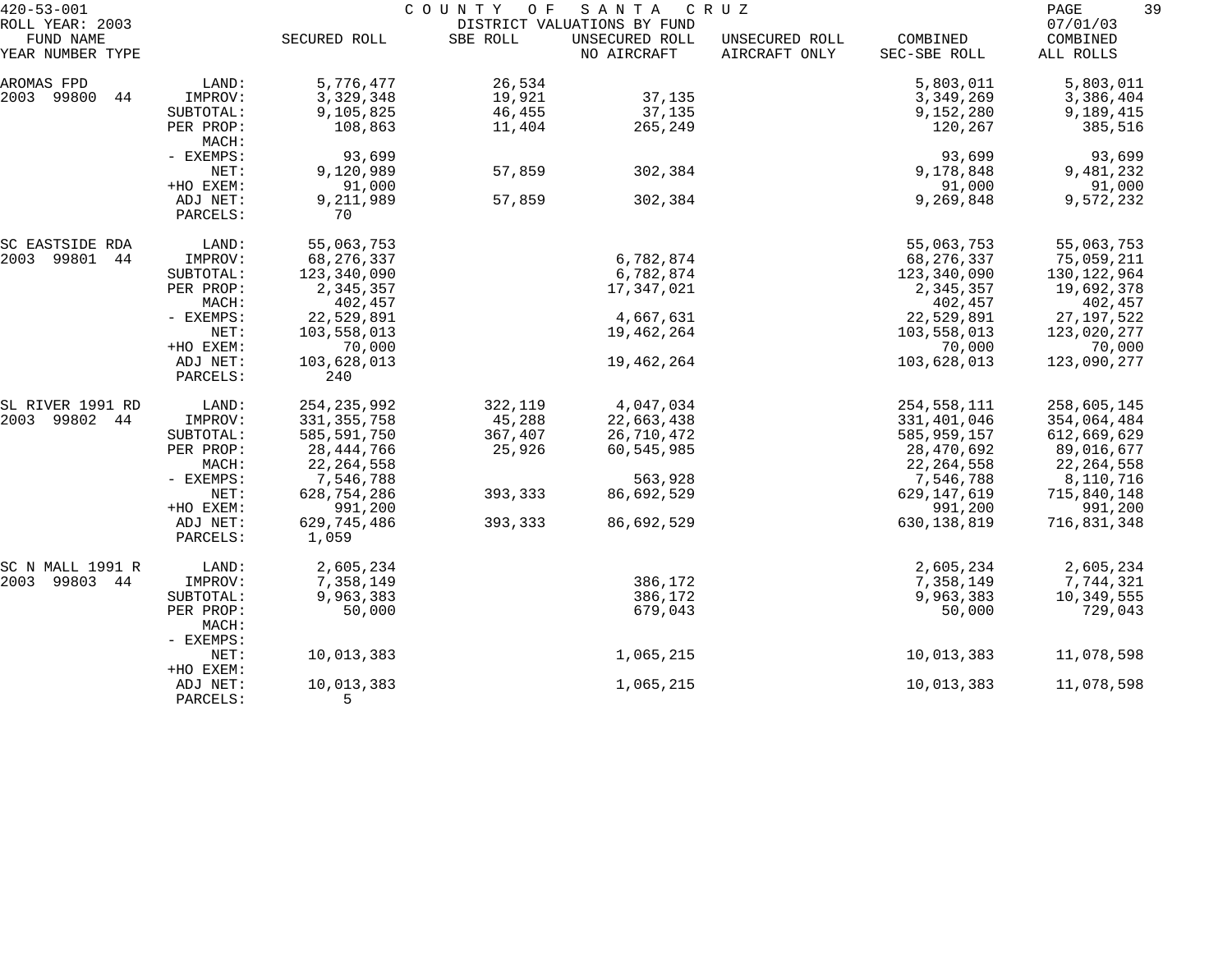| $420 - 53 - 001$                                 |                        |                                | COUNTY OF | SANTA                                                        | C R U Z                         |                                | 40<br>PAGE                        |
|--------------------------------------------------|------------------------|--------------------------------|-----------|--------------------------------------------------------------|---------------------------------|--------------------------------|-----------------------------------|
| ROLL YEAR: 2003<br>FUND NAME<br>YEAR NUMBER TYPE |                        | SECURED ROLL                   | SBE ROLL  | DISTRICT VALUATIONS BY FUND<br>UNSECURED ROLL<br>NO AIRCRAFT | UNSECURED ROLL<br>AIRCRAFT ONLY | COMBINED<br>SEC-SBE ROLL       | 07/01/03<br>COMBINED<br>ALL ROLLS |
|                                                  |                        |                                |           |                                                              |                                 |                                |                                   |
| SCOTTS VALLEY RD<br>2003 99805 44                | LAND:<br>IMPROV:       | 300, 237, 741<br>393, 395, 645 | 5,000     | 1, 153, 873<br>13,195,079                                    |                                 | 300, 242, 741<br>393, 395, 645 | 301,396,614<br>406,590,724        |
|                                                  | SUBTOTAL:              | 693,633,386                    | 5,000     | 14,348,952                                                   |                                 | 693,638,386                    | 707,987,338                       |
|                                                  | PER PROP:              | 7,325,887                      |           | 73, 187, 683                                                 |                                 | 7,325,887                      | 80,513,570                        |
|                                                  | MACH:                  | 1,517,068                      |           |                                                              |                                 | 1,517,068                      | 1,517,068                         |
|                                                  | - EXEMPS:              | 12,873,474                     |           | 440,714                                                      |                                 | 12,873,474                     | 13, 314, 188                      |
|                                                  | NET:                   | 689,602,867                    | 5,000     | 87,095,921                                                   |                                 | 689,607,867                    | 776,703,788                       |
|                                                  | +HO EXEM:<br>ADJ NET:  | 4,650,800<br>694, 253, 667     | 5,000     | 87,095,921                                                   |                                 | 4,650,800<br>694, 258, 667     | 4,650,800<br>781,354,588          |
|                                                  | PARCELS:               | 1,407                          |           |                                                              |                                 |                                |                                   |
| CAPITOLA RDA                                     | LAND:                  | 83,859,188                     | 57,752    |                                                              |                                 | 83,916,940                     | 83,916,940                        |
| 2003 99810<br>44                                 | IMPROV:                | 102,617,811                    |           | 18, 132, 236                                                 |                                 | 102,617,811                    | 120,750,047                       |
|                                                  | SUBTOTAL:              | 186,476,999                    | 57,752    | 18, 132, 236                                                 |                                 | 186,534,751                    | 204,666,987                       |
|                                                  | PER PROP:              | 7,133,286                      |           | 13,853,912                                                   |                                 | 7,133,286                      | 20,987,198                        |
|                                                  | MACH:<br>- EXEMPS:     | 49,920<br>3,836,481            |           |                                                              |                                 | 49,920<br>3,836,481            | 49,920<br>3,836,481               |
|                                                  | NET:                   | 189,823,724                    | 57,752    | 31,986,148                                                   |                                 | 189,881,476                    | 221,867,624                       |
|                                                  | +HO EXEM:              | 462,000                        |           |                                                              |                                 | 462,000                        | 462,000                           |
|                                                  | ADJ NET:<br>PARCELS:   | 190,285,724<br>214             | 57,752    | 31,986,148                                                   |                                 | 190, 343, 476                  | 222,329,624                       |
|                                                  |                        |                                |           |                                                              |                                 |                                |                                   |
| SC N MALL RDA                                    | LAND:                  | 24,823,047                     |           | 361,587                                                      |                                 | 24,823,047                     | 25, 184, 634                      |
| 2003<br>99811 44                                 | IMPROV:                | 74,612,136                     |           | 10,499,631                                                   |                                 | 74,612,136                     | 85,111,767                        |
|                                                  | SUBTOTAL:<br>PER PROP: | 99, 435, 183                   |           | 10,861,218<br>13,300,345                                     |                                 | 99, 435, 183                   | 110,296,401                       |
|                                                  | MACH:                  |                                |           |                                                              |                                 |                                | 13,300,345                        |
|                                                  | - EXEMPS:              | 3,412                          |           | 590,237                                                      |                                 | 3,412                          | 593,649                           |
|                                                  | NET:                   | 99, 431, 771                   |           | 23,571,326                                                   |                                 | 99, 431, 771                   | 123,003,097                       |
|                                                  | +HO EXEM:              |                                |           |                                                              |                                 |                                |                                   |
|                                                  | ADJ NET:<br>PARCELS:   | 99, 431, 771<br>72             |           | 23,571,326                                                   |                                 | 99, 431, 771                   | 123,003,097                       |
| LIVE OAK RDA                                     | LAND:                  | 1,653,079,038                  | 3,162,626 | 5,974,714                                                    |                                 | 1,656,241,664                  | 1,662,216,378                     |
| 2003<br>99812 44                                 | IMPROV:                | 1,497,400,961                  | 23,659    | 11,050,877                                                   |                                 | 1,497,424,620                  | 1,508,475,497                     |
|                                                  | SUBTOTAL:              | 3,150,479,999                  | 3,186,285 | 17,025,591                                                   |                                 | 3, 153, 666, 284               | 3,170,691,875                     |
|                                                  | PER PROP:              | 26,910,066                     | 13,544    | 52, 278, 018                                                 |                                 | 26,923,610                     | 79,201,628                        |
|                                                  | MACH:                  | 909,299                        |           |                                                              |                                 | 909,299                        | 909,299                           |
|                                                  | $-$ EXEMPS:            | 190,358,465                    |           | 2,494,062                                                    |                                 | 190, 358, 465                  | 192,852,527                       |
|                                                  | NET:<br>+HO EXEM:      | 2,987,940,899<br>40,986,091    | 3,199,829 | 66,809,547                                                   |                                 | 2,991,140,728<br>40,986,091    | 3,057,950,275<br>40,986,091       |
|                                                  | ADJ NET:               | 3,028,926,990                  | 3,199,829 | 66,809,547                                                   |                                 | 3,032,126,819                  | 3,098,936,366                     |
|                                                  | PARCELS:               | 11,675                         |           |                                                              |                                 |                                |                                   |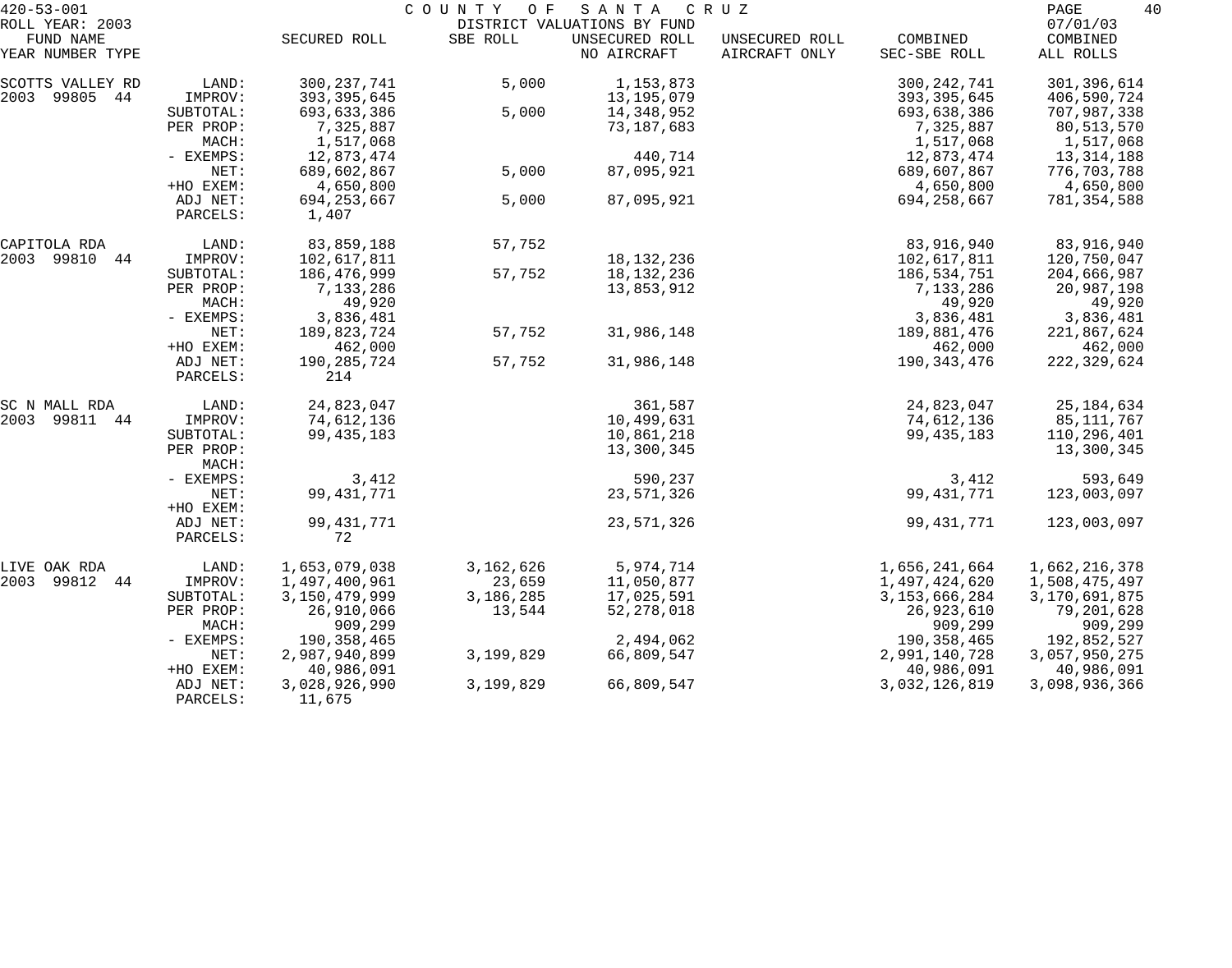| $420 - 53 - 001$<br>ROLL YEAR: 2003 |                      |                           | COUNTY<br>O F | SANTA<br>DISTRICT VALUATIONS BY FUND | C R U Z                         |                          | PAGE<br>41<br>07/01/03  |
|-------------------------------------|----------------------|---------------------------|---------------|--------------------------------------|---------------------------------|--------------------------|-------------------------|
| FUND NAME<br>YEAR NUMBER TYPE       |                      | SECURED ROLL              | SBE ROLL      | UNSECURED ROLL<br>NO AIRCRAFT        | UNSECURED ROLL<br>AIRCRAFT ONLY | COMBINED<br>SEC-SBE ROLL | COMBINED<br>ALL ROLLS   |
| SL RIVER RDA                        | LAND:                | 157,553,671               |               | 800,862                              |                                 | 157,553,671              | 158, 354, 533           |
| 2003 99813 44                       | IMPROV:              | 197,074,473               |               | 5,570,514                            |                                 | 197,074,473              | 202,644,987             |
|                                     | SUBTOTAL:            | 354,628,144               |               | 6,371,376                            |                                 | 354,628,144              | 360,999,520             |
|                                     | PER PROP:            | 3,855,355                 |               | 9,309,480                            |                                 | 3,855,355                | 13,164,835              |
|                                     | MACH:<br>- EXEMPS:   | 1,898,368<br>22,713,278   |               | 1,377,420                            |                                 | 1,898,368<br>22,713,278  | 1,898,368<br>24,090,698 |
|                                     | NET:                 | 337,668,589               |               | 14,303,436                           |                                 | 337,668,589              | 351,972,025             |
|                                     | +HO EXEM:            | 1,865,105                 |               |                                      |                                 | 1,865,105                | 1,865,105               |
|                                     | ADJ NET:<br>PARCELS: | 339,533,694<br>1,062      |               | 14,303,436                           |                                 | 339,533,694              | 353,837,130             |
| SL RIVER 1990 RD                    | LAND:                | 54, 416, 388              | 21,014        |                                      |                                 | 54,437,402               | 54,437,402              |
| 2003 99814 44                       | IMPROV:              | 69,360,828                | 15,776        | 59,348                               |                                 | 69,376,604               | 69,435,952              |
|                                     | SUBTOTAL:            | 123, 777, 216             | 36,790        | 59,348                               |                                 | 123,814,006              | 123,873,354             |
|                                     | PER PROP:<br>MACH:   | 252,785                   | 9,031         | 591,172                              |                                 | 261,816                  | 852,988                 |
|                                     | - EXEMPS:            | 8,240,395                 |               |                                      |                                 | 8,240,395                | 8,240,395               |
|                                     | NET:                 | 115,789,606               | 45,821        | 650,520                              |                                 | 115,835,427              | 116,485,947             |
|                                     | +HO EXEM:            | 873,600                   |               |                                      |                                 | 873,600                  | 873,600                 |
|                                     | ADJ NET:<br>PARCELS: | 116,663,206<br>321        | 45,821        | 650,520                              |                                 | 116,709,027              | 117,359,547             |
| WTSV CITY - RTRM                    | LAND:                | 921,826,081               | 345,945       | 9,527,991                            |                                 | 922, 172, 026            | 931,700,017             |
| 2003 99815<br>42                    | IMPROV:              | 1,207,621,702             | 25,407        | 50, 272, 751                         |                                 | 1,207,647,109            | 1,257,919,860           |
|                                     | SUBTOTAL:            | 2, 129, 447, 783          | 371,352       | 59,800,742                           |                                 | 2, 129, 819, 135         | 2,189,619,877           |
|                                     | PER PROP:            | 63,917,550                | 14,545        | 108,294,497                          | 26,638,200                      | 63,932,095               | 198,864,792             |
|                                     | MACH:                | 31, 378, 824              |               |                                      |                                 | 31,378,824               | 31,378,824              |
|                                     | - EXEMPS:            | 121,886,840               |               | 2,508,396                            | 325,500                         | 121,886,840              | 124,720,736             |
|                                     | NET:                 | 2,102,857,317             | 385,897       | 165,586,843                          | 26, 312, 700                    | 2, 103, 243, 214         | 2, 295, 142, 757        |
|                                     | +HO EXEM:            | 31,845,787                |               |                                      |                                 | 31,845,787               | 31,845,787              |
|                                     | ADJ NET:<br>PARCELS: | 2, 134, 703, 104<br>8,817 | 385,897       | 165,586,843                          | 26, 312, 700                    | 2,135,089,001            | 2,326,988,544           |
| WTSNVL CITY-DT S                    | LAND:                | 850,467,783               | 214,316       | 8,993,188                            |                                 | 850,682,099              | 859,675,287             |
| 2003 99816 42                       | IMPROV:              | 1,065,637,276             |               | 41,851,294                           |                                 | 1,065,637,276            | 1,107,488,570           |
|                                     | SUBTOTAL:            | 1,916,105,059             | 214,316       | 50,844,482                           |                                 | 1,916,319,375            | 1,967,163,857           |
|                                     | PER PROP:            | 25,666,578                |               | 93,808,898                           | 26,638,200                      | 25,666,578               | 146,113,676             |
|                                     | MACH:                | 3,539,800                 |               |                                      |                                 | 3,539,800                | 3,539,800               |
|                                     | $-$ EXEMPS:          | 106,878,201               |               | 2,227,908                            | 325,500                         | 106,878,201              | 109,431,609             |
|                                     | NET:                 | 1,838,433,236             | 214,316       | 142,425,472                          | 26, 312, 700                    | 1,838,647,552            | 2,007,385,724           |
|                                     | +HO EXEM:            | 31,504,187                |               |                                      |                                 | 31,504,187               | 31,504,187              |
|                                     | ADJ NET:<br>PARCELS: | 1,869,937,423<br>8,397    | 214,316       | 142, 425, 472                        | 26, 312, 700                    | 1,870,151,739            | 2,038,889,911           |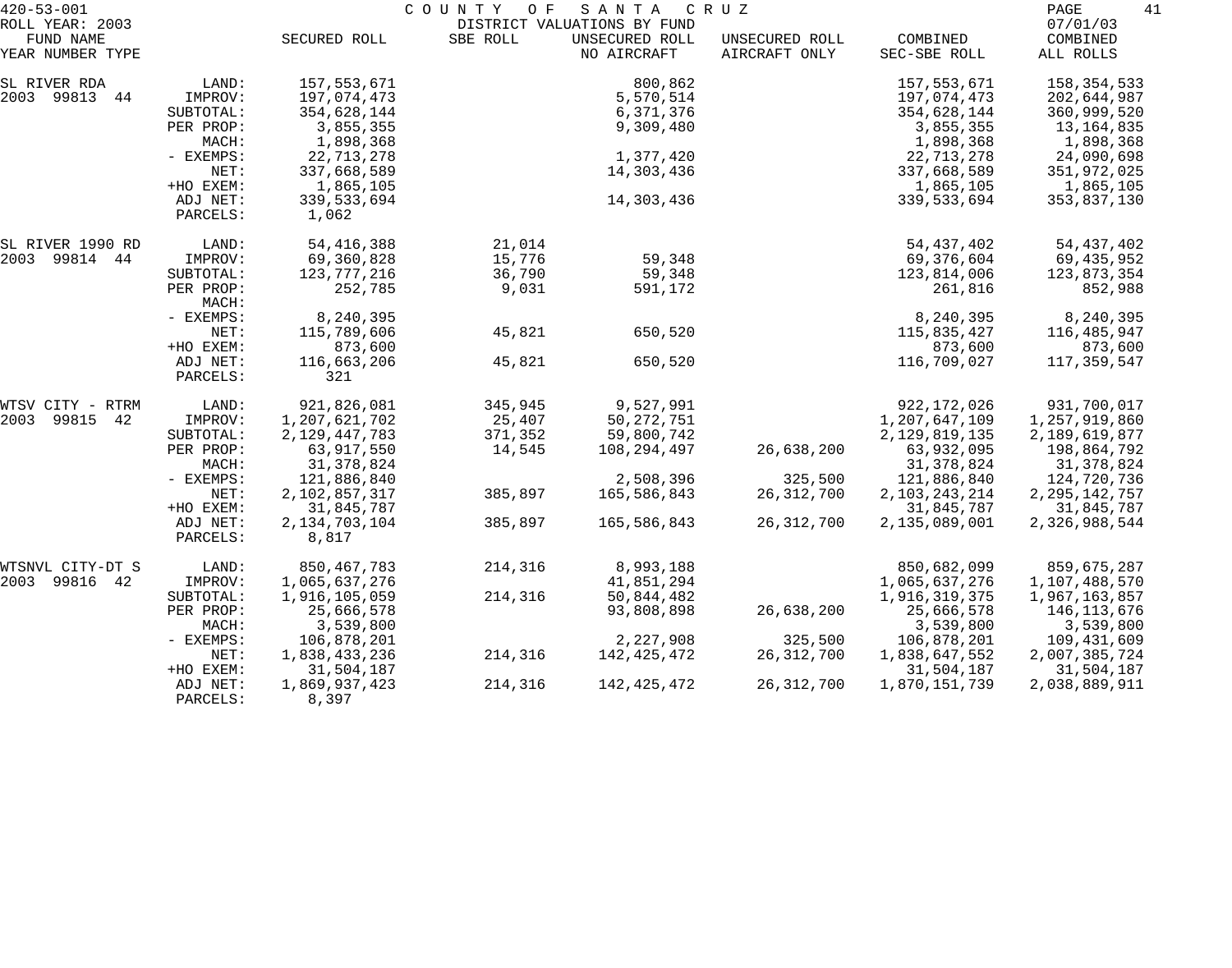| $420 - 53 - 001$                                 |                       | COUNTY<br>SANTA<br>O F<br>C R U Z<br>DISTRICT VALUATIONS BY FUND |          |                               |                                 |                               |                                   |
|--------------------------------------------------|-----------------------|------------------------------------------------------------------|----------|-------------------------------|---------------------------------|-------------------------------|-----------------------------------|
| ROLL YEAR: 2003<br>FUND NAME<br>YEAR NUMBER TYPE |                       | SECURED ROLL                                                     | SBE ROLL | UNSECURED ROLL<br>NO AIRCRAFT | UNSECURED ROLL<br>AIRCRAFT ONLY | COMBINED<br>SEC-SBE ROLL      | 07/01/03<br>COMBINED<br>ALL ROLLS |
|                                                  |                       |                                                                  |          |                               |                                 |                               |                                   |
| WTSNVL CITY-PRK                                  | LAND:                 | 10,206,360                                                       |          | 442,345                       |                                 | 10,206,360                    | 10,648,705                        |
| 2003 99817 70                                    | IMPROV:               | 22,093,246                                                       |          | 1,274,193                     |                                 | 22,093,246                    | 23,367,439                        |
|                                                  | SUBTOTAL:             | 32,299,606                                                       |          | 1,716,538                     |                                 | 32,299,606                    | 34,016,144                        |
|                                                  | PER PROP:             | 387,078                                                          |          | 1,552,857                     |                                 | 387,078                       | 1,939,935                         |
|                                                  | MACH:                 | 6,376                                                            |          | 106,554                       |                                 | 6,376                         | 6,376                             |
|                                                  | - EXEMPS:<br>NET:     | 5,087,485<br>27,605,575                                          |          | 3,162,841                     |                                 | 5,087,485<br>27,605,575       | 5,194,039<br>30,768,416           |
|                                                  | +HO EXEM:             | 7,000                                                            |          |                               |                                 | 7,000                         | 7,000                             |
|                                                  | ADJ NET:              | 27,612,575                                                       |          | 3, 162, 841                   |                                 | 27,612,575                    | 30,775,416                        |
|                                                  | PARCELS:              | 44                                                               |          |                               |                                 |                               |                                   |
| S C CITY-LIBRY D                                 | LAND:                 | 2,384,610,187                                                    | 487,282  | 19,807,614                    |                                 | 2,385,097,469                 | 2,404,905,083                     |
| 2003 99819 42                                    | IMPROV:               | 2,394,885,058                                                    | 129,191  | 59,738,525                    |                                 | 2,395,014,249                 | 2, 454, 752, 774                  |
|                                                  | SUBTOTAL:             | 4,779,495,245                                                    | 616,473  | 79,546,139                    |                                 | 4,780,111,718                 | 4,859,657,857                     |
|                                                  | PER PROP:             | 36,130,947                                                       | 78,516   | 154,684,780                   |                                 | 36,209,463                    | 190,894,243                       |
|                                                  | MACH:                 | 24,584,195                                                       |          |                               |                                 | 24,584,195                    | 24,584,195                        |
|                                                  | - EXEMPS:             | 160,639,714                                                      |          | 9,185,068                     |                                 | 160,639,714                   | 169,824,782                       |
|                                                  | NET:                  | 4,679,570,673                                                    | 694,989  | 225,045,851                   |                                 | 4,680,265,662<br>57,797,905   | 4,905,311,513                     |
|                                                  | +HO EXEM:<br>ADJ NET: | 57,797,905<br>4,737,368,578                                      | 694,989  | 181,819<br>225, 227, 670      |                                 | 4,738,063,567                 | 57,979,724<br>4,963,291,237       |
|                                                  | PARCELS:              | 16,281                                                           |          |                               |                                 |                               |                                   |
| CITY SC 99 DS GO                                 | LAND:                 | 2,368,816,286                                                    | 487,282  | 19,807,614                    |                                 | 2,369,303,568                 | 2,389,111,182                     |
| 2003 99820 42                                    | IMPROV:               | 2,379,695,833                                                    | 129,191  | 59,738,525                    |                                 | 2,379,825,024                 | 2,439,563,549                     |
|                                                  | SUBTOTAL:             | 4,748,512,119                                                    | 616,473  | 79,546,139                    |                                 | 4,749,128,592                 | 4,828,674,731                     |
|                                                  | PER PROP:             | 36,130,947                                                       | 78,516   | 154,625,784                   |                                 | 36,209,463                    | 190,835,247                       |
|                                                  | MACH:                 | 24,584,195                                                       |          |                               |                                 | 24,584,195                    | 24,584,195                        |
|                                                  | - EXEMPS:             | 159,865,619                                                      |          | 9,185,068                     |                                 | 159,865,619                   | 169,050,687                       |
|                                                  | NET:<br>+HO EXEM:     | 4,649,361,642<br>57, 372, 305                                    | 694,989  | 224,986,855                   |                                 | 4,650,056,631                 | 4,875,043,486                     |
|                                                  | ADJ NET:              | 4,706,733,947                                                    | 694,989  | 181,819<br>225, 168, 674      |                                 | 57, 372, 305<br>4,707,428,936 | 57,554,124<br>4,932,597,610       |
|                                                  | PARCELS:              | 16,194                                                           |          |                               |                                 |                               |                                   |
| SANTA CRUZ CITY                                  | LAND:                 | 2,368,816,286                                                    | 487,282  | 19,807,614                    |                                 | 2,369,303,568                 | 2,389,111,182                     |
| 2003 99821 42                                    | IMPROV:               | 2,379,695,833                                                    | 129,191  | 59,738,525                    |                                 | 2,379,825,024                 | 2,439,563,549                     |
|                                                  | SUBTOTAL:             | 4,748,512,119                                                    | 616,473  | 79,546,139                    |                                 | 4,749,128,592                 | 4,828,674,731                     |
|                                                  | PER PROP:             | 36,130,947                                                       | 78,516   | 154,625,784                   |                                 | 36, 209, 463                  | 190,835,247                       |
|                                                  | MACH:                 | 24,584,195                                                       |          |                               |                                 | 24,584,195                    | 24,584,195                        |
|                                                  | - EXEMPS:             | 159,865,619                                                      |          | 9,185,068                     |                                 | 159,865,619                   | 169,050,687                       |
|                                                  | NET:                  | 4,649,361,642                                                    | 694,989  | 224,986,855                   |                                 | 4,650,056,631                 | 4,875,043,486                     |
|                                                  | +HO EXEM:             | 57, 372, 305                                                     |          | 181,819                       |                                 | 57, 372, 305                  | 57, 554, 124                      |
|                                                  | ADJ NET:<br>PARCELS:  | 4,706,733,947<br>16,194                                          | 694,989  | 225, 168, 674                 |                                 | 4,707,428,936                 | 4,932,597,610                     |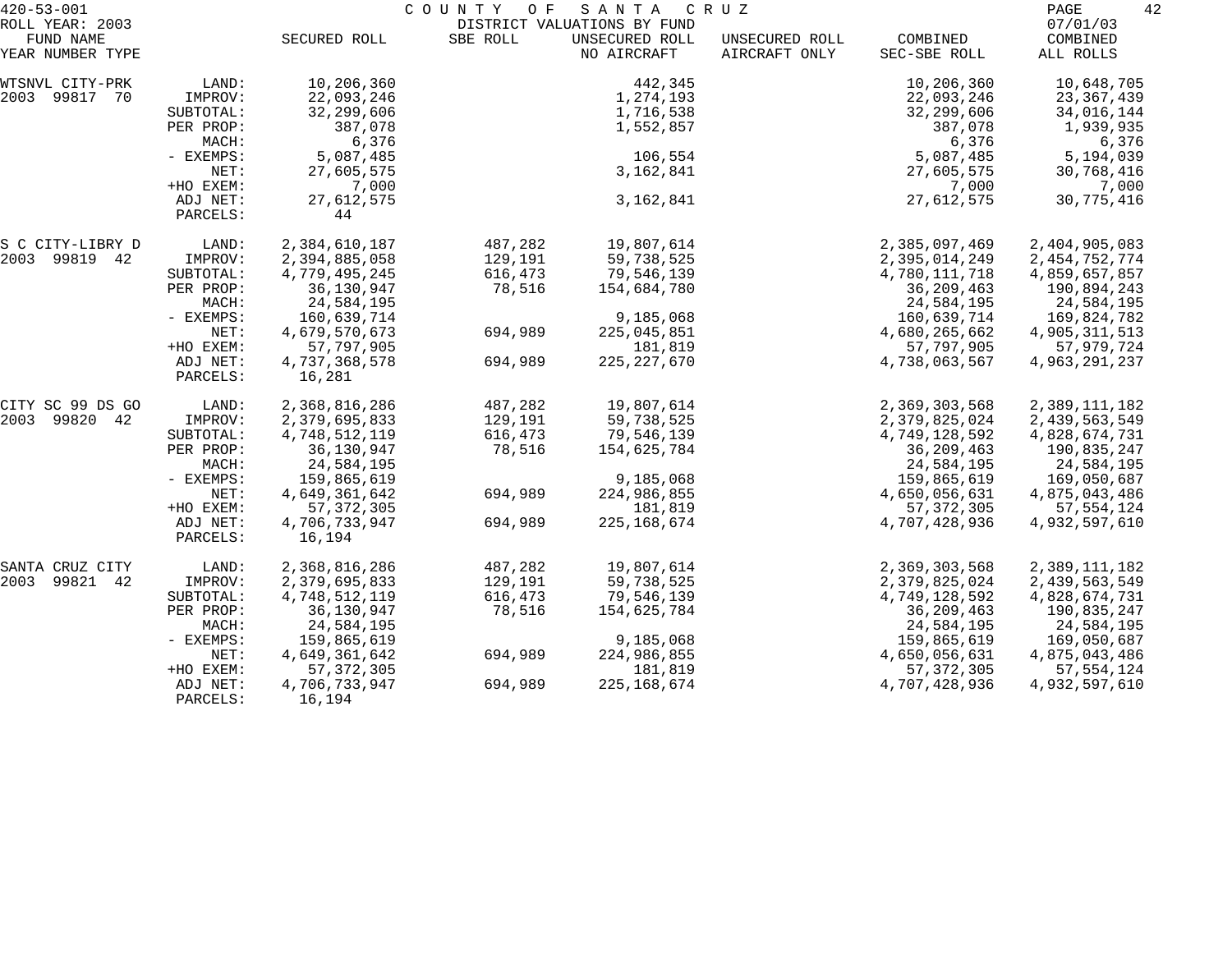| $420 - 53 - 001$              |                      |                           | COUNTY OF | SANTA                         | C R U Z                         |                          | 43<br>PAGE            |
|-------------------------------|----------------------|---------------------------|-----------|-------------------------------|---------------------------------|--------------------------|-----------------------|
| ROLL YEAR: 2003               |                      |                           |           | DISTRICT VALUATIONS BY FUND   |                                 |                          | 07/01/03              |
| FUND NAME<br>YEAR NUMBER TYPE |                      | SECURED ROLL              | SBE ROLL  | UNSECURED ROLL<br>NO AIRCRAFT | UNSECURED ROLL<br>AIRCRAFT ONLY | COMBINED<br>SEC-SBE ROLL | COMBINED<br>ALL ROLLS |
| CITY SC 99 DS GO              | LAND:                | 2,368,816,286             | 487,282   | 19,807,614                    |                                 | 2,369,303,568            | 2,389,111,182         |
| 2003 99822 42                 | IMPROV:              | 2,379,695,833             | 129,191   | 59,738,525                    |                                 | 2,379,825,024            | 2,439,563,549         |
|                               | SUBTOTAL:            | 4,748,512,119             | 616,473   | 79,546,139                    |                                 | 4,749,128,592            | 4,828,674,731         |
|                               | PER PROP:            | 36,130,947                | 78,516    | 154,625,784                   |                                 | 36,209,463               | 190,835,247           |
|                               | MACH:                | 24,584,195                |           |                               |                                 | 24,584,195               | 24,584,195            |
|                               | - EXEMPS:            | 159,865,619               |           | 9,185,068                     |                                 | 159,865,619              | 169,050,687           |
|                               | NET:                 | 4,649,361,642             | 694,989   | 224,986,855                   |                                 | 4,650,056,631            | 4,875,043,486         |
|                               | +HO EXEM:            | 57, 372, 305              |           | 181,819                       |                                 | 57, 372, 305             | 57, 554, 124          |
|                               | ADJ NET:             | 4,706,733,947             | 694,989   | 225, 168, 674                 |                                 | 4,707,428,936            | 4,932,597,610         |
|                               | PARCELS:             | 16,194                    |           |                               |                                 |                          |                       |
| WATSONVILLE CITY              | LAND:                | 921,826,081               | 345,945   | 9,527,991                     |                                 | 922, 172, 026            | 931,700,017           |
| 2003 99823<br>42              | IMPROV:              | 1,207,621,702             | 25,407    | 50, 272, 751                  |                                 | 1,207,647,109            | 1,257,919,860         |
|                               | SUBTOTAL:            | 2, 129, 447, 783          | 371,352   | 59,800,742                    |                                 | 2, 129, 819, 135         | 2,189,619,877         |
|                               | PER PROP:            | 63,917,550                | 14,545    | 108,294,497                   | 26,638,200                      | 63,932,095               | 198,864,792           |
|                               | MACH:                | 31, 378, 824              |           |                               |                                 | 31, 378, 824             | 31,378,824            |
|                               | - EXEMPS:            | 121,886,840               |           | 2,508,396                     | 325,500                         | 121,886,840              | 124,720,736           |
|                               | NET:                 | 2,102,857,317             | 385,897   | 165,586,843                   | 26, 312, 700                    | 2, 103, 243, 214         | 2, 295, 142, 757      |
|                               | +HO EXEM:            | 31,845,787                |           |                               |                                 | 31,845,787               | 31,845,787            |
|                               | ADJ NET:<br>PARCELS: | 2, 134, 703, 104<br>8,817 | 385,897   | 165,586,843                   | 26, 312, 700                    | 2,135,089,001            | 2,326,988,544         |
| SCOTTS VLY CITY               | LAND:                | 711,398,412               | 5,000     | 2,669,278                     |                                 | 711,403,412              | 714,072,690           |
| 99824 42<br>2003              | IMPROV:              | 837, 438, 508             |           | 20,696,510                    |                                 | 837, 438, 508            | 858,135,018           |
|                               | SUBTOTAL:            | 1,548,836,920             | 5,000     | 23, 365, 788                  |                                 | 1,548,841,920            | 1,572,207,708         |
|                               | PER PROP:            | 9,486,062                 |           | 95,711,756                    |                                 | 9,486,062                | 105,197,818           |
|                               | MACH:                | 1,517,068                 |           |                               |                                 | 1,517,068                | 1,517,068             |
|                               | - EXEMPS:            | 39, 158, 269              |           | 445,714                       |                                 | 39, 158, 269             | 39,603,983            |
|                               | NET:                 | 1,520,681,781             | 5,000     | 118,631,830                   |                                 | 1,520,686,781            | 1,639,318,611         |
|                               | +HO EXEM:            | 16,611,000                |           |                               |                                 | 16,611,000               | 16,611,000            |
|                               | ADJ NET:<br>PARCELS: | 1,537,292,781<br>3,996    | 5,000     | 118,631,830                   |                                 | 1,537,297,781            | 1,655,929,611         |
|                               |                      |                           |           |                               |                                 |                          |                       |
| CAPITOLA CITY                 | LAND:                | 638, 238, 647             | 736,395   | 2,596,023                     |                                 | 638,975,042              | 641,571,065           |
| 2003 99825<br>42              | IMPROV:              | 575,176,031               | 209,675   | 29, 229, 470                  |                                 | 575, 385, 706            | 604,615,176           |
|                               | SUBTOTAL:            | 1, 213, 414, 678          | 946,070   | 31,825,493                    |                                 | 1, 214, 360, 748         | 1,246,186,241         |
|                               | PER PROP:            | 8,824,752                 | 120,031   | 31,708,199                    |                                 | 8,944,783                | 40,652,982            |
|                               | MACH:                | 718,131                   |           |                               |                                 | 718,131                  | 718,131               |
|                               | $-$ EXEMPS:          | 24, 421, 217              |           | 82,843                        |                                 | 24, 421, 217             | 24,504,060            |
|                               | NET:                 | 1,198,536,344             | 1,066,101 | 63,450,849                    |                                 | 1,199,602,445            | 1, 263, 053, 294      |
|                               | +HO EXEM:            | 11,691,400                |           |                               |                                 | 11,691,400               | 11,691,400            |
|                               | ADJ NET:<br>PARCELS: | 1, 210, 227, 744<br>4,245 | 1,066,101 | 63,450,849                    |                                 | 1, 211, 293, 845         | 1,274,744,694         |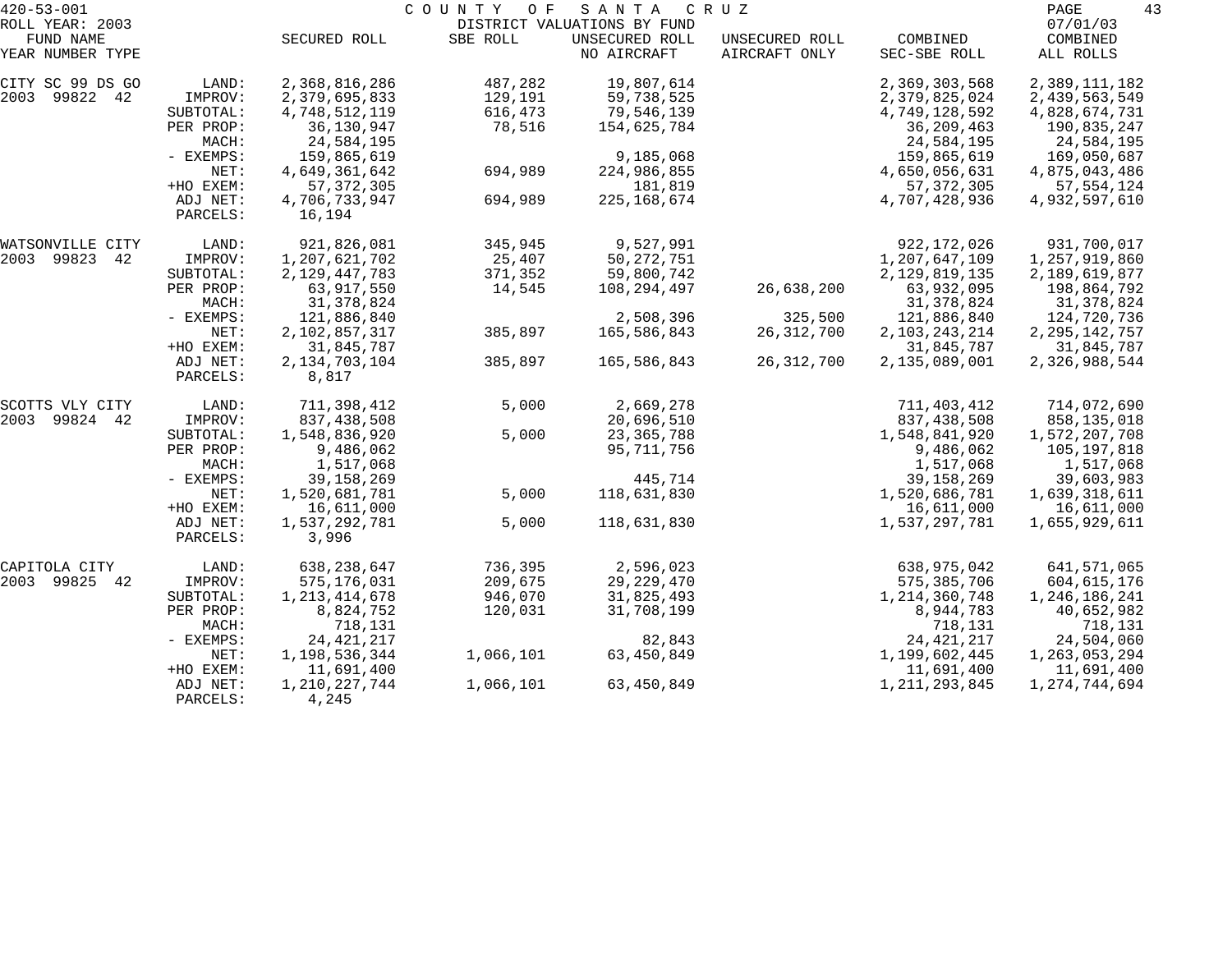| $420 - 53 - 001$                                 |                      | COUNTY OF<br>SANTA<br>C R U Z |                                                                          |                                 |                          |                                   |  |  |
|--------------------------------------------------|----------------------|-------------------------------|--------------------------------------------------------------------------|---------------------------------|--------------------------|-----------------------------------|--|--|
| ROLL YEAR: 2003<br>FUND NAME<br>YEAR NUMBER TYPE |                      | SECURED ROLL                  | DISTRICT VALUATIONS BY FUND<br>SBE ROLL<br>UNSECURED ROLL<br>NO AIRCRAFT | UNSECURED ROLL<br>AIRCRAFT ONLY | COMBINED<br>SEC-SBE ROLL | 07/01/03<br>COMBINED<br>ALL ROLLS |  |  |
| LMA PRTA-ST SCH                                  | LAND:                | 268,691,502                   |                                                                          |                                 | 268,691,502              | 268,691,502                       |  |  |
| 2003 99881<br>43                                 | IMPROV:              | 258,124,844                   | 72,459                                                                   |                                 | 258, 124, 844            | 258,197,303                       |  |  |
|                                                  | SUBTOTAL:            | 526,816,346                   | 72,459                                                                   |                                 | 526,816,346              | 526,888,805                       |  |  |
|                                                  | PER PROP:<br>MACH:   | 28,347                        | 868,304                                                                  |                                 | 28,347                   | 896,651                           |  |  |
|                                                  | - EXEMPS:            | 7,993,899                     |                                                                          |                                 | 7,993,899                | 7,993,899                         |  |  |
|                                                  | NET:                 | 518,850,794                   | 940,763                                                                  |                                 | 518,850,794              | 519,791,557                       |  |  |
|                                                  | +HO EXEM:            | 6,827,800                     |                                                                          |                                 | 6,827,800                | 6,827,800                         |  |  |
|                                                  | ADJ NET:<br>PARCELS: | 525,678,594<br>1,671          | 940,763                                                                  |                                 | 525,678,594              | 526,619,357                       |  |  |
| LAKESIDE SCH ST                                  | LAND:                | 101,976,824                   | 44,116                                                                   |                                 | 101,976,824              | 102,020,940                       |  |  |
| 2003 99882<br>43                                 | IMPROV:              | 95,396,025                    | 53,760                                                                   |                                 | 95,396,025               | 95,449,785                        |  |  |
|                                                  | SUBTOTAL:            | 197, 372, 849                 | 97,876                                                                   |                                 | 197,372,849              | 197,470,725                       |  |  |
|                                                  | PER PROP:<br>MACH:   | 944,075                       | 996,055                                                                  |                                 | 944,075                  | 1,940,130                         |  |  |
|                                                  | - EXEMPS:            | 3,992,775                     |                                                                          |                                 | 3,992,775                | 3,992,775                         |  |  |
|                                                  | NET:                 | 194, 324, 149                 | 1,093,931                                                                |                                 | 194, 324, 149            | 195,418,080                       |  |  |
|                                                  | +HO EXEM:            | 2,394,000                     |                                                                          |                                 | 2,394,000                | 2,394,000                         |  |  |
|                                                  | ADJ NET:<br>PARCELS: | 196,718,149<br>731            | 1,093,931                                                                |                                 | 196,718,149              | 197,812,080                       |  |  |
| LAKESIDE SCH                                     | LAND:                | 101,976,824                   | 44,116                                                                   |                                 | 101,976,824              | 102,020,940                       |  |  |
| 2003 99883<br>43                                 | IMPROV:              | 95,396,025                    | 53,760                                                                   |                                 | 95,396,025               | 95,449,785                        |  |  |
|                                                  | SUBTOTAL:            | 197, 372, 849                 | 97,876                                                                   |                                 | 197,372,849              | 197,470,725                       |  |  |
|                                                  | PER PROP:<br>MACH:   | 944,075                       | 996,055                                                                  |                                 | 944,075                  | 1,940,130                         |  |  |
|                                                  | - EXEMPS:            | 3,992,775                     |                                                                          |                                 | 3,992,775                | 3,992,775                         |  |  |
|                                                  | NET:                 | 194, 324, 149                 | 1,093,931                                                                |                                 | 194, 324, 149            | 195,418,080                       |  |  |
|                                                  | +HO EXEM:            | 2,394,000                     |                                                                          |                                 | 2,394,000                | 2,394,000                         |  |  |
|                                                  | ADJ NET:<br>PARCELS: | 196,718,149<br>731            | 1,093,931                                                                |                                 | 196,718,149              | 197,812,080                       |  |  |
| LOMA PRIETA SCH                                  | LAND:                | 268,691,502                   |                                                                          |                                 | 268,691,502              | 268,691,502                       |  |  |
| 99884<br>2003<br>43                              | IMPROV:              | 258, 124, 844                 | 72,459                                                                   |                                 | 258, 124, 844            | 258,197,303                       |  |  |
|                                                  | SUBTOTAL:            | 526,816,346                   | 72,459                                                                   |                                 | 526,816,346              | 526,888,805                       |  |  |
|                                                  | PER PROP:<br>MACH:   | 28,347                        | 868,304                                                                  |                                 | 28,347                   | 896,651                           |  |  |
|                                                  | - EXEMPS:            | 7,993,899                     |                                                                          |                                 | 7,993,899                | 7,993,899                         |  |  |
|                                                  | NET:                 | 518,850,794                   | 940,763                                                                  |                                 | 518,850,794              | 519,791,557                       |  |  |
|                                                  | +HO EXEM:            | 6,827,800                     |                                                                          |                                 | 6,827,800                | 6,827,800                         |  |  |
|                                                  | ADJ NET:<br>PARCELS: | 525,678,594<br>1,671          | 940,763                                                                  |                                 | 525,678,594              | 526,619,357                       |  |  |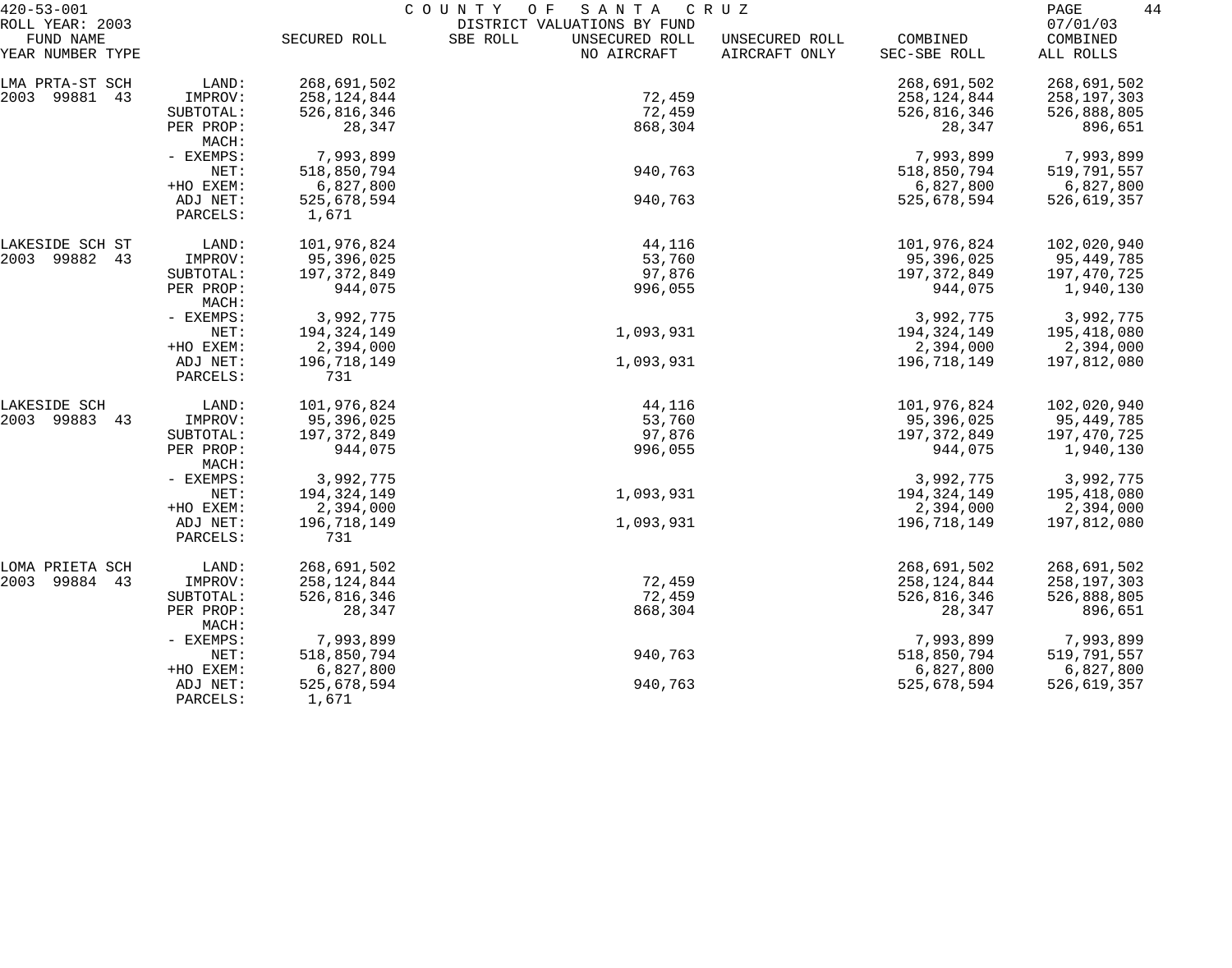| $420 - 53 - 001$              |                      | COUNTY<br>O F<br>SANTA<br>C R U Z |                                           |                                 |                          |                       |  |
|-------------------------------|----------------------|-----------------------------------|-------------------------------------------|---------------------------------|--------------------------|-----------------------|--|
| ROLL YEAR: 2003               |                      |                                   | DISTRICT VALUATIONS BY FUND               |                                 |                          | 07/01/03              |  |
| FUND NAME<br>YEAR NUMBER TYPE |                      | SECURED ROLL                      | SBE ROLL<br>UNSECURED ROLL<br>NO AIRCRAFT | UNSECURED ROLL<br>AIRCRAFT ONLY | COMBINED<br>SEC-SBE ROLL | COMBINED<br>ALL ROLLS |  |
| LOS GATOS HI                  | LAND:                | 370,668,326                       | 44,116                                    |                                 | 370,668,326              | 370, 712, 442         |  |
| 2003 99885 43                 | IMPROV:              | 353,520,869                       | 126,219                                   |                                 | 353,520,869              | 353,647,088           |  |
|                               | SUBTOTAL:            | 724,189,195                       | 170,335                                   |                                 | 724,189,195              | 724,359,530           |  |
|                               | PER PROP:<br>MACH:   | 972,422                           | 1,864,359                                 |                                 | 972,422                  | 2,836,781             |  |
|                               | - EXEMPS:            | 11,986,674                        |                                           |                                 | 11,986,674               | 11,986,674            |  |
|                               | NET:                 | 713, 174, 943                     | 2,034,694                                 |                                 | 713,174,943              | 715,209,637           |  |
|                               | +HO EXEM:            | 9,221,800                         |                                           |                                 | 9,221,800                | 9,221,800             |  |
|                               | ADJ NET:             | 722,396,743                       | 2,034,694                                 |                                 | 722,396,743              | 724,431,437           |  |
|                               | PARCELS:             | 2,402                             |                                           |                                 |                          |                       |  |
| LAKESIDE SC 98 S              | LAND:                | 101,976,824                       | 44,116                                    |                                 | 101,976,824              | 102,020,940           |  |
| 2003 99886 43                 | IMPROV:              | 95,396,025                        | 53,760                                    |                                 | 95,396,025               | 95,449,785            |  |
|                               | SUBTOTAL:            | 197,372,849                       | 97,876                                    |                                 | 197,372,849              | 197,470,725           |  |
|                               | PER PROP:<br>MACH:   | 944,075                           | 996,055                                   |                                 | 944,075                  | 1,940,130             |  |
|                               | - EXEMPS:            | 3,992,775                         |                                           |                                 | 3,992,775                | 3,992,775             |  |
|                               | NET:                 | 194,324,149                       | 1,093,931                                 |                                 | 194,324,149              | 195,418,080           |  |
|                               | +HO EXEM:            | 2,394,000                         |                                           |                                 | 2,394,000                | 2,394,000             |  |
|                               | ADJ NET:<br>PARCELS: | 196,718,149<br>731                | 1,093,931                                 |                                 | 196,718,149              | 197,812,080           |  |
| LOMA PR SCH 2002              | LAND:                | 268,691,502                       |                                           |                                 | 268,691,502              | 268,691,502           |  |
| 2003 99887 43                 | IMPROV:              | 258,124,844                       | 72,459                                    |                                 | 258, 124, 844            | 258, 197, 303         |  |
|                               | SUBTOTAL:            | 526,816,346                       | 72,459                                    |                                 | 526,816,346              | 526,888,805           |  |
|                               | PER PROP:<br>MACH:   | 28,347                            | 868,304                                   |                                 | 28,347                   | 896,651               |  |
|                               | - EXEMPS:            | 7,993,899                         |                                           |                                 | 7,993,899                | 7,993,899             |  |
|                               | NET:                 | 518,850,794                       | 940,763                                   |                                 | 518,850,794              | 519,791,557           |  |
|                               | +HO EXEM:            | 6,827,800                         |                                           |                                 | 6,827,800                | 6,827,800             |  |
|                               | ADJ NET:<br>PARCELS: | 525,678,594<br>1,671              | 940,763                                   |                                 | 525,678,594              | 526,619,357           |  |
| LOS GATOS HS 98S              | LAND:                | 370,668,326                       | 44,116                                    |                                 | 370,668,326              | 370, 712, 442         |  |
| 2003 99888 43                 | IMPROV:              | 353,520,869                       | 126,219                                   |                                 | 353,520,869              | 353,647,088           |  |
|                               | SUBTOTAL:            | 724,189,195                       | 170,335                                   |                                 | 724,189,195              | 724,359,530           |  |
|                               | PER PROP:<br>MACH:   | 972,422                           | 1,864,359                                 |                                 | 972,422                  | 2,836,781             |  |
|                               | - EXEMPS:            | 11,986,674                        |                                           |                                 | 11,986,674               | 11,986,674            |  |
|                               | NET:                 | 713, 174, 943                     | 2,034,694                                 |                                 | 713, 174, 943            | 715,209,637           |  |
|                               | +HO EXEM:            | 9,221,800                         |                                           |                                 | 9,221,800                | 9,221,800             |  |
|                               | ADJ NET:<br>PARCELS: | 722,396,743<br>2,402              | 2,034,694                                 |                                 | 722,396,743              | 724,431,437           |  |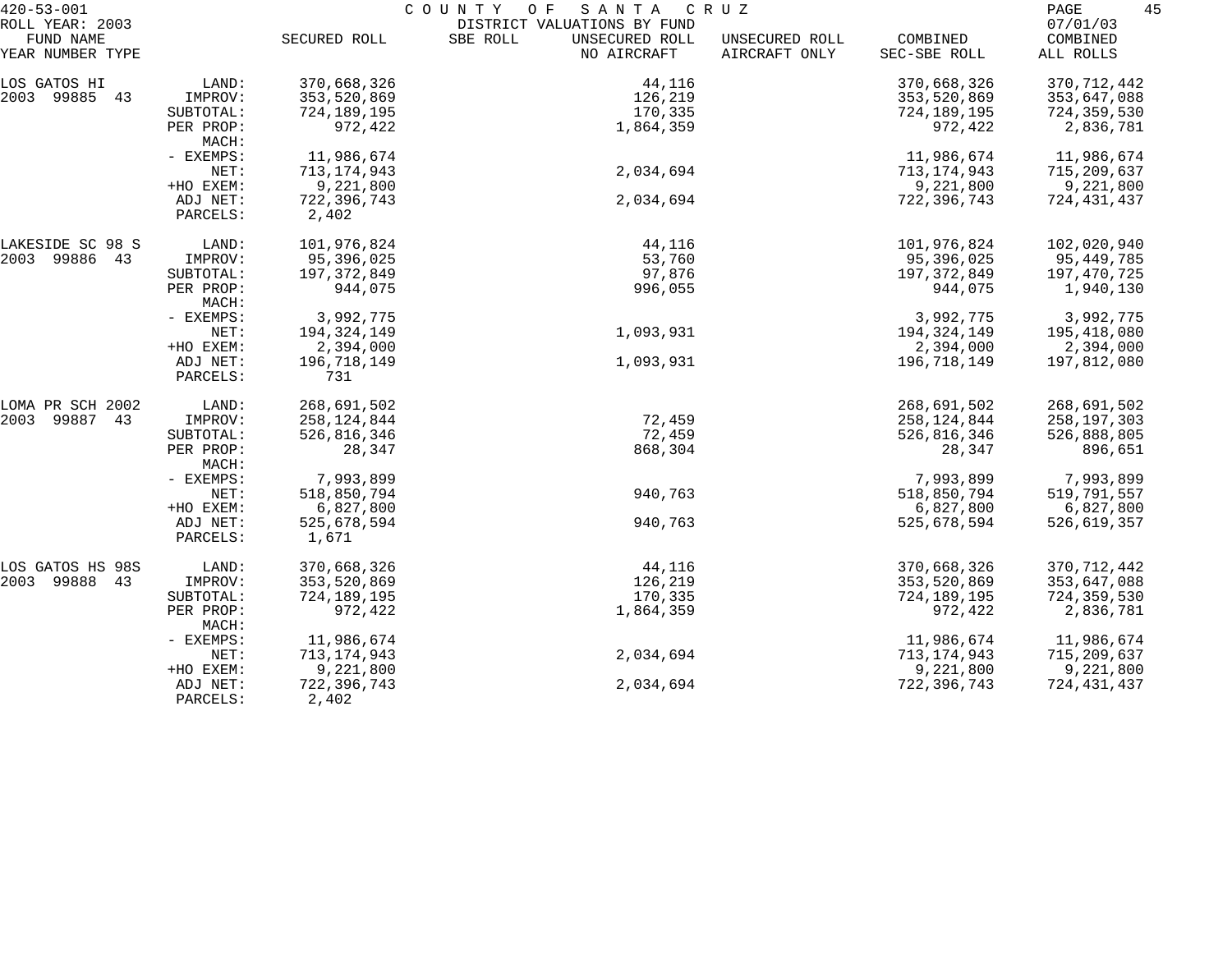| $420 - 53 - 001$              |           |                  | COUNTY OF | SANTA                         | C R U Z                         |                          | 46<br>PAGE            |
|-------------------------------|-----------|------------------|-----------|-------------------------------|---------------------------------|--------------------------|-----------------------|
| ROLL YEAR: 2003               |           |                  |           | DISTRICT VALUATIONS BY FUND   |                                 |                          | 07/01/03              |
| FUND NAME<br>YEAR NUMBER TYPE |           | SECURED ROLL     | SBE ROLL  | UNSECURED ROLL<br>NO AIRCRAFT | UNSECURED ROLL<br>AIRCRAFT ONLY | COMBINED<br>SEC-SBE ROLL | COMBINED<br>ALL ROLLS |
|                               |           |                  |           |                               |                                 |                          |                       |
| LAKESIDE 1998 SR              | LAND:     | 101,976,824      |           | 44,116                        |                                 | 101,976,824              | 102,020,940           |
| 2003 99890 43                 | IMPROV:   | 95,396,025       |           | 53,760                        |                                 | 95,396,025               | 95,449,785            |
|                               | SUBTOTAL: | 197, 372, 849    |           | 97,876                        |                                 | 197, 372, 849            | 197,470,725           |
|                               | PER PROP: | 944,075          |           | 996,055                       |                                 | 944,075                  | 1,940,130             |
|                               | MACH:     |                  |           |                               |                                 |                          |                       |
|                               | - EXEMPS: | 3,992,775        |           |                               |                                 | 3,992,775                | 3,992,775             |
|                               | NET:      | 194, 324, 149    |           | 1,093,931                     |                                 | 194, 324, 149            | 195,418,080           |
|                               | +HO EXEM: | 2,394,000        |           |                               |                                 | 2,394,000                | 2,394,000             |
|                               | ADJ NET:  | 196,718,149      |           | 1,093,931                     |                                 | 196,718,149              | 197,812,080           |
|                               | PARCELS:  | 731              |           |                               |                                 |                          |                       |
| PV WTR MGMT AGEN              | LAND:     | 1,973,485,364    | 399,500   | 11,067,648                    |                                 | 1,973,884,864            | 1,984,952,512         |
| 2003<br>99915<br>44           | IMPROV:   | 2,129,648,304    | 61,860    | 55,819,150                    |                                 | 2,129,710,164            | 2, 185, 529, 314      |
|                               | SUBTOTAL: | 4, 103, 133, 668 | 461,360   | 66,886,798                    |                                 | 4,103,595,028            | 4,170,481,826         |
|                               | PER PROP: | 74,861,027       | 35,413    | 133,533,929                   | 26,638,200                      | 74,896,440               | 235,068,569           |
|                               | MACH:     | 31,638,891       |           |                               |                                 | 31,638,891               | 31,638,891            |
|                               | - EXEMPS: | 189,308,629      |           | 2,521,816                     | 325,500                         | 189,308,629              | 192,155,945           |
|                               | NET:      | 4,020,324,957    | 496,773   | 197,898,911                   | 26, 312, 700                    | 4,020,821,730            | 4, 245, 033, 341      |
|                               | +HO EXEM: | 57, 364, 768     |           | 7,000                         |                                 | 57, 364, 768             | 57, 371, 768          |
|                               | ADJ NET:  | 4,077,689,725    | 496,773   | 197,905,911                   | 26, 312, 700                    | 4,078,186,498            | 4,302,405,109         |
|                               | PARCELS:  | 16,211           |           |                               |                                 |                          |                       |
| SC PARKING #1                 | LAND:     | 61,467,110       |           | 476,243                       |                                 | 61,467,110               | 61,943,353            |
| 2003<br>99941 43              | IMPROV:   | 140,634,660      |           | 14,250,944                    |                                 | 140,634,660              | 154,885,604           |
|                               | SUBTOTAL: | 202,101,770      |           | 14,727,187                    |                                 | 202,101,770              | 216,828,957           |
|                               | PER PROP: | 2,238,644        |           | 18,473,168                    |                                 | 2,238,644                | 20,711,812            |
|                               | MACH:     | 1,824,532        |           |                               |                                 | 1,824,532                | 1,824,532             |
|                               | - EXEMPS: | 10,351,629       |           | 1,943,057                     |                                 | 10,351,629               | 12,294,686            |
|                               | NET:      | 195,813,317      |           | 31, 257, 298                  |                                 | 195,813,317              | 227,070,615           |
|                               | +HO EXEM: | 14,000           |           |                               |                                 | 14,000                   | 14,000                |
|                               | ADJ NET:  | 195,827,317      |           | 31, 257, 298                  |                                 | 195,827,317              | 227,084,615           |
|                               | PARCELS:  | 229              |           |                               |                                 |                          |                       |
| SANTA CRUZ RDA                | LAND:     | 24,823,047       |           | 361,587                       |                                 | 24,823,047               | 25, 184, 634          |
| 2003<br>99942<br>43           | IMPROV:   | 74,612,136       |           | 10,499,631                    |                                 | 74,612,136               | 85,111,767            |
|                               | SUBTOTAL: | 99, 435, 183     |           | 10,861,218                    |                                 | 99, 435, 183             | 110,296,401           |
|                               | PER PROP: |                  |           | 13,300,345                    |                                 |                          | 13,300,345            |
|                               | MACH:     |                  |           |                               |                                 |                          |                       |
|                               | - EXEMPS: | 3,412            |           | 590,237                       |                                 | 3,412                    | 593,649               |
|                               | NET:      | 99, 431, 771     |           | 23,571,326                    |                                 | 99, 431, 771             | 123,003,097           |
|                               | +HO EXEM: |                  |           |                               |                                 |                          |                       |
|                               | ADJ NET:  | 99, 431, 771     |           | 23,571,326                    |                                 | 99, 431, 771             | 123,003,097           |
|                               | PARCELS:  | 72               |           |                               |                                 |                          |                       |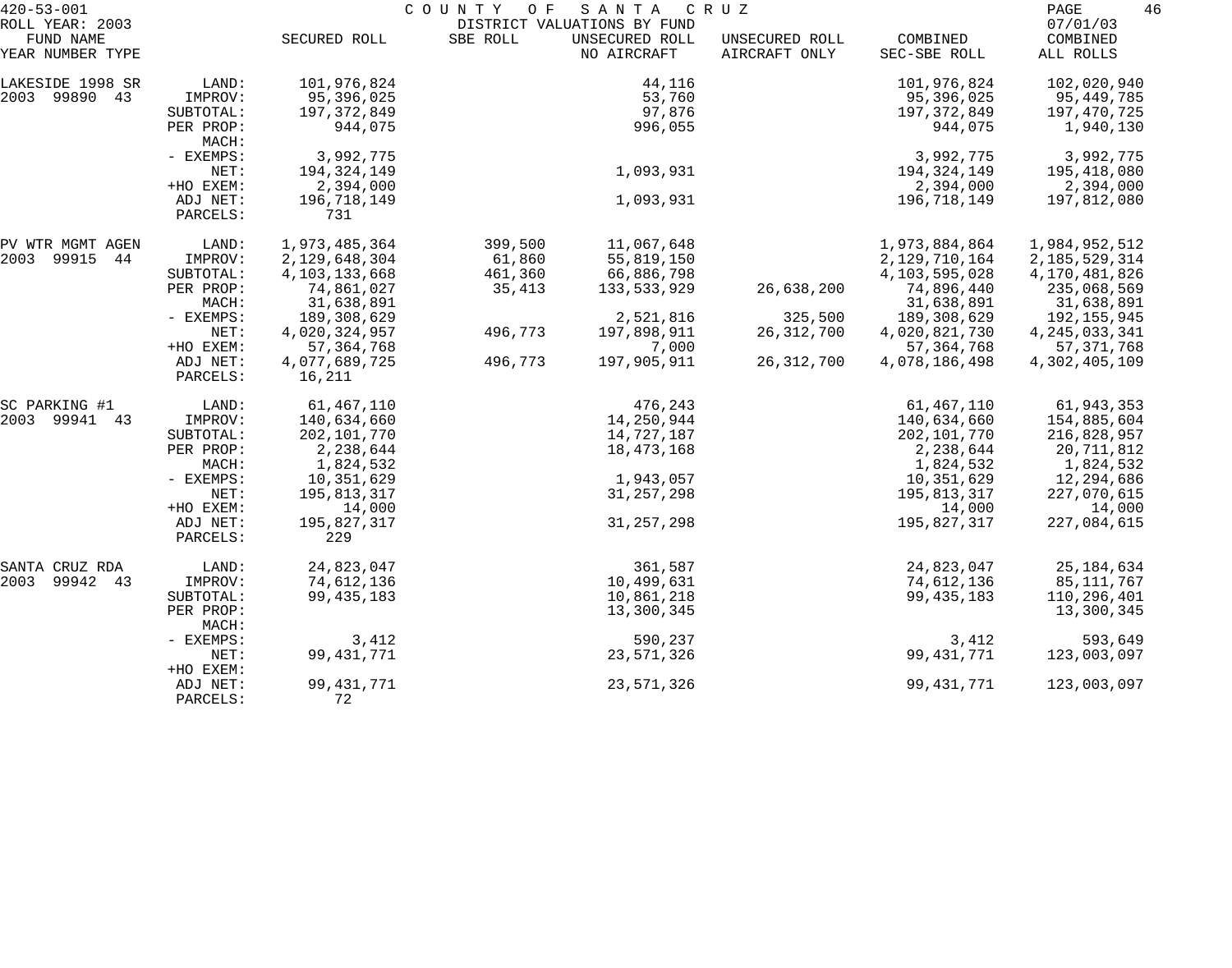| $420 - 53 - 001$              |                      |                            | COUNTY<br>O F | SANTA                         | C R U Z                         |                          | 47<br>PAGE            |
|-------------------------------|----------------------|----------------------------|---------------|-------------------------------|---------------------------------|--------------------------|-----------------------|
| ROLL YEAR: 2003               |                      |                            |               | DISTRICT VALUATIONS BY FUND   |                                 |                          | 07/01/03              |
| FUND NAME<br>YEAR NUMBER TYPE |                      | SECURED ROLL               | SBE ROLL      | UNSECURED ROLL<br>NO AIRCRAFT | UNSECURED ROLL<br>AIRCRAFT ONLY | COMBINED<br>SEC-SBE ROLL | COMBINED<br>ALL ROLLS |
| SLV WTR DIST                  | LAND:                | 814,230,267                | 177,755       | 16,564                        |                                 | 814,408,022              | 814,424,586           |
| 2003 99951 44                 | IMPROV:              | 792,001,068                | 77,989        | 1,228,684                     |                                 | 792,079,057              | 793,307,741           |
|                               | SUBTOTAL:            | 1,606,231,335              | 255,744       | 1,245,248                     |                                 | 1,606,487,079            | 1,607,732,327         |
|                               | PER PROP:<br>MACH:   | 2,021,443<br>21,558        | 66,945        | 5,744,565                     |                                 | 2,088,388<br>21,558      | 7,832,953<br>21,558   |
|                               | - EXEMPS:            | 61,757,012                 |               | 100,147                       |                                 | 61,757,012               | 61,857,159            |
|                               | NET:                 | 1,546,517,324              | 322,689       | 6,889,666                     |                                 | 1,546,840,013            | 1,553,729,679         |
|                               | +HO EXEM:            | 30,105,600                 |               |                               |                                 | 30,105,600               | 30,105,600            |
|                               | ADJ NET:<br>PARCELS: | 1,576,622,924<br>11,415    | 322,689       | 6,889,666                     |                                 | 1,576,945,613            | 1,583,835,279         |
| SC PORT DIST                  | LAND:                | 4,309,752,115              | 3,659,777     | 23, 154, 723                  |                                 | 4, 313, 411, 892         | 4,336,566,615         |
| 2003 99952 44                 | IMPROV:              | 4,160,490,603              | 160,259       | 66,491,281                    |                                 | 4,160,650,862            | 4, 227, 142, 143      |
|                               | SUBTOTAL:            | 8,470,242,718              | 3,820,036     | 89,646,004                    |                                 | 8, 474, 062, 754         | 8,563,708,758         |
|                               | PER PROP:            | 64, 338, 152               | 96,301        | 205,900,415                   |                                 | 64, 434, 453             | 270, 334, 868         |
|                               | MACH:                | 25,528,407                 |               |                               |                                 | 25,528,407               | 25,528,407            |
|                               | - EXEMPS:            | 367,559,904                |               | 11,689,296                    |                                 | 367,559,904              | 379,249,200           |
|                               | NET:                 | 8, 192, 549, 373           | 3,916,337     | 283,857,123                   |                                 | 8,196,465,710            | 8,480,322,833         |
|                               | +HO EXEM:            | 105,232,925                |               | 186,476                       |                                 | 105, 232, 925            | 105,419,401           |
|                               | ADJ NET:<br>PARCELS: | 8, 297, 782, 298<br>29,871 | 3,916,337     | 284,043,599                   |                                 | 8,301,698,635            | 8,585,742,234         |
| SV WTR DIST                   | LAND:                | 661,889,580                | 5,000         | 2,669,278                     |                                 | 661,894,580              | 664,563,858           |
| 2003 99953<br>44              | IMPROV:              | 767,296,765                |               | 20,696,510                    |                                 | 767, 296, 765            | 787,993,275           |
|                               | SUBTOTAL:            | 1,429,186,345              | 5,000         | 23, 365, 788                  |                                 | 1,429,191,345            | 1,452,557,133         |
|                               | PER PROP:            | 9,133,132                  |               | 95,632,103                    |                                 | 9,133,132                | 104,765,235           |
|                               | MACH:                | 1,517,068                  |               |                               |                                 | 1,517,068                | 1,517,068             |
|                               | - EXEMPS:            | 37,130,096                 |               | 445,714                       |                                 | 37,130,096               | 37,575,810            |
|                               | NET:                 | 1,402,706,449              | 5,000         | 118,552,177                   |                                 | 1,402,711,449            | 1,521,263,626         |
|                               | +HO EXEM:            | 14,791,000                 |               |                               |                                 | 14,791,000               | 14,791,000            |
|                               | ADJ NET:<br>PARCELS: | 1, 417, 497, 449<br>3,678  | 5,000         | 118,552,177                   |                                 | 1,417,502,449            | 1,536,054,626         |
| SOQUEL WTR DIST               | LAND:                | 2,813,330,339              | 906,748       | 7,060,283                     |                                 | 2,814,237,087            | 2,821,297,370         |
| 2003 99954 44                 | IMPROV:              | 2,348,094,994              | 311,332       | 15,950,125                    |                                 | 2,348,406,326            | 2,364,356,451         |
|                               | SUBTOTAL:            | 5, 161, 425, 333           | 1,218,080     | 23,010,408                    |                                 | 5, 162, 643, 413         | 5, 185, 653, 821      |
|                               | PER PROP:            | 8,030,036                  | 178,226       | 41,855,979                    |                                 | 8,208,262                | 50,064,241            |
|                               | MACH:                | 855,977                    |               |                               |                                 | 855,977                  | 855,977               |
|                               | - EXEMPS:            | 111,653,454                |               | 1,470,700                     |                                 | 111,653,454              | 113, 124, 154         |
|                               | NET:                 | 5,058,657,892              | 1,396,306     | 63, 395, 687                  |                                 | 5,060,054,198            | 5, 123, 449, 885      |
|                               | +HO EXEM:            | 60,970,000                 |               | 7,000                         |                                 | 60,970,000               | 60,977,000            |
|                               | ADJ NET:<br>PARCELS: | 5, 119, 627, 892<br>18,223 | 1,396,306     | 63, 402, 687                  |                                 | 5, 121, 024, 198         | 5, 184, 426, 885      |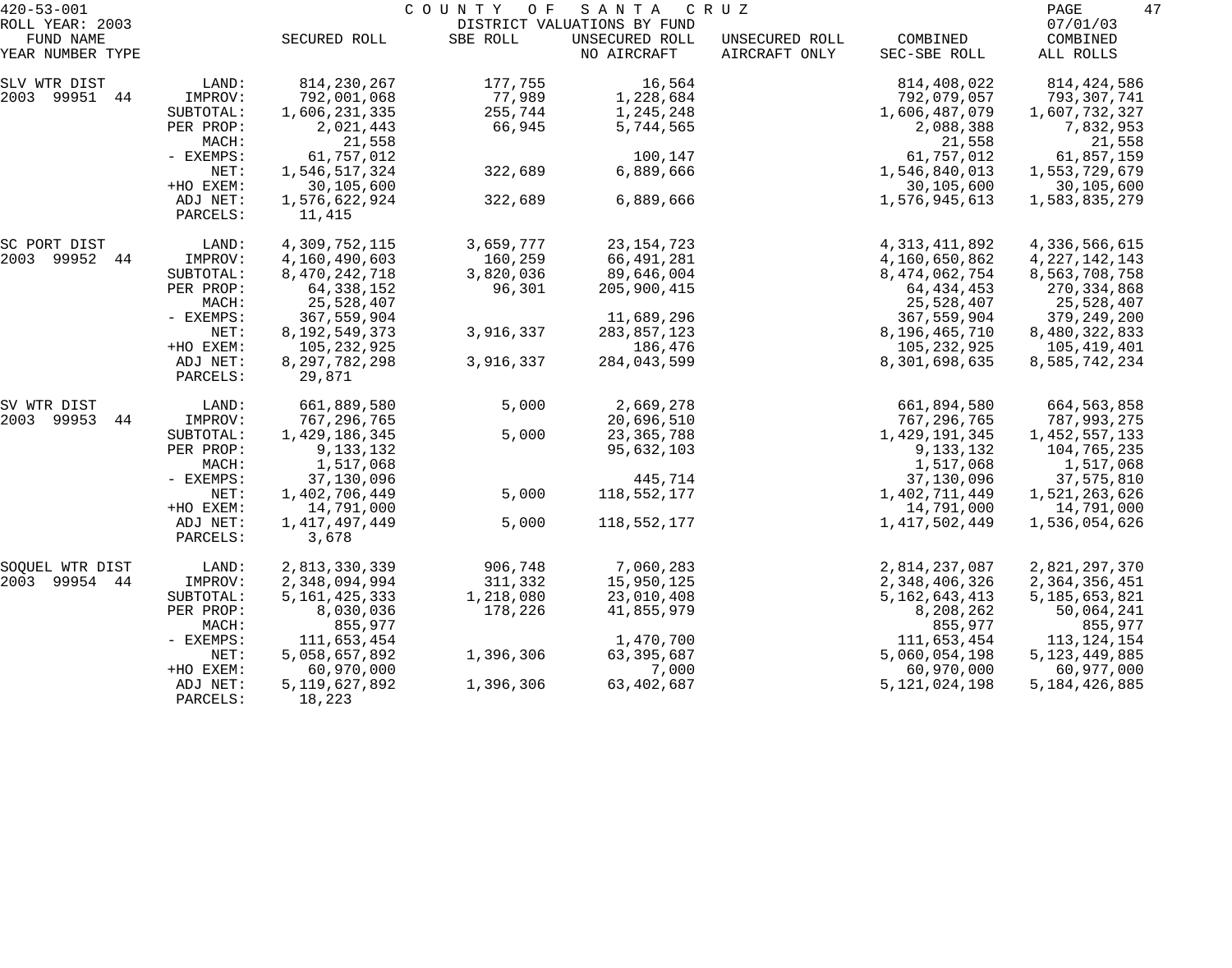| $420 - 53 - 001$              |                      | COUNTY<br>O F<br>S A N T A<br>C R U Z |                                           |                                 |                          |                       |  |  |
|-------------------------------|----------------------|---------------------------------------|-------------------------------------------|---------------------------------|--------------------------|-----------------------|--|--|
| ROLL YEAR: 2003               |                      |                                       | DISTRICT VALUATIONS BY FUND               |                                 |                          | 07/01/03              |  |  |
| FUND NAME<br>YEAR NUMBER TYPE |                      | SECURED ROLL                          | SBE ROLL<br>UNSECURED ROLL<br>NO AIRCRAFT | UNSECURED ROLL<br>AIRCRAFT ONLY | COMBINED<br>SEC-SBE ROLL | COMBINED<br>ALL ROLLS |  |  |
| S CLARA SPEC SCH              | LAND:                | 370,668,326                           | 44,116                                    |                                 | 370,668,326              | 370, 712, 442         |  |  |
| 2003 99957 43                 | IMPROV:              | 353,520,869                           | 126,219                                   |                                 | 353,520,869              | 353,647,088           |  |  |
|                               | SUBTOTAL:            | 724,189,195                           | 170,335                                   |                                 | 724,189,195              | 724,359,530           |  |  |
|                               | PER PROP:<br>MACH:   | 972,422                               | 1,864,359                                 |                                 | 972,422                  | 2,836,781             |  |  |
|                               | - EXEMPS:            | 11,986,674                            |                                           |                                 | 11,986,674               | 11,986,674            |  |  |
|                               | NET:                 | 713, 174, 943                         | 2,034,694                                 |                                 | 713,174,943              | 715,209,637           |  |  |
|                               | +HO EXEM:            | 9,221,800                             |                                           |                                 | 9,221,800                | 9,221,800             |  |  |
|                               | ADJ NET:             | 722,396,743                           | 2,034,694                                 |                                 | 722,396,743              | 724,431,437           |  |  |
|                               | PARCELS:             | 2,402                                 |                                           |                                 |                          |                       |  |  |
| S CLARA INST TAX              | LAND:                | 370,668,326                           | 44,116                                    |                                 | 370,668,326              | 370, 712, 442         |  |  |
| 2003 99958 43                 | IMPROV:              | 353,520,869                           | 126,219                                   |                                 | 353,520,869              | 353,647,088           |  |  |
|                               | SUBTOTAL:            | 724,189,195                           | 170,335                                   |                                 | 724,189,195              | 724,359,530           |  |  |
|                               | PER PROP:<br>MACH:   | 972,422                               | 1,864,359                                 |                                 | 972,422                  | 2,836,781             |  |  |
|                               | - EXEMPS:            | 11,986,674                            |                                           |                                 | 11,986,674               | 11,986,674            |  |  |
|                               | NET:                 | 713, 174, 943                         | 2,034,694                                 |                                 | 713,174,943              | 715,209,637           |  |  |
|                               | +HO EXEM:            | 9,221,800                             |                                           |                                 | 9,221,800                | 9,221,800             |  |  |
|                               | ADJ NET:<br>PARCELS: | 722,396,743<br>2,402                  | 2,034,694                                 |                                 | 722,396,743              | 724,431,437           |  |  |
| S CLARA DEV CTR               | LAND:                | 370,668,326                           | 44,116                                    |                                 | 370,668,326              | 370, 712, 442         |  |  |
| 2003 99959<br>43              | IMPROV:              | 353,520,869                           | 126,219                                   |                                 | 353,520,869              | 353,647,088           |  |  |
|                               | SUBTOTAL:            | 724,189,195                           | 170,335                                   |                                 | 724,189,195              | 724,359,530           |  |  |
|                               | PER PROP:<br>MACH:   | 972,422                               | 1,864,359                                 |                                 | 972,422                  | 2,836,781             |  |  |
|                               | - EXEMPS:            | 11,986,674                            |                                           |                                 | 11,986,674               | 11,986,674            |  |  |
|                               | NET:                 | 713, 174, 943                         | 2,034,694                                 |                                 | 713, 174, 943            | 715,209,637           |  |  |
|                               | +HO EXEM:            | 9,221,800                             |                                           |                                 | 9,221,800                | 9,221,800             |  |  |
|                               | ADJ NET:             | 722,396,743                           | 2,034,694                                 |                                 | 722,396,743              | 724,431,437           |  |  |
|                               | PARCELS:             | 2,402                                 |                                           |                                 |                          |                       |  |  |
| S CLARA PHYS HND              | LAND:                | 370,668,326                           | 44,116                                    |                                 | 370,668,326              | 370, 712, 442         |  |  |
| 2003 99960<br>43              | IMPROV:              | 353,520,869                           | 126,219                                   |                                 | 353,520,869              | 353,647,088           |  |  |
|                               | SUBTOTAL:            | 724,189,195                           | 170,335                                   |                                 | 724,189,195              | 724,359,530           |  |  |
|                               | PER PROP:<br>MACH:   | 972,422                               | 1,864,359                                 |                                 | 972,422                  | 2,836,781             |  |  |
|                               | - EXEMPS:            | 11,986,674                            |                                           |                                 | 11,986,674               | 11,986,674            |  |  |
|                               | NET:                 | 713, 174, 943                         | 2,034,694                                 |                                 | 713, 174, 943            | 715,209,637           |  |  |
|                               | +HO EXEM:            | 9,221,800                             |                                           |                                 | 9,221,800                | 9,221,800             |  |  |
|                               | ADJ NET:<br>PARCELS: | 722,396,743<br>2,402                  | 2,034,694                                 |                                 | 722,396,743              | 724,431,437           |  |  |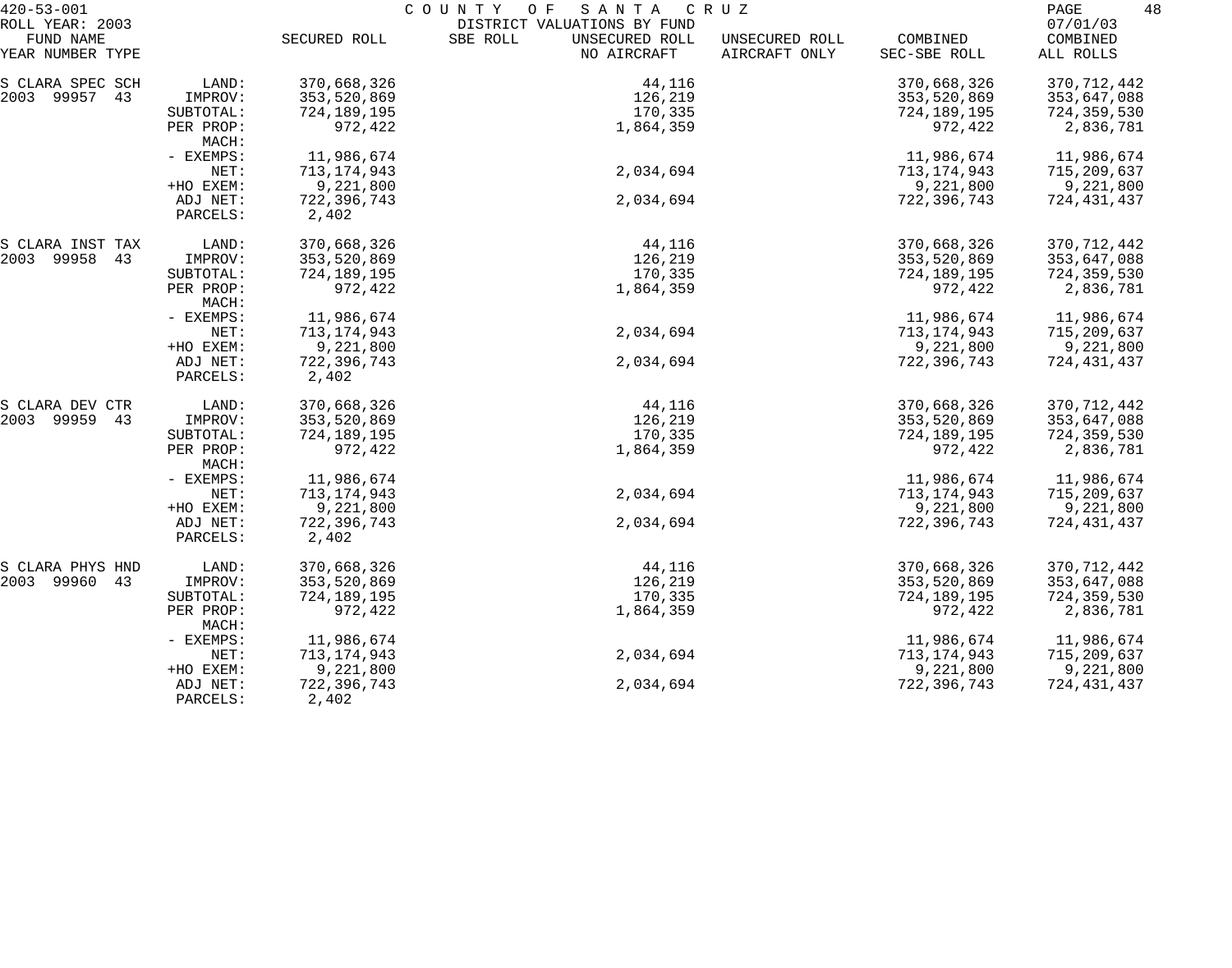| $420 - 53 - 001$              | C O U N T Y<br>O F<br>SANTA<br>C R U Z |                        |                                           |                                 |                          | 49<br>PAGE            |
|-------------------------------|----------------------------------------|------------------------|-------------------------------------------|---------------------------------|--------------------------|-----------------------|
| ROLL YEAR: 2003               |                                        |                        | DISTRICT VALUATIONS BY FUND               |                                 |                          | 07/01/03              |
| FUND NAME<br>YEAR NUMBER TYPE |                                        | SECURED ROLL           | SBE ROLL<br>UNSECURED ROLL<br>NO AIRCRAFT | UNSECURED ROLL<br>AIRCRAFT ONLY | COMBINED<br>SEC-SBE ROLL | COMBINED<br>ALL ROLLS |
| S CLARA CO SCH S              | LAND:                                  | 370,668,326            | 44,116                                    |                                 | 370,668,326              | 370, 712, 442         |
| 2003 99961 43                 | IMPROV:                                | 353,520,869            | 126,219                                   |                                 | 353,520,869              | 353,647,088           |
|                               | SUBTOTAL:                              | 724,189,195            | 170,335                                   |                                 | 724,189,195              | 724,359,530           |
|                               | PER PROP:<br>MACH:                     | 972,422                | 1,864,359                                 |                                 | 972,422                  | 2,836,781             |
|                               | - EXEMPS:                              | 11,986,674             |                                           |                                 | 11,986,674               | 11,986,674            |
|                               | NET:                                   | 713, 174, 943          | 2,034,694                                 |                                 | 713, 174, 943            | 715,209,637           |
|                               | +HO EXEM:                              | 9,221,800              |                                           |                                 | 9,221,800                | 9,221,800             |
|                               | ADJ NET:<br>PARCELS:                   | 722,396,743<br>2,402   | 2,034,694                                 |                                 | 722,396,743              | 724,431,437           |
| LOMA PRTA AREAWI              | LAND:                                  | 268,691,502            |                                           |                                 | 268,691,502              | 268,691,502           |
| 2003<br>99962 43              | IMPROV:                                | 258, 124, 844          | 72,459                                    |                                 | 258,124,844              | 258, 197, 303         |
|                               | SUBTOTAL:                              | 526,816,346            | 72,459                                    |                                 | 526,816,346              | 526,888,805           |
|                               | PER PROP:<br>MACH:                     | 28,347                 | 868,304                                   |                                 | 28,347                   | 896,651               |
|                               | - EXEMPS:                              | 7,993,899              |                                           |                                 | 7,993,899                | 7,993,899             |
|                               | NET:                                   | 518,850,794            | 940,763                                   |                                 | 518,850,794              | 519,791,557           |
|                               | +HO EXEM:                              | 6,827,800              |                                           |                                 | 6,827,800                | 6,827,800             |
|                               | ADJ NET:<br>PARCELS:                   | 525,678,594<br>1,671   | 940,763                                   |                                 | 525,678,594              | 526,619,357           |
| S CLARA ALL CAP               | LAND:                                  | 370,668,326            | 44,116                                    |                                 | 370,668,326              | 370, 712, 442         |
| 2003 99964 43                 | IMPROV:                                | 353,520,869            | 126,219                                   |                                 | 353,520,869              | 353,647,088           |
|                               | SUBTOTAL:                              | 724,189,195            | 170,335                                   |                                 | 724,189,195              | 724,359,530           |
|                               | PER PROP:<br>MACH:                     | 972,422                | 1,864,359                                 |                                 | 972,422                  | 2,836,781             |
|                               | - EXEMPS:                              | 11,986,674             |                                           |                                 | 11,986,674               | 11,986,674            |
|                               | NET:                                   | 713, 174, 943          | 2,034,694                                 |                                 | 713,174,943              | 715,209,637           |
|                               | +HO EXEM:                              | 9,221,800              |                                           |                                 | 9,221,800                | 9,221,800             |
|                               | ADJ NET:<br>PARCELS:                   | 722, 396, 743<br>2,402 | 2,034,694                                 |                                 | 722,396,743              | 724,431,437           |
| S CLARA EQU AID               | LAND:                                  | 370,668,326            | 44,116                                    |                                 | 370,668,326              | 370, 712, 442         |
| 2003 99965<br>43              | IMPROV:                                | 353,520,869            | 126,219                                   |                                 | 353,520,869              | 353,647,088           |
|                               | SUBTOTAL:                              | 724,189,195            | 170,335                                   |                                 | 724,189,195              | 724,359,530           |
|                               | PER PROP:<br>MACH:                     | 972,422                | 1,864,359                                 |                                 | 972,422                  | 2,836,781             |
|                               | - EXEMPS:                              | 11,986,674             |                                           |                                 | 11,986,674               | 11,986,674            |
|                               | NET:                                   | 713, 174, 943          | 2,034,694                                 |                                 | 713, 174, 943            | 715,209,637           |
|                               | +HO EXEM:                              | 9,221,800              |                                           |                                 | 9,221,800                | 9,221,800             |
|                               | ADJ NET:<br>PARCELS:                   | 722,396,743<br>2,402   | 2,034,694                                 |                                 | 722,396,743              | 724,431,437           |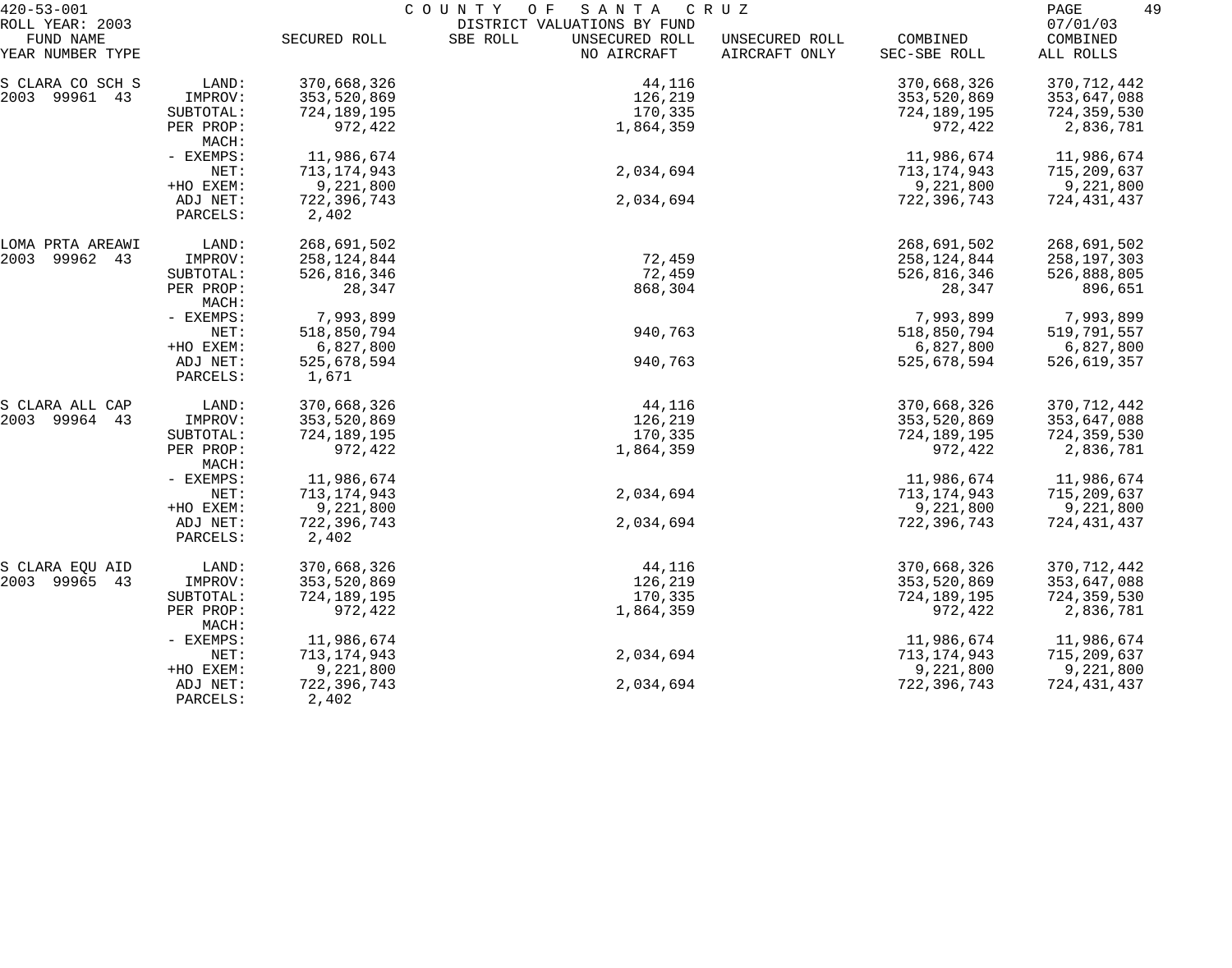| $420 - 53 - 001$                                 | COUNTY OF<br>SANTA<br>C R U Z |                     |          |                                                              |                                 | 50<br>PAGE               |                                   |
|--------------------------------------------------|-------------------------------|---------------------|----------|--------------------------------------------------------------|---------------------------------|--------------------------|-----------------------------------|
| ROLL YEAR: 2003<br>FUND NAME<br>YEAR NUMBER TYPE |                               | SECURED ROLL        | SBE ROLL | DISTRICT VALUATIONS BY FUND<br>UNSECURED ROLL<br>NO AIRCRAFT | UNSECURED ROLL<br>AIRCRAFT ONLY | COMBINED<br>SEC-SBE ROLL | 07/01/03<br>COMBINED<br>ALL ROLLS |
| S CLARA JUV HALL                                 | LAND:                         | 370,668,326         |          | 44,116                                                       |                                 | 370,668,326              | 370, 712, 442                     |
| 2003 99966<br>43                                 | IMPROV:                       | 353,520,869         |          | 126,219                                                      |                                 | 353,520,869              | 353,647,088                       |
|                                                  | SUBTOTAL:                     | 724,189,195         |          | 170,335                                                      |                                 | 724,189,195              | 724,359,530                       |
|                                                  | PER PROP:<br>MACH:            | 972,422             |          | 1,864,359                                                    |                                 | 972,422                  | 2,836,781                         |
|                                                  | - EXEMPS:                     | 11,986,674          |          |                                                              |                                 | 11,986,674               | 11,986,674                        |
|                                                  | NET:                          | 713, 174, 943       |          | 2,034,694                                                    |                                 | 713, 174, 943            | 715,209,637                       |
|                                                  | +HO EXEM:                     | 9,221,800           |          |                                                              |                                 | 9,221,800                | 9,221,800                         |
|                                                  | ADJ NET:                      | 722, 396, 743       |          | 2,034,694                                                    |                                 | 722,396,743              | 724,431,437                       |
|                                                  | PARCELS:                      | 2,402               |          |                                                              |                                 |                          |                                   |
| LAKESIDE AREAWID                                 | LAND:                         | 101,976,824         |          | 44,116                                                       |                                 | 101,976,824              | 102,020,940                       |
| 2003 99967 43                                    | IMPROV:                       | 95,396,025          |          | 53,760                                                       |                                 | 95,396,025               | 95,449,785                        |
|                                                  | SUBTOTAL:                     | 197, 372, 849       |          | 97,876                                                       |                                 | 197,372,849              | 197,470,725                       |
|                                                  | PER PROP:<br>MACH:            | 944,075             |          | 996,055                                                      |                                 | 944,075                  | 1,940,130                         |
|                                                  | - EXEMPS:                     | 3,992,775           |          |                                                              |                                 | 3,992,775                | 3,992,775                         |
|                                                  | NET:                          | 194, 324, 149       |          | 1,093,931                                                    |                                 | 194, 324, 149            | 195,418,080                       |
|                                                  | +HO EXEM:                     | 2,394,000           |          |                                                              |                                 | 2,394,000                | 2,394,000                         |
|                                                  | ADJ NET:<br>PARCELS:          | 196,718,149<br>731  |          | 1,093,931                                                    |                                 | 196,718,149              | 197,812,080                       |
| WATS RDA-CENTRAL                                 | LAND:                         | 39, 472, 302        |          | 534,803                                                      |                                 | 39, 472, 302             | 40,007,105                        |
| 2003<br>99971 43                                 | IMPROV:                       | 63,095,339          |          | 2,716,547                                                    |                                 | 63,095,339               | 65,811,886                        |
|                                                  | SUBTOTAL:                     | 102,567,641         |          | 3, 251, 350                                                  |                                 | 102,567,641              | 105,818,991                       |
|                                                  | PER PROP:                     | 876,440             |          | 4,699,206                                                    |                                 | 876,440                  | 5,575,646                         |
|                                                  | MACH:                         | 363,980             |          |                                                              |                                 | 363,980                  | 363,980                           |
|                                                  | - EXEMPS:                     | 14,962,298          |          | 125,028                                                      |                                 | 14,962,298               | 15,087,326                        |
|                                                  | NET:                          | 88, 845, 763        |          | 7,825,528                                                    |                                 | 88,845,763               | 96,671,291                        |
|                                                  | +HO EXEM:                     | 299,600             |          |                                                              |                                 | 299,600                  | 299,600                           |
|                                                  | ADJ NET:<br>PARCELS:          | 89, 145, 363<br>291 |          | 7,825,528                                                    |                                 | 89, 145, 363             | 96,970,891                        |
| WATS RDA-WESTSID                                 | LAND:                         | 31,880,339          | 131,629  |                                                              |                                 | 32,011,968               | 32,011,968                        |
| 2003 99972 43                                    | IMPROV:                       | 78,893,363          | 25,407   | 5,704,910                                                    |                                 | 78,918,770               | 84,623,680                        |
|                                                  | SUBTOTAL:                     | 110, 773, 702       | 157,036  | 5,704,910                                                    |                                 | 110,930,738              | 116,635,648                       |
|                                                  | PER PROP:                     | 37, 374, 532        | 14,545   | 9,786,393                                                    |                                 | 37,389,077               | 47, 175, 470                      |
|                                                  | MACH:                         | 27, 475, 044        |          |                                                              |                                 | 27, 475, 044             | 27, 475, 044                      |
|                                                  | - EXEMPS:                     | 46,341              |          | 155,460                                                      |                                 | 46,341                   | 201,801                           |
|                                                  | NET:                          | 175,576,937         | 171,581  | 15, 335, 843                                                 |                                 | 175,748,518              | 191,084,361                       |
|                                                  | +HO EXEM:                     | 42,000              |          |                                                              |                                 | 42,000                   | 42,000                            |
|                                                  | ADJ NET:<br>PARCELS:          | 175,618,937<br>132  | 171,581  | 15, 335, 843                                                 |                                 | 175,790,518              | 191,126,361                       |